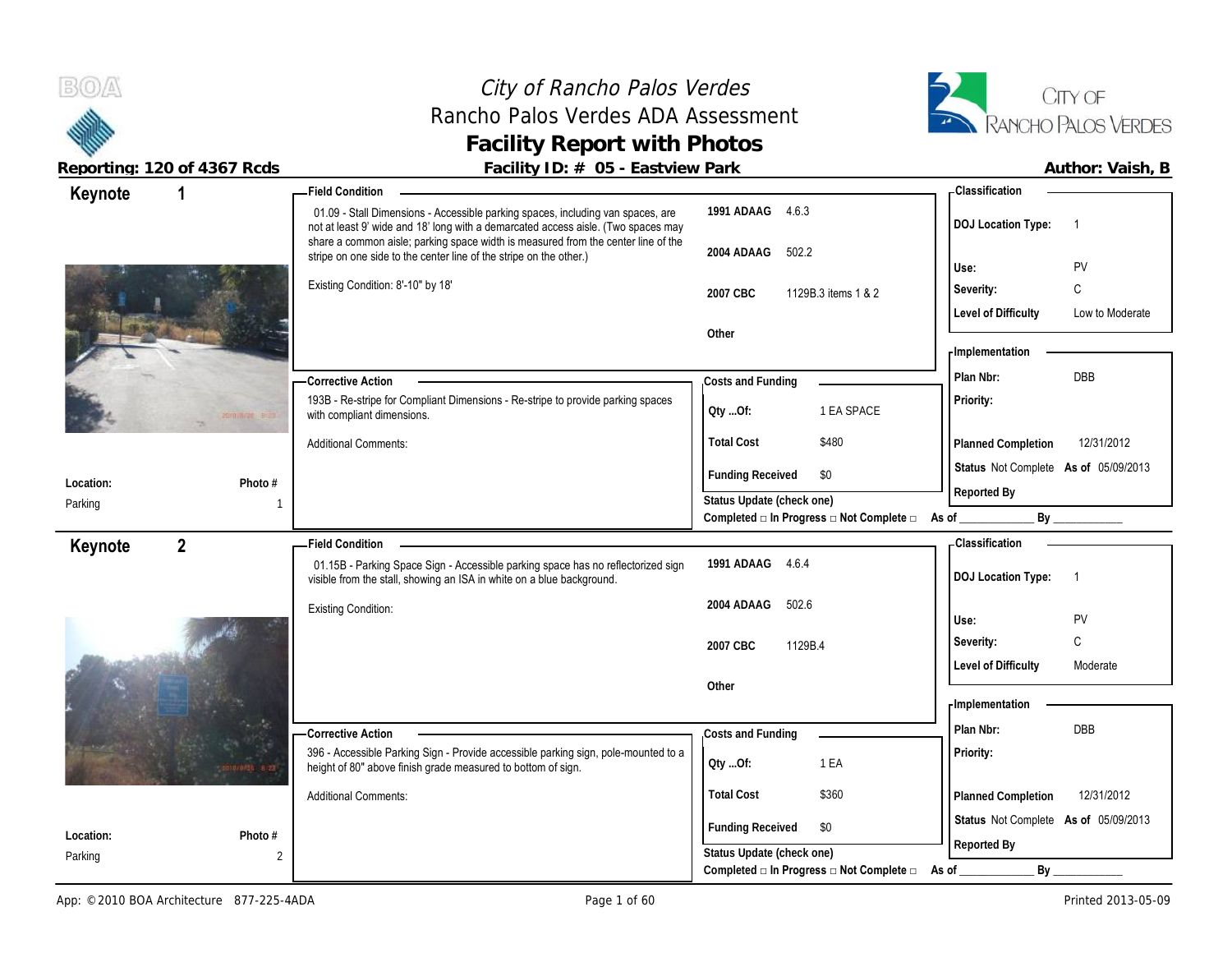# City of Rancho Palos Verdes Rancho Palos Verdes ADA Assessment **Facility Report with Photos**



| Keynote   | $\mathbf{3}$            | - Field Condition                                                                                                |                                                                                      | <b>Classification</b>                         |
|-----------|-------------------------|------------------------------------------------------------------------------------------------------------------|--------------------------------------------------------------------------------------|-----------------------------------------------|
|           |                         | 01.15C - Minimum Fine Sign - Accessible parking space has no sign stating<br>"Minimum Fine \$250" below the ISA. | 1991 ADAAG -                                                                         | <b>DOJ Location Type:</b><br>$\overline{1}$   |
|           |                         | <b>Existing Condition:</b>                                                                                       | 2004 ADAAG -                                                                         | PV<br>Use:                                    |
|           |                         |                                                                                                                  | 2007 CBC<br>1129B.4                                                                  | С<br>Severity:                                |
|           |                         |                                                                                                                  |                                                                                      | <b>Level of Difficulty</b><br>Low to Moderate |
|           |                         |                                                                                                                  | Other                                                                                |                                               |
|           |                         |                                                                                                                  |                                                                                      | - Implementation                              |
|           |                         | - Corrective Action                                                                                              | Costs and Funding                                                                    | DBB<br>Plan Nbr:                              |
|           | 2000 Miran Bart         | 394D - Sign - Fine for Unauthorized Parking - Provide sign stating minimum fine for<br>unauthorized parking.     | 2 EA<br>Oty Of:                                                                      | Priority:                                     |
|           |                         | <b>Additional Comments:</b>                                                                                      | <b>Total Cost</b><br>\$240                                                           | 12/31/2012<br>Planned Completion              |
| Location: |                         |                                                                                                                  | <b>Funding Received</b><br>\$0                                                       | Status Not Complete As of 05/09/2013          |
| Parking   | Photo #                 |                                                                                                                  | Status Update (check one)                                                            | Reported By                                   |
|           |                         |                                                                                                                  | Completed □ In Progress □ Not Complete □ As of _                                     | By                                            |
| Keynote   | $\overline{\mathbf{4}}$ | <b>Field Condition</b>                                                                                           |                                                                                      | <b>Classification</b>                         |
|           |                         |                                                                                                                  |                                                                                      |                                               |
|           |                         | 01.18 - Pavement Sign - A 36" square ISA is not painted on the pavement at the<br>rear of the stall.             | 1991 ADAAG -                                                                         | <b>DOJ Location Type:</b><br>$\overline{1}$   |
|           |                         | <b>Existing Condition:</b>                                                                                       | 2004 ADAAG<br>502.6                                                                  |                                               |
|           |                         |                                                                                                                  |                                                                                      | <b>PV</b><br>Use:                             |
|           |                         |                                                                                                                  | 2007 CBC<br>1129B.4                                                                  | С<br>Severity:                                |
|           |                         |                                                                                                                  | Other                                                                                | <b>Level of Difficulty</b><br>Low             |
|           |                         |                                                                                                                  |                                                                                      | - Implementation                              |
|           |                         | -Corrective Action                                                                                               | Costs and Funding                                                                    | Plan Nbr:<br>DBB                              |
|           |                         | 199 - Parking Spaces - Miscellaneous - See Additional Comments                                                   |                                                                                      | Priority:                                     |
|           |                         | Additional Comments: See Keynote 8 for corrective action.                                                        | 2 EA<br>Qty Of:                                                                      |                                               |
|           |                         |                                                                                                                  | <b>Total Cost</b><br>\$0                                                             | 12/31/2012<br>Planned Completion              |
| Location: | Photo #                 |                                                                                                                  | <b>Funding Received</b><br>\$0                                                       | Status Not Complete As of 05/09/2013          |
| Parking   |                         |                                                                                                                  | Status Update (check one)<br>Completed $\Box$ In Progress $\Box$ Not Complete $\Box$ | Reported By<br>By<br>As of                    |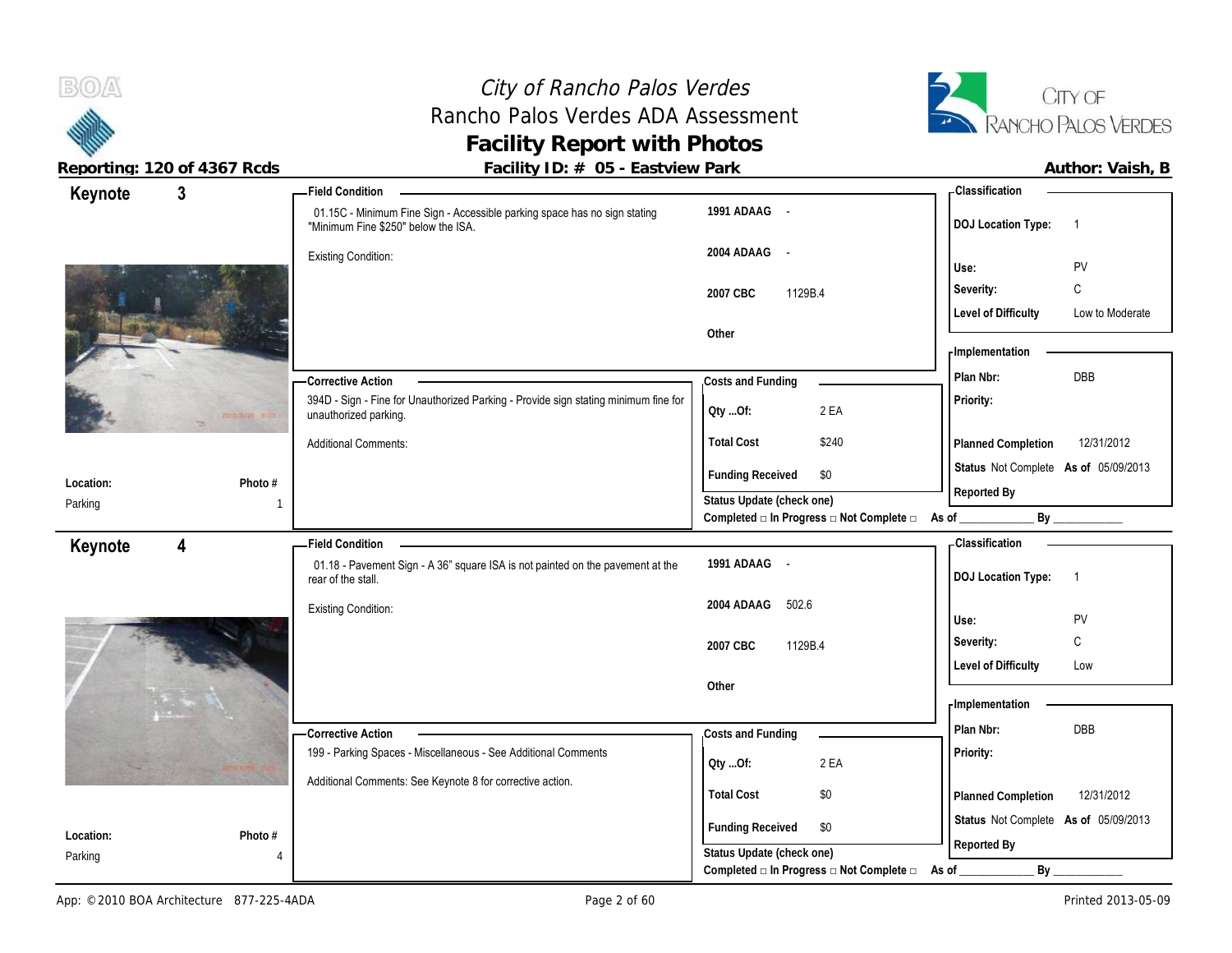# City of Rancho Palos Verdes Rancho Palos Verdes ADA Assessment **Facility Report with Photos**



| Keynote              | 5              | - Field Condition                                                                                                                                      |                                                  | - Classification                            |
|----------------------|----------------|--------------------------------------------------------------------------------------------------------------------------------------------------------|--------------------------------------------------|---------------------------------------------|
|                      |                | 01.19A - Lettering - The words "NO PARKING" is not provided in each access<br>aisle, painted in white, 12" high letters.                               | 1991 ADAAG -                                     | <b>DOJ</b> Location Type:<br>$\overline{1}$ |
|                      |                | <b>Existing Condition:</b>                                                                                                                             | 2004 ADAAG -                                     | PV<br>Use:                                  |
|                      |                |                                                                                                                                                        | 2007 CBC<br>1129B.3 items 1 & 2                  | C<br>Severity:                              |
|                      |                |                                                                                                                                                        |                                                  | <b>Level of Difficulty</b><br>Low           |
|                      |                |                                                                                                                                                        | Other                                            |                                             |
|                      |                |                                                                                                                                                        |                                                  | - Implementation                            |
|                      |                | -Corrective Action                                                                                                                                     | Costs and Funding                                | DBB<br>Plan Nbr:                            |
|                      |                | 199 - Parking Spaces - Miscellaneous - See Additional Comments                                                                                         | 1 EA<br>QtyOf:                                   | Priority:                                   |
|                      |                | Additional Comments: See Keynote 8 for corrective action.                                                                                              |                                                  |                                             |
|                      |                |                                                                                                                                                        | <b>Total Cost</b><br>\$0                         | 12/31/2012<br>Planned Completion            |
|                      | Photo #        |                                                                                                                                                        | <b>Funding Received</b><br>\$0                   | Status Not Complete As of 05/09/2013        |
| Location:<br>Parking | 5              |                                                                                                                                                        | Status Update (check one)                        | Reported By                                 |
|                      |                |                                                                                                                                                        | Completed □ In Progress □ Not Complete □ As of _ | By                                          |
|                      |                |                                                                                                                                                        |                                                  |                                             |
|                      | $6\phantom{1}$ | <b>Field Condition</b>                                                                                                                                 |                                                  | - Classification                            |
| Keynote              |                | 01.19B - Tow-away Sign - A California tow-away sign is not posted in a<br>conspicuous place at each entrance to off-street parking lot, or immediately | 1991 ADAAG -                                     | <b>DOJ Location Type:</b><br>$\overline{1}$ |
|                      |                | adjacent to and visible from each accessible stall.                                                                                                    | 2004 ADAAG -                                     |                                             |
|                      |                | Existing Condition: Non-compliant tow-away sign, the term "Handicapped" is used.                                                                       |                                                  | Use:<br>PV                                  |
|                      |                |                                                                                                                                                        | 2007 CBC<br>1129B.4                              | C<br>Severity:                              |
|                      |                |                                                                                                                                                        |                                                  | <b>Level of Difficulty</b><br>Moderate      |
|                      |                |                                                                                                                                                        | Other                                            |                                             |
|                      |                |                                                                                                                                                        |                                                  | - Implementation                            |
|                      |                | -Corrective Action                                                                                                                                     | Costs and Funding                                | Plan Nbr:<br><b>DBB</b>                     |
|                      |                | 392 - Tow-away Sign - Provide pole-mounted California tow-away sign at a height<br>of 80" above finish grade to bottom of sign.                        | 1 EA<br>Oty Of:                                  | Priority:                                   |
|                      |                | <b>Additional Comments:</b>                                                                                                                            | <b>Total Cost</b><br>\$600                       | 12/31/2012<br>Planned Completion            |
|                      |                |                                                                                                                                                        | <b>Funding Received</b><br>\$0                   | Status Not Complete As of 05/09/2013        |
| Location:<br>Parking | Photo #<br>2   |                                                                                                                                                        | Status Update (check one)                        | Reported By                                 |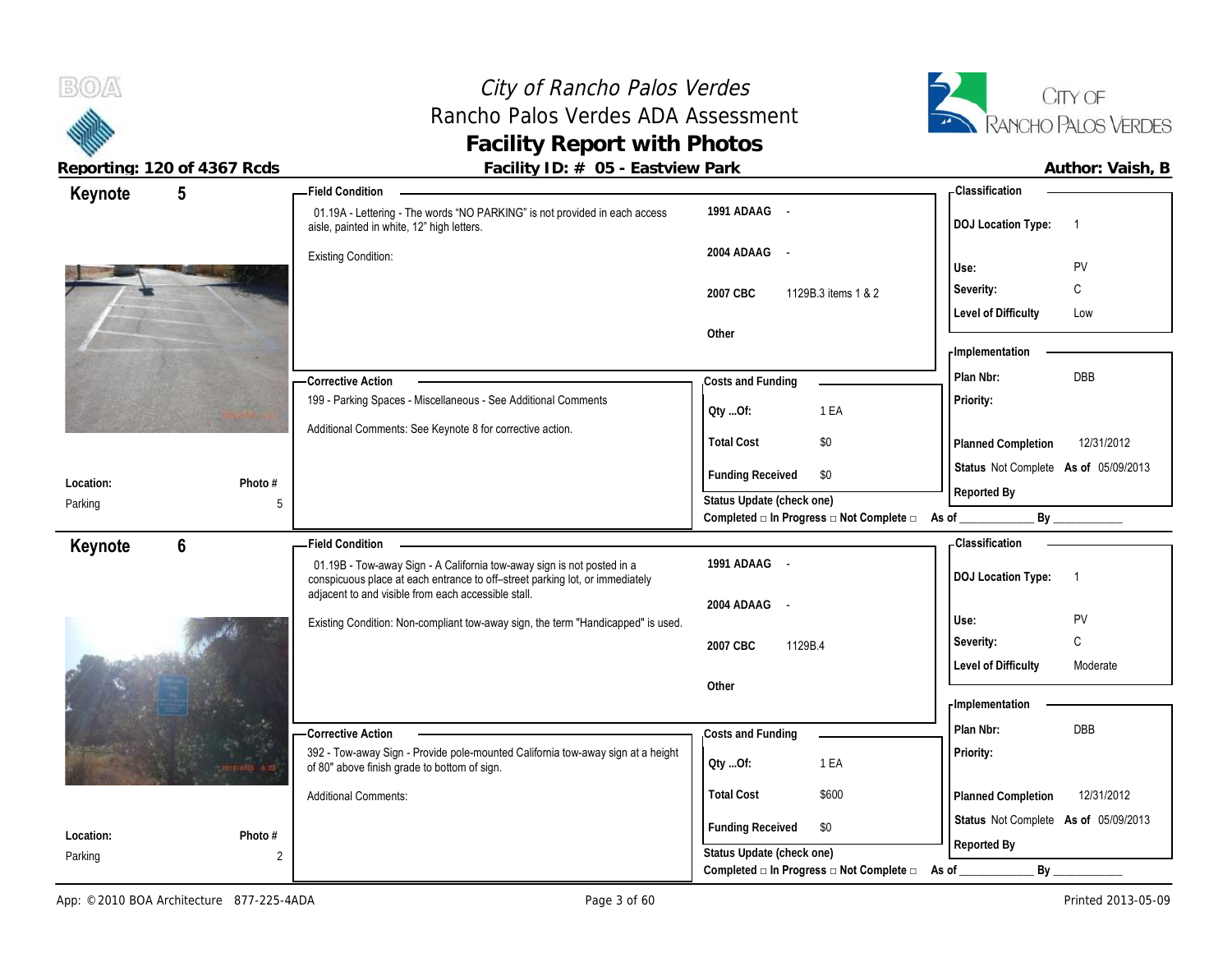# City of Rancho Palos Verdes Rancho Palos Verdes ADA Assessment **Facility Report with Photos**



| Keynote              | $\overline{7}$            | - Field Condition                                                                                                                                       |                                                             | <b>Classification</b>                          |
|----------------------|---------------------------|---------------------------------------------------------------------------------------------------------------------------------------------------------|-------------------------------------------------------------|------------------------------------------------|
|                      |                           | 01.19C - Tow-away Sign - Contact Information - California tow-away sign does<br>not include contact information.                                        | 1991 ADAAG -                                                | <b>DOJ Location Type:</b><br>$\overline{1}$    |
|                      |                           | <b>Existing Condition:</b>                                                                                                                              | 2004 ADAAG -                                                | PV<br>Use:                                     |
|                      |                           |                                                                                                                                                         | 2007 CBC<br>1129B.4                                         | C<br>Severity:                                 |
|                      |                           |                                                                                                                                                         |                                                             | <b>Level of Difficulty</b><br>Low to Moderate  |
|                      |                           |                                                                                                                                                         | Other                                                       |                                                |
|                      |                           |                                                                                                                                                         |                                                             | - Implementation                               |
|                      |                           | - Corrective Action                                                                                                                                     | Costs and Funding                                           | Plan Nbr:<br>DBB                               |
|                      |                           | 429 - Signs - Miscellaneous - See Additional Comments                                                                                                   | 1 EA<br>QtyOf:                                              | Priority:                                      |
|                      |                           | Additional Comments: See Keynote 6 for corrective action.                                                                                               | <b>Total Cost</b><br>\$0                                    | Planned Completion<br>12/31/2012               |
|                      |                           |                                                                                                                                                         | <b>Funding Received</b><br>\$0                              | Status Not Complete As of 05/09/2013           |
| Location:<br>Parking | Photo #<br>$\overline{2}$ |                                                                                                                                                         | Status Update (check one)                                   | Reported By                                    |
|                      |                           |                                                                                                                                                         | Completed □ In Progress □ Not Complete □                    | By<br>As of _                                  |
| Keynote              | 8                         | <b>Field Condition</b>                                                                                                                                  |                                                             | Classification                                 |
|                      |                           |                                                                                                                                                         |                                                             |                                                |
|                      |                           | 01.13 - Level Surface - The accessible parking spaces and access aisles are not<br>level (slope is greater than 2%).                                    | 1991 ADAAG 4.6.3                                            | <b>DOJ Location Type:</b><br>$\overline{1}$    |
|                      |                           | Existing Condition: 2.6% to 4.2% RS.                                                                                                                    | 2004 ADAAG<br>502.4, advisory 502.4                         | PV<br>Use:                                     |
|                      |                           |                                                                                                                                                         | 2007 CBC<br>1129B.3 items 3 & 4                             | $\mathsf C$<br>Severity:                       |
|                      |                           |                                                                                                                                                         |                                                             | <b>Level of Difficulty</b><br>Moderate to High |
|                      |                           |                                                                                                                                                         | Other                                                       |                                                |
|                      |                           |                                                                                                                                                         |                                                             | - Implementation                               |
|                      |                           | <b>Corrective Action</b>                                                                                                                                | Costs and Funding                                           | Plan Nbr:<br><b>DBB</b>                        |
|                      |                           | 194 - Asphalt Paved Parking Stall and Access Aisle - Remove non-compliant<br>pavement and replace with new asphalt paving. The parking space and access | 2 EA SPACE<br>QtyOf:                                        | Priority:                                      |
|                      |                           | aisle slope shall not exceed 2% in any direction.                                                                                                       | <b>Total Cost</b><br>\$8,400                                | 12/31/2012<br>Planned Completion               |
|                      |                           | <b>Additional Comments:</b>                                                                                                                             |                                                             | Status Not Complete As of 05/09/2013           |
| Location:<br>Parking | Photo #                   |                                                                                                                                                         | <b>Funding Received</b><br>\$0<br>Status Update (check one) | Reported By                                    |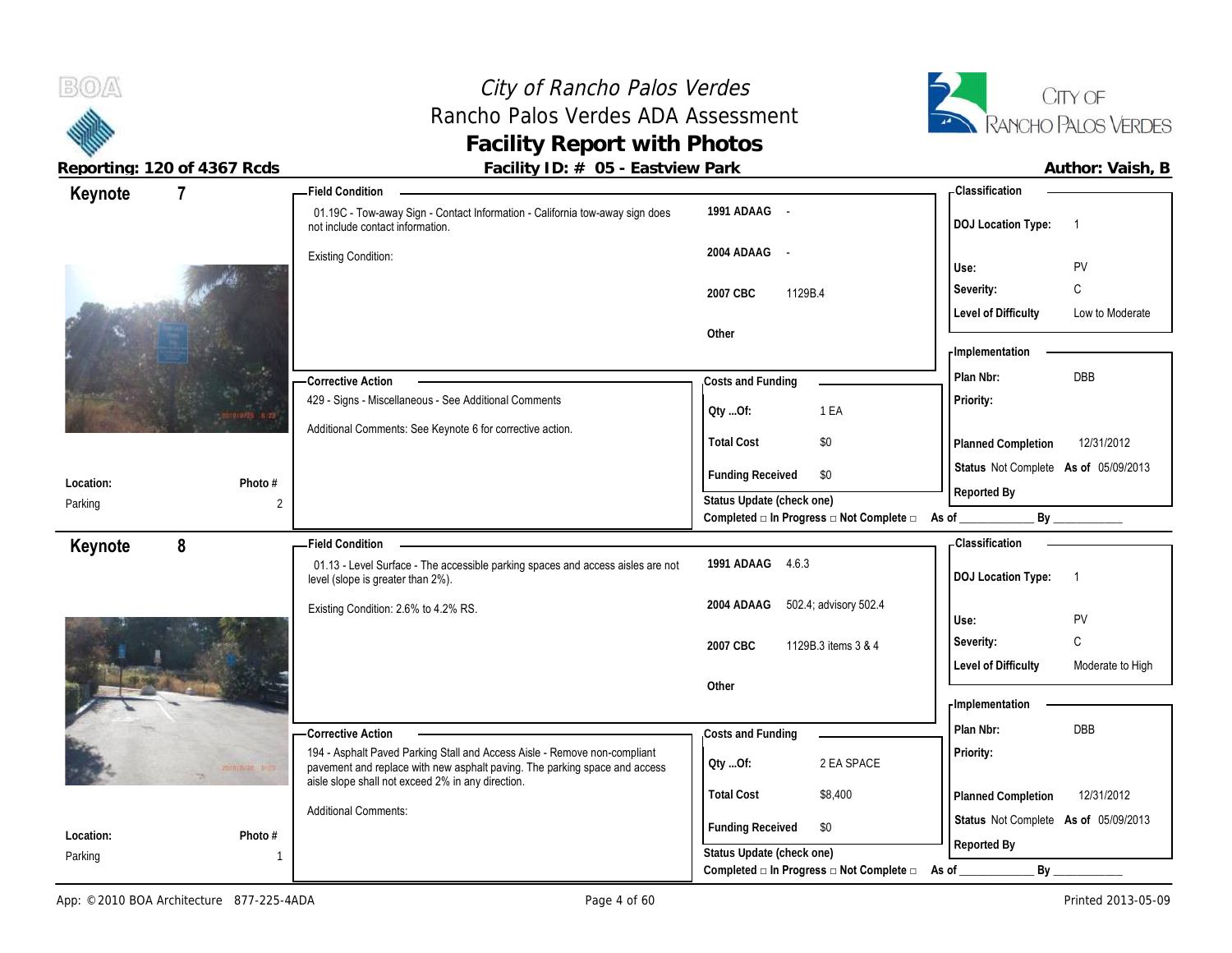# City of Rancho Palos Verdes Rancho Palos Verdes ADA Assessment **Facility Report with Photos**



|                       | Author: Vaish |
|-----------------------|---------------|
| <b>Classification</b> |               |

| Keynote              | 9            | <b>Field Condition</b>                                                                                                  |                                                                  | <b>Classification</b>                       |
|----------------------|--------------|-------------------------------------------------------------------------------------------------------------------------|------------------------------------------------------------------|---------------------------------------------|
|                      |              | 03B.22 - Other - On-Site Accessible Path of Travel - See Additional Comments                                            | 1991 ADAAG -                                                     | <b>DOJ Location Type:</b><br>$\overline{1}$ |
|                      |              | Existing Condition: 1" gap.                                                                                             | 2004 ADAAG -                                                     |                                             |
|                      |              |                                                                                                                         |                                                                  | PV<br>Use:                                  |
|                      |              |                                                                                                                         | 2007 CBC                                                         | C<br>Severity:                              |
|                      |              |                                                                                                                         |                                                                  | <b>Level of Difficulty</b><br>Moderate      |
|                      |              |                                                                                                                         | Other                                                            | - Implementation                            |
|                      |              |                                                                                                                         |                                                                  | DBB<br>Plan Nbr:                            |
|                      |              | - Corrective Action<br>005B - Concrete Crack Repair - Clean-out existing concrete crack and inject with                 | Costs and Funding                                                | Priority:                                   |
|                      |              | epoxy grout. Cracks over 1/4" in width will require a foam backer rod and sealant.                                      | Oty Of:<br>5LF                                                   |                                             |
|                      |              | <b>Additional Comments:</b>                                                                                             | <b>Total Cost</b><br>\$36                                        | 12/31/2012<br>Planned Completion            |
|                      |              |                                                                                                                         | <b>Funding Received</b><br>\$0                                   | Status Not Complete As of 05/09/2013        |
| Location:<br>Parking | Photo #<br>9 |                                                                                                                         | Status Update (check one)                                        | Reported By                                 |
|                      |              |                                                                                                                         | Completed □ In Progress □ Not Complete □ As of                   | By                                          |
| Keynote              | 10           | <b>Field Condition</b>                                                                                                  |                                                                  | - Classification                            |
|                      |              | 04.03 - Transition - The transition from the curb ramp to the road or gutter is not<br>flush or free of abrupt changes. | 1991 ADAAG 4.7.2                                                 | <b>DOJ Location Type:</b><br>$\overline{1}$ |
|                      |              | Existing Condition: 1" lip.                                                                                             | 406.2, Fig. 406.2<br>2004 ADAAG                                  |                                             |
|                      |              |                                                                                                                         |                                                                  | PV<br>Use:                                  |
|                      |              |                                                                                                                         | 2007 CBC<br>1127B.5 item 3                                       | C<br>Severity:                              |
|                      |              |                                                                                                                         |                                                                  | <b>Level of Difficulty</b><br>High          |
|                      |              |                                                                                                                         | Other<br>2005 PROWAG-R301.5.1                                    | - Implementation                            |
|                      |              | - Corrective Action                                                                                                     | Costs and Funding                                                | DBB<br>Plan Nbr:                            |
|                      |              | 120D - Replace Curb Ramp - Remove existing curb ramp, provide new.                                                      | 1 EA                                                             | Priority:                                   |
|                      |              | <b>Additional Comments:</b>                                                                                             | QtyOf:                                                           |                                             |
|                      |              |                                                                                                                         | <b>Total Cost</b><br>\$3,600                                     | 12/31/2012<br>Planned Completion            |
| Location:            | Photo #      |                                                                                                                         | <b>Funding Received</b><br>\$0                                   | Status Not Complete As of 05/09/2013        |
| Parking              | 10           |                                                                                                                         | Status Update (check one)                                        | Reported By                                 |
|                      |              |                                                                                                                         | Completed $\square$ In Progress $\square$ Not Complete $\square$ | By<br>As of                                 |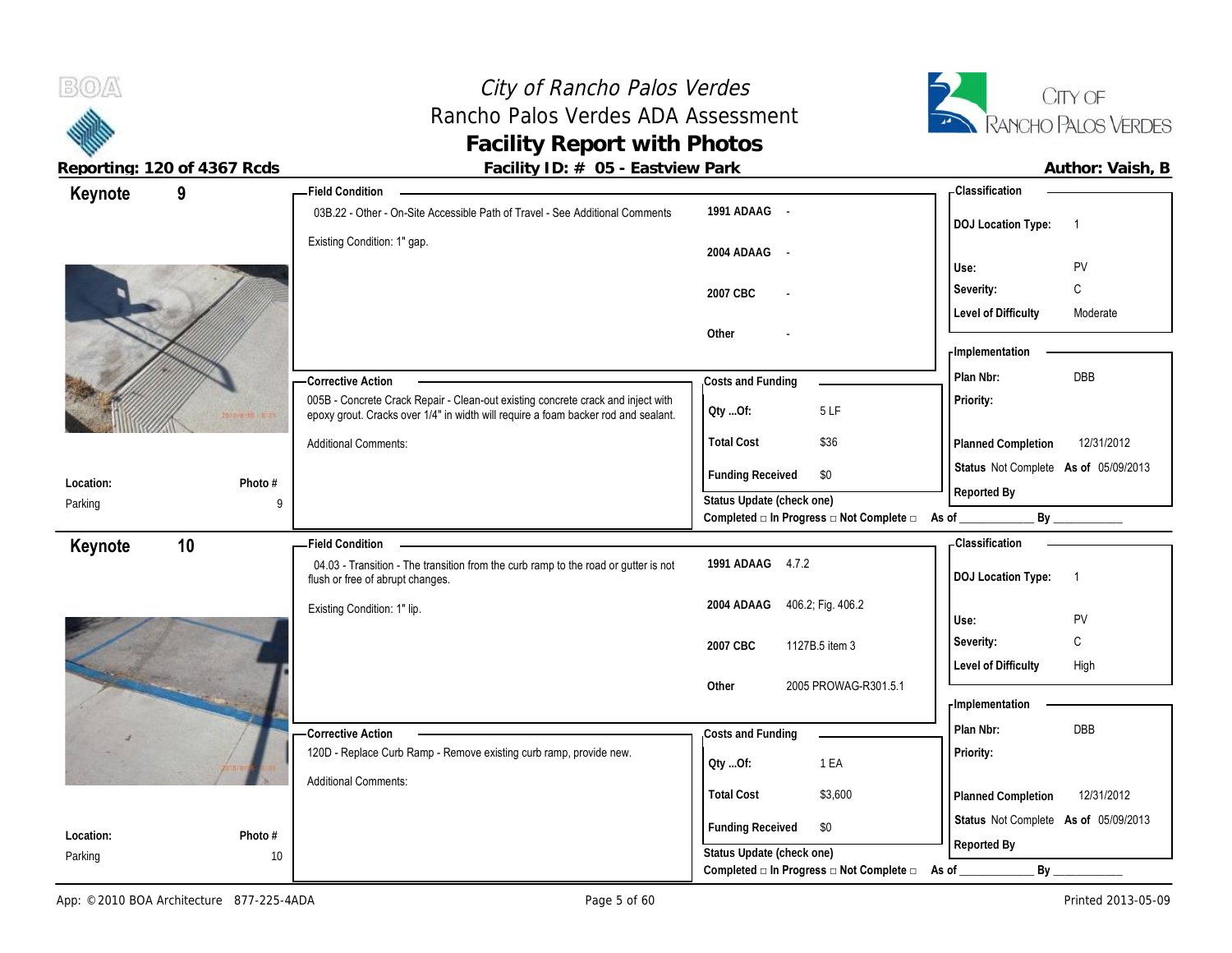# City of Rancho Palos Verdes Rancho Palos Verdes ADA Assessment **Facility Report with Photos**



| Keynote              | 11            | <b>Field Condition</b>                                                                                                       |                                          | <b>Classification</b>                          |
|----------------------|---------------|------------------------------------------------------------------------------------------------------------------------------|------------------------------------------|------------------------------------------------|
|                      |               | 04.09B - Grooved Border - Location - A 12" wide grooved border has not been<br>provided on the level surface of the walkway. | 1991 ADAAG -                             | <b>DOJ Location Type:</b><br>$\overline{1}$    |
|                      |               | Existing Condition: On sloped surface.                                                                                       | 2004 ADAAG -                             | PV<br>Use:                                     |
|                      |               |                                                                                                                              | 1127B.5 item 6<br>2007 CBC               | C<br>Severity:                                 |
|                      |               |                                                                                                                              |                                          | <b>Level of Difficulty</b><br>High             |
|                      |               |                                                                                                                              | Other                                    |                                                |
|                      |               |                                                                                                                              |                                          | - Implementation                               |
|                      |               | -Corrective Action                                                                                                           | Costs and Funding                        | DBB<br>Plan Nbr:                               |
|                      |               | 123 - Curb Ramps - Miscellaneous - See Additional Comments                                                                   | 1 EA<br>Oty Of:                          | Priority:                                      |
|                      |               | Additional Comments: See Keynote 10 for corrective action.                                                                   |                                          |                                                |
|                      |               |                                                                                                                              | <b>Total Cost</b><br>\$0                 | 12/31/2012<br>Planned Completion               |
|                      |               |                                                                                                                              | <b>Funding Received</b><br>\$0           | Status Not Complete As of 05/09/2013           |
| Location:<br>Parking | Photo #<br>9  |                                                                                                                              | Status Update (check one)                | Reported By                                    |
|                      |               |                                                                                                                              | Completed □ In Progress □ Not Complete □ | As of<br>By                                    |
|                      |               |                                                                                                                              |                                          |                                                |
|                      |               | <b>Field Condition</b>                                                                                                       |                                          | <b>Classification</b>                          |
| Keynote              | 12            | 04.10 - Detectable Warning Requirement - Regardless of slope, the curb ramp<br>does not have a detectable warning.           | 1991 ADAAG 4.7.7; 4.29.2                 | <b>DOJ Location Type:</b><br>$\overline{1}$    |
|                      |               | Existing Condition: None provided.                                                                                           | 705.1; Fig. 705.1<br>2004 ADAAG          | PV<br>Use:                                     |
|                      |               |                                                                                                                              | 2007 CBC<br>1127B.5 item 7               | A<br>Severity:                                 |
|                      |               |                                                                                                                              |                                          | <b>Level of Difficulty</b><br>Moderate to High |
|                      |               |                                                                                                                              | 2005 PROWAG-R303.3.2<br>Other            |                                                |
|                      |               |                                                                                                                              |                                          | - Implementation                               |
|                      |               | -Corrective Action                                                                                                           | Costs and Funding                        | <b>DBB</b><br>Plan Nbr:                        |
|                      |               | 122A - Detectable Warnings - Provide detectable warning surface (i.e. in-line                                                | 12 SF                                    | Priority:                                      |
|                      |               | truncated domes) extending the full width and lengthof the curb ramp, excluding<br>the flares.                               | QtyOf:                                   |                                                |
|                      |               |                                                                                                                              | <b>Total Cost</b><br>\$432               | Planned Completion<br>12/31/2012               |
|                      |               | <b>Additional Comments:</b>                                                                                                  | <b>Funding Received</b><br>\$0           | Status Not Complete As of 05/09/2013           |
| Location:<br>Parking | Photo #<br>10 |                                                                                                                              | Status Update (check one)                | Reported By                                    |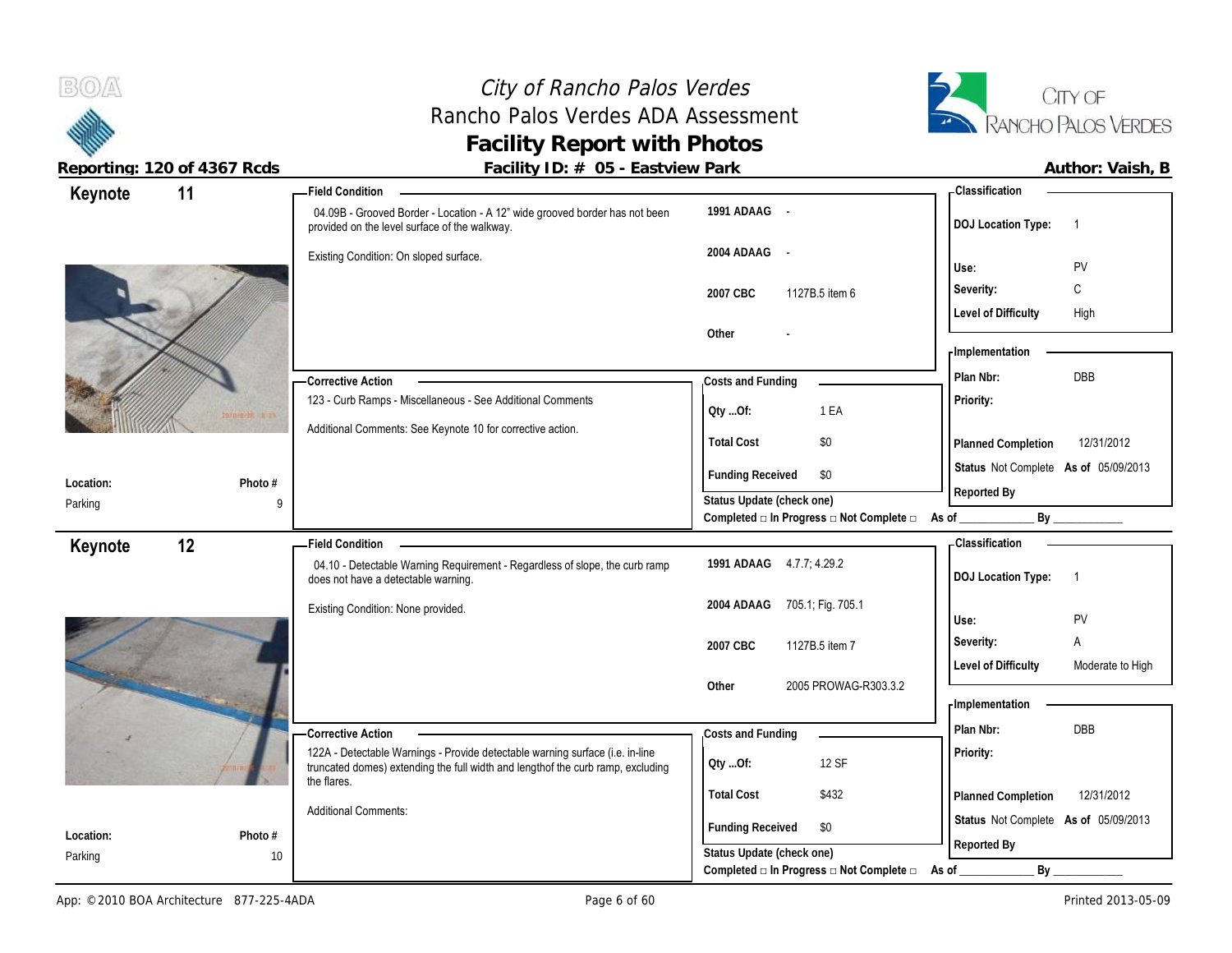

 $B(0)$ 

| Keynote                    | 13      | <b>Field Condition</b>                                                                                                                                                                                            |                                                                       | - Classification                            |
|----------------------------|---------|-------------------------------------------------------------------------------------------------------------------------------------------------------------------------------------------------------------------|-----------------------------------------------------------------------|---------------------------------------------|
|                            |         | 03B.09 - Cross Slope - Cross slope of the accessible route of travel exceeds 1:50.                                                                                                                                | 1991 ADAAG 4.3.7                                                      | <b>DOJ Location Type:</b><br>$\overline{1}$ |
|                            |         | Existing Condition: 2.1% to 4.0% CS.                                                                                                                                                                              | 2004 ADAAG<br>403.3                                                   |                                             |
|                            |         |                                                                                                                                                                                                                   |                                                                       | PV<br>Use:                                  |
|                            |         |                                                                                                                                                                                                                   | 2007 CBC<br>1133B.7.1.3                                               | Severity:<br>C                              |
|                            |         |                                                                                                                                                                                                                   |                                                                       | <b>Level of Difficulty</b><br>High          |
|                            |         |                                                                                                                                                                                                                   | Other                                                                 | - Implementation                            |
|                            |         |                                                                                                                                                                                                                   |                                                                       | <b>DBB</b><br>Plan Nbr:                     |
|                            |         | <b>Corrective Action</b>                                                                                                                                                                                          | Costs and Funding                                                     |                                             |
|                            |         | 006 - Concrete Walk - Remove non-compliant pavement and replace with new<br>concrete (area as shown on the drawings). The walkway slope shall not exceed 5%<br>along the POT and cross slope shall not exceed 2%. | 650 SF<br>Oty Of:                                                     | Priority:                                   |
|                            |         |                                                                                                                                                                                                                   | <b>Total Cost</b><br>\$12,480                                         | 12/31/2012<br>Planned Completion            |
|                            |         | <b>Additional Comments:</b>                                                                                                                                                                                       | <b>Funding Received</b><br>\$0                                        | Status Not Complete As of 05/09/2013        |
| Location:<br>Concrete Path | Photo # |                                                                                                                                                                                                                   | Status Update (check one)                                             | Reported By                                 |
|                            | 13      |                                                                                                                                                                                                                   | Completed □ In Progress □ Not Complete □ As of _                      | By                                          |
| Keynote                    | 14      | <b>Field Condition</b>                                                                                                                                                                                            |                                                                       | - Classification                            |
|                            |         | 03B.10 - Running Slope - Slope of the accessible route of travel exceeds 1:20.                                                                                                                                    | 1991 ADAAG 4.3.7                                                      | $\overline{1}$                              |
|                            |         | Existing Condition: 5.2% RS.                                                                                                                                                                                      |                                                                       | <b>DOJ Location Type:</b>                   |
|                            |         |                                                                                                                                                                                                                   | 403.3<br>2004 ADAAG                                                   | PV<br>Use:                                  |
|                            |         |                                                                                                                                                                                                                   |                                                                       | C<br>Severity:                              |
|                            |         |                                                                                                                                                                                                                   | 2007 CBC<br>1133B.7.3                                                 | <b>Level of Difficulty</b><br>Moderate      |
|                            |         |                                                                                                                                                                                                                   | Other                                                                 |                                             |
|                            |         |                                                                                                                                                                                                                   |                                                                       | - Implementation                            |
|                            |         |                                                                                                                                                                                                                   |                                                                       |                                             |
|                            |         |                                                                                                                                                                                                                   |                                                                       | Plan Nbr:<br>DBB                            |
|                            |         | -Corrective Action<br>027 - Site Work - Miscellaneous - See Additional Comments                                                                                                                                   | Costs and Funding                                                     |                                             |
|                            |         |                                                                                                                                                                                                                   | 1 EA<br>Qty Of:                                                       | Priority:                                   |
|                            |         | Additional Comments: See Keynote 13 for corrective action.                                                                                                                                                        | <b>Total Cost</b><br>\$0                                              | 12/31/2012                                  |
|                            |         |                                                                                                                                                                                                                   |                                                                       | Planned Completion                          |
| Location:                  | Photo # |                                                                                                                                                                                                                   | <b>Funding Received</b><br>\$0                                        | Status Not Complete As of 05/09/2013        |
| Concrete Path              | 14      |                                                                                                                                                                                                                   | Status Update (check one)<br>Completed □ In Progress □ Not Complete □ | Reported By<br>By<br>As of                  |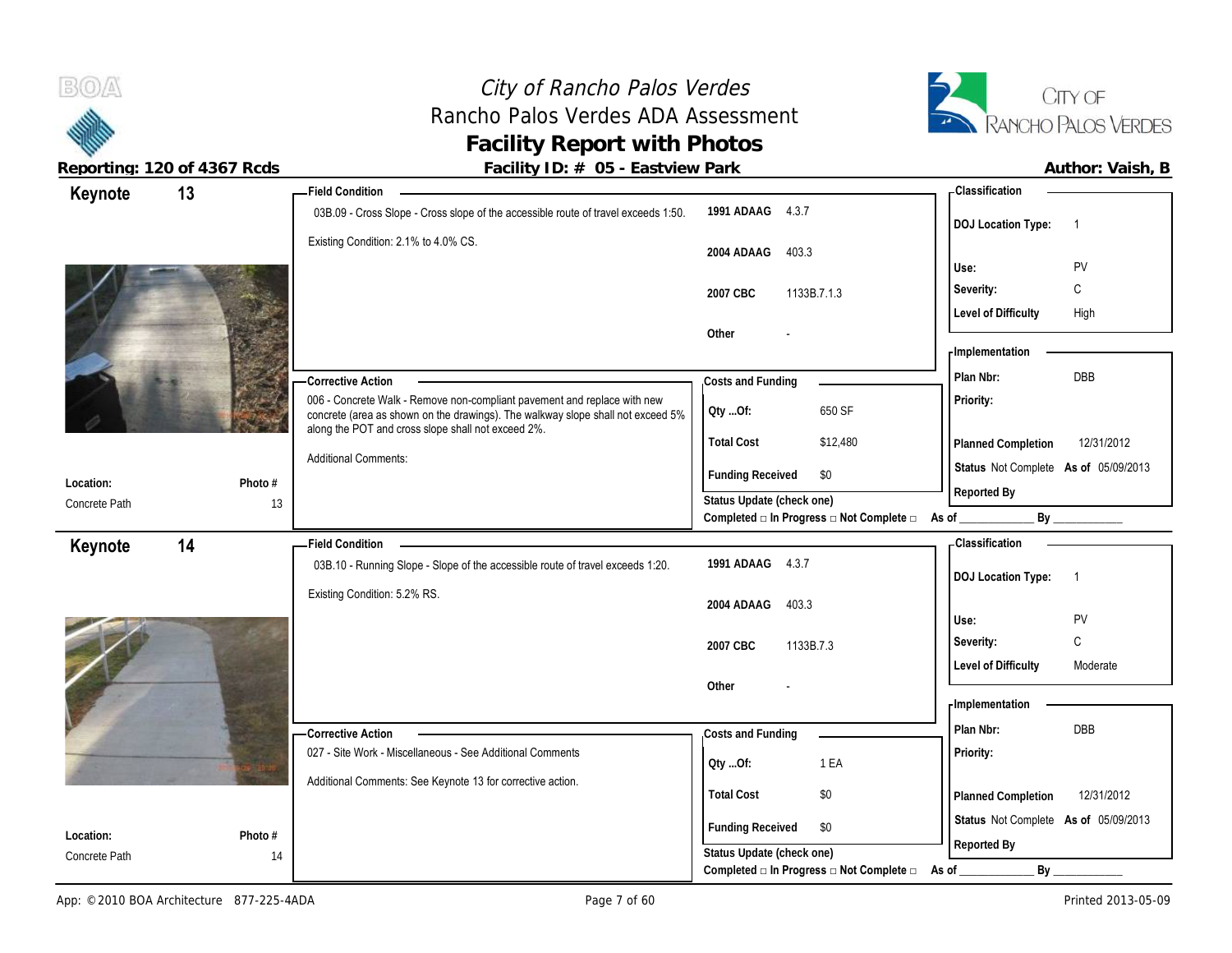

 $B(0)$ 

| Keynote                    | 15            | - Field Condition                                                                                                                     |                                          |           | - Classification           |                                      |
|----------------------------|---------------|---------------------------------------------------------------------------------------------------------------------------------------|------------------------------------------|-----------|----------------------------|--------------------------------------|
|                            |               | 03B.10 - Running Slope - Slope of the accessible route of travel exceeds 1:20.                                                        | 1991 ADAAG 4.3.7                         |           |                            |                                      |
|                            |               | Existing Condition: 5.7% RS.                                                                                                          |                                          |           | <b>DOJ</b> Location Type:  | $\overline{1}$                       |
|                            |               |                                                                                                                                       | 2004 ADAAG<br>403.3                      |           |                            |                                      |
|                            |               |                                                                                                                                       |                                          | Use:      |                            | PV                                   |
|                            |               |                                                                                                                                       | 2007 CBC<br>1133B.7.3                    | Severity: |                            | C                                    |
|                            |               |                                                                                                                                       |                                          |           | <b>Level of Difficulty</b> | High                                 |
|                            |               |                                                                                                                                       | Other                                    |           | <b>Implementation</b>      |                                      |
|                            |               |                                                                                                                                       |                                          |           | Plan Nbr:                  | DBB                                  |
|                            |               | -Corrective Action<br>006 - Concrete Walk - Remove non-compliant pavement and replace with new                                        | Costs and Funding                        |           |                            |                                      |
|                            |               | concrete (area as shown on the drawings). The walkway slope shall not exceed 5%                                                       | 100 SF<br>Oty Of:                        | Priority: |                            |                                      |
|                            |               | along the POT and cross slope shall not exceed 2%.                                                                                    | <b>Total Cost</b><br>\$1,920             |           | Planned Completion         | 12/31/2012                           |
|                            |               | Additional Comments: Provide concrete path with less than 5% RS.                                                                      |                                          |           |                            | Status Not Complete As of 05/09/2013 |
| Location:                  | Photo #       |                                                                                                                                       | <b>Funding Received</b><br>\$0           |           | Reported By                |                                      |
| Concrete Path              | 15            |                                                                                                                                       | Status Update (check one)                |           |                            |                                      |
|                            |               |                                                                                                                                       | Completed □ In Progress □ Not Complete □ | As of _   |                            | By                                   |
| Keynote                    | 16            | <b>Field Condition</b>                                                                                                                |                                          |           | <b>Classification</b>      |                                      |
|                            |               | 03B.10 - Running Slope - Slope of the accessible route of travel exceeds 1:20.                                                        | 1991 ADAAG 4.3.7                         |           | <b>DOJ Location Type:</b>  | $\overline{1}$                       |
|                            |               | Existing Condition: 5.4% to 5.8% RS.                                                                                                  | 2004 ADAAG<br>403.3                      |           |                            |                                      |
|                            |               |                                                                                                                                       |                                          | Use:      |                            | PV                                   |
|                            |               |                                                                                                                                       |                                          |           |                            |                                      |
|                            |               |                                                                                                                                       | 1133B.7.3<br>2007 CBC                    | Severity: |                            | C                                    |
|                            |               |                                                                                                                                       |                                          |           | <b>Level of Difficulty</b> | High                                 |
|                            |               |                                                                                                                                       | Other                                    |           |                            |                                      |
|                            |               |                                                                                                                                       |                                          |           | - Implementation           |                                      |
|                            |               | -Corrective Action                                                                                                                    | Costs and Funding                        |           | Plan Nbr:                  | DBB                                  |
|                            |               | 006 - Concrete Walk - Remove non-compliant pavement and replace with new                                                              | 100 SF                                   | Priority: |                            |                                      |
|                            |               | concrete (area as shown on the drawings). The walkway slope shall not exceed 5%<br>along the POT and cross slope shall not exceed 2%. | Oty Of:                                  |           |                            |                                      |
|                            |               |                                                                                                                                       | <b>Total Cost</b><br>\$1,920             |           | Planned Completion         | 12/31/2012                           |
|                            |               | Additional Comments: Provide concrete path with less than 5% RS.                                                                      | <b>Funding Received</b><br>\$0           |           |                            | Status Not Complete As of 05/09/2013 |
| Location:<br>Concrete Path | Photo #<br>16 |                                                                                                                                       | Status Update (check one)                |           | Reported By                |                                      |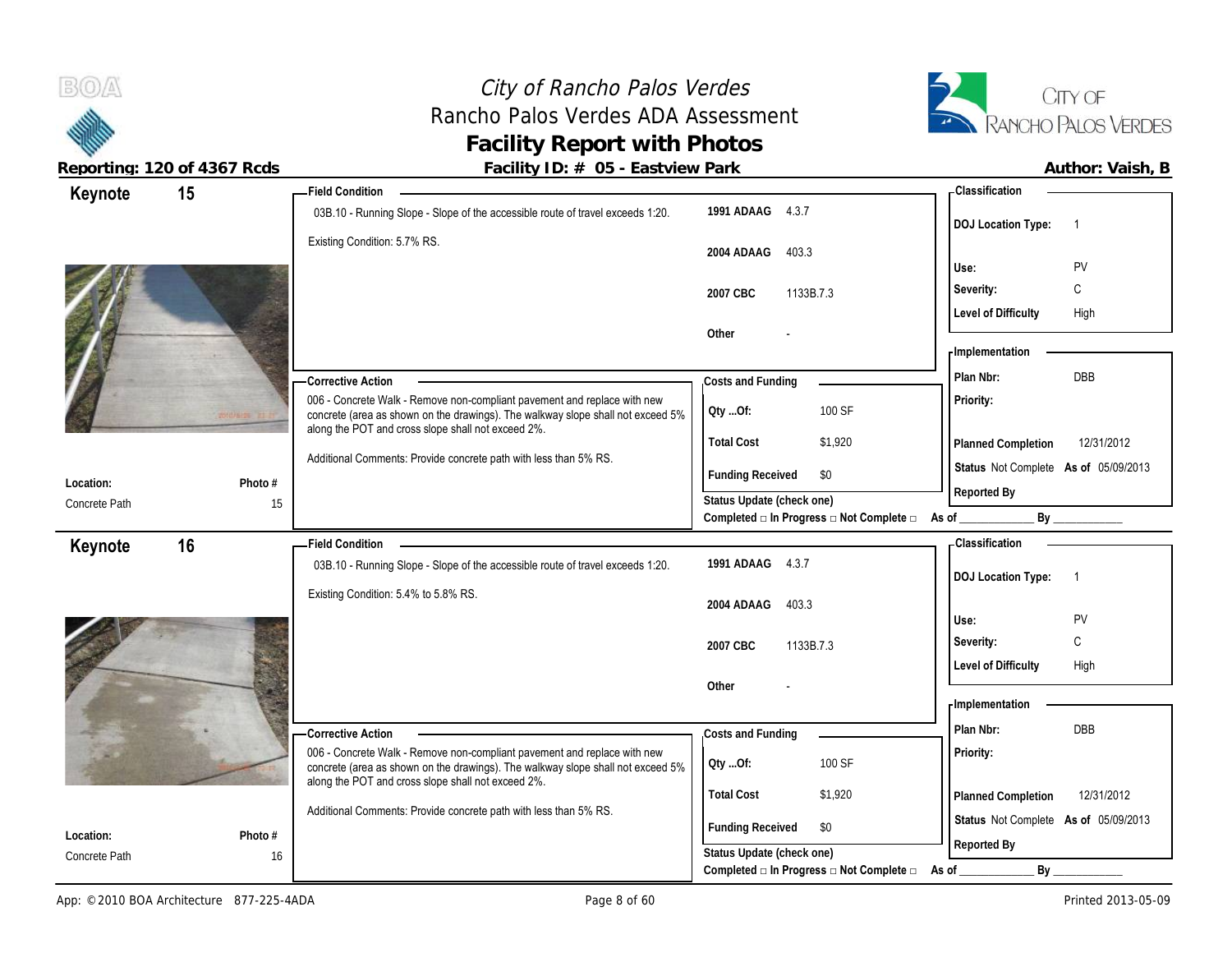

**Reporting: 120 of 4367 Rcds** 

**Keynote**

 $B(0)$ 

**Location:** Concrete Path

**Keynote**

17

**Photo #**

**18 Field Condition**

**17 Field Condition**

| Facility ID: # 05 - Eastview Park                                                                                                                                                                                 |                           |                                                         |                                      | Author: Vaish, B |
|-------------------------------------------------------------------------------------------------------------------------------------------------------------------------------------------------------------------|---------------------------|---------------------------------------------------------|--------------------------------------|------------------|
| <b>Field Condition</b>                                                                                                                                                                                            |                           |                                                         | - Classification                     |                  |
| 03B.10 - Running Slope - Slope of the accessible route of travel exceeds 1:20.                                                                                                                                    | 1991 ADAAG                | 4.3.7                                                   | <b>DOJ Location Type:</b>            |                  |
| Existing Condition: 5.1% to 5.6% RS.                                                                                                                                                                              | 2004 ADAAG                | 403.3                                                   | Use:                                 | PV               |
|                                                                                                                                                                                                                   | 2007 CBC                  | 1133B.7.3                                               | Severity:                            | C                |
|                                                                                                                                                                                                                   | Other                     |                                                         | Level of Difficulty                  | High             |
|                                                                                                                                                                                                                   |                           |                                                         | - Implementation                     |                  |
| <b>Corrective Action</b>                                                                                                                                                                                          | Costs and Funding         |                                                         | Plan Nbr:                            | <b>DBB</b>       |
| 006 - Concrete Walk - Remove non-compliant pavement and replace with new<br>concrete (area as shown on the drawings). The walkway slope shall not exceed 5%<br>along the POT and cross slope shall not exceed 2%. | QtyOf:                    | 100 SF                                                  | Priority:                            |                  |
|                                                                                                                                                                                                                   | <b>Total Cost</b>         | \$1,920                                                 | <b>Planned Completion</b>            | 12/31/2012       |
| Additional Comments: Provide concrete path with less than 5% RS.                                                                                                                                                  | <b>Funding Received</b>   | \$0                                                     | Status Not Complete As of 05/09/2013 |                  |
|                                                                                                                                                                                                                   | Status Update (check one) | Completed $\Box$ In Progress $\Box$ Not Complete $\Box$ | Reported By<br>By<br>As of           |                  |
| <b>Field Condition</b>                                                                                                                                                                                            |                           |                                                         | - Classification                     |                  |
| 03B.10 - Running Slope - Slope of the accessible route of travel exceeds 1:20.                                                                                                                                    | 1991 ADAAG                | 4.3.7                                                   | <b>DOJ Location Type:</b>            |                  |
| Existing Condition: 5.6% RS.                                                                                                                                                                                      | 2004 ADAAG                | 403.3                                                   |                                      |                  |

| Location: | Photo # |
|-----------|---------|

|                                             |                                                                                                                                                                                                                                                                                                             | 1133B.7.3<br>2007 CBC<br>Other                                                                            |                         | Use:<br>Severity:<br><b>Level of Difficulty</b>                                                                               | PV<br>$\sim$<br>◡<br>High |  |
|---------------------------------------------|-------------------------------------------------------------------------------------------------------------------------------------------------------------------------------------------------------------------------------------------------------------------------------------------------------------|-----------------------------------------------------------------------------------------------------------|-------------------------|-------------------------------------------------------------------------------------------------------------------------------|---------------------------|--|
| Photo #<br>Location:<br>18<br>Concrete Path | -Corrective Action<br>006 - Concrete Walk - Remove non-compliant pavement and replace with new<br>concrete (area as shown on the drawings). The walkway slope shall not exceed 5%<br>along the POT and cross slope shall not exceed 2%.<br>Additional Comments: Provide concrete path with less than 5% RS. | Costs and Funding<br>Oty Of:<br><b>Total Cost</b><br><b>Funding Received</b><br>Status Update (check one) | 84 SF<br>\$1,613<br>\$0 | -Implementation<br>Plan Nbr:<br><b>Priority:</b><br>Planned Completion<br>Status Not Complete As of 05/09/2013<br>Reported By | <b>DBB</b><br>12/31/2012  |  |
|                                             |                                                                                                                                                                                                                                                                                                             | Completed $\square$ In Progress $\square$ Not Complete $\square$                                          | As of                   | Bv                                                                                                                            |                           |  |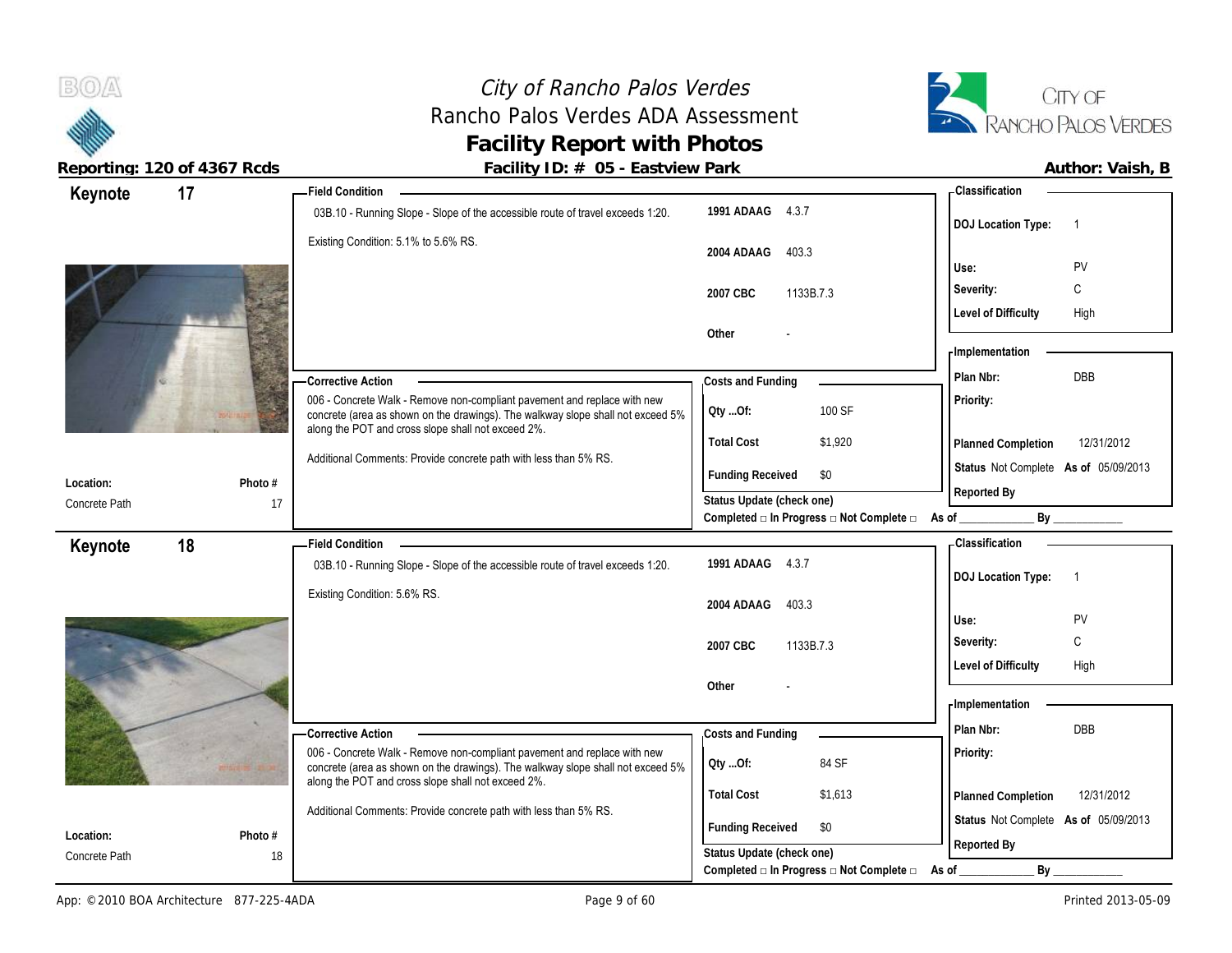

 $B(0)$ 

| Keynote                    | 19      | <b>Field Condition</b>                                                                                                                           |                                                         | <b>Classification</b>                       |
|----------------------------|---------|--------------------------------------------------------------------------------------------------------------------------------------------------|---------------------------------------------------------|---------------------------------------------|
|                            |         | 03B.09 - Cross Slope - Cross slope of the accessible route of travel exceeds 1:50.                                                               | 1991 ADAAG 4.3.7                                        | <b>DOJ Location Type:</b><br>$\overline{1}$ |
|                            |         | Existing Condition: 3.7% CS.                                                                                                                     | 2004 ADAAG<br>403.3                                     | Use:<br>PV                                  |
|                            |         |                                                                                                                                                  | 2007 CBC<br>1133B.7.1.3                                 | C<br>Severity:                              |
|                            |         |                                                                                                                                                  |                                                         | <b>Level of Difficulty</b><br>Moderate      |
|                            |         |                                                                                                                                                  | Other                                                   | - Implementation                            |
|                            |         | -Corrective Action                                                                                                                               | Costs and Funding                                       | DBB<br>Plan Nbr:                            |
|                            |         | 008 - Concrete Landing - Remove non-compliant pavement and replace with new<br>concrete. The landing slope shall not exceed 2% in any direction. | 16 SF<br>Oty Of:                                        | Priority:                                   |
|                            |         | Additional Comments: Provide concrete landing with a cross slope and RS of 2%                                                                    | <b>Total Cost</b><br>\$307                              | 12/31/2012<br>Planned Completion            |
|                            |         | or less.                                                                                                                                         | <b>Funding Received</b><br>\$0                          | Status Not Complete As of 05/09/2013        |
| Location:<br>Concrete Path | Photo # |                                                                                                                                                  | Status Update (check one)                               | Reported By                                 |
|                            | 18      |                                                                                                                                                  | Completed □ In Progress □ Not Complete □ As of _        | By                                          |
| Keynote                    | 20      | <b>Field Condition</b>                                                                                                                           |                                                         | - Classification                            |
|                            |         | 03B.10 - Running Slope - Slope of the accessible route of travel exceeds 1:20.                                                                   | 1991 ADAAG 4.3.7                                        | <b>DOJ Location Type:</b><br>$\overline{1}$ |
|                            |         | Existing Condition: 5.5% RS.                                                                                                                     | 2004 ADAAG<br>403.3                                     |                                             |
|                            |         |                                                                                                                                                  |                                                         | PV<br>Use:                                  |
|                            |         |                                                                                                                                                  | 2007 CBC<br>1133B.7.3                                   | C<br>Severity:                              |
|                            |         |                                                                                                                                                  |                                                         | <b>Level of Difficulty</b><br>High          |
|                            |         |                                                                                                                                                  | Other                                                   | - Implementation                            |
|                            |         |                                                                                                                                                  |                                                         | DBB<br>Plan Nbr:                            |
|                            |         | -Corrective Action<br>006 - Concrete Walk - Remove non-compliant pavement and replace with new                                                   | Costs and Funding                                       |                                             |
|                            |         | concrete (area as shown on the drawings). The walkway slope shall not exceed 5%<br>along the POT and cross slope shall not exceed 2%.            | 100 SF<br>Oty Of:                                       | Priority:                                   |
|                            |         | Additional Comments: Provide concrete path with less than 5% RS.                                                                                 | <b>Total Cost</b><br>\$1,920                            | 12/31/2012<br>Planned Completion            |
| Location:                  | Photo # |                                                                                                                                                  | <b>Funding Received</b><br>\$0                          | Status Not Complete As of 05/09/2013        |
| Concrete Path              | 20      |                                                                                                                                                  | Status Update (check one)                               | Reported By                                 |
|                            |         |                                                                                                                                                  | Completed $\Box$ In Progress $\Box$ Not Complete $\Box$ | $By_$<br>As of                              |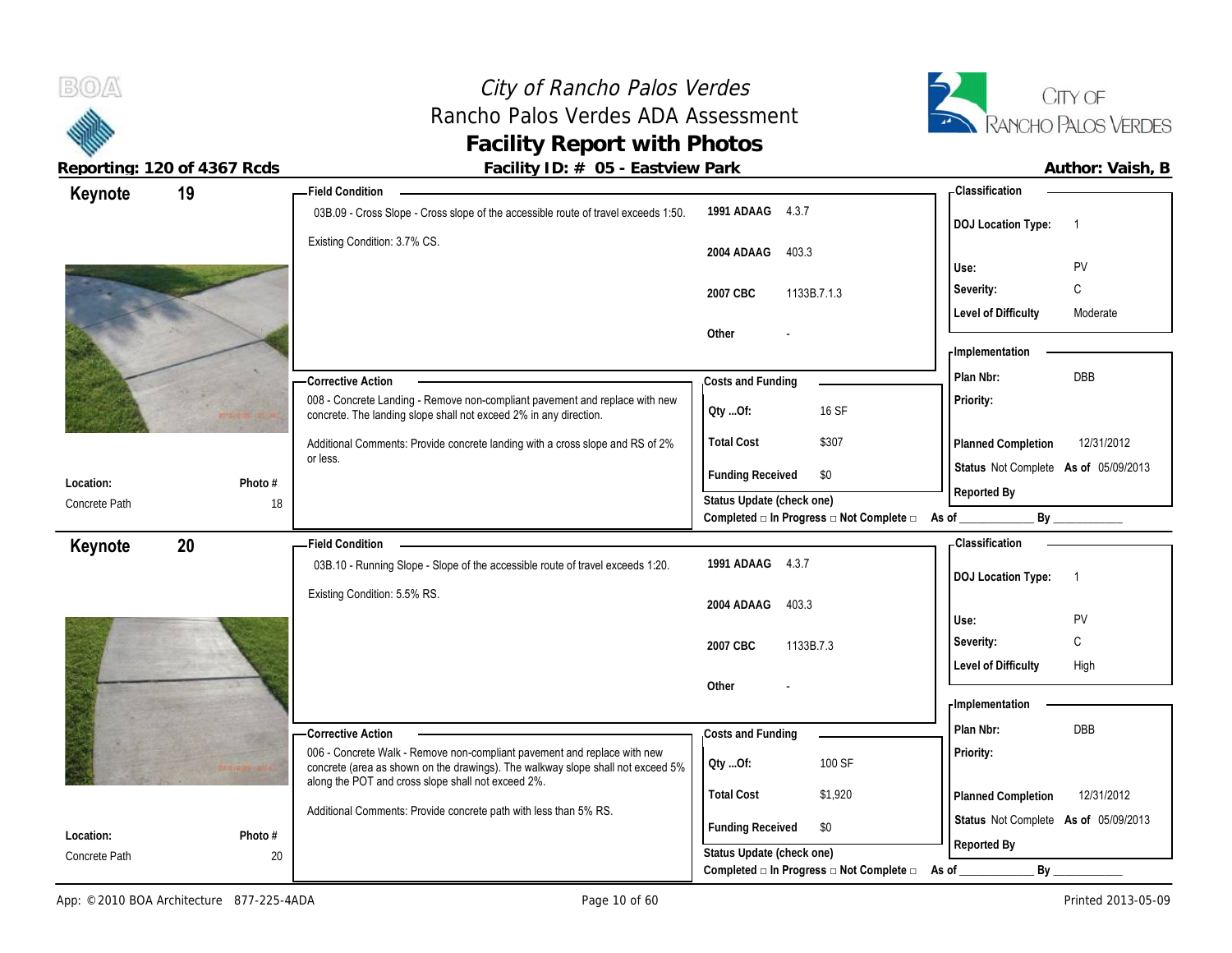# City of Rancho Palos Verdes Rancho Palos Verdes ADA Assessment **Facility Report with Photos**



| Keynote               | 21            | - Field Condition                                                                  |                                                                               | - Classification                                    |
|-----------------------|---------------|------------------------------------------------------------------------------------|-------------------------------------------------------------------------------|-----------------------------------------------------|
|                       |               | 03B.22 - Other - On-Site Accessible Path of Travel - See Additional Comments       | 1991 ADAAG -                                                                  | <b>DOJ Location Type:</b><br>$\overline{1}$         |
|                       |               | Existing Condition: 21 1" gaps throughout concrete path.                           | 2004 ADAAG -                                                                  | PV<br>Use:                                          |
|                       |               |                                                                                    | 2007 CBC                                                                      | C<br>Severity:                                      |
|                       |               |                                                                                    |                                                                               | <b>Level of Difficulty</b><br>Moderate              |
|                       |               |                                                                                    | Other                                                                         | - Implementation                                    |
|                       |               | -Corrective Action                                                                 | Costs and Funding                                                             | DBB<br>Plan Nbr:                                    |
|                       |               | 027 - Site Work - Miscellaneous - See Additional Comments                          | 105 EA<br>Qty Of:                                                             | Priority:                                           |
|                       |               | Additional Comments: Inject gaps with epoxy grout, foam backer rod and sealant.    | <b>Total Cost</b><br>\$756                                                    | Planned Completion<br>12/31/2012                    |
| Location:             | Photo #       |                                                                                    | <b>Funding Received</b><br>\$0                                                | Status Not Complete As of 05/09/2013<br>Reported By |
| Concrete Path         | 21            |                                                                                    | Status Update (check one)<br>Completed □ In Progress □ Not Complete □ As of _ | By                                                  |
| Keynote               | 22            | <b>Field Condition</b>                                                             |                                                                               | - Classification                                    |
|                       |               | 03B.09 - Cross Slope - Cross slope of the accessible route of travel exceeds 1:50. | 1991 ADAAG 4.3.7                                                              | <b>DOJ Location Type:</b><br>$\overline{1}$         |
|                       |               | Existing Condition: 2.3% to 9.6% CS.                                               | 403.3<br>2004 ADAAG                                                           | PV<br>Use:                                          |
|                       |               |                                                                                    | 2007 CBC<br>1133B.7.1.3                                                       | C<br>Severity:                                      |
|                       |               |                                                                                    |                                                                               | <b>Level of Difficulty</b><br>High                  |
|                       |               |                                                                                    | Other                                                                         |                                                     |
|                       |               |                                                                                    |                                                                               | - Implementation                                    |
|                       |               | <b>Corrective Action</b>                                                           | Costs and Funding                                                             | Plan Nbr:<br><b>DBB</b>                             |
|                       |               | 006 - Concrete Walk - Remove non-compliant pavement and replace with new           | 437 SF<br>Qty Of:                                                             | Priority:                                           |
|                       |               | concrete (area as shown on the drawings). The walkway slope shall not exceed 5%    |                                                                               |                                                     |
|                       |               | along the POT and cross slope shall not exceed 2%.                                 | <b>Total Cost</b><br>\$8,390                                                  | 12/31/2012<br>Planned Completion                    |
|                       |               | <b>Additional Comments:</b>                                                        | \$0                                                                           | Status Not Complete As of 05/09/2013                |
| Location:<br>Sidewalk | Photo #<br>22 |                                                                                    | <b>Funding Received</b><br>Status Update (check one)                          | Reported By                                         |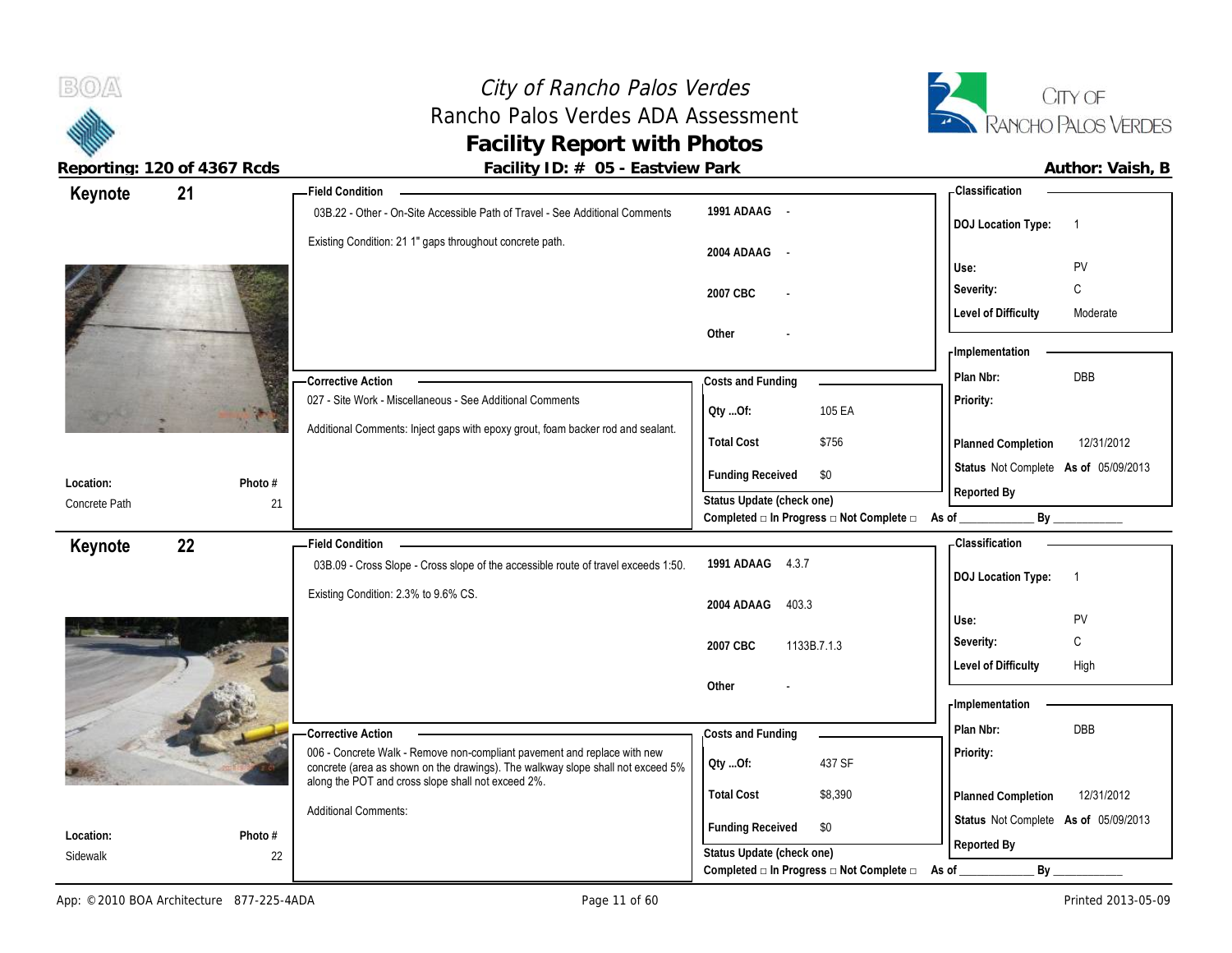

 $B(0)$ 

| Keynote       | 23      | <b>Field Condition</b>                                                                         |                                                                       | - Classification                            |
|---------------|---------|------------------------------------------------------------------------------------------------|-----------------------------------------------------------------------|---------------------------------------------|
|               |         | 03B.10 - Running Slope - Slope of the accessible route of travel exceeds 1:20.                 | 1991 ADAAG 4.3.7                                                      | <b>DOJ Location Type:</b><br>$\overline{1}$ |
|               |         | Existing Condition: 5.2% to 7.8% RS.                                                           | 2004 ADAAG<br>403.3                                                   | PV<br>Use:                                  |
|               |         |                                                                                                | 2007 CBC<br>1133B.7.3                                                 | C<br>Severity:                              |
|               |         |                                                                                                |                                                                       | <b>Level of Difficulty</b><br>Moderate      |
|               |         |                                                                                                | Other                                                                 |                                             |
|               |         |                                                                                                |                                                                       | - Implementation                            |
|               |         | <b>Corrective Action</b>                                                                       | Costs and Funding                                                     | <b>DBB</b><br>Plan Nbr:                     |
|               |         | 027 - Site Work - Miscellaneous - See Additional Comments                                      | 1 EA<br>QtyOf:                                                        | Priority:                                   |
|               |         | Additional Comments: See Keynote 22 for corrective action.                                     | <b>Total Cost</b><br>\$0                                              | Planned Completion<br>12/31/2012            |
| Location:     | Photo # |                                                                                                | <b>Funding Received</b><br>\$0                                        | Status Not Complete As of 05/09/2013        |
| Sidewalk      | 22      |                                                                                                | Status Update (check one)                                             | Reported By                                 |
|               |         |                                                                                                | Completed □ In Progress □ Not Complete □ As of                        | By _____________                            |
| Keynote       | 24      | <b>Field Condition</b>                                                                         |                                                                       | <b>Classification</b>                       |
|               |         | 03B.09 - Cross Slope - Cross slope of the accessible route of travel exceeds 1:50.             | 1991 ADAAG 4.3.7                                                      | <b>DOJ Location Type:</b><br>$\overline{1}$ |
|               |         | Existing Condition: 2.7% to 5.9% CS.                                                           | 403.3<br>2004 ADAAG                                                   |                                             |
|               |         |                                                                                                |                                                                       | Use:<br>PV                                  |
|               |         |                                                                                                | 2007 CBC<br>1133B.7.1.3                                               | C<br>Severity:                              |
|               |         |                                                                                                |                                                                       | <b>Level of Difficulty</b><br>High          |
|               |         |                                                                                                | Other                                                                 | Implementation                              |
|               |         |                                                                                                |                                                                       | DBB<br>Plan Nbr:                            |
|               |         | -Corrective Action<br>006 - Concrete Walk - Remove non-compliant pavement and replace with new | Costs and Funding                                                     | Priority:                                   |
|               |         | concrete (area as shown on the drawings). The walkway slope shall not exceed 5%                | 570 SF<br>Qty Of:                                                     |                                             |
|               |         | along the POT and cross slope shall not exceed 2%.                                             |                                                                       |                                             |
|               |         |                                                                                                | <b>Total Cost</b><br>\$10,944                                         | 12/31/2012<br>Planned Completion            |
| Location:     | Photo # | <b>Additional Comments:</b>                                                                    | \$0<br><b>Funding Received</b>                                        | Status Not Complete As of 05/09/2013        |
| Concrete Path | 24      |                                                                                                | Status Update (check one)<br>Completed □ In Progress □ Not Complete □ | Reported By<br>$By_$<br>As of               |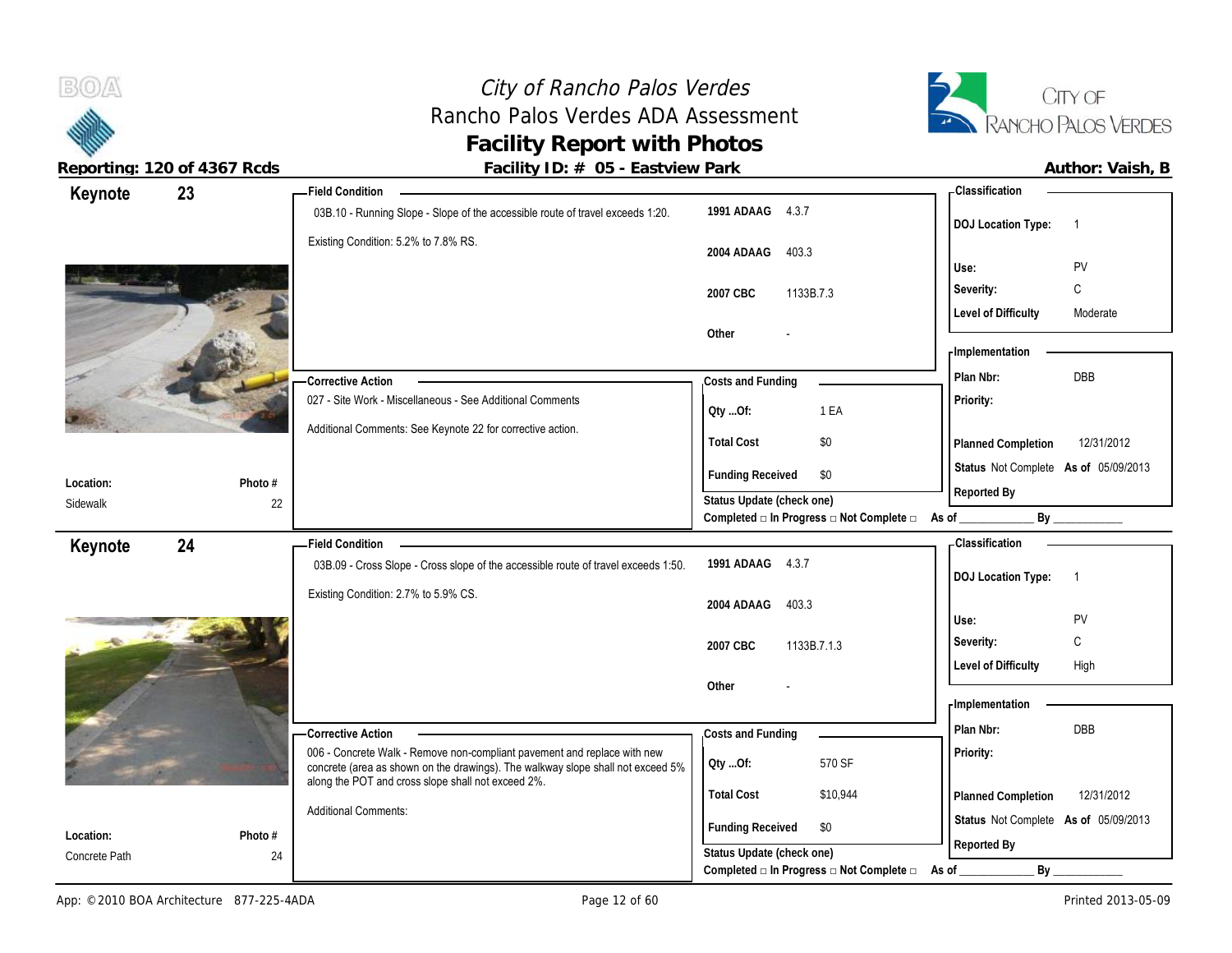# City of Rancho Palos Verdes Rancho Palos Verdes ADA Assessment **Facility of Rancho Palos Verdes**<br> **Facility Report with Photos**<br> **Facility Report with Photos**<br> **Facility Report with Photos**



 $B(0)$ 

| Author: Vaish |  |
|---------------|--|

|                    | 25            | Field Condition -                                                                                                                                         |                                                      |                                                | - Classification                     |                |
|--------------------|---------------|-----------------------------------------------------------------------------------------------------------------------------------------------------------|------------------------------------------------------|------------------------------------------------|--------------------------------------|----------------|
| Keynote            |               | 03B.10 - Running Slope - Slope of the accessible route of travel exceeds 1:20.                                                                            | 1991 ADAAG 4.3.7                                     |                                                | <b>DOJ Location Type:</b>            | $\overline{1}$ |
|                    |               | Existing Condition: 6.3% to 19.6% RS.                                                                                                                     | 2004 ADAAG<br>403.3                                  |                                                | Use:                                 | PV             |
|                    |               |                                                                                                                                                           |                                                      |                                                |                                      |                |
|                    |               |                                                                                                                                                           | 1133B.7.3<br>2007 CBC                                |                                                | Severity:                            | C              |
|                    |               |                                                                                                                                                           | Other                                                |                                                | <b>Level of Difficulty</b>           | Moderate       |
|                    |               |                                                                                                                                                           |                                                      |                                                | <b>Implementation</b>                |                |
|                    |               | - Corrective Action                                                                                                                                       | Costs and Funding                                    |                                                | Plan Nbr:                            | <b>DBB</b>     |
|                    |               | 027 - Site Work - Miscellaneous - See Additional Comments                                                                                                 |                                                      |                                                | Priority:                            |                |
|                    |               | Additional Comments: See Keynote 24 for corrective action.                                                                                                | QtyOf:                                               | 1 EA                                           |                                      |                |
|                    |               |                                                                                                                                                           | <b>Total Cost</b>                                    | \$0                                            | Planned Completion                   | 12/31/2012     |
|                    |               |                                                                                                                                                           | <b>Funding Received</b>                              | \$0                                            | Status Not Complete As of 05/09/2013 |                |
| Location:          | Photo #       |                                                                                                                                                           | Status Update (check one)                            |                                                | Reported By                          |                |
| Concrete Path      | 24            |                                                                                                                                                           |                                                      | Completed a In Progress and Complete and As of |                                      | By             |
| Keynote            | 26            | <b>Field Condition</b>                                                                                                                                    |                                                      |                                                | - Classification                     |                |
|                    |               | 30.06E - Outdoor Recreation Access Route (ORAR) Segment - Cross Slope -<br>Cross slope of the access route segment exceeds 3.33%. Exception: Cross slopes | 1991 ADAAG -                                         |                                                | <b>DOJ Location Type:</b>            | $\overline{1}$ |
|                    |               | of 5% maximum are permitted to ensure proper drainage.                                                                                                    | 2004 ADAAG -                                         |                                                |                                      |                |
|                    |               | Existing Condition: 5.1% to 6.9% CS.                                                                                                                      |                                                      |                                                | Use:                                 | PV             |
|                    |               |                                                                                                                                                           |                                                      |                                                |                                      |                |
|                    |               |                                                                                                                                                           | 2007 CBC                                             |                                                | Severity:                            | C              |
|                    |               |                                                                                                                                                           |                                                      |                                                | <b>Level of Difficulty</b>           | Moderate       |
|                    |               |                                                                                                                                                           | Other                                                | 1999 ADAAG-16.3.7.1                            | - Implementation                     |                |
|                    |               |                                                                                                                                                           |                                                      |                                                | Plan Nbr:                            |                |
|                    |               | <b>Corrective Action</b><br>027 - Site Work - Miscellaneous - See Additional Comments                                                                     | Costs and Funding                                    |                                                |                                      | DBB            |
|                    |               |                                                                                                                                                           | QtyOf:                                               | 1 EA                                           | Priority:                            |                |
|                    |               | Additional Comments: See Keynote 33 for corrective action.                                                                                                | <b>Total Cost</b>                                    | \$0                                            | Planned Completion                   | 12/31/2012     |
|                    |               |                                                                                                                                                           |                                                      |                                                | Status Not Complete As of 05/09/2013 |                |
| Location:<br>Trail | Photo #<br>26 |                                                                                                                                                           | <b>Funding Received</b><br>Status Update (check one) | \$0                                            | Reported By                          |                |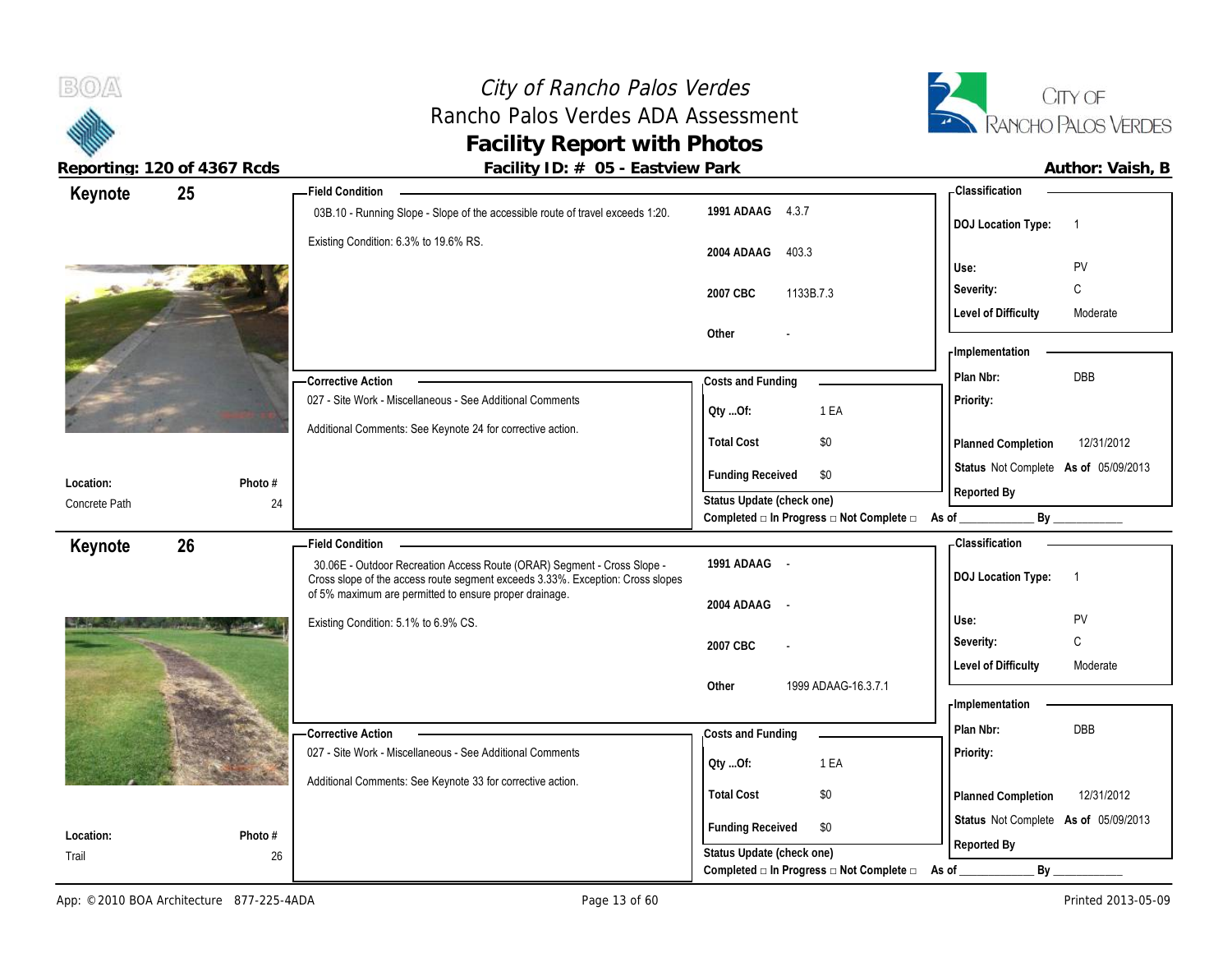# City of Rancho Palos Verdes Rancho Palos Verdes ADA Assessment **Facility Report with Photos**



| Author: Vaish, B |  |
|------------------|--|
|                  |  |

| Keynote            |               |                                                                                                                                                                                                                                                    |                                                      |                                                                  |                                             |
|--------------------|---------------|----------------------------------------------------------------------------------------------------------------------------------------------------------------------------------------------------------------------------------------------------|------------------------------------------------------|------------------------------------------------------------------|---------------------------------------------|
|                    | 27            | - Field Condition                                                                                                                                                                                                                                  |                                                      |                                                                  | - Classification                            |
|                    |               | 30.06A - Outdoor Recreation Access Route (ORAR) Segment - Running Slope -<br>Running slope of access route segment in the direction of travel does not comply<br>with the following: a. 5% or less for any distance. b. From 5.1% to 8.33% for 50' | 1991 ADAAG -                                         |                                                                  | <b>DOJ Location Type:</b><br>$\overline{1}$ |
|                    |               | maximum. c. From 8.34% to 10% for 30' maximum.                                                                                                                                                                                                     | 2004 ADAAG                                           | $\sim$ $-$                                                       |                                             |
|                    |               | Existing Condition: 5.4% to 8.6% RS.                                                                                                                                                                                                               |                                                      |                                                                  | PV<br>Use:                                  |
|                    |               |                                                                                                                                                                                                                                                    | 2007 CBC                                             |                                                                  | С<br>Severity:                              |
|                    |               |                                                                                                                                                                                                                                                    |                                                      |                                                                  | <b>Level of Difficulty</b><br>Moderate      |
|                    |               |                                                                                                                                                                                                                                                    | Other                                                | 1999 ADAAG-16.3.7.2.1;<br>16.3.7.2.2, 16.3.7.2.3                 |                                             |
|                    |               |                                                                                                                                                                                                                                                    |                                                      |                                                                  | - Implementation                            |
|                    |               | - Corrective Action                                                                                                                                                                                                                                | Costs and Funding                                    |                                                                  | DBB<br>Plan Nbr:                            |
|                    |               | 027 - Site Work - Miscellaneous - See Additional Comments                                                                                                                                                                                          | Qty Of:                                              | 1040 EA                                                          | Priority:                                   |
|                    |               | Additional Comments: See Keynote 33 for corrective action.                                                                                                                                                                                         |                                                      |                                                                  |                                             |
|                    |               |                                                                                                                                                                                                                                                    | <b>Total Cost</b>                                    | \$0                                                              | Planned Completion<br>12/31/2012            |
| Location:          | Photo #       |                                                                                                                                                                                                                                                    | <b>Funding Received</b>                              | \$0                                                              | Status Not Complete As of 05/09/2013        |
| Trail              | 27            |                                                                                                                                                                                                                                                    | Status Update (check one)                            |                                                                  | Reported By                                 |
|                    |               |                                                                                                                                                                                                                                                    |                                                      | Completed $\Box$ In Progress $\Box$ Not Complete $\Box$ As of __ |                                             |
| Keynote            | 28            | <b>Field Condition</b>                                                                                                                                                                                                                             |                                                      |                                                                  | - Classification                            |
|                    |               | 30.06E - Outdoor Recreation Access Route (ORAR) Segment - Cross Slope -                                                                                                                                                                            | 1991 ADAAG -                                         |                                                                  |                                             |
|                    |               |                                                                                                                                                                                                                                                    |                                                      |                                                                  | <b>DOJ Location Type:</b><br>$\overline{1}$ |
|                    |               | Cross slope of the access route segment exceeds 3.33%. Exception: Cross slopes                                                                                                                                                                     |                                                      |                                                                  |                                             |
|                    |               | of 5% maximum are permitted to ensure proper drainage.                                                                                                                                                                                             | 2004 ADAAG                                           | $\sim$                                                           |                                             |
|                    |               | Existing Condition: 3.6% CS.                                                                                                                                                                                                                       |                                                      |                                                                  | PV<br>Use:                                  |
|                    |               |                                                                                                                                                                                                                                                    | 2007 CBC                                             |                                                                  | $\mathsf{C}$<br>Severity:                   |
|                    |               |                                                                                                                                                                                                                                                    |                                                      |                                                                  | <b>Level of Difficulty</b><br>Moderate      |
|                    |               |                                                                                                                                                                                                                                                    | Other                                                | 1999 ADAAG-16.3.7.1                                              |                                             |
|                    |               |                                                                                                                                                                                                                                                    |                                                      |                                                                  | - Implementation                            |
|                    |               | - Corrective Action                                                                                                                                                                                                                                | Costs and Funding                                    |                                                                  | DBB<br>Plan Nbr:                            |
|                    |               | 027 - Site Work - Miscellaneous - See Additional Comments                                                                                                                                                                                          |                                                      |                                                                  | Priority:                                   |
|                    |               | Additional Comments: See Keynote 33 for corrective action.                                                                                                                                                                                         | QtyOf:                                               | 1 EA                                                             |                                             |
|                    |               |                                                                                                                                                                                                                                                    | <b>Total Cost</b>                                    | \$0                                                              | 12/31/2012<br>Planned Completion            |
|                    |               |                                                                                                                                                                                                                                                    |                                                      | \$0                                                              | Status Not Complete As of 05/09/2013        |
| Location:<br>Trail | Photo #<br>27 |                                                                                                                                                                                                                                                    | <b>Funding Received</b><br>Status Update (check one) |                                                                  | Reported By                                 |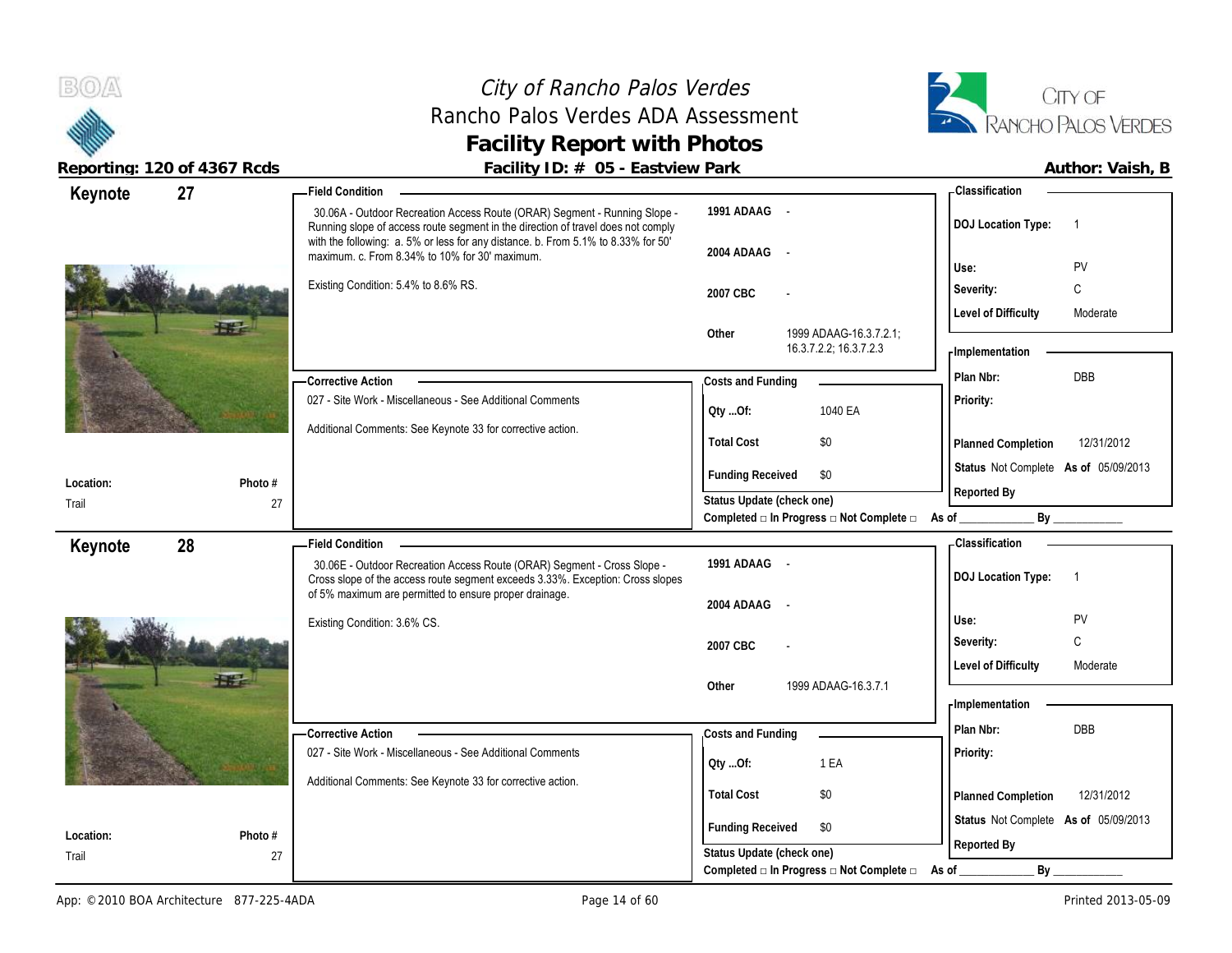# City of Rancho Palos Verdes Rancho Palos Verdes ADA Assessment **Facility of Rancho Palos Verdes**<br> **Facility Report with Photos**<br> **Facility Report with Photos**<br> **Facility Report with Photos**



**Reporting: 120 of 4367 Rcds Facility ID: # 05 - Eastview Park Facture 120 of 4367 Rcds Author: Vaish, B** 

| Author: Vaish. |  |
|----------------|--|

|           | $\frac{1}{2}$ | $\frac{1}{2}$ activity $\frac{1}{2}$ . $\frac{1}{2}$ $\frac{1}{2}$ $\frac{1}{2}$ $\frac{1}{2}$ $\frac{1}{2}$ $\frac{1}{2}$ $\frac{1}{2}$ $\frac{1}{2}$ $\frac{1}{2}$ $\frac{1}{2}$ $\frac{1}{2}$ $\frac{1}{2}$ $\frac{1}{2}$ $\frac{1}{2}$ $\frac{1}{2}$ $\frac{1}{2}$ $\frac{1}{2}$ $\frac{1}{2}$ $\frac{1}{2}$ |                           |                                                        | $\sim$ u $\sim$ $\sim$ $\sim$ $\sim$ $\sim$ |
|-----------|---------------|------------------------------------------------------------------------------------------------------------------------------------------------------------------------------------------------------------------------------------------------------------------------------------------------------------------|---------------------------|--------------------------------------------------------|---------------------------------------------|
| Keynote   | 29            | - Field Condition                                                                                                                                                                                                                                                                                                |                           |                                                        | <b>Classification</b>                       |
|           |               | 30.06E - Outdoor Recreation Access Route (ORAR) Segment - Cross Slope -<br>Cross slope of the access route segment exceeds 3.33%. Exception: Cross slopes<br>of 5% maximum are permitted to ensure proper drainage.                                                                                              | 1991 ADAAG -              |                                                        | <b>DOJ Location Type:</b><br>$\overline{1}$ |
|           |               |                                                                                                                                                                                                                                                                                                                  | 2004 ADAAG                | $\sim$ $-$                                             |                                             |
|           |               | Existing Condition: 3.4% CS. & 4.1% at two locations.                                                                                                                                                                                                                                                            |                           |                                                        | PV<br>Use:                                  |
|           |               |                                                                                                                                                                                                                                                                                                                  | 2007 CBC                  |                                                        | C<br>Severity:                              |
|           |               |                                                                                                                                                                                                                                                                                                                  |                           |                                                        | <b>Level of Difficulty</b><br>Moderate      |
|           |               |                                                                                                                                                                                                                                                                                                                  | Other                     | 1999 ADAAG-16.3.7.1                                    |                                             |
|           |               |                                                                                                                                                                                                                                                                                                                  |                           |                                                        | <b>Implementation</b>                       |
|           |               | - Corrective Action                                                                                                                                                                                                                                                                                              | Costs and Funding         |                                                        | Plan Nbr:<br><b>DBB</b>                     |
|           |               | 027 - Site Work - Miscellaneous - See Additional Comments                                                                                                                                                                                                                                                        | Oty Of:                   | 1 EA                                                   | Priority:                                   |
|           |               | Additional Comments: See Keynote 33 for corrective action.                                                                                                                                                                                                                                                       |                           |                                                        |                                             |
|           |               |                                                                                                                                                                                                                                                                                                                  | <b>Total Cost</b>         | \$0                                                    | 12/31/2012<br>Planned Completion            |
| Location: | Photo #       |                                                                                                                                                                                                                                                                                                                  | <b>Funding Received</b>   | \$0                                                    | Status Not Complete As of 05/09/2013        |
| Trail     |               | 29                                                                                                                                                                                                                                                                                                               | Status Update (check one) |                                                        | Reported By                                 |
|           |               |                                                                                                                                                                                                                                                                                                                  |                           | Completed a In Progress a Not Complete a As of _______ | By                                          |
| Keynote   | 30            | Field Condition -                                                                                                                                                                                                                                                                                                |                           |                                                        | - Classification                            |
|           |               | 30.68 - Other - Parks - See Additional Comments                                                                                                                                                                                                                                                                  | 1991 ADAAG -              |                                                        | <b>DOJ Location Type:</b><br>$\overline{1}$ |
|           |               | Existing Condition: Trip hazards at 7 locations.                                                                                                                                                                                                                                                                 |                           |                                                        |                                             |
|           |               |                                                                                                                                                                                                                                                                                                                  | 2004 ADAAG -              |                                                        | PV<br>Use:                                  |
|           |               |                                                                                                                                                                                                                                                                                                                  | 2007 CBC                  |                                                        | Severity:<br>Α                              |
|           |               |                                                                                                                                                                                                                                                                                                                  |                           |                                                        | <b>Level of Difficulty</b><br>Moderate      |
|           |               |                                                                                                                                                                                                                                                                                                                  | Other                     |                                                        |                                             |
|           |               |                                                                                                                                                                                                                                                                                                                  |                           |                                                        | - Implementation                            |
|           |               | <b>Corrective Action</b>                                                                                                                                                                                                                                                                                         | Costs and Funding         |                                                        | DBB<br>Plan Nbr:                            |
|           |               | 027 - Site Work - Miscellaneous - See Additional Comments                                                                                                                                                                                                                                                        |                           |                                                        | Priority:                                   |
|           |               |                                                                                                                                                                                                                                                                                                                  | Qty Of:                   | 1 EA                                                   |                                             |
|           |               | Additional Comments: Fix trail boards.                                                                                                                                                                                                                                                                           | <b>Total Cost</b>         | \$300                                                  | 12/31/2012<br>Planned Completion            |
|           |               |                                                                                                                                                                                                                                                                                                                  |                           |                                                        | Status Not Complete As of 05/09/2013        |
| Location: | Photo #       |                                                                                                                                                                                                                                                                                                                  | <b>Funding Received</b>   | \$0                                                    | Reported By                                 |
| Trail     |               | 30                                                                                                                                                                                                                                                                                                               | Status Update (check one) |                                                        |                                             |
|           |               |                                                                                                                                                                                                                                                                                                                  |                           | Completed □ In Progress □ Not Complete □               | As of<br>$By$ <sub>—</sub>                  |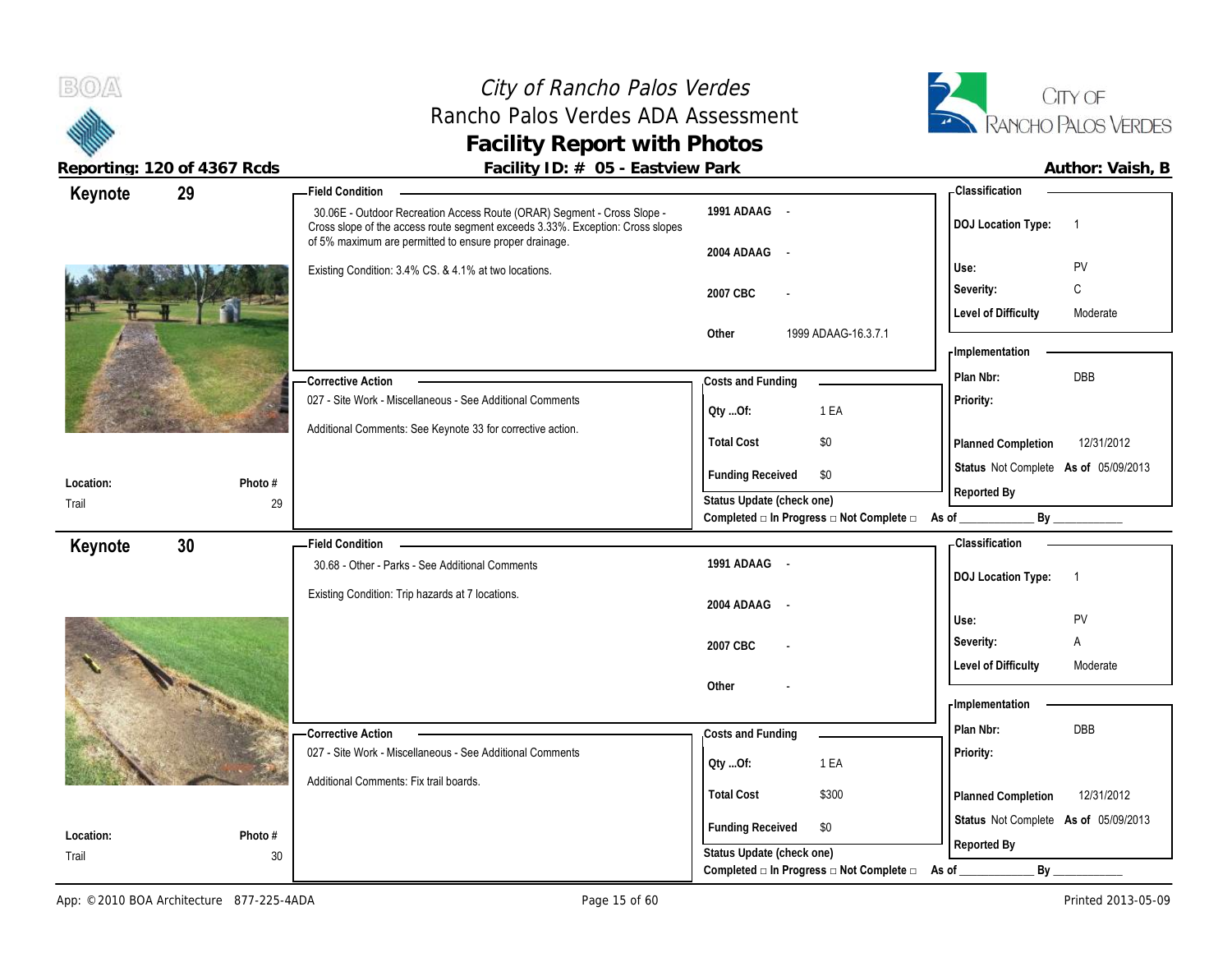Trail

Trail

# City of Rancho Palos Verdes Rancho Palos Verdes ADA Assessment **Facility Report with Photos**



**Reporting: 120 of 4367 Rcds Facility ID: # 05 - Eastview Park Author: Vaish, B**

### 30.06E - Outdoor Recreation Access Route (ORAR) Segment - Cross Slope - Cross slope of the access route segment exceeds 3.33%. Exception: Cross slopes of 5% maximum are permitted to ensure proper drainage. Existing Condition: 3.9% CS. 027 - Site Work - Miscellaneous - See Additional Comments Additional Comments: See Keynote 33 for corrective action. **Corrective Action Photo #** 31 **1991 ADAAG** - **2004 ADAAG** - **2007 CBC** - **Other** 1999 ADAAG-16.3.7.1 **Priority: Total Cost** \$0 **31 Field Condition Status** Not Complete **As of** 05/09/2013 **Keynote Costs and Funding Plan Nbr:** DBB **Use:** PV **Severity:** C **DOJ Location Type:** 1 **Level of Difficulty** Moderate **Location: Planned Completion** 12/31/2012 **Classification Implementation Funding Received \$0 Status Update (check one) Completed □ In Progress □ Not Complete □ As of \_\_\_\_\_\_\_\_\_\_\_\_\_ By \_\_\_\_\_\_\_\_\_\_\_\_ Reported By Qty ...Of:** 1 EA 30.06A - Outdoor Recreation Access Route (ORAR) Segment - Running Slope - Running slope of access route segment in the direction of travel does not comply with the following: a. 5% or less for any distance. b. From 5.1% to 8.33% for 50' maximum. c. From 8.34% to 10% for 30' maximum. Existing Condition: 5.1% to 9.7% RS. 027 - Site Work - Miscellaneous - See Additional Comments Additional Comments: See Keynote 33 for corrective action. **Corrective Action Photo #** 31 **1991 ADAAG** - **2004 ADAAG** - **2007 CBC** - **Other** 1999 ADAAG-16.3.7.2.1; 16.3.7.2.2; 16.3.7.2.3 **Priority: Total Cost** \$0 **32 Field Condition Status** Not Complete **As of** 05/09/2013 **Keynote Costs and Funding Plan Nbr:** DBB **Use:** PV **Severity:** C **DOJ Location Type:** 1 Level of Difficulty Moderate **Location: Planned Completion** 12/31/2012 **Classification Implementation Funding Received** \$0 **Status Update (check one) Reported By Qty ...Of:** 1 EA

Completed **□** In Progress □ Not Complete □ As of \_\_\_\_\_\_\_\_\_\_\_\_\_\_\_\_\_ By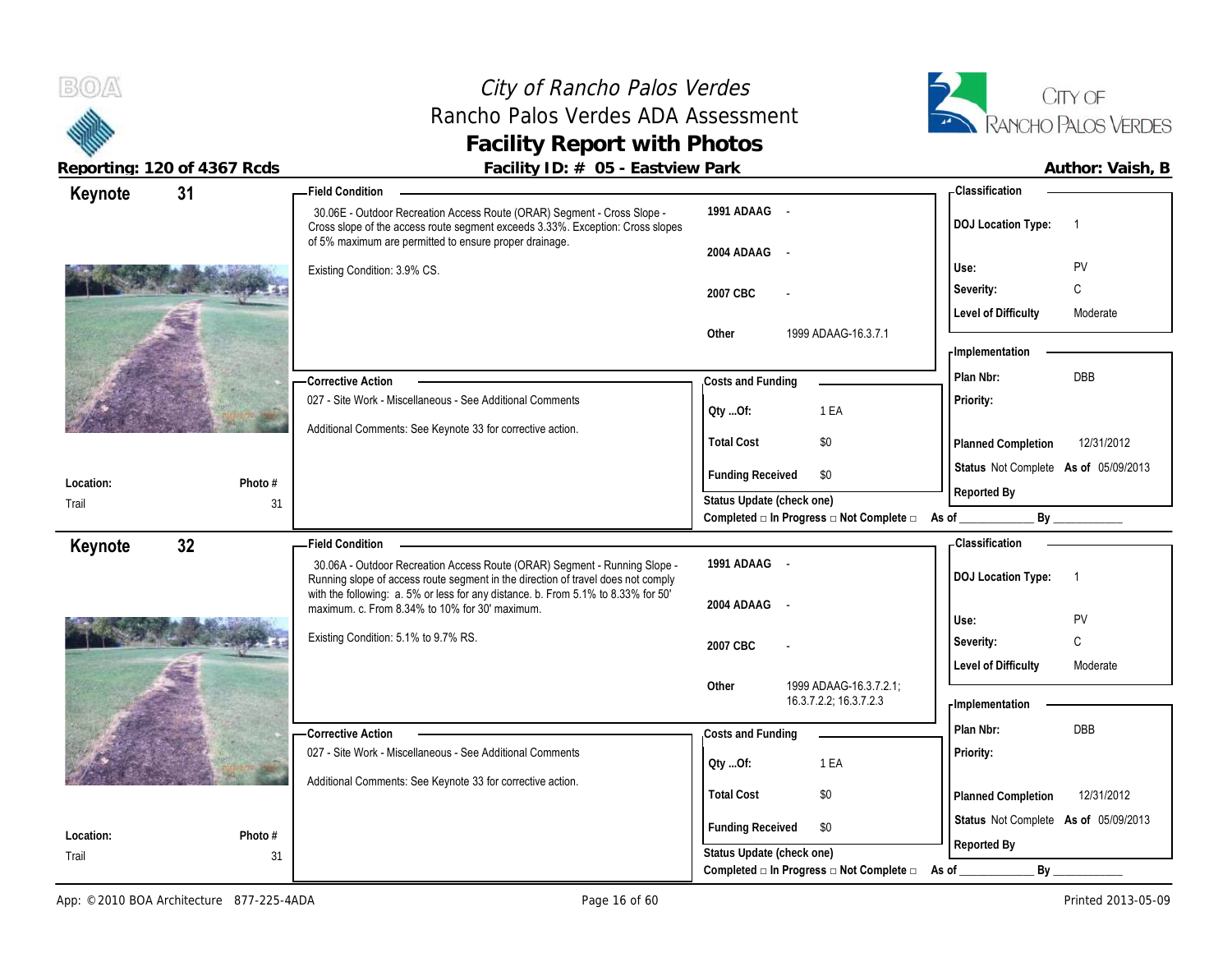# City of Rancho Palos Verdes Rancho Palos Verdes ADA Assessment **Facility Report with Photos**



| Keynote            | 33            | - Field Condition                                                                                                                                                                   |                                                                          | <b>Classification</b>                                    |
|--------------------|---------------|-------------------------------------------------------------------------------------------------------------------------------------------------------------------------------------|--------------------------------------------------------------------------|----------------------------------------------------------|
|                    |               | 30.06C - Outdoor Recreation Access Route (ORAR) Surface - The surface of the<br>access route is not firm or stable.                                                                 | 1991 ADAAG -                                                             | <b>DOJ Location Type:</b>                                |
|                    |               | Existing Condition: Mulch surface at trail.                                                                                                                                         | 2004 ADAAG<br>$\sim$                                                     | PV<br>Use:                                               |
|                    |               |                                                                                                                                                                                     | 2007 CBC                                                                 | B<br>Severity:                                           |
|                    |               |                                                                                                                                                                                     |                                                                          | <b>Level of Difficulty</b><br>Moderate to High           |
|                    |               |                                                                                                                                                                                     | Other<br>1999 ADAAG-16.3.1                                               | - Implementation                                         |
|                    |               | <b>Corrective Action</b>                                                                                                                                                            | Costs and Funding                                                        | <b>DBB</b><br>Plan Nbr:                                  |
|                    |               | 015A - Decomposed Granite Pathway - New decomposed granite pathway. The<br>walkway slope shall not exceed 5% along the POT and cross slope shall not<br>exceed 2%.                  | 6000 SF<br>QtyOf:                                                        | Priority:                                                |
|                    |               |                                                                                                                                                                                     | <b>Total Cost</b><br>\$43,200                                            | 12/31/2012<br>Planned Completion                         |
| Location:          | Photo #       | Additional Comments: Provide decomposed granite pathway with compliant slopes.                                                                                                      | <b>Funding Received</b><br>\$0                                           | Status Not Complete As of 05/09/2013<br>Reported By      |
| Trail              | 33            |                                                                                                                                                                                     | Status Update (check one)                                                |                                                          |
|                    |               |                                                                                                                                                                                     | Completed $\square$ In Progress $\square$ Not Complete $\square$ As of _ |                                                          |
|                    |               |                                                                                                                                                                                     |                                                                          |                                                          |
| Keynote            | 34            | <b>Field Condition</b><br>30.06E - Outdoor Recreation Access Route (ORAR) Segment - Cross Slope -<br>Cross slope of the access route segment exceeds 3.33%. Exception: Cross slopes | 1991 ADAAG -                                                             | <b>Classification</b><br><b>DOJ</b> Location Type:<br>-1 |
|                    |               | of 5% maximum are permitted to ensure proper drainage.                                                                                                                              | 2004 ADAAG<br>$\sim$                                                     |                                                          |
|                    |               | Existing Condition: 4.1% CS.                                                                                                                                                        |                                                                          | PV<br>Use:                                               |
|                    |               |                                                                                                                                                                                     | 2007 CBC                                                                 | C<br>Severity:                                           |
|                    |               |                                                                                                                                                                                     |                                                                          | <b>Level of Difficulty</b><br>Moderate                   |
|                    |               |                                                                                                                                                                                     | 1999 ADAAG-16.3.7.1<br>Other                                             |                                                          |
|                    |               |                                                                                                                                                                                     |                                                                          | - Implementation                                         |
|                    |               | <b>Corrective Action</b>                                                                                                                                                            | Costs and Funding                                                        | Plan Nbr:<br>DBB                                         |
|                    |               | 027 - Site Work - Miscellaneous - See Additional Comments                                                                                                                           | 1 EA<br>Oty Of:                                                          | Priority:                                                |
|                    |               | Additional Comments: See Keynote 33 for corrective action.                                                                                                                          | <b>Total Cost</b><br>\$0                                                 | 12/31/2012<br>Planned Completion                         |
|                    |               |                                                                                                                                                                                     | <b>Funding Received</b><br>\$0                                           | Status Not Complete As of 05/09/2013                     |
| Location:<br>Trail | Photo #<br>34 |                                                                                                                                                                                     | Status Update (check one)                                                | Reported By                                              |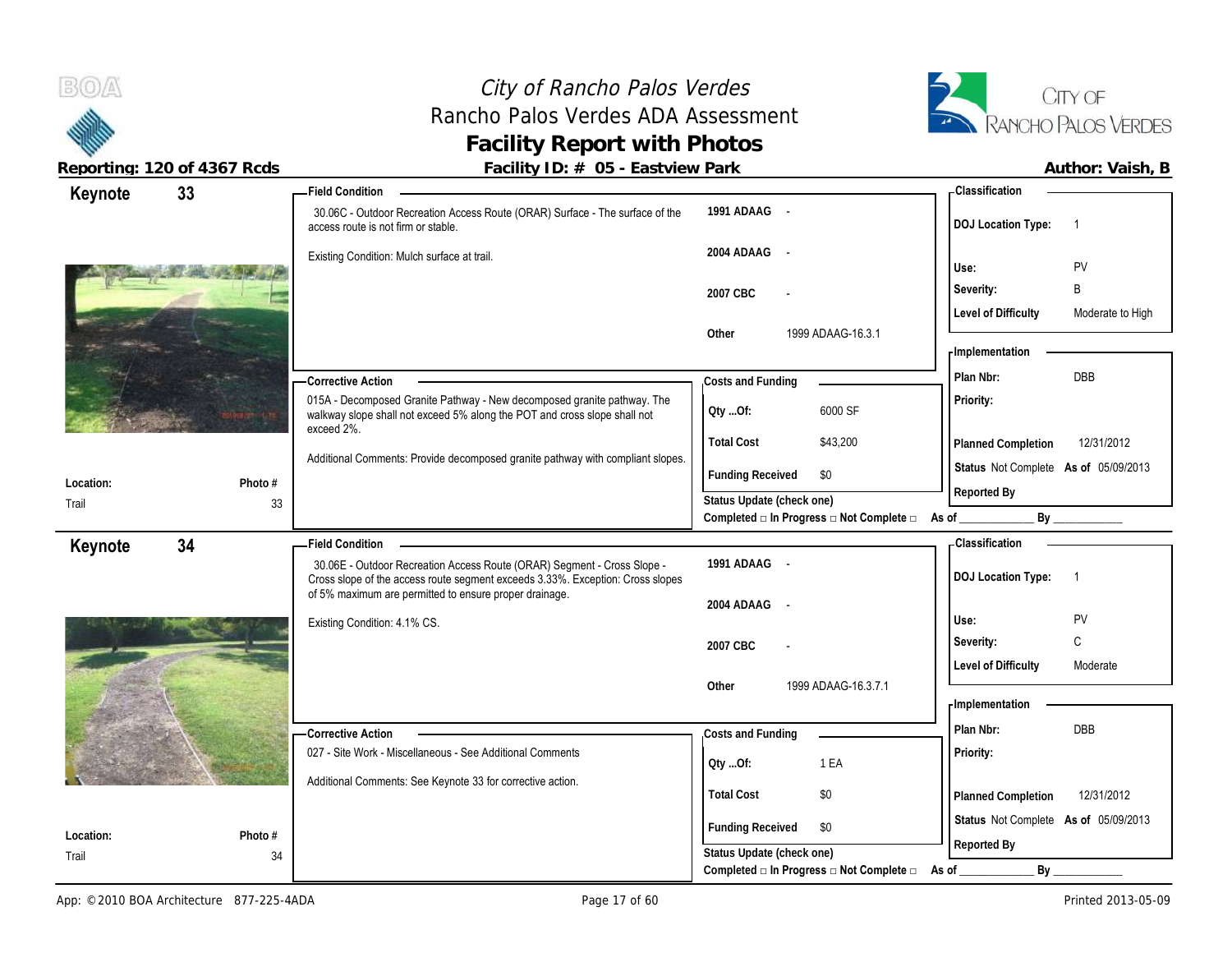# City of Rancho Palos Verdes Rancho Palos Verdes ADA Assessment **Facility Report with Photos**



| Author: Vaish, |
|----------------|
|                |

| Keynote   | 35      | - Field Condition                                                                                                                                                                                                   |                                                                               | - Classification                            |
|-----------|---------|---------------------------------------------------------------------------------------------------------------------------------------------------------------------------------------------------------------------|-------------------------------------------------------------------------------|---------------------------------------------|
|           |         | 30.06E - Outdoor Recreation Access Route (ORAR) Segment - Cross Slope -<br>Cross slope of the access route segment exceeds 3.33%. Exception: Cross slopes<br>of 5% maximum are permitted to ensure proper drainage. | 1991 ADAAG -                                                                  | <b>DOJ Location Type:</b><br>$\overline{1}$ |
|           |         |                                                                                                                                                                                                                     | 2004 ADAAG<br>$\sim$                                                          | PV<br>Use:                                  |
|           |         | Existing Condition: 4.2% to 4.3% CS.                                                                                                                                                                                |                                                                               | C                                           |
|           |         |                                                                                                                                                                                                                     | 2007 CBC                                                                      | Severity:                                   |
|           |         |                                                                                                                                                                                                                     | Other<br>1999 ADAAG-16.3.7.1                                                  | <b>Level of Difficulty</b><br>Moderate      |
|           |         |                                                                                                                                                                                                                     |                                                                               | - Implementation                            |
|           |         |                                                                                                                                                                                                                     |                                                                               | Plan Nbr:<br>DBB                            |
|           |         | <b>Corrective Action</b><br>027 - Site Work - Miscellaneous - See Additional Comments                                                                                                                               | Costs and Funding                                                             | Priority:                                   |
|           |         |                                                                                                                                                                                                                     | 1 EA<br>QtyOf:                                                                |                                             |
|           |         | Additional Comments: See Keynote 33 for corrective action.                                                                                                                                                          | <b>Total Cost</b><br>\$0                                                      | Planned Completion<br>12/31/2012            |
|           |         |                                                                                                                                                                                                                     |                                                                               | Status Not Complete As of 05/09/2013        |
| Location: | Photo # |                                                                                                                                                                                                                     | <b>Funding Received</b><br>\$0                                                | Reported By                                 |
| Trail     | 35      |                                                                                                                                                                                                                     | Status Update (check one)<br>Completed □ In Progress □ Not Complete □ As of _ | By                                          |
| Keynote   | 36      | <b>Field Condition</b>                                                                                                                                                                                              |                                                                               | - Classification                            |
|           |         |                                                                                                                                                                                                                     |                                                                               |                                             |
|           |         |                                                                                                                                                                                                                     | 1991 ADAAG -                                                                  |                                             |
|           |         | 30.06A - Outdoor Recreation Access Route (ORAR) Segment - Running Slope -<br>Running slope of access route segment in the direction of travel does not comply                                                       |                                                                               | <b>DOJ</b> Location Type:<br>$\overline{1}$ |
|           |         | with the following: a. 5% or less for any distance. b. From 5.1% to 8.33% for 50'                                                                                                                                   | 2004 ADAAG<br>$\sim$                                                          |                                             |
|           |         | maximum. c. From 8.34% to 10% for 30' maximum.                                                                                                                                                                      |                                                                               | Use:<br>PV                                  |
|           |         | Existing Condition: 5.3% to 11.9% RS.                                                                                                                                                                               | 2007 CBC                                                                      | C<br>Severity:                              |
|           |         |                                                                                                                                                                                                                     |                                                                               | <b>Level of Difficulty</b><br>Moderate      |
|           |         |                                                                                                                                                                                                                     | 1999 ADAAG-16.3.7.2.1;<br>Other<br>16.3.7.2.2; 16.3.7.2.3                     |                                             |
|           |         |                                                                                                                                                                                                                     |                                                                               | - Implementation                            |
|           |         | - Corrective Action                                                                                                                                                                                                 | Costs and Funding                                                             | Plan Nbr:<br><b>DBB</b>                     |
|           |         | 027 - Site Work - Miscellaneous - See Additional Comments                                                                                                                                                           | Oty Of:<br>1 EA                                                               | Priority:                                   |
|           |         | Additional Comments: See Keynote 33 for corrective action.                                                                                                                                                          | \$0                                                                           |                                             |
|           |         |                                                                                                                                                                                                                     | <b>Total Cost</b>                                                             | 12/31/2012<br>Planned Completion            |
| Location: | Photo # |                                                                                                                                                                                                                     | <b>Funding Received</b><br>\$0                                                | Status Not Complete As of 05/09/2013        |
| Trail     | 35      |                                                                                                                                                                                                                     | Status Update (check one)<br>Completed □ In Progress □ Not Complete □         | Reported By<br>$By_$<br>As of               |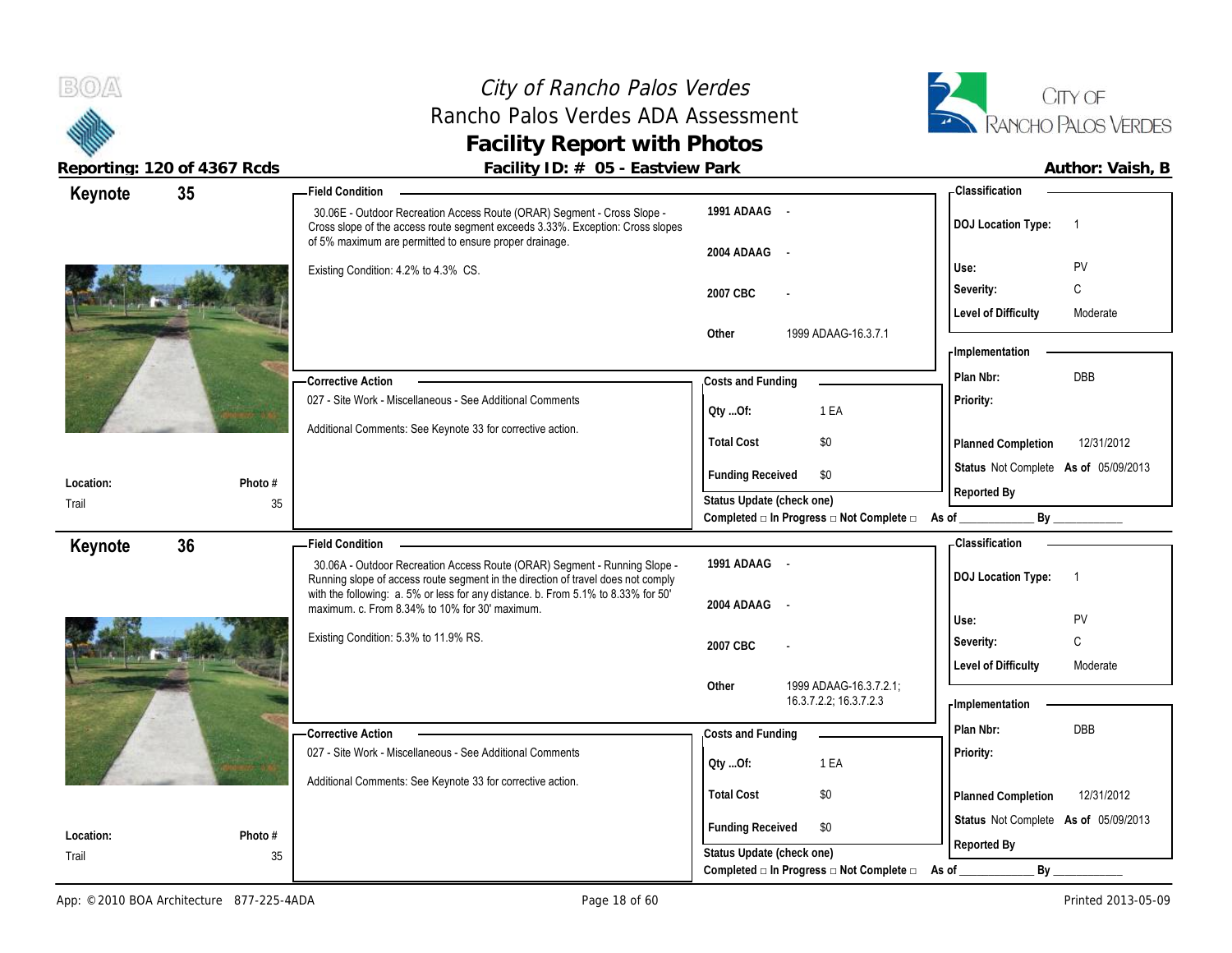# City of Rancho Palos Verdes Rancho Palos Verdes ADA Assessment **Facility Report with Photos**



| Keynote            | 37            | <b>Field Condition</b>                                                                                                                                                                                                                                           |                                                             | - Classification                            |
|--------------------|---------------|------------------------------------------------------------------------------------------------------------------------------------------------------------------------------------------------------------------------------------------------------------------|-------------------------------------------------------------|---------------------------------------------|
|                    |               | 30.06B - Outdoor Recreation Access Route (ORAR) Resting Space - Resting<br>space does not comply with 1999 ADAAG Section 16.3.8 (Resting intervals shall                                                                                                         | 1991 ADAAG -                                                | <b>DOJ Location Type:</b><br>$\overline{1}$ |
|                    |               | be 60" min. in length, shall have a width at least as wide as the access route and<br>have a slope of 3.33% or less in any direction. The installation of resting spaces is<br>required as follows: Percent slope, maximum length, Rest interval: 0% to 5.0%, No | 2004 ADAAG -                                                | Use:<br>PV                                  |
|                    |               | restriction, No restriction; 5.1% to 8.33%, 50', Every 50'; 8.34% to 10%, 30', Every                                                                                                                                                                             | 2007 CBC                                                    | $\mathsf C$<br>Severity:                    |
|                    |               | 30'.                                                                                                                                                                                                                                                             |                                                             | <b>Level of Difficulty</b><br>Moderate      |
|                    |               | <b>Existing Condition:</b>                                                                                                                                                                                                                                       | Other<br>1999 ADAAG-16.3.8                                  |                                             |
|                    |               |                                                                                                                                                                                                                                                                  |                                                             | - Implementation                            |
|                    |               | - Corrective Action                                                                                                                                                                                                                                              | Costs and Funding                                           | Plan Nbr:<br>DBB                            |
|                    |               | 027 - Site Work - Miscellaneous - See Additional Comments                                                                                                                                                                                                        | QtyOf:<br>1 EA                                              | Priority:                                   |
|                    |               | Additional Comments: See Keynote 33 for corrective action.                                                                                                                                                                                                       |                                                             |                                             |
|                    |               |                                                                                                                                                                                                                                                                  | <b>Total Cost</b><br>\$0                                    | Planned Completion<br>12/31/2012            |
| Location:          | Photo #       |                                                                                                                                                                                                                                                                  | <b>Funding Received</b><br>\$0                              | Status Not Complete As of 05/09/2013        |
| Trail              | 26            |                                                                                                                                                                                                                                                                  | Status Update (check one)                                   | Reported By                                 |
|                    |               |                                                                                                                                                                                                                                                                  | Completed □ In Progress □ Not Complete □ As of ________     |                                             |
|                    |               |                                                                                                                                                                                                                                                                  |                                                             |                                             |
| Keynote            | 38            | Field Condition -                                                                                                                                                                                                                                                |                                                             | - Classification                            |
|                    |               | 30.68 - Other - Parks - See Additional Comments                                                                                                                                                                                                                  | 1991 ADAAG -                                                | <b>DOJ Location Type:</b><br>$\overline{1}$ |
|                    |               | Existing Condition: 2" change in level at walkway/trail merger.                                                                                                                                                                                                  | 2004 ADAAG -                                                |                                             |
|                    |               |                                                                                                                                                                                                                                                                  |                                                             | Use:<br>PV                                  |
|                    |               |                                                                                                                                                                                                                                                                  | 2007 CBC                                                    | $\mathsf{C}$<br>Severity:                   |
|                    |               |                                                                                                                                                                                                                                                                  |                                                             | <b>Level of Difficulty</b><br>Moderate      |
|                    |               |                                                                                                                                                                                                                                                                  | Other                                                       |                                             |
|                    |               |                                                                                                                                                                                                                                                                  |                                                             | - Implementation<br>Plan Nbr:<br><b>DBB</b> |
|                    |               | <b>Corrective Action</b>                                                                                                                                                                                                                                         | Costs and Funding                                           | Priority:                                   |
|                    |               | 027 - Site Work - Miscellaneous - See Additional Comments                                                                                                                                                                                                        | QtyOf:<br>1 EA                                              |                                             |
|                    |               | Additional Comments: See Keynote 33 for corrective action.                                                                                                                                                                                                       | <b>Total Cost</b><br>\$0                                    | Planned Completion<br>12/31/2012            |
|                    |               |                                                                                                                                                                                                                                                                  |                                                             | Status Not Complete As of 05/09/2013        |
| Location:<br>Trail | Photo #<br>38 |                                                                                                                                                                                                                                                                  | \$0<br><b>Funding Received</b><br>Status Update (check one) | Reported By                                 |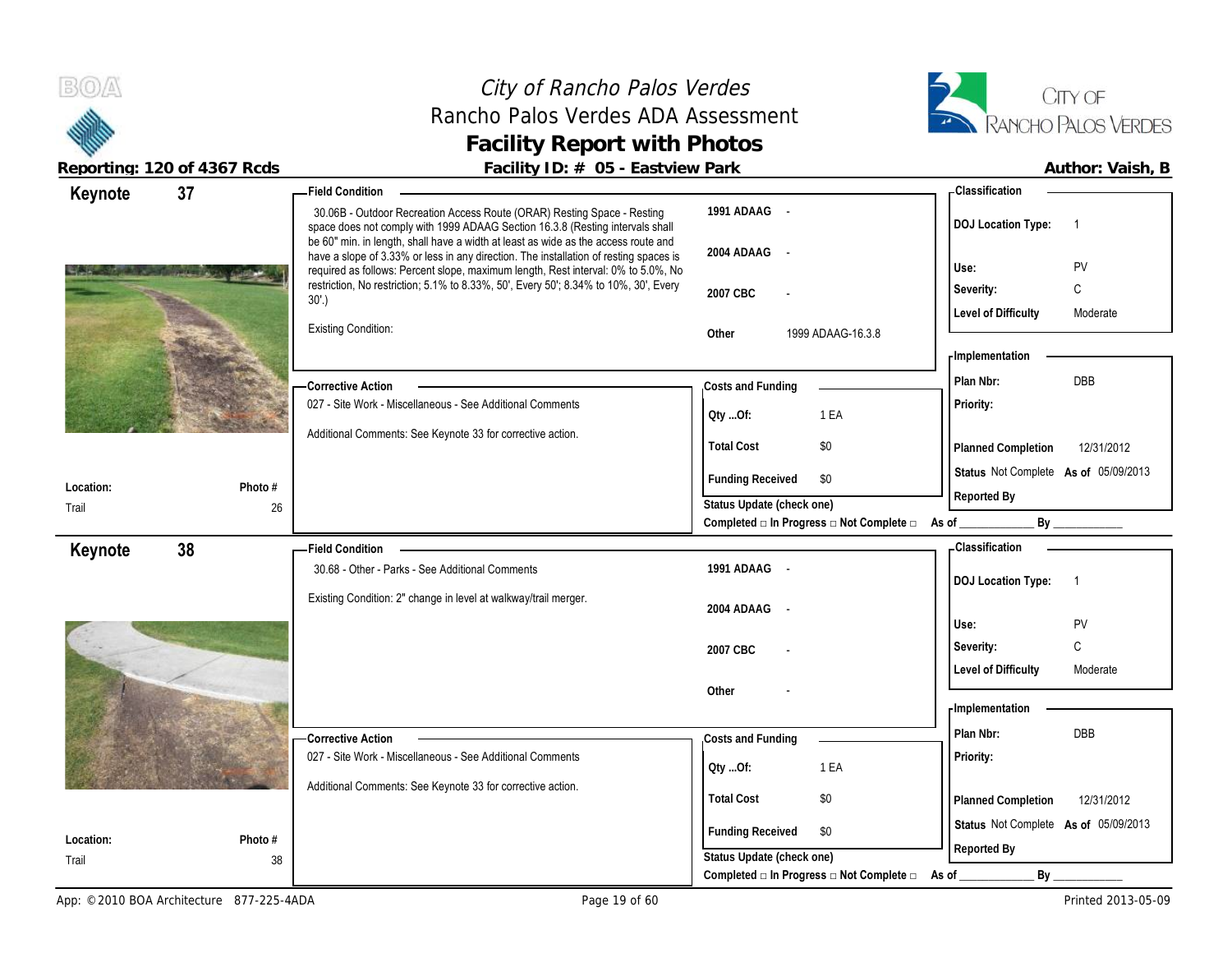$B(0)$ A

# City of Rancho Palos Verdes Rancho Palos Verdes ADA Assessment **Facility Report with Photos**



|           | Reporting: 120 of 4367 Rcds | Facility ID: # 05 - Eastview Park                                                                                                                    |                                                                             |                                                       | Author: Vaish, B |
|-----------|-----------------------------|------------------------------------------------------------------------------------------------------------------------------------------------------|-----------------------------------------------------------------------------|-------------------------------------------------------|------------------|
| Keynote   | 39                          | <b>Field Condition</b>                                                                                                                               |                                                                             | Classification                                        |                  |
|           |                             | 30.68 - Other - Parks - See Additional Comments                                                                                                      | 1991 ADAAG -                                                                | <b>DOJ Location Type:</b>                             |                  |
|           |                             | Existing Condition: Accessible path of travel to dog waste bags not provided, at                                                                     |                                                                             |                                                       |                  |
|           |                             | three locations.                                                                                                                                     | 2004 ADAAG -                                                                | PV<br>Use:                                            |                  |
|           |                             |                                                                                                                                                      | 2007 CBC<br>$\overline{\phantom{a}}$                                        | C<br>Severity:                                        |                  |
|           |                             |                                                                                                                                                      |                                                                             | <b>Level of Difficulty</b>                            | Moderate to High |
|           |                             |                                                                                                                                                      | Other                                                                       |                                                       |                  |
|           |                             |                                                                                                                                                      |                                                                             | - Implementation                                      |                  |
|           |                             | -Corrective Action                                                                                                                                   | Costs and Funding                                                           | DBB<br>Plan Nbr:                                      |                  |
|           |                             | 015A - Decomposed Granite Pathway - New decomposed granite pathway. The<br>walkway slope shall not exceed 5% along the POT and cross slope shall not | 150 SF<br>Oty Of:                                                           | <b>Priority:</b>                                      |                  |
|           |                             | exceed 2%.                                                                                                                                           | <b>Total Cost</b><br>\$1,080                                                | Planned Completion                                    | 12/31/2012       |
|           |                             | <b>Additional Comments:</b>                                                                                                                          |                                                                             | Status Not Complete As of 05/09/2013                  |                  |
| Location: | Photo #                     |                                                                                                                                                      | <b>Funding Received</b><br>\$0                                              | Reported By                                           |                  |
| Trail     | 39                          |                                                                                                                                                      | Status Update (check one)<br>Completed □ In Progress □ Not Complete □ As of | By                                                    |                  |
|           |                             |                                                                                                                                                      |                                                                             |                                                       |                  |
| Keynote   | 40                          | -Field Condition<br>30.68 - Other - Parks - See Additional Comments                                                                                  | 1991 ADAAG -                                                                | <b>Classification</b>                                 |                  |
|           |                             |                                                                                                                                                      |                                                                             | <b>DOJ Location Type:</b><br>$\overline{\phantom{1}}$ |                  |
|           |                             | Existing Condition: 61" to dog waste bags at two locations.                                                                                          | 2004 ADAAG -                                                                |                                                       |                  |
|           |                             |                                                                                                                                                      |                                                                             | PV<br>Use:                                            |                  |
|           |                             |                                                                                                                                                      | 2007 CBC<br>$\overline{\phantom{a}}$                                        | C<br>Severity:                                        |                  |
|           |                             |                                                                                                                                                      |                                                                             | <b>Level of Difficulty</b><br>Moderate                |                  |
|           |                             |                                                                                                                                                      | Other                                                                       | - Implementation                                      |                  |
|           |                             |                                                                                                                                                      |                                                                             | DBB<br>Plan Nbr:                                      |                  |
|           |                             | - Corrective Action<br>890 - Miscellaneous - See Additional Comments                                                                                 | Costs and Funding                                                           | Priority:                                             |                  |
|           |                             |                                                                                                                                                      | 2 EA<br>Oty Of:                                                             |                                                       |                  |
|           |                             | Additional Comments: Lower to compliant height.                                                                                                      | <b>Total Cost</b><br>\$120                                                  | Planned Completion                                    | 12/31/2012       |
| Location: | Photo #                     |                                                                                                                                                      | <b>Funding Received</b><br>\$0                                              | Status Not Complete As of 05/09/2013                  |                  |
| Trail     | 39                          |                                                                                                                                                      | Status Update (check one)                                                   | Reported By                                           |                  |
|           |                             |                                                                                                                                                      |                                                                             |                                                       |                  |

Completed □ In Progress □ Not Complete □ As of \_\_\_\_\_\_\_\_\_\_\_\_\_\_\_\_\_\_ By \_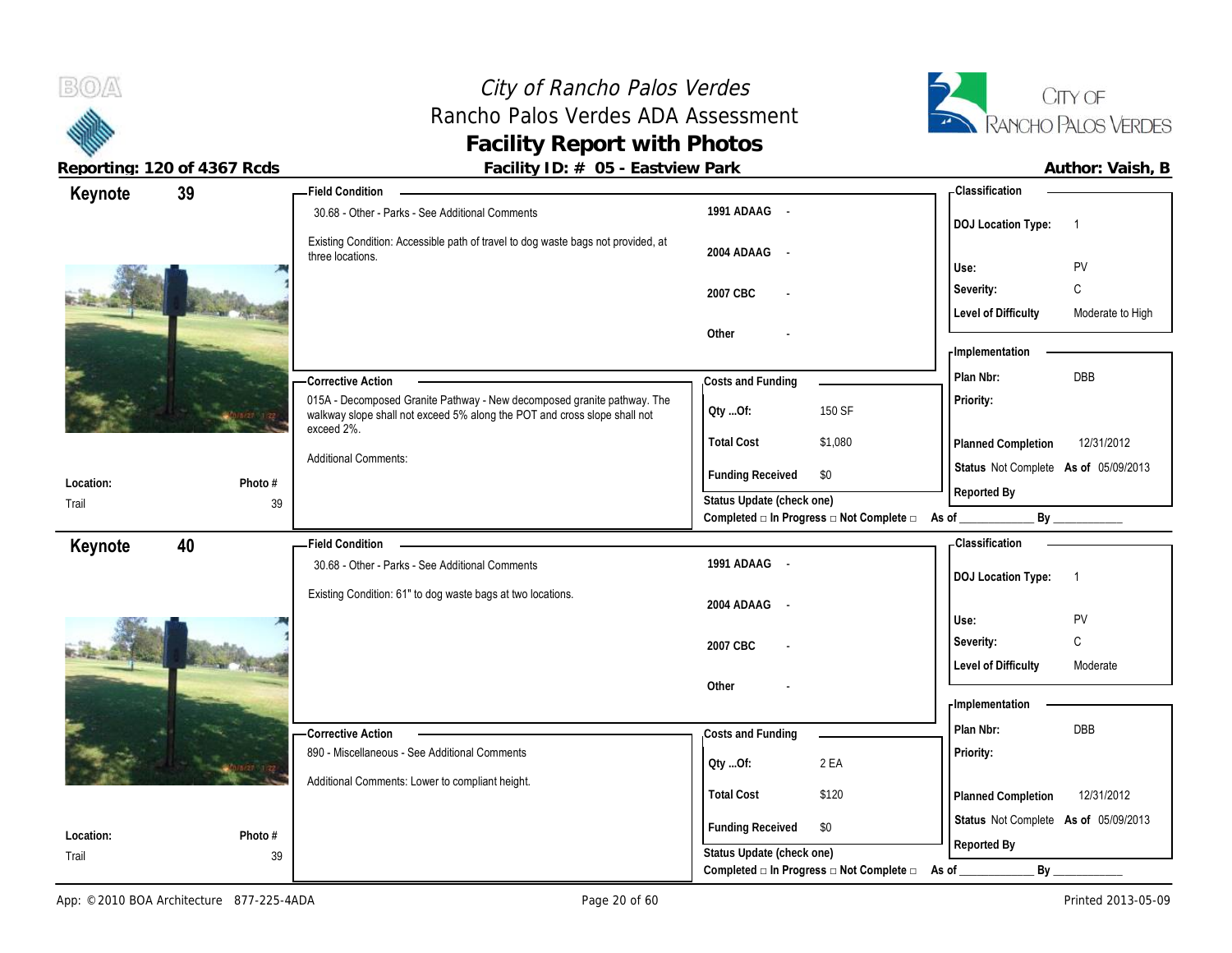# City of Rancho Palos Verdes Rancho Palos Verdes ADA Assessment **Facility Report with Photos**



| Keynote            | 41            | <b>Field Condition</b>                                                                                                                               |                                                                                | <b>Classification</b>                               |
|--------------------|---------------|------------------------------------------------------------------------------------------------------------------------------------------------------|--------------------------------------------------------------------------------|-----------------------------------------------------|
|                    |               | 30.33 - Tabletop Height - Distance from the tabletop to the ground is not between<br>28" and 34".                                                    | 1991 ADAAG 4.32.4                                                              | <b>DOJ Location Type:</b><br>-1                     |
|                    |               | Existing Condition: 36" high.                                                                                                                        | 902.3<br>2004 ADAAG                                                            | PV<br>Use:                                          |
|                    |               |                                                                                                                                                      | 1122B.4<br>2007 CBC                                                            | C<br>Severity:                                      |
|                    |               |                                                                                                                                                      |                                                                                | <b>Level of Difficulty</b><br>Moderate              |
|                    |               |                                                                                                                                                      | Other                                                                          |                                                     |
|                    |               |                                                                                                                                                      |                                                                                | - Implementation                                    |
|                    |               | -Corrective Action                                                                                                                                   | Costs and Funding                                                              | Plan Nbr:<br>DBB                                    |
|                    |               | 019C - Accessible Picnic Table - Provide an accessible picnic table with integrated<br>wheelchair seating.                                           | 1 EA<br>Oty Of:                                                                | Priority:                                           |
|                    |               | <b>Additional Comments:</b>                                                                                                                          | <b>Total Cost</b><br>\$7,200                                                   | Planned Completion<br>12/31/2012                    |
| Location:          | Photo #       |                                                                                                                                                      | <b>Funding Received</b><br>\$0                                                 | Status Not Complete As of 05/09/2013<br>Reported By |
| Trail              | 41            |                                                                                                                                                      | Status Update (check one)<br>Completed □ In Progress □ Not Complete □ As of __ |                                                     |
|                    | 42            | <b>Field Condition</b>                                                                                                                               |                                                                                | <b>Classification</b>                               |
| Keynote            |               |                                                                                                                                                      |                                                                                |                                                     |
|                    |               | 30.32 - 36" Aisle Width Standard - Around the picnic table, there is less than 36"<br>clear space measured from the seat.                            | 1991 ADAAG -                                                                   | <b>DOJ Location Type:</b><br>-1                     |
|                    |               |                                                                                                                                                      | 2004 ADAAG<br>$\sim$                                                           |                                                     |
|                    |               | <b>Existing Condition:</b>                                                                                                                           |                                                                                | PV<br>Use:                                          |
|                    |               |                                                                                                                                                      | 2007 CBC                                                                       | $\mathsf C$<br>Severity:                            |
|                    |               |                                                                                                                                                      |                                                                                | <b>Level of Difficulty</b><br>Moderate to High      |
|                    |               |                                                                                                                                                      | 1999 ADAAG-16.5.5<br>Other                                                     | - Implementation                                    |
|                    |               |                                                                                                                                                      |                                                                                | Plan Nbr:<br><b>DBB</b>                             |
|                    |               | - Corrective Action                                                                                                                                  | Costs and Funding                                                              |                                                     |
|                    |               | 015A - Decomposed Granite Pathway - New decomposed granite pathway. The<br>walkway slope shall not exceed 5% along the POT and cross slope shall not | 204 SF<br>Oty Of:                                                              | Priority:                                           |
|                    |               | exceed 2%.                                                                                                                                           | <b>Total Cost</b><br>\$1,469                                                   | 12/31/2012<br>Planned Completion                    |
|                    |               | Additional Comments: Provide compliant aisle width around picnic table, with                                                                         |                                                                                | Status Not Complete As of 05/09/2013                |
| Location:<br>Trail | Photo #<br>41 | compliant slopes.                                                                                                                                    | <b>Funding Received</b><br>\$0<br>Status Update (check one)                    | Reported By                                         |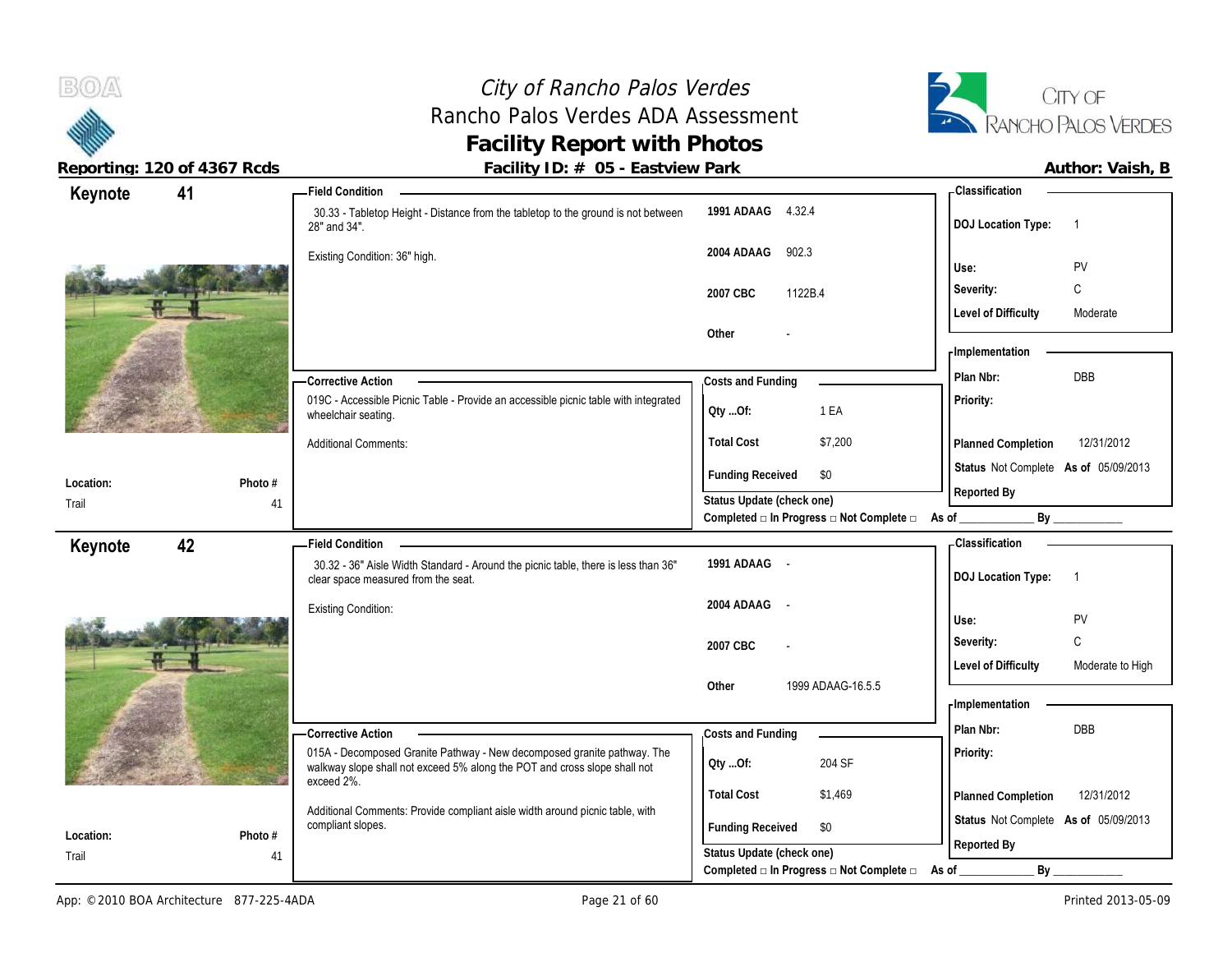**Keynote**

**Location:** Trail

**Keynote**

**Location:**

# City of Rancho Palos Verdes Rancho Palos Verdes ADA Assessment **Facility Report with Photos**



**Photo #**

**Photo #**

Additional Comments:

**Reporting: 120 of 4367 Rcds Facility ID: # 05 - Eastview Park Author: Vaish, B**

### 30.28 - Picnic Site - Surface Slope - The accessible picnic site is located on a surface area with slope greater than 2% in some or all directions.(1999 ADAAG: 3% slope is allowed when necessary for drainage). Existing Condition: 6.8% slope, uneven landing. 027 - Site Work - Miscellaneous - See Additional Comments Additional Comments: See Keynote 42 for corrective action. **Corrective Action**  41 **1991 ADAAG** 4.3.7 **2004 ADAAG** 403.3 **2007 CBC** - **Other** 1999 ADAAG-16.5.7 **Priority: Total Cost** \$0 **43 Field Condition Status** Not Complete **As of** 05/09/2013 **Costs and Funding Plan Nbr:** DBB **Use:** PV **Severity:** C **DOJ Location Type:** 1 **Level of Difficulty** Moderate **Planned Completion** 12/31/2012 **Classification Implementation Funding Received \$0 Status Update (check one) Completed □ In Progress □ Not Complete □ As of \_\_\_\_\_\_\_\_\_\_\_\_\_ By \_\_\_\_\_\_\_\_\_\_\_\_ Reported By Qty ...Of:** 1 EA 30.33 - Tabletop Height - Distance from the tabletop to the ground is not between 28" and 34". Existing Condition: 36" high. 019C - Accessible Picnic Table - Provide an accessible picnic table with integrated wheelchair seating. **Corrective Action 1991 ADAAG** 4.32.4 **2004 ADAAG** 902.3 **2007 CBC** 1122B.4 **Other** - **Priority: 44 Field Condition Costs and Funding Plan Nbr:** DBB **Use:** PV **Severity:** C **DOJ Location Type:** 1 Level of Difficulty **Moderate Classification Implementation Qty ...Of:** 1 EA

**Total Cost** \$7,200

Completed **□** In Progress □ Not Complete □ As of \_\_\_\_\_\_\_\_\_\_\_\_\_\_\_\_\_ By

**Funding Received \$0 Status Update (check one)** **Status** Not Complete **As of** 05/09/2013

**Planned Completion** 12/31/2012

**Reported By**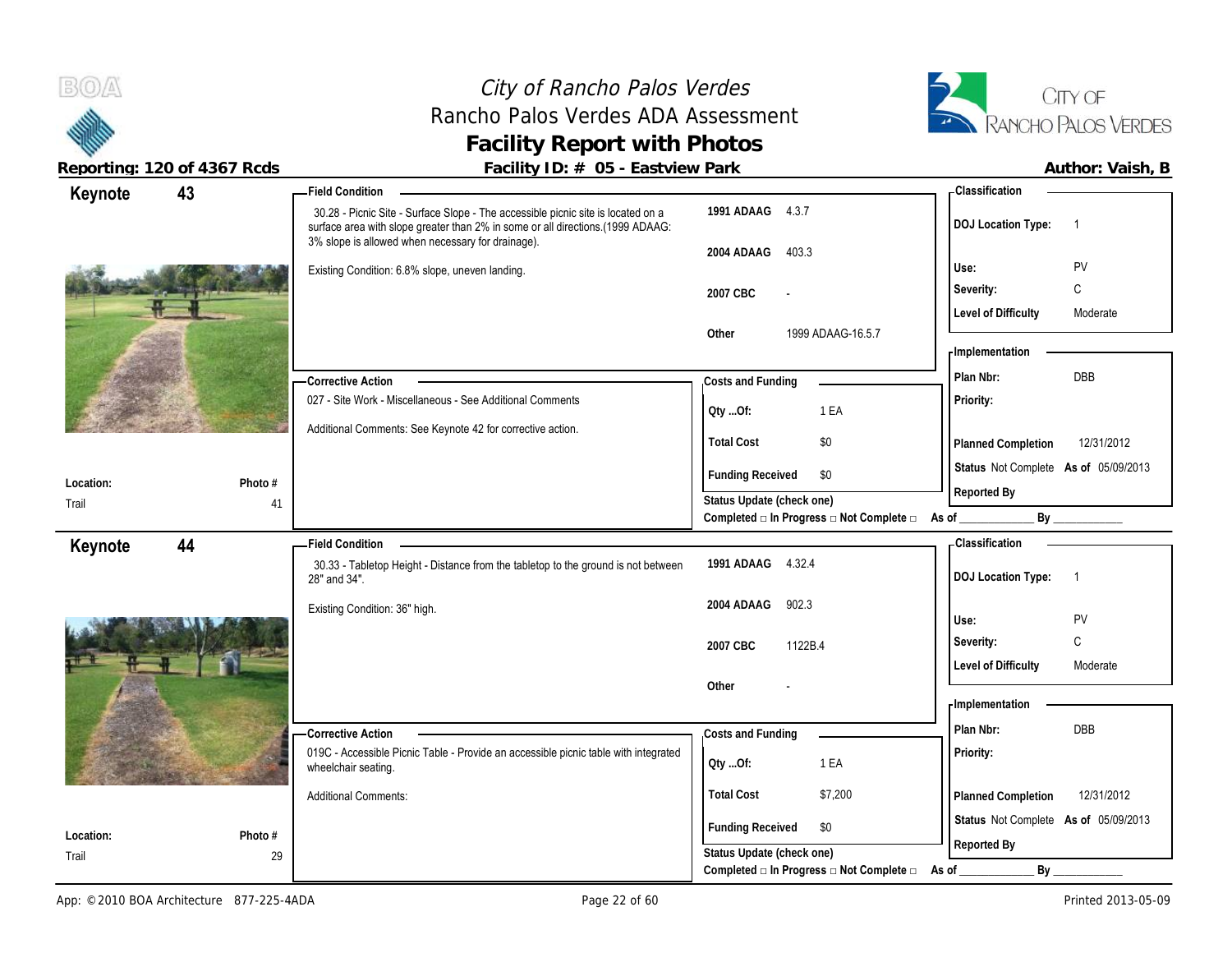# City of Rancho Palos Verdes Rancho Palos Verdes ADA Assessment **Facility Report with Photos**



| Keynote   | 45      | <b>Field Condition</b>                                                                                                                                                                                                  |                                                                       | <b>Classification</b>                          |
|-----------|---------|-------------------------------------------------------------------------------------------------------------------------------------------------------------------------------------------------------------------------|-----------------------------------------------------------------------|------------------------------------------------|
|           |         | 30.32 - 36" Aisle Width Standard - Around the picnic table, there is less than 36"<br>clear space measured from the seat.                                                                                               | 1991 ADAAG -                                                          | <b>DOJ</b> Location Type:<br>-1                |
|           |         | <b>Existing Condition:</b>                                                                                                                                                                                              | 2004 ADAAG -                                                          | PV<br>Use:                                     |
|           |         |                                                                                                                                                                                                                         | 2007 CBC                                                              | C<br>Severity:                                 |
|           |         |                                                                                                                                                                                                                         |                                                                       | <b>Level of Difficulty</b><br>Moderate to High |
|           |         |                                                                                                                                                                                                                         | Other<br>1999 ADAAG-16.5.5                                            | - Implementation                               |
|           |         | -Corrective Action                                                                                                                                                                                                      | Costs and Funding                                                     | DBB<br>Plan Nbr:                               |
|           |         | 015A - Decomposed Granite Pathway - New decomposed granite pathway. The<br>walkway slope shall not exceed 5% along the POT and cross slope shall not<br>exceed 2%.                                                      | 204 SF<br>QtyOf:                                                      | Priority:                                      |
|           |         |                                                                                                                                                                                                                         | <b>Total Cost</b><br>\$1,469                                          | 12/31/2012<br>Planned Completion               |
|           |         | Additional Comments: Provide compliant aisle width around picnic table, with<br>compliant slopes.                                                                                                                       | <b>Funding Received</b><br>\$0                                        | Status Not Complete As of 05/09/2013           |
| Location: | Photo # |                                                                                                                                                                                                                         | Status Update (check one)                                             | Reported By                                    |
| Trail     | 29      |                                                                                                                                                                                                                         | Completed □ In Progress □ Not Complete □ As of                        | By                                             |
| Keynote   | 46      | <b>Field Condition</b>                                                                                                                                                                                                  |                                                                       | <b>Classification</b>                          |
|           |         | 30.28 - Picnic Site - Surface Slope - The accessible picnic site is located on a<br>surface area with slope greater than 2% in some or all directions.(1999 ADAAG:<br>3% slope is allowed when necessary for drainage). | 1991 ADAAG 4.3.7                                                      | <b>DOJ Location Type:</b><br>$\overline{1}$    |
|           |         |                                                                                                                                                                                                                         | 2004 ADAAG<br>403.3                                                   |                                                |
|           |         | Existing Condition: 7.0% slope.                                                                                                                                                                                         |                                                                       | PV<br>Use:                                     |
|           |         |                                                                                                                                                                                                                         | 2007 CBC                                                              | C<br>Severity:                                 |
|           |         |                                                                                                                                                                                                                         | 1999 ADAAG-16.5.7<br>Other                                            | <b>Level of Difficulty</b><br>Moderate         |
|           |         |                                                                                                                                                                                                                         |                                                                       | - Implementation                               |
|           |         | - Corrective Action                                                                                                                                                                                                     | Costs and Funding                                                     | <b>DBB</b><br>Plan Nbr:                        |
|           |         | 027 - Site Work - Miscellaneous - See Additional Comments                                                                                                                                                               |                                                                       | <b>Priority:</b>                               |
|           |         |                                                                                                                                                                                                                         | 1 EA<br>QtyOf:                                                        |                                                |
|           |         |                                                                                                                                                                                                                         |                                                                       |                                                |
|           |         | Additional Comments: See Keynote 45 for corrective action.                                                                                                                                                              | <b>Total Cost</b><br>\$0                                              | 12/31/2012<br>Planned Completion               |
|           |         |                                                                                                                                                                                                                         |                                                                       | Status Not Complete As of 05/09/2013           |
| Location: | Photo # |                                                                                                                                                                                                                         | <b>Funding Received</b><br>\$0                                        |                                                |
| Trail     | 29      |                                                                                                                                                                                                                         | Status Update (check one)<br>Completed □ In Progress □ Not Complete □ | Reported By<br>By<br>As of                     |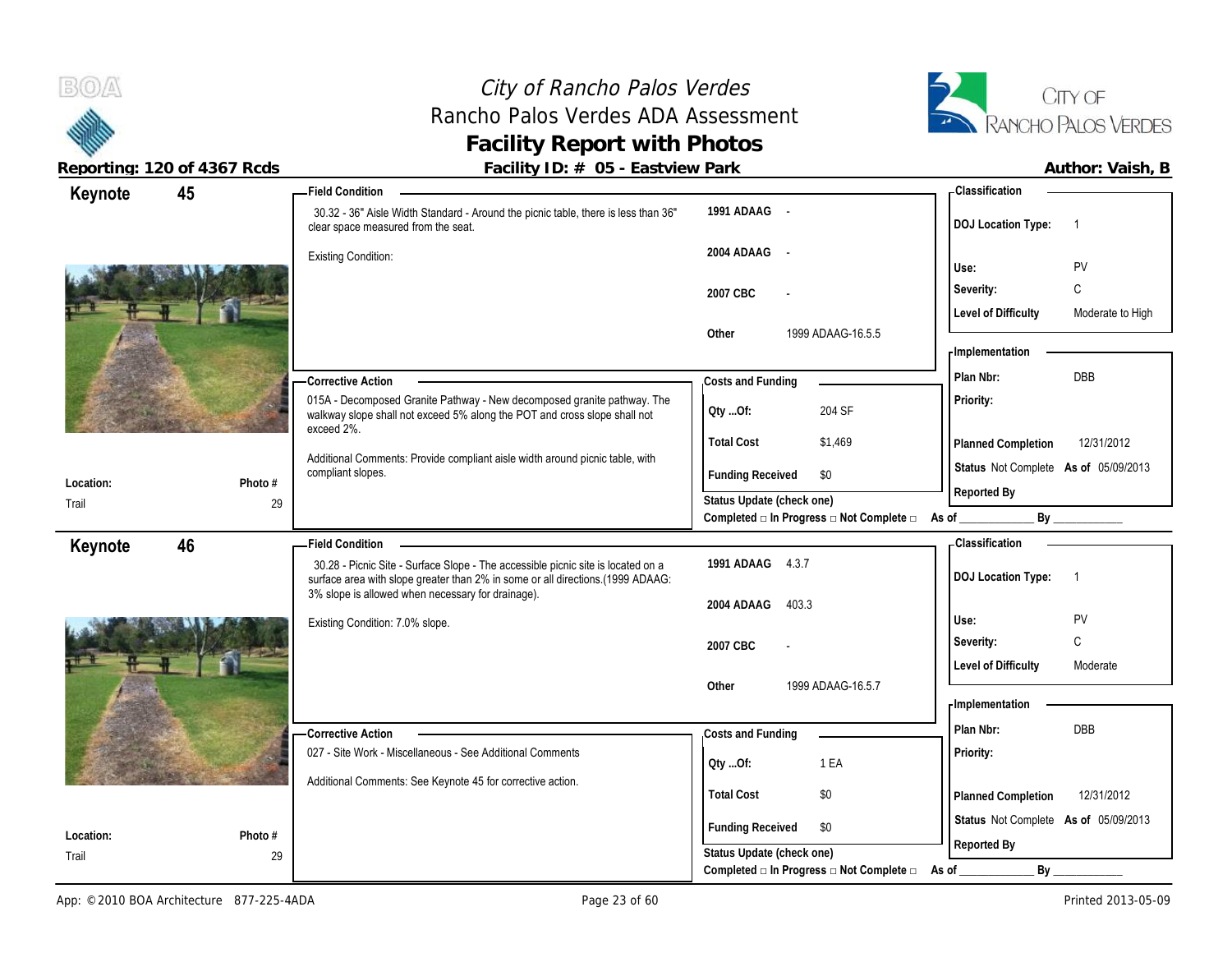# City of Rancho Palos Verdes Rancho Palos Verdes ADA Assessment **Facility Report with Photos**



**47 Field Condition**

|                       | Author: Vaish. |  |
|-----------------------|----------------|--|
| Classification        |                |  |
| י DO I I ocation Tyne |                |  |

| Keynote   | 47                  | - Field Condition                                                                                                                                                  |                                                                       | - Classification                               |
|-----------|---------------------|--------------------------------------------------------------------------------------------------------------------------------------------------------------------|-----------------------------------------------------------------------|------------------------------------------------|
|           |                     | 30.47 - Trash & Recycling Receptacles - Location - The picnic area does not<br>provide a trash receptacle at the site or on an accessible route to the site.       | 1991 ADAAG -                                                          | <b>DOJ</b> Location Type:                      |
|           |                     | Existing Condition: Accessible path of travel to trash and recycling bins not<br>provided.                                                                         | 2004 ADAAG -                                                          | PV<br>Use:                                     |
|           |                     |                                                                                                                                                                    | 2007 CBC                                                              | C<br>Severity:                                 |
|           |                     |                                                                                                                                                                    |                                                                       | <b>Level of Difficulty</b><br>Moderate to High |
|           |                     |                                                                                                                                                                    | 1999 ADAAG-16.8.1<br>Other                                            | - Implementation                               |
|           |                     | -Corrective Action                                                                                                                                                 | Costs and Funding                                                     | <b>DBB</b><br>Plan Nbr:                        |
|           |                     | 015A - Decomposed Granite Pathway - New decomposed granite pathway. The<br>walkway slope shall not exceed 5% along the POT and cross slope shall not<br>exceed 2%. | 40 SF<br>Oty Of:                                                      | Priority:                                      |
|           |                     |                                                                                                                                                                    | <b>Total Cost</b><br>\$288                                            | 12/31/2012<br>Planned Completion               |
|           |                     | Additional Comments: Provide decomposed granite path to trash and recycling<br>bins.                                                                               | \$0<br><b>Funding Received</b>                                        | Status Not Complete As of 05/09/2013           |
| Location: | Photo #             |                                                                                                                                                                    |                                                                       | Reported By                                    |
| Trail     | 29                  |                                                                                                                                                                    | Status Update (check one)<br>Completed □ In Progress □ Not Complete □ | As of _<br>By                                  |
|           | 48                  | -Field Condition                                                                                                                                                   |                                                                       | <b>Classification</b>                          |
| Keynote   |                     | 30.47 - Trash & Recycling Receptacles - Location - The picnic area does not<br>provide a trash receptacle at the site or on an accessible route to the site.       | 1991 ADAAG -                                                          | <b>DOJ Location Type:</b><br>-1                |
|           |                     | Existing Condition: Accessible path of travel to trash and recycling bins not<br>provided, at two locations.                                                       | 2004 ADAAG -                                                          | PV<br>Use:                                     |
|           |                     |                                                                                                                                                                    | 2007 CBC                                                              | C<br>Severity:                                 |
|           |                     |                                                                                                                                                                    |                                                                       | <b>Level of Difficulty</b><br>Low to Moderate  |
|           |                     |                                                                                                                                                                    | 1999 ADAAG-16.8.1<br>Other                                            |                                                |
|           |                     |                                                                                                                                                                    |                                                                       | <b>Implementation</b>                          |
|           |                     | -Corrective Action                                                                                                                                                 | Costs and Funding                                                     | DBB<br>Plan Nbr:                               |
|           | estatul Ferri Ginto | 022B - Relocate Trash Receptacle - Relocate existing trash receptacle on an<br>accessible route, adjacent to a clear, stable, firm ground surface area.            | 2 EA<br>Qty Of:                                                       | Priority:                                      |
|           |                     | Additional Comments: Relocate along P.O.T.                                                                                                                         | <b>Total Cost</b><br>\$600                                            | 12/31/2012<br>Planned Completion               |
|           |                     |                                                                                                                                                                    | <b>Funding Received</b><br>\$0                                        | Status Not Complete As of 05/09/2013           |
| Location: | Photo #             |                                                                                                                                                                    | Status Update (check one)                                             | Reported By                                    |
| Trail     | 48                  |                                                                                                                                                                    | Completed □ In Progress □ Not Complete □                              | $By_$<br>As of                                 |
|           |                     |                                                                                                                                                                    |                                                                       |                                                |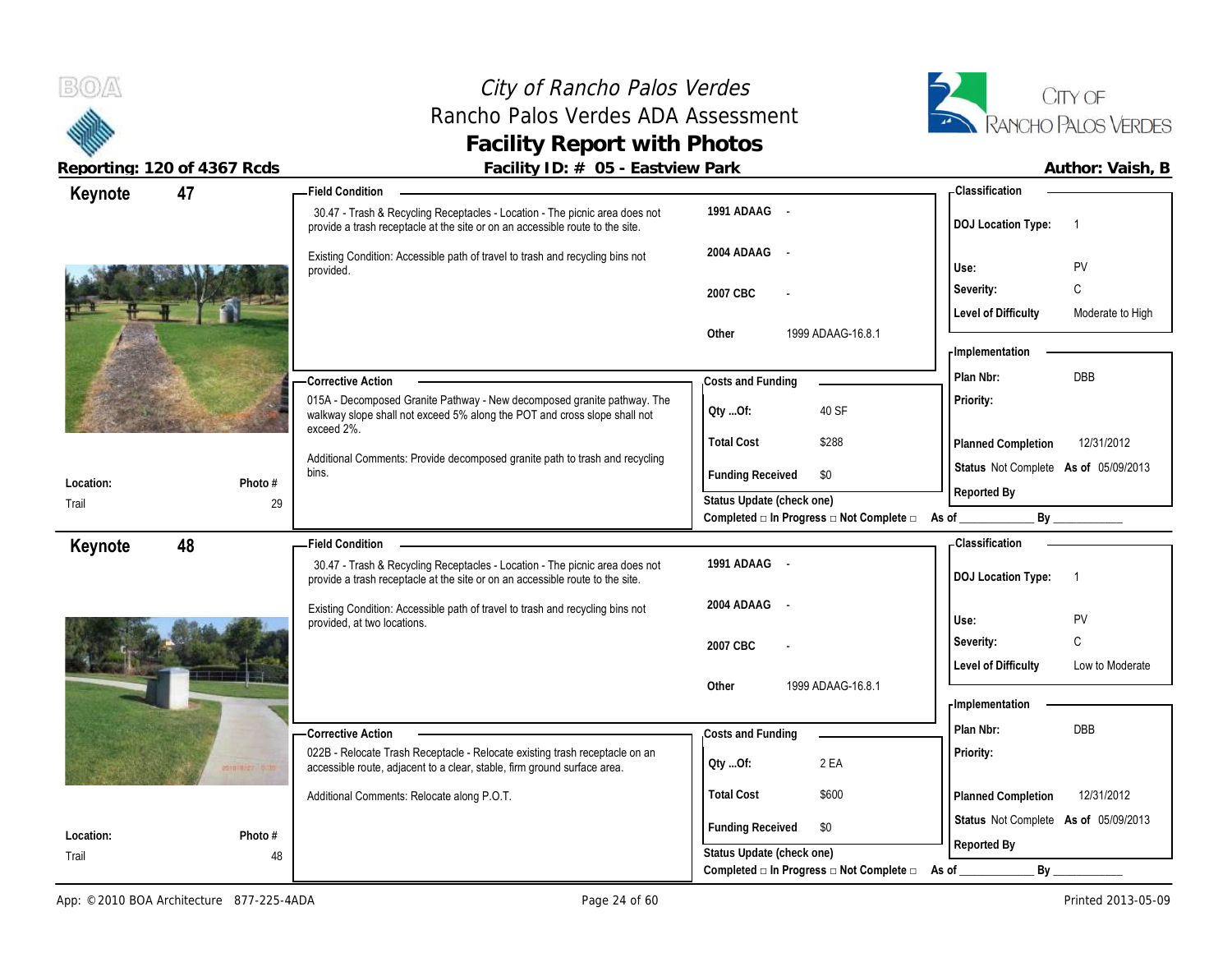# City of Rancho Palos Verdes Rancho Palos Verdes ADA Assessment **Facility Report with Photos**



| Keynote                    | 49            | <b>Field Condition</b>                                                                                                                                                                                            |                                                  | - Classification                            |
|----------------------------|---------------|-------------------------------------------------------------------------------------------------------------------------------------------------------------------------------------------------------------------|--------------------------------------------------|---------------------------------------------|
|                            |               | 03B.09 - Cross Slope - Cross slope of the accessible route of travel exceeds 1:50.                                                                                                                                | 1991 ADAAG 4.3.7                                 | <b>DOJ</b> Location Type:<br>$\overline{1}$ |
|                            |               | Existing Condition: 2.5% to 2.8% CS.                                                                                                                                                                              | 2004 ADAAG<br>403.3                              | PV<br>Use:                                  |
|                            |               |                                                                                                                                                                                                                   | 2007 CBC<br>1133B.7.1.3                          | C<br>Severity:                              |
|                            |               |                                                                                                                                                                                                                   |                                                  | <b>Level of Difficulty</b><br>High          |
|                            |               |                                                                                                                                                                                                                   | Other                                            | - Implementation                            |
|                            |               |                                                                                                                                                                                                                   |                                                  | DBB<br>Plan Nbr:                            |
|                            |               | -Corrective Action                                                                                                                                                                                                | Costs and Funding                                |                                             |
|                            |               | 006 - Concrete Walk - Remove non-compliant pavement and replace with new<br>concrete (area as shown on the drawings). The walkway slope shall not exceed 5%<br>along the POT and cross slope shall not exceed 2%. | 120 SF<br>QtyOf:                                 | Priority:                                   |
|                            |               | Additional Comments: At turning point, cross slope shall not exceed 2% in any                                                                                                                                     | <b>Total Cost</b><br>\$2,304                     | 12/31/2012<br>Planned Completion            |
| Location:                  | Photo #       | direction.                                                                                                                                                                                                        | <b>Funding Received</b><br>\$0                   | Status Not Complete As of 05/09/2013        |
| Concrete Path              | 49            |                                                                                                                                                                                                                   | Status Update (check one)                        | Reported By                                 |
|                            |               |                                                                                                                                                                                                                   | Completed □ In Progress □ Not Complete □ As of _ | By                                          |
| Keynote                    | 50            | <b>Field Condition</b>                                                                                                                                                                                            |                                                  | - Classification                            |
|                            |               | 03B.22 - Other - On-Site Accessible Path of Travel - See Additional Comments                                                                                                                                      | 1991 ADAAG -                                     | <b>DOJ</b> Location Type:<br>$\overline{1}$ |
|                            |               | Existing Condition: 1" gap.                                                                                                                                                                                       | 2004 ADAAG -                                     |                                             |
|                            |               |                                                                                                                                                                                                                   |                                                  | Use:<br>PV                                  |
|                            |               |                                                                                                                                                                                                                   | 2007 CBC                                         | C<br>Severity:                              |
|                            |               |                                                                                                                                                                                                                   |                                                  | <b>Level of Difficulty</b><br>Moderate      |
|                            |               |                                                                                                                                                                                                                   | Other                                            |                                             |
|                            |               |                                                                                                                                                                                                                   |                                                  | - Implementation                            |
|                            |               | -Corrective Action                                                                                                                                                                                                | Costs and Funding                                | Plan Nbr:<br><b>DBB</b>                     |
|                            |               | 005B - Concrete Crack Repair - Clean-out existing concrete crack and inject with                                                                                                                                  |                                                  |                                             |
|                            |               | epoxy grout. Cracks over 1/4" in width will require a foam backer rod and sealant.                                                                                                                                | 4 LF<br>Qty Of:                                  | Priority:                                   |
|                            |               | Additional Comments: Fill gap with epoxy grout, backer rod and sealant.                                                                                                                                           | <b>Total Cost</b><br>\$58                        | 12/31/2012<br>Planned Completion            |
|                            |               |                                                                                                                                                                                                                   | <b>Funding Received</b><br>\$0                   | Status Not Complete As of 05/09/2013        |
| Location:<br>Concrete Path | Photo #<br>50 |                                                                                                                                                                                                                   | Status Update (check one)                        | Reported By                                 |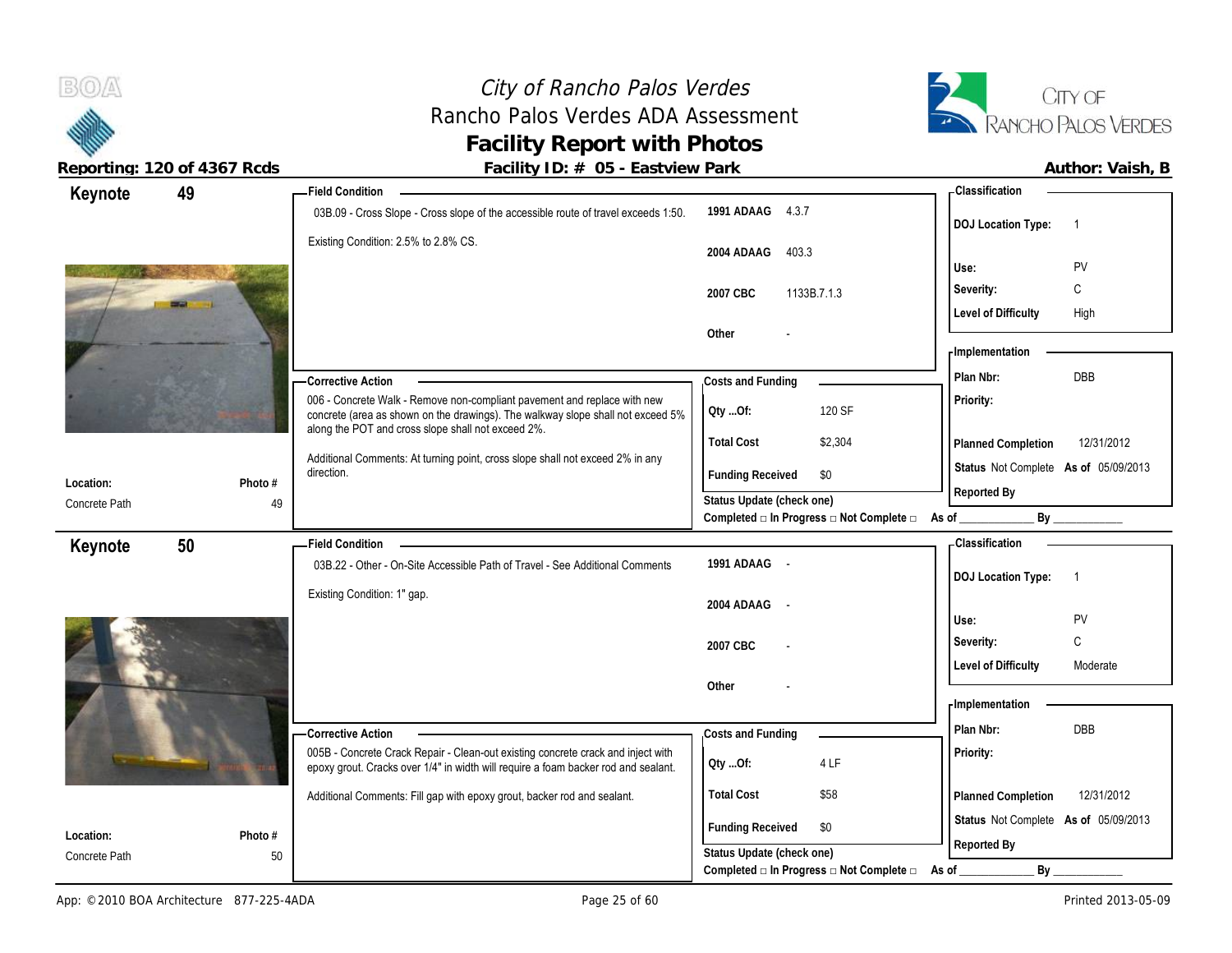# City of Rancho Palos Verdes Rancho Palos Verdes ADA Assessment **Facility Report with Photos**



| Keynote                     | 51            | -Field Condition                                                                                                                                                          |                                                | - Classification                                                                                                                                                                                                               |
|-----------------------------|---------------|---------------------------------------------------------------------------------------------------------------------------------------------------------------------------|------------------------------------------------|--------------------------------------------------------------------------------------------------------------------------------------------------------------------------------------------------------------------------------|
|                             |               | 16.11A - Door Operating Effort - The force required to operate door exceeds 5<br>Ibs. (Fire doors may have up to 15 lbs to achieve positive latching).                    | 1991 ADAAG 4.13.11                             | <b>DOJ Location Type:</b><br>3                                                                                                                                                                                                 |
|                             |               | Existing Condition: 11 LBF., (fire rated door).                                                                                                                           | 2004 ADAAG<br>404.2.9                          | Use:<br>PV                                                                                                                                                                                                                     |
|                             |               |                                                                                                                                                                           | 2007 CBC<br>1133B.2.5                          | B<br>Severity:                                                                                                                                                                                                                 |
|                             |               |                                                                                                                                                                           |                                                | <b>Level of Difficulty</b><br>Moderate                                                                                                                                                                                         |
|                             |               |                                                                                                                                                                           | Other                                          |                                                                                                                                                                                                                                |
|                             |               |                                                                                                                                                                           |                                                | - Implementation                                                                                                                                                                                                               |
|                             |               | <b>Corrective Action</b>                                                                                                                                                  | Costs and Funding                              | <b>DBB</b><br>Plan Nbr:                                                                                                                                                                                                        |
|                             |               | 072B - Replace Closer - Replace door closer.                                                                                                                              | 1 EA<br>QtyOf:                                 | Priority:                                                                                                                                                                                                                      |
|                             |               | <b>Additional Comments:</b>                                                                                                                                               |                                                |                                                                                                                                                                                                                                |
|                             |               |                                                                                                                                                                           | <b>Total Cost</b><br>\$1,800                   | Planned Completion<br>12/31/2012                                                                                                                                                                                               |
| Location:                   | Photo #       |                                                                                                                                                                           | <b>Funding Received</b><br>\$0                 | Status Not Complete As of 05/09/2013                                                                                                                                                                                           |
| Men's Restroom              | 51            |                                                                                                                                                                           | Status Update (check one)                      | Reported By                                                                                                                                                                                                                    |
|                             |               |                                                                                                                                                                           | Completed □ In Progress □ Not Complete □ As of | By the contract of the contract of the contract of the contract of the contract of the contract of the contract of the contract of the contract of the contract of the contract of the contract of the contract of the contrac |
| Keynote                     | 52            | - Field Condition                                                                                                                                                         |                                                | - Classification                                                                                                                                                                                                               |
|                             |               |                                                                                                                                                                           |                                                |                                                                                                                                                                                                                                |
|                             |               | 16.13A - Men's RR Geometric Symbol Signage - Triangle - Doorway leading to a                                                                                              | 1991 ADAAG -                                   |                                                                                                                                                                                                                                |
|                             |               | men's toilet room is not identified by an equilateral triangle 1/4" thick with edges<br>12" long. OR Equilateral triangle is provided, however it is accompanied by words |                                                | <b>DOJ Location Type:</b><br>$\overline{4}$                                                                                                                                                                                    |
|                             |               | in raised characters and Braille. (ADA and CBC Standards require a separate sign                                                                                          | 2004 ADAAG -                                   | PV<br>Use:                                                                                                                                                                                                                     |
|                             |               | with raised characters and Braille mounted on the wall adjacent to the latch side of<br>the door.)                                                                        | 2007 CBC<br>1115B.6                            | C<br>Severity:                                                                                                                                                                                                                 |
|                             |               | Existing Condition: Geometric sign on wrong side of door. Geometric sign has                                                                                              |                                                | <b>Level of Difficulty</b><br>Low to Moderate                                                                                                                                                                                  |
|                             | ц             | Braille.                                                                                                                                                                  | Other                                          |                                                                                                                                                                                                                                |
|                             |               |                                                                                                                                                                           |                                                | - Implementation                                                                                                                                                                                                               |
|                             |               | - Corrective Action                                                                                                                                                       | Costs and Funding                              | <b>DBB</b><br>Plan Nbr:                                                                                                                                                                                                        |
|                             |               | 412 - Toilet Room Door and Wall Signage - Remove existing door and wall signage                                                                                           |                                                | Priority:                                                                                                                                                                                                                      |
|                             |               | depicting gender and provide new gender signage. Signs on door are: for<br>women's, circle, 12" diameter; for men's, equilateral triangle, edges 12" long, and            | Qty Of:<br>1 EA                                |                                                                                                                                                                                                                                |
|                             |               | vertex upward. Include visual text only on geometric signs. W                                                                                                             | <b>Total Cost</b><br>\$600                     | Planned Completion<br>12/31/2012                                                                                                                                                                                               |
|                             |               | <b>Additional Comments:</b>                                                                                                                                               | <b>Funding Received</b><br>\$0                 | Status Not Complete As of 05/09/2013                                                                                                                                                                                           |
| Location:<br>Men's Restroom | Photo #<br>52 |                                                                                                                                                                           | Status Update (check one)                      | Reported By                                                                                                                                                                                                                    |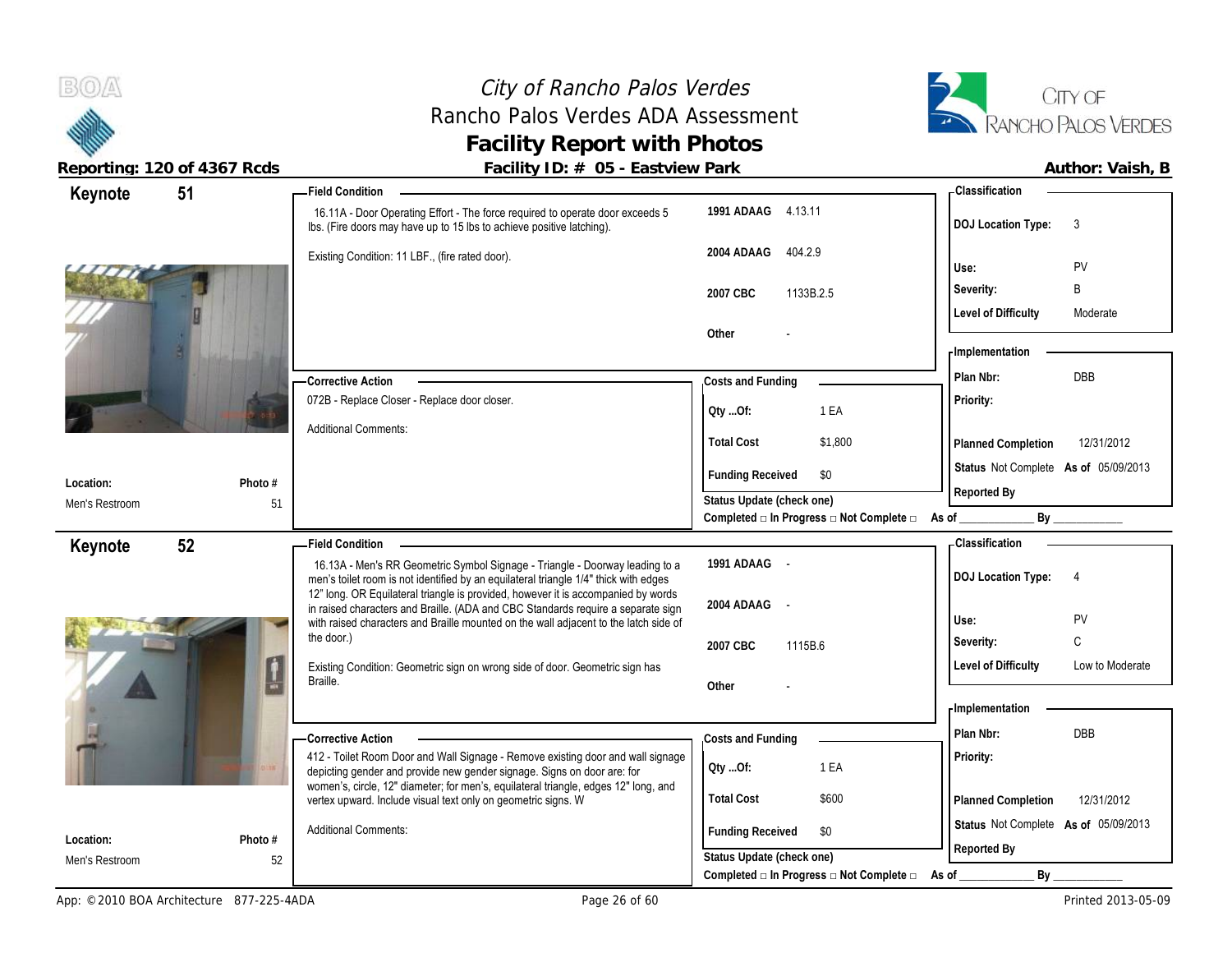# City of Rancho Palos Verdes Rancho Palos Verdes ADA Assessment **Facility Report with Photos**



|                             | $1000 \cdot 1119 \cdot 1000 \cdot 1000 \cdot 10000$ | $\frac{1}{2}$ about $\frac{1}{2}$ is $\frac{1}{2}$ if $\frac{1}{2}$ is the set of $\frac{1}{2}$ if $\frac{1}{2}$ is the set of $\frac{1}{2}$                                                                                                         |                                                |                                               |
|-----------------------------|-----------------------------------------------------|------------------------------------------------------------------------------------------------------------------------------------------------------------------------------------------------------------------------------------------------------|------------------------------------------------|-----------------------------------------------|
| Keynote                     | 53                                                  | <b>Field Condition</b>                                                                                                                                                                                                                               |                                                | - Classification                              |
|                             |                                                     | 16.19B - Mounting Height (Visual/Tactile Signs) - Sign is not mounted at 60" o.c.<br>AFF to the centerline of the sign. (If the sign contains pictorial symbols<br>(pictograms) or other non-tactile information, mounting height is measured to the | 1991 ADAAG 4.30.6                              | <b>DOJ Location Type:</b><br>$\overline{4}$   |
|                             |                                                     | centerline of the tactile characters / Braille portion of the sign.)                                                                                                                                                                                 | 2004 ADAAG<br>703.4.1                          | PV<br>Use:                                    |
|                             |                                                     | Existing Condition: 61" high Wall Sign.                                                                                                                                                                                                              |                                                |                                               |
|                             |                                                     |                                                                                                                                                                                                                                                      | 2007 CBC<br>1117B.5.7                          | С<br>Severity:                                |
|                             | L                                                   |                                                                                                                                                                                                                                                      |                                                | <b>Level of Difficulty</b><br>Low to Moderate |
|                             |                                                     |                                                                                                                                                                                                                                                      | Other                                          | <b>Implementation</b>                         |
|                             |                                                     |                                                                                                                                                                                                                                                      |                                                |                                               |
|                             |                                                     | - Corrective Action                                                                                                                                                                                                                                  | Costs and Funding                              | <b>DBB</b><br>Plan Nbr:                       |
|                             |                                                     | 429 - Signs - Miscellaneous - See Additional Comments                                                                                                                                                                                                | 1 EA<br>Oty Of:                                | Priority:                                     |
|                             |                                                     | Additional Comments: See Keynote 52 for corrective action.                                                                                                                                                                                           | <b>Total Cost</b><br>\$0                       |                                               |
|                             |                                                     |                                                                                                                                                                                                                                                      |                                                | 12/31/2012<br>Planned Completion              |
| Location:                   | Photo #                                             |                                                                                                                                                                                                                                                      | <b>Funding Received</b><br>\$0                 | Status Not Complete As of 05/09/2013          |
| Men's Restroom              | 52                                                  |                                                                                                                                                                                                                                                      | Status Update (check one)                      | Reported By                                   |
|                             |                                                     |                                                                                                                                                                                                                                                      | Completed □ In Progress □ Not Complete □       | By<br>As of                                   |
| Keynote                     | 54                                                  | <b>Field Condition</b>                                                                                                                                                                                                                               |                                                | <b>Classification</b>                         |
|                             |                                                     | 16.18A - ISA - Accessible toilet room is not identified by an ISA.                                                                                                                                                                                   | 1991 ADAAG 4.1.3(16)(b)                        |                                               |
|                             |                                                     | <b>Existing Condition:</b>                                                                                                                                                                                                                           |                                                | <b>DOJ</b> Location Type:<br>$\mathbf{3}$     |
|                             |                                                     |                                                                                                                                                                                                                                                      | 2004 ADAAG<br>216.8                            |                                               |
|                             |                                                     |                                                                                                                                                                                                                                                      |                                                | PV<br>Use:                                    |
|                             |                                                     |                                                                                                                                                                                                                                                      | 2007 CBC<br>1117B.5.1(3)                       | C<br>Severity:                                |
|                             | Ţ                                                   |                                                                                                                                                                                                                                                      |                                                | <b>Level of Difficulty</b><br>Low to Moderate |
|                             |                                                     |                                                                                                                                                                                                                                                      | Other                                          |                                               |
|                             |                                                     |                                                                                                                                                                                                                                                      |                                                | - Implementation                              |
|                             |                                                     | -Corrective Action                                                                                                                                                                                                                                   | Costs and Funding                              | Plan Nbr:<br><b>DBB</b>                       |
|                             |                                                     | 429 - Signs - Miscellaneous - See Additional Comments                                                                                                                                                                                                | 1 EA<br>Oty Of:                                | Priority:                                     |
|                             |                                                     | Additional Comments: See Keynote 52 for corrective action.                                                                                                                                                                                           |                                                |                                               |
|                             |                                                     |                                                                                                                                                                                                                                                      | <b>Total Cost</b><br>\$0                       | 12/31/2012<br>Planned Completion              |
|                             |                                                     |                                                                                                                                                                                                                                                      | <b>Funding Received</b><br>\$0                 | Status Not Complete As of 05/09/2013          |
| Location:<br>Men's Restroom | Photo #                                             |                                                                                                                                                                                                                                                      | Status Update (check one)                      | Reported By                                   |
|                             | 52                                                  |                                                                                                                                                                                                                                                      | Completed □ In Progress □ Not Complete □ As of | $By_$                                         |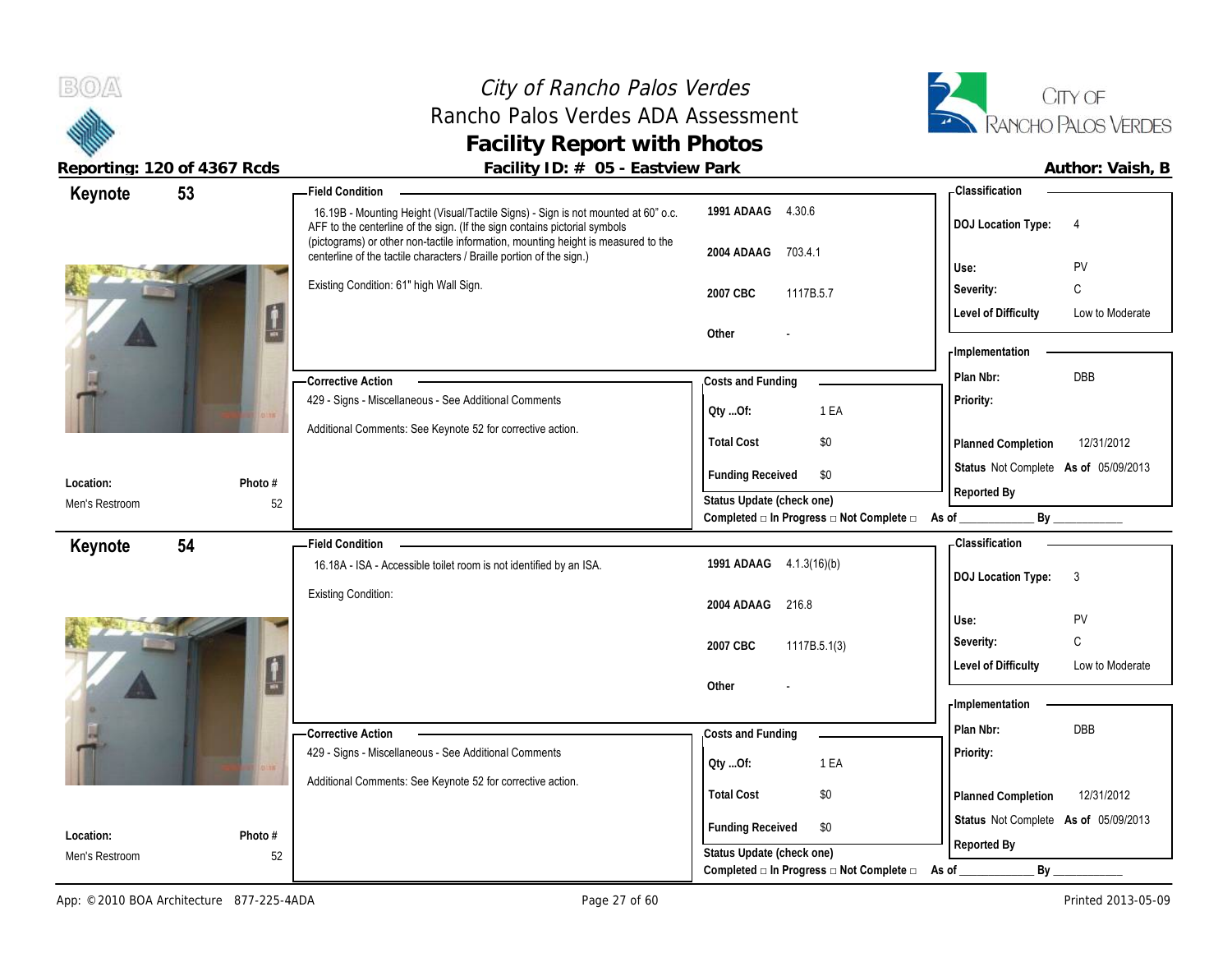**BOA** 

**Location:** Playground Area

### City of Rancho Palos Verdes Rancho Palos Verdes ADA Assessment **Facility Report with Photos**



|                | Reporting: 120 of 4367 Rcds | Facility ID: # 05 - Eastview Park                                                                                                                                                                                                                         |                                                          | Author: Vaish, B                                    |
|----------------|-----------------------------|-----------------------------------------------------------------------------------------------------------------------------------------------------------------------------------------------------------------------------------------------------------|----------------------------------------------------------|-----------------------------------------------------|
| Keynote        | 55                          | - Field Condition -                                                                                                                                                                                                                                       |                                                          | - Classification                                    |
|                |                             | 16.21A - Raised Characters and Braille (Visual/Tactile Signs) - The raised<br>characters on this sign are not accompanied by California Grade 2 Braille (i.e., the<br>dots within each cell are domed and spaced 1/10" o.c.)                              | 1991 ADAAG 4.30.4                                        | <b>DOJ</b> Location Type:<br>$\overline{4}$         |
|                |                             |                                                                                                                                                                                                                                                           | 2004 ADAAG<br>703.2; 703.3                               |                                                     |
|                |                             | Existing Condition: Braille spacing too narrow.                                                                                                                                                                                                           |                                                          | PV<br>Use:                                          |
|                |                             |                                                                                                                                                                                                                                                           | 2007 CBC<br>1117B.5.5 item 1, 1117B.5.6                  | Severity:<br>D                                      |
|                |                             |                                                                                                                                                                                                                                                           |                                                          | <b>Level of Difficulty</b><br>Low to Moderate       |
|                |                             |                                                                                                                                                                                                                                                           | Other                                                    |                                                     |
|                |                             |                                                                                                                                                                                                                                                           |                                                          | - Implementation                                    |
|                | <b>MEN</b>                  | - Corrective Action                                                                                                                                                                                                                                       | Costs and Funding                                        | Plan Nbr:<br>DBB                                    |
|                | <b>SOUTHERN OFFICE</b>      | 429 - Signs - Miscellaneous - See Additional Comments                                                                                                                                                                                                     | QtyOf:<br>1 EA                                           | Priority:                                           |
|                |                             | Additional Comments: See Keynote 52 for corrective action.                                                                                                                                                                                                | <b>Total Cost</b><br>\$0                                 | 12/31/2012<br>Planned Completion                    |
| Location:      | Photo #                     |                                                                                                                                                                                                                                                           | \$0<br><b>Funding Received</b>                           | Status Not Complete As of 05/09/2013<br>Reported By |
| Men's Restroom | 55                          |                                                                                                                                                                                                                                                           | Status Update (check one)                                |                                                     |
|                |                             |                                                                                                                                                                                                                                                           | Completed □ In Progress □ Not Complete □ As of _________ | By                                                  |
| Keynote        | 56                          | <b>Field Condition</b>                                                                                                                                                                                                                                    |                                                          | - Classification                                    |
|                |                             | 03B.17 - > 4" Abrupt Change in Level - Site includes abrupt changes in level<br>adjacent to pedestrian areas exceeding 4" vertical (exceptions: (1) between a walk<br>or sidewalk and an adjacent street or driveway, or (2) where a 6" high warning curb | 1991 ADAAG -                                             | <b>DOJ Location Type:</b><br>$\overline{1}$         |
|                |                             | or guardrail is provided to warn of a potential drop off).                                                                                                                                                                                                | 2004 ADAAG -                                             |                                                     |
|                |                             |                                                                                                                                                                                                                                                           |                                                          | Use:<br>PV                                          |
|                |                             | Existing Condition: 4" - 12" drop from grass area to playground area.                                                                                                                                                                                     | 1133B.8.1<br>2007 CBC                                    | Severity:<br>C                                      |
|                |                             |                                                                                                                                                                                                                                                           |                                                          | <b>Level of Difficulty</b><br>Moderate              |
|                |                             |                                                                                                                                                                                                                                                           | Other                                                    |                                                     |
|                |                             |                                                                                                                                                                                                                                                           |                                                          | - Implementation                                    |
|                |                             | <b>Corrective Action</b>                                                                                                                                                                                                                                  | Costs and Funding                                        | DBB<br>Plan Nbr:                                    |
|                |                             | 017C - Warning Curb - Provide warning curb.                                                                                                                                                                                                               | 191 LF<br>QtyOf:                                         | Priority:                                           |
|                |                             | Additional Comments: Provide warning curb along edge.                                                                                                                                                                                                     |                                                          |                                                     |
|                |                             |                                                                                                                                                                                                                                                           | <b>Total Cost</b><br>\$11,460                            | 12/31/2012<br>Planned Completion                    |
| Location:      | Photo #                     |                                                                                                                                                                                                                                                           | <b>Funding Received</b><br>\$0                           | Status Not Complete As of 05/09/2013                |
|                |                             |                                                                                                                                                                                                                                                           |                                                          |                                                     |

56

**Status Update (check one)**

Completed □ In Progress □ Not Complete □ As of \_\_\_\_\_\_\_\_\_\_\_\_\_\_\_\_\_\_\_\_\_\_\_\_\_\_\_\_\_\_\_\_\_

**Reported By**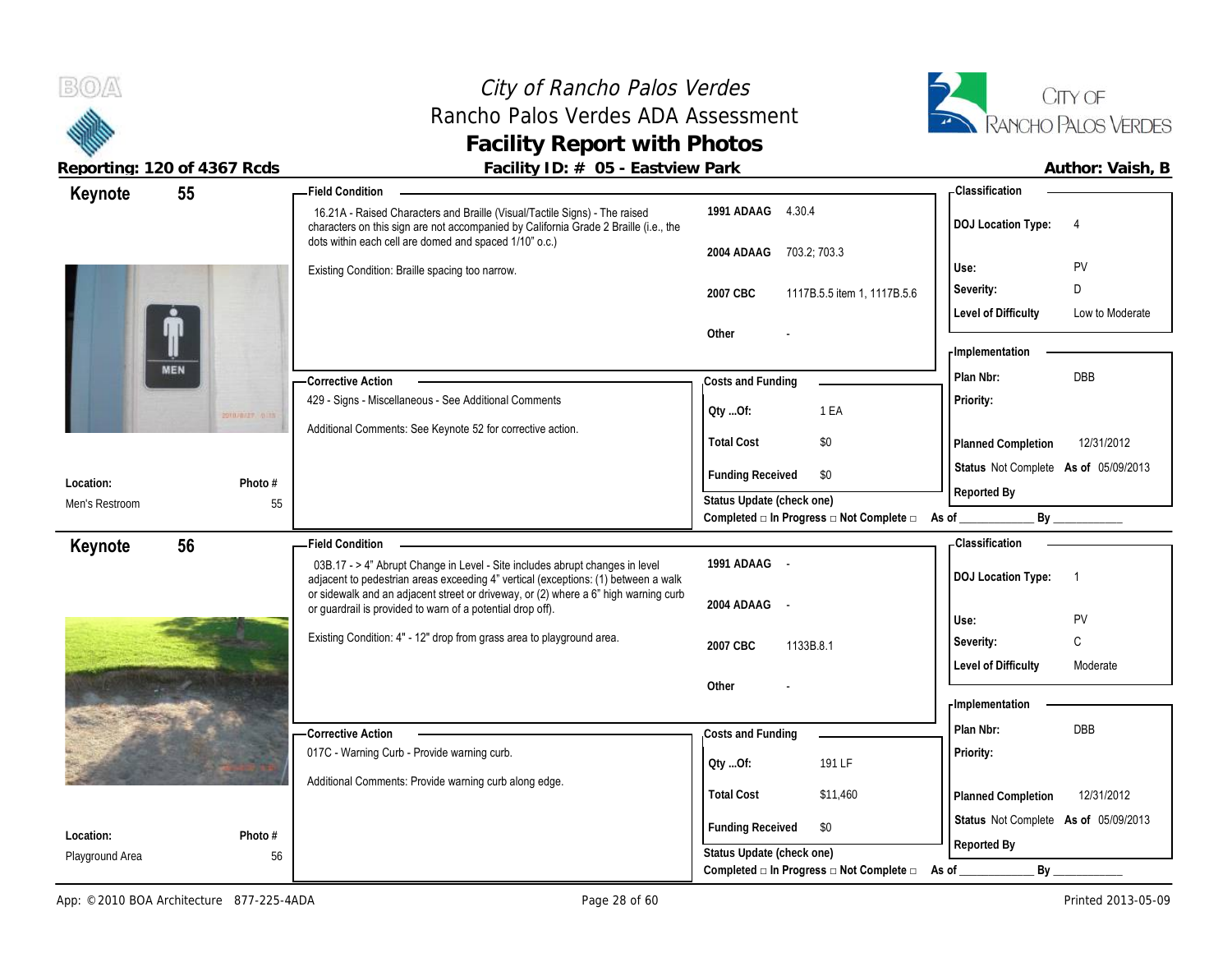# City of Rancho Palos Verdes Rancho Palos Verdes ADA Assessment **Facility Report with Photos**



| Keynote        | 57      | <b>Field Condition</b>                                                                                                                                                                                            |                                                                                              | <b>Classification</b>                  |
|----------------|---------|-------------------------------------------------------------------------------------------------------------------------------------------------------------------------------------------------------------------|----------------------------------------------------------------------------------------------|----------------------------------------|
|                |         | 16.26A - Cross Slope - Cross slope of the accessible route of travel exceeds 1:50.                                                                                                                                | 1991 ADAAG 4.3.7                                                                             | <b>DOJ Location Type:</b><br>3         |
|                |         | Existing Condition: 3.5% slope at drain.                                                                                                                                                                          | 2004 ADAAG<br>403.3                                                                          |                                        |
|                |         |                                                                                                                                                                                                                   |                                                                                              | Use:<br>PV                             |
|                |         |                                                                                                                                                                                                                   | 1133B.7.1.3<br>2007 CBC                                                                      | C<br>Severity:                         |
|                |         |                                                                                                                                                                                                                   |                                                                                              | <b>Level of Difficulty</b><br>High     |
|                |         |                                                                                                                                                                                                                   | Other                                                                                        | - Implementation                       |
|                |         |                                                                                                                                                                                                                   |                                                                                              |                                        |
|                |         | <b>Corrective Action</b>                                                                                                                                                                                          | Costs and Funding                                                                            | DBB<br>Plan Nbr:                       |
|                |         | 006 - Concrete Walk - Remove non-compliant pavement and replace with new<br>concrete (area as shown on the drawings). The walkway slope shall not exceed 5%<br>along the POT and cross slope shall not exceed 2%. | 35 SF<br>Qty Of:                                                                             | Priority:                              |
|                |         |                                                                                                                                                                                                                   | <b>Total Cost</b><br>\$672                                                                   | 12/31/2012<br>Planned Completion       |
|                |         | <b>Additional Comments:</b>                                                                                                                                                                                       | <b>Funding Received</b><br>\$0                                                               | Status Not Complete As of 05/09/2013   |
| Location:      | Photo # |                                                                                                                                                                                                                   |                                                                                              | Reported By                            |
| Men's Restroom | 57      |                                                                                                                                                                                                                   | Status Update (check one)<br>Completed $\Box$ In Progress $\Box$ Not Complete $\Box$ As of _ | $\mathsf{By}$                          |
|                |         | <b>Field Condition</b>                                                                                                                                                                                            |                                                                                              | - Classification                       |
| Keynote        | 58      | 16.84B - Electric Hand Dryer - Operating Height - Mounting height of electric hand                                                                                                                                | 1991 ADAAG 4.22.7; 4.27.3; 4.2.5; 4.2.6                                                      |                                        |
|                |         | dryer's highest operable part exceeds 40" AFF. (Where provided, ADA Standards                                                                                                                                     |                                                                                              | <b>DOJ</b> Location Type:<br>3         |
|                |         | require at least one electric hand dryer to be accessible with the highest operable                                                                                                                               |                                                                                              |                                        |
|                |         |                                                                                                                                                                                                                   |                                                                                              |                                        |
|                |         | part placed within at least one of the reach ranges specified in 4.2.5 and 4.2.6;<br>where provided, CBC Standards require at least one electric hand dryer to be                                                 | 2004 ADAAG<br>308:309                                                                        | PV<br>Use:                             |
|                |         | accessible with the highest operable part no higher than 40" AFF.)                                                                                                                                                | 2007 CBC<br>1115B.8.3                                                                        | C<br>Severity:                         |
|                |         | Existing Condition: 44" AFF.                                                                                                                                                                                      |                                                                                              | <b>Level of Difficulty</b><br>Moderate |
|                |         |                                                                                                                                                                                                                   | Other                                                                                        |                                        |
|                |         |                                                                                                                                                                                                                   |                                                                                              | - Implementation                       |
|                |         | -Corrective Action                                                                                                                                                                                                | Costs and Funding                                                                            | Plan Nbr:<br>DBB                       |
|                |         | 337 - Toilet and Bathing Rooms - Miscellaneous - See Additional Comments                                                                                                                                          |                                                                                              | Priority:                              |
|                |         |                                                                                                                                                                                                                   | 1 EA<br>QtyOf:                                                                               |                                        |
|                |         | Additional Comments: Relocate electric hand dryer.                                                                                                                                                                | <b>Total Cost</b><br>\$240                                                                   | 12/31/2012<br>Planned Completion       |
| Location:      | Photo # |                                                                                                                                                                                                                   | <b>Funding Received</b><br>\$0                                                               | Status Not Complete As of 05/09/2013   |
| Men's Restroom | 58      |                                                                                                                                                                                                                   | Status Update (check one)<br>Completed □ In Progress □ Not Complete □                        | Reported By<br>$By_$                   |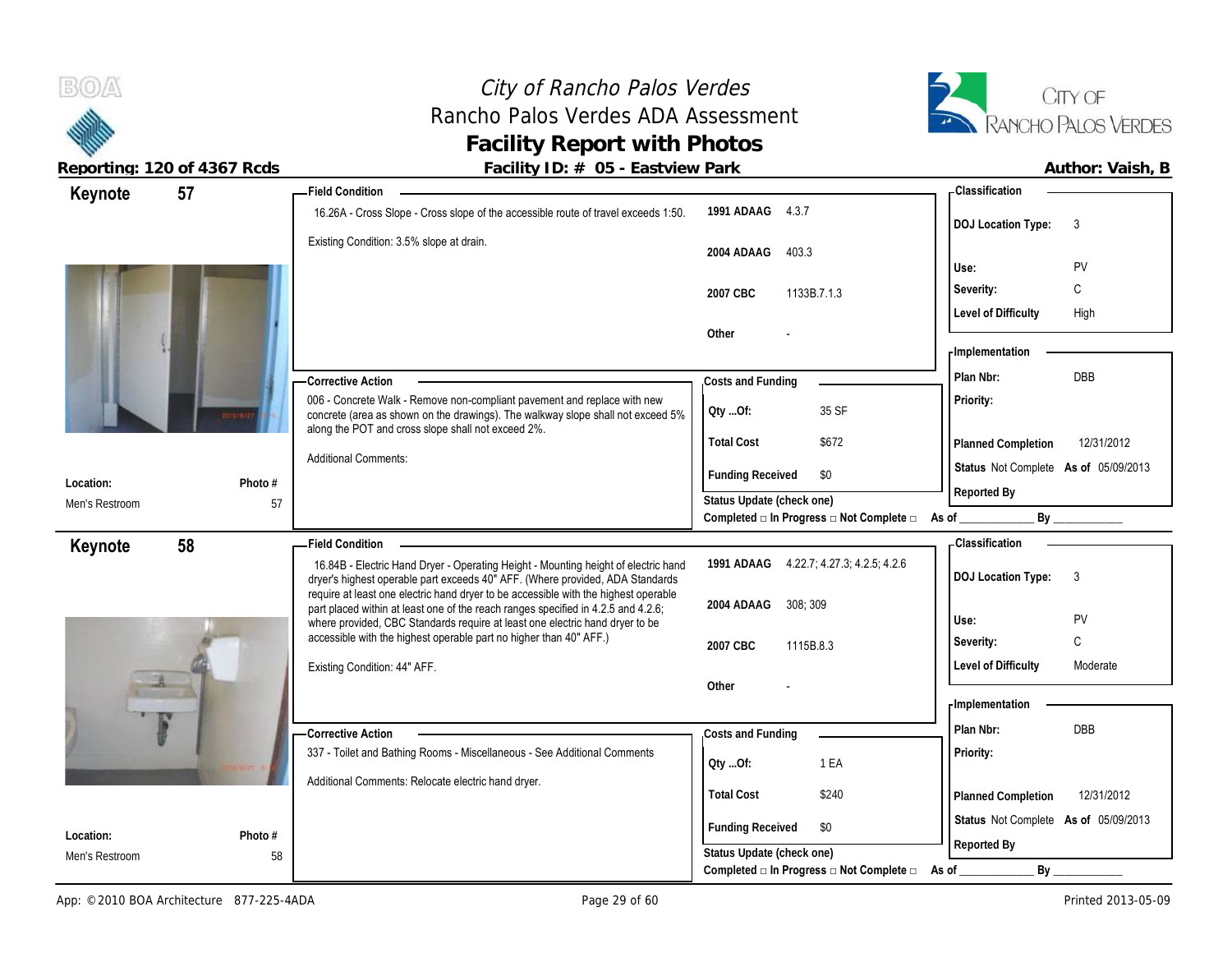# City of Rancho Palos Verdes Rancho Palos Verdes ADA Assessment **Facility Report with Photos**



| 59<br>Keynote  | <b>Field Condition</b>                                                                                                                                           |                                                         | <b>Classification</b>                  |
|----------------|------------------------------------------------------------------------------------------------------------------------------------------------------------------|---------------------------------------------------------|----------------------------------------|
|                | 14.30A - Wall-Mounted Protruding Objects - Wall-mounted object(s) with leading<br>edges between 27 and 80" from the floor project more than 4" into the pathway. | 1991 ADAAG 4.4.1                                        | 3<br><b>DOJ Location Type:</b>         |
|                | (Wall mounted objects with leading edges at or below 27" may project any amount<br>as long as the required clear width of an accessible route is not reduced.)   | 2004 ADAAG 307.2; Fig. 307.2                            |                                        |
|                | Existing Condition: Hand dryer protrudes 6 1/2" at 41" AFF.                                                                                                      |                                                         | PV<br>Use:<br>Severity:<br>Α           |
|                |                                                                                                                                                                  | 2007 CBC<br>1133B.8.6.1                                 | <b>Level of Difficulty</b><br>Moderate |
|                |                                                                                                                                                                  | Other                                                   |                                        |
|                |                                                                                                                                                                  |                                                         | - Implementation                       |
|                | -Corrective Action                                                                                                                                               | Costs and Funding                                       | <b>DBB</b><br>Plan Nbr:                |
|                | 337 - Toilet and Bathing Rooms - Miscellaneous - See Additional Comments                                                                                         | 1 EA<br>Qty Of:                                         | Priority:                              |
|                | Additional Comments: See Keynote 58 for corrective action.                                                                                                       |                                                         |                                        |
|                |                                                                                                                                                                  | <b>Total Cost</b><br>\$0                                | 12/31/2012<br>Planned Completion       |
| Location:      | Photo #                                                                                                                                                          | <b>Funding Received</b><br>\$0                          | Status Not Complete As of 05/09/2013   |
| Men's Restroom | 58                                                                                                                                                               | Status Update (check one)                               | Reported By                            |
|                |                                                                                                                                                                  | Completed □ In Progress □ Not Complete □                | By<br>As of                            |
| 60<br>Keynote  | <b>Field Condition</b>                                                                                                                                           |                                                         | <b>Classification</b>                  |
|                | 16.78 - Pipe Insulation at Lavatory - Drainpipes and hot water pipes are not<br>insulated to protect against contact.                                            | 1991 ADAAG 4.19.4                                       | <b>DOJ Location Type:</b><br>3         |
|                | <b>Existing Condition:</b>                                                                                                                                       | 606.5<br>2004 ADAAG                                     | PV<br>Use:                             |
|                |                                                                                                                                                                  | 2007 CBC<br>1115B.4.3(4)                                | Severity:<br>Α                         |
|                |                                                                                                                                                                  |                                                         | <b>Level of Difficulty</b><br>Moderate |
|                |                                                                                                                                                                  | Other                                                   |                                        |
|                |                                                                                                                                                                  |                                                         | - Implementation                       |
|                | -Corrective Action                                                                                                                                               | Costs and Funding                                       | DBB<br>Plan Nbr:                       |
|                | 337 - Toilet and Bathing Rooms - Miscellaneous - See Additional Comments                                                                                         | Qty Of:<br>1 EA                                         | Priority:                              |
|                | Additional Comments: See Keynote 63 for corrective action.                                                                                                       | <b>Total Cost</b><br>\$0                                | 12/31/2012<br>Planned Completion       |
|                |                                                                                                                                                                  |                                                         | Status Not Complete As of 05/09/2013   |
| Location:      | Photo #                                                                                                                                                          | <b>Funding Received</b><br>\$0                          | Reported By                            |
| Men's Restroom | 58                                                                                                                                                               | Status Update (check one)                               |                                        |
|                |                                                                                                                                                                  | Completed $\Box$ In Progress $\Box$ Not Complete $\Box$ | By<br>As of                            |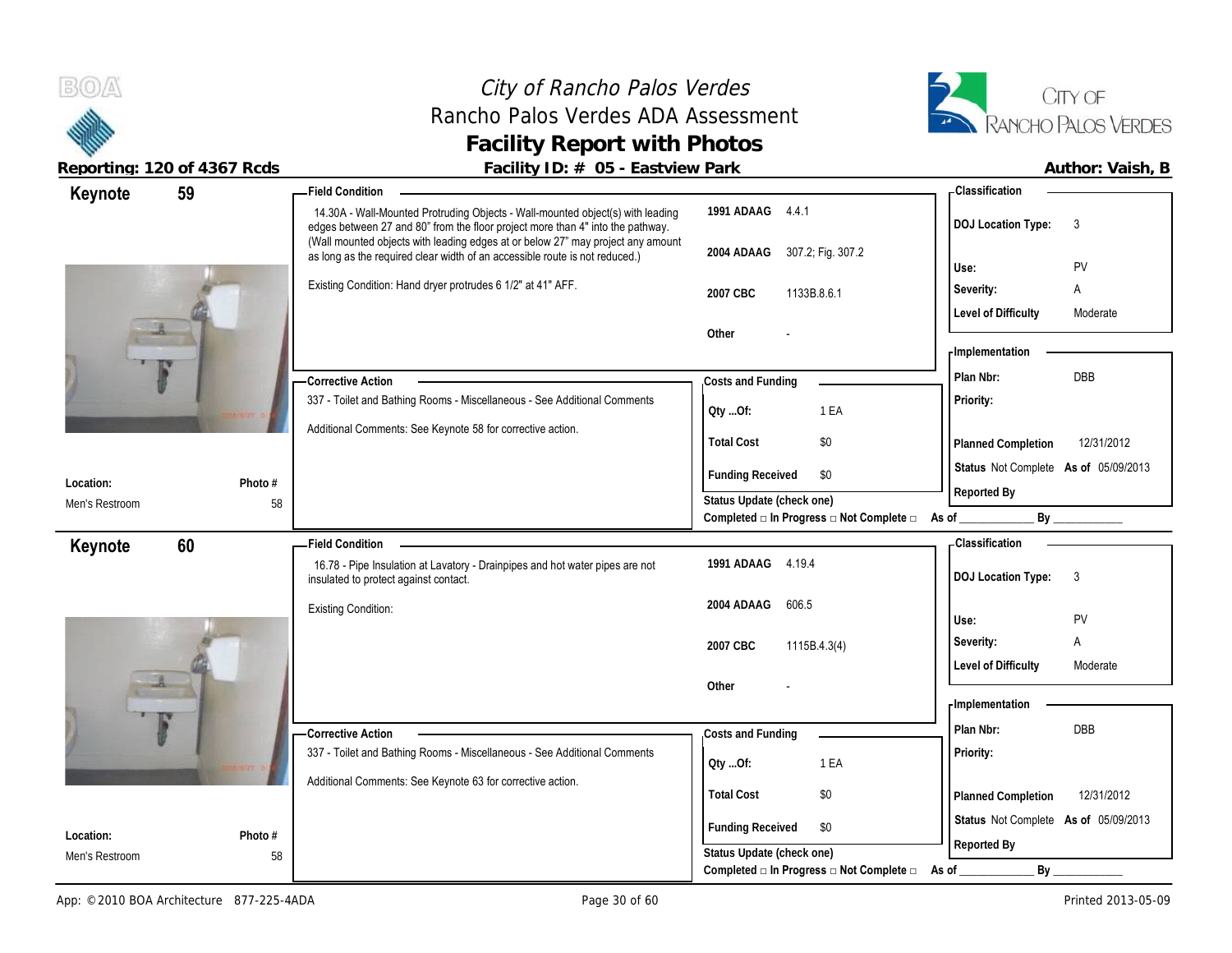# City of Rancho Palos Verdes Rancho Palos Verdes ADA Assessment **Facility Report with Photos**



| 61<br>Keynote               |               | <b>Field Condition</b>                                                                                                                                                 |                                                                       | - Classification                       |
|-----------------------------|---------------|------------------------------------------------------------------------------------------------------------------------------------------------------------------------|-----------------------------------------------------------------------|----------------------------------------|
|                             |               | 16.79 - Smooth Surfaces at Lavatory - The area below the lavatory is not free of<br>sharp or abrasive surfaces.                                                        | 1991 ADAAG 4.19.4                                                     | <b>DOJ Location Type:</b><br>3         |
|                             |               | <b>Existing Condition:</b>                                                                                                                                             | 2004 ADAAG<br>606.5                                                   | PV<br>Use:                             |
|                             |               |                                                                                                                                                                        | 2007 CBC                                                              | Severity:<br>Α                         |
|                             |               |                                                                                                                                                                        | 1115B.4.3(4)                                                          | <b>Level of Difficulty</b><br>Moderate |
|                             |               |                                                                                                                                                                        | Other                                                                 |                                        |
|                             |               |                                                                                                                                                                        |                                                                       | - Implementation                       |
|                             |               | -Corrective Action                                                                                                                                                     | Costs and Funding                                                     | DBB<br>Plan Nbr:                       |
|                             |               | 337 - Toilet and Bathing Rooms - Miscellaneous - See Additional Comments                                                                                               | 1 EA<br>Oty Of:                                                       | Priority:                              |
|                             |               | Additional Comments: See Keynote 63 for corrective action.                                                                                                             | <b>Total Cost</b><br>\$0                                              | 12/31/2012<br>Planned Completion       |
|                             |               |                                                                                                                                                                        | <b>Funding Received</b><br>\$0                                        | Status Not Complete As of 05/09/2013   |
| Location:<br>Men's Restroom | Photo #<br>58 |                                                                                                                                                                        | Status Update (check one)                                             | Reported By                            |
|                             |               |                                                                                                                                                                        | Completed □ In Progress □ Not Complete □ As of __                     | By                                     |
| 62<br>Keynote               |               | - Field Condition                                                                                                                                                      |                                                                       | - Classification                       |
|                             |               | 16.73 - Lavatory Knee Clearance - Lavatory does not provide accessible knee<br>clearance (i.e. at least 27" clearance from the floor to the underside of the lavatory, | 1991 ADAAG 4.19.2; Fig. 31                                            | <b>DOJ Location Type:</b><br>3         |
|                             |               | extending 8" min measured from the front edge underneath the lavatory back<br>towards the wall).                                                                       | 2004 ADAAG<br>306.3; Fig. 306.3                                       | Use:<br>PV                             |
|                             |               | Existing Condition: 26" high.                                                                                                                                          |                                                                       |                                        |
|                             |               |                                                                                                                                                                        |                                                                       |                                        |
|                             |               |                                                                                                                                                                        | 2007 CBC<br>1115B.4.3(2); Fig 11B-1D                                  | $\mathbb C$<br>Severity:               |
|                             |               |                                                                                                                                                                        |                                                                       | <b>Level of Difficulty</b><br>Moderate |
|                             |               |                                                                                                                                                                        | Other                                                                 | - Implementation                       |
|                             |               | - Corrective Action                                                                                                                                                    |                                                                       | DBB<br>Plan Nbr:                       |
|                             |               | 337 - Toilet and Bathing Rooms - Miscellaneous - See Additional Comments                                                                                               | Costs and Funding                                                     | Priority:                              |
|                             |               |                                                                                                                                                                        | 1 EA<br>QtyOf:                                                        |                                        |
|                             |               | Additional Comments: See Keynote 63 for corrective action.                                                                                                             | <b>Total Cost</b><br>\$0                                              | 12/31/2012<br>Planned Completion       |
| Location:                   | Photo #       |                                                                                                                                                                        | <b>Funding Received</b><br>\$0                                        | Status Not Complete As of 05/09/2013   |
| Men's Restroom              | 58            |                                                                                                                                                                        | Status Update (check one)<br>Completed □ In Progress □ Not Complete □ | Reported By<br>By                      |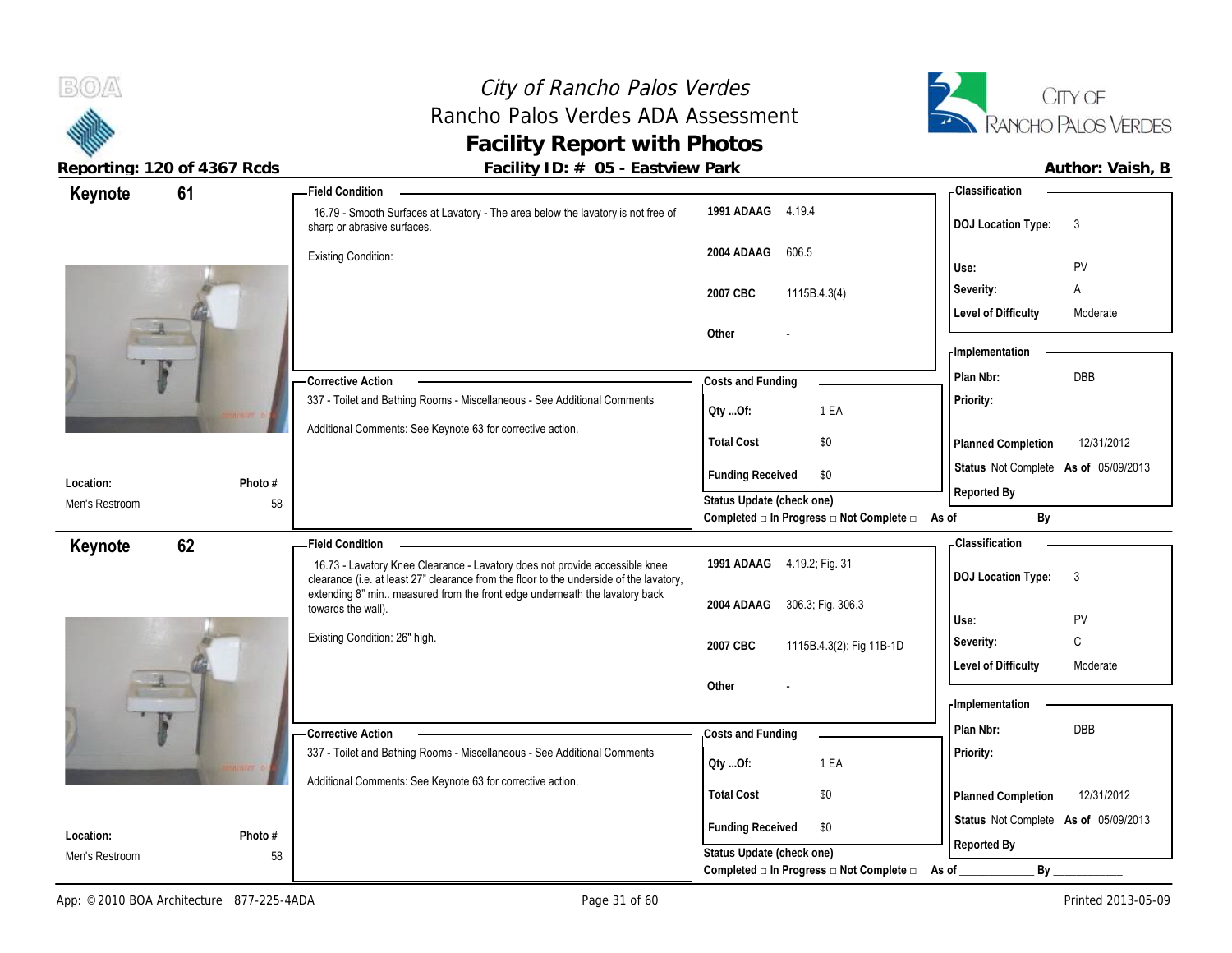# City of Rancho Palos Verdes Rancho Palos Verdes ADA Assessment **Facility Report with Photos**



| Keynote<br>63               |               | $\frac{1}{2}$ about $\frac{1}{2}$ is $\frac{1}{2}$ if $\frac{1}{2}$ is $\frac{1}{2}$ if $\frac{1}{2}$ if $\frac{1}{2}$ if $\frac{1}{2}$ if $\frac{1}{2}$ if $\frac{1}{2}$ if $\frac{1}{2}$ if $\frac{1}{2}$ if $\frac{1}{2}$ if $\frac{1}{2}$ if $\frac{1}{2}$ if $\frac{1}{2}$ if $\frac{1}{2}$<br><b>Field Condition</b> |                                                | - Classification                               |
|-----------------------------|---------------|----------------------------------------------------------------------------------------------------------------------------------------------------------------------------------------------------------------------------------------------------------------------------------------------------------------------------|------------------------------------------------|------------------------------------------------|
|                             |               | 16.76 - Lavatory - Clearance near Sidewall - The centerline of the lavatory is not<br>18" min from the nearest sidewall or partition.                                                                                                                                                                                      | 1991 ADAAG -                                   | <b>DOJ</b> Location Type:<br>3                 |
|                             |               | Existing Condition: 14 1/2" from side wall.                                                                                                                                                                                                                                                                                | 2004 ADAAG -                                   | PV<br>Use:                                     |
|                             |               |                                                                                                                                                                                                                                                                                                                            | 2007 CBC<br>1115B.4.3(2); Fig 11B-1D           | C<br>Severity:                                 |
|                             |               |                                                                                                                                                                                                                                                                                                                            |                                                | <b>Level of Difficulty</b><br>High             |
|                             |               |                                                                                                                                                                                                                                                                                                                            | Other                                          |                                                |
|                             |               |                                                                                                                                                                                                                                                                                                                            |                                                | - Implementation                               |
|                             |               | - Corrective Action                                                                                                                                                                                                                                                                                                        | Costs and Funding                              | DBB<br>Plan Nbr:                               |
|                             |               | 300C - Replace Lavatory - Replace existing lavatory with new compliant model.                                                                                                                                                                                                                                              | 1 EA<br>Oty Of:                                | Priority:                                      |
|                             |               | Additional Comments: Relocate new lavatory.                                                                                                                                                                                                                                                                                | <b>Total Cost</b><br>\$4,320                   | 12/31/2012                                     |
|                             |               |                                                                                                                                                                                                                                                                                                                            |                                                | Planned Completion                             |
| Location:                   | Photo #       |                                                                                                                                                                                                                                                                                                                            | <b>Funding Received</b><br>\$0                 | Status Not Complete As of 05/09/2013           |
| Men's Restroom              | 58            |                                                                                                                                                                                                                                                                                                                            | Status Update (check one)                      | Reported By                                    |
|                             |               |                                                                                                                                                                                                                                                                                                                            | Completed □ In Progress □ Not Complete □ As of | By                                             |
| Keynote<br>64               |               | <b>Field Condition</b><br>16.36A - Stall Width - The stall is less than 60" wide.                                                                                                                                                                                                                                          | 1991 ADAAG 4.17.3; Fig. 30(a)                  | <b>Classification</b>                          |
|                             |               |                                                                                                                                                                                                                                                                                                                            |                                                | <b>DOJ Location Type:</b><br>-3                |
|                             |               | Existing Condition: 57 1/2" wide.                                                                                                                                                                                                                                                                                          | 604.8.1.1; Advisory 604.8.1.1;<br>2004 ADAAG   |                                                |
|                             |               |                                                                                                                                                                                                                                                                                                                            | Fig. 604.8.1.1                                 | PV<br>Use:                                     |
|                             |               |                                                                                                                                                                                                                                                                                                                            | 2007 CBC<br>1115B.3.1(4.1)                     | C<br>Severity:                                 |
|                             |               |                                                                                                                                                                                                                                                                                                                            | Other                                          | <b>Level of Difficulty</b><br>Moderate to High |
|                             |               |                                                                                                                                                                                                                                                                                                                            |                                                | - Implementation                               |
|                             |               | <b>Corrective Action</b>                                                                                                                                                                                                                                                                                                   | Costs and Funding                              | Plan Nbr:<br><b>DBB</b>                        |
|                             |               | 309A - Reconfigure Partitions - Reconfigure toilet partition(s) to create accessible                                                                                                                                                                                                                                       | 1 PER STALL                                    | Priority:                                      |
|                             |               | compartment.                                                                                                                                                                                                                                                                                                               | Oty Of:                                        |                                                |
|                             |               |                                                                                                                                                                                                                                                                                                                            |                                                |                                                |
|                             |               | <b>Additional Comments:</b>                                                                                                                                                                                                                                                                                                | <b>Total Cost</b><br>\$960                     | 12/31/2012<br>Planned Completion               |
|                             |               |                                                                                                                                                                                                                                                                                                                            | <b>Funding Received</b><br>\$0                 | Status Not Complete As of 05/09/2013           |
| Location:<br>Men's Restroom | Photo #<br>57 |                                                                                                                                                                                                                                                                                                                            | Status Update (check one)                      | Reported By                                    |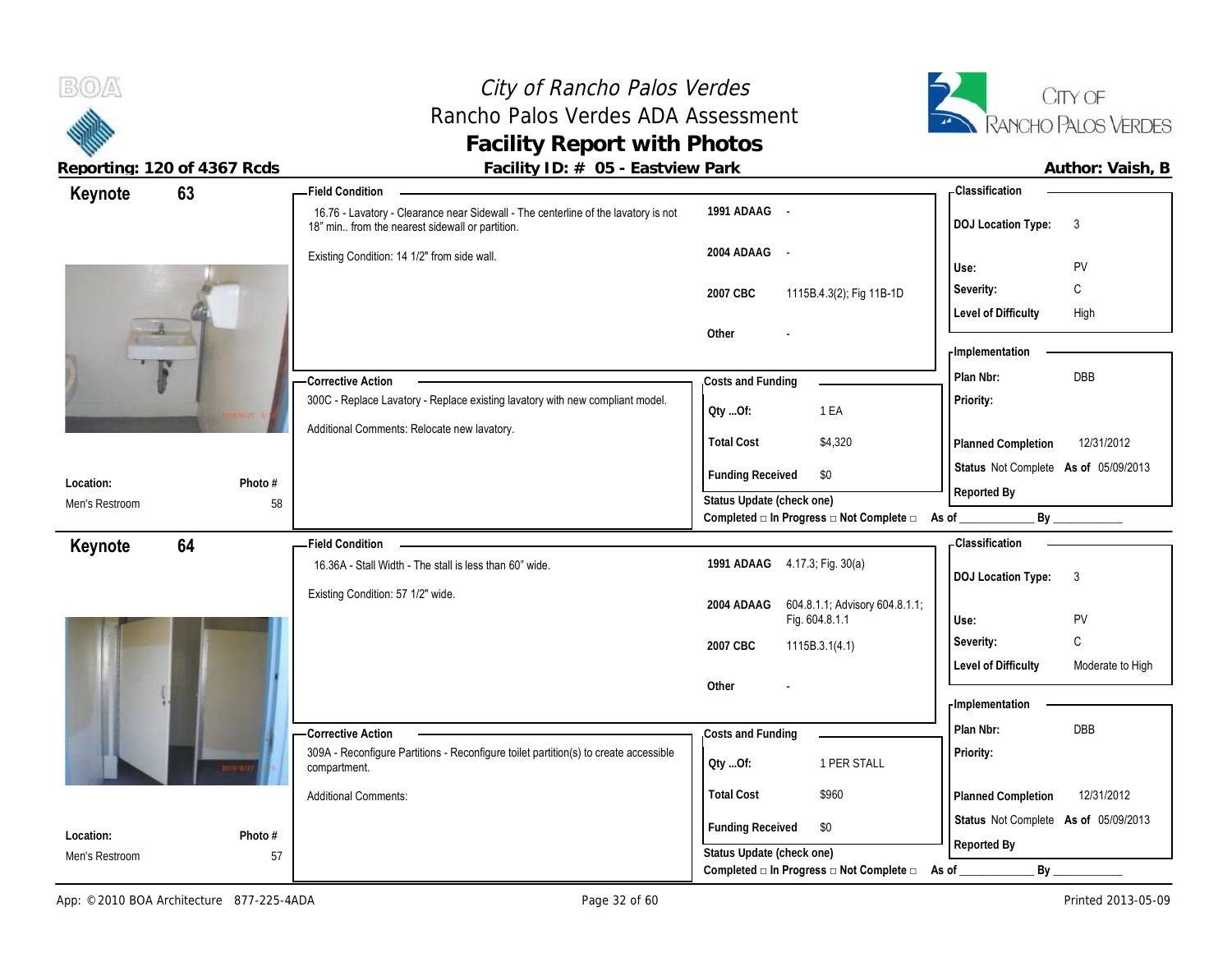

 $B(0)$ 

| 65<br><b>Field Condition</b><br>Keynote                          |                                                                                                                                                                 |                         |                                                   | <b>Classification</b>                |                  |
|------------------------------------------------------------------|-----------------------------------------------------------------------------------------------------------------------------------------------------------------|-------------------------|---------------------------------------------------|--------------------------------------|------------------|
|                                                                  | 16.32A - U-Pulls at Stall Door - The stall door does not have U-pulls on both sides.                                                                            |                         | 1991 ADAAG 4.13.9; 4.17.5                         | <b>DOJ Location Type:</b>            | 3                |
| <b>Existing Condition:</b>                                       |                                                                                                                                                                 | 2004 ADAAG              | 309.4; 404.27; 604.8.1.2                          |                                      |                  |
|                                                                  |                                                                                                                                                                 |                         |                                                   | Use:                                 | PV               |
|                                                                  |                                                                                                                                                                 | 2007 CBC                | 1115B.3.1(4.4)                                    | Severity:                            | B                |
|                                                                  |                                                                                                                                                                 |                         |                                                   | <b>Level of Difficulty</b>           | Low              |
|                                                                  | Other                                                                                                                                                           |                         |                                                   |                                      |                  |
|                                                                  |                                                                                                                                                                 |                         |                                                   | - Implementation                     |                  |
| -Corrective Action                                               |                                                                                                                                                                 | Costs and Funding       |                                                   | Plan Nbr:                            | DBB              |
| sta <i>rarzy</i> arik                                            | 316B - U-Pulls at Stall Door - Provide U-pulls on both sides of stall door.                                                                                     | Oty Of:                 | 1 EA PULL                                         | Priority:                            |                  |
| <b>Additional Comments:</b>                                      |                                                                                                                                                                 |                         |                                                   |                                      |                  |
|                                                                  |                                                                                                                                                                 | <b>Total Cost</b>       | \$240                                             | <b>Planned Completion</b>            | 12/31/2012       |
| Location:<br>Photo #                                             |                                                                                                                                                                 | <b>Funding Received</b> | \$0                                               | Status Not Complete As of 05/09/2013 |                  |
| Men's Restroom<br>65                                             |                                                                                                                                                                 |                         | Status Update (check one)                         | Reported By                          |                  |
|                                                                  |                                                                                                                                                                 |                         | Completed □ In Progress □ Not Complete □ As of __ |                                      | By               |
| 66<br><b>Field Condition</b><br>Keynote                          |                                                                                                                                                                 |                         |                                                   | <b>Classification</b>                |                  |
|                                                                  | 16.32B - Single-Action Stall Door Hardware - The stall door's locking mechanism<br>is not operable with one hand. OR It is not operable without tight grasping, |                         | 1991 ADAAG 4.13.9; 4.17.5                         | <b>DOJ Location Type:</b>            | 3                |
| pinching, or twisting of the wrist.                              |                                                                                                                                                                 | 2004 ADAAG              | 309.4, 404.2.7; Advisory                          |                                      |                  |
| <b>Existing Condition:</b>                                       |                                                                                                                                                                 |                         | 404.2.7                                           | Use:                                 | PV               |
|                                                                  |                                                                                                                                                                 | 2007 CBC                | 1117B.6(4)                                        | Severity:                            | $\mathsf{C}$     |
|                                                                  |                                                                                                                                                                 |                         |                                                   | <b>Level of Difficulty</b>           | Moderate to High |
|                                                                  | Other                                                                                                                                                           |                         |                                                   | - Implementation                     |                  |
|                                                                  |                                                                                                                                                                 |                         |                                                   | Plan Nbr:                            | DBB              |
| -Corrective Action                                               | 316C - Single-Action Stall Door Hardware - Replace existing stall door locking                                                                                  | Costs and Funding       |                                                   | Priority:                            |                  |
| mechanism with new single-action door hardware.<br>stararzy arth |                                                                                                                                                                 |                         | 1 EA                                              |                                      |                  |
|                                                                  |                                                                                                                                                                 | QtyOf:                  |                                                   |                                      |                  |
| <b>Additional Comments:</b>                                      |                                                                                                                                                                 | <b>Total Cost</b>       | \$240                                             | Planned Completion                   | 12/31/2012       |
|                                                                  |                                                                                                                                                                 |                         |                                                   | Status Not Complete As of 05/09/2013 |                  |
| Location:<br>Photo #<br>Men's Restroom<br>65                     |                                                                                                                                                                 | <b>Funding Received</b> | \$0<br>Status Update (check one)                  | Reported By                          |                  |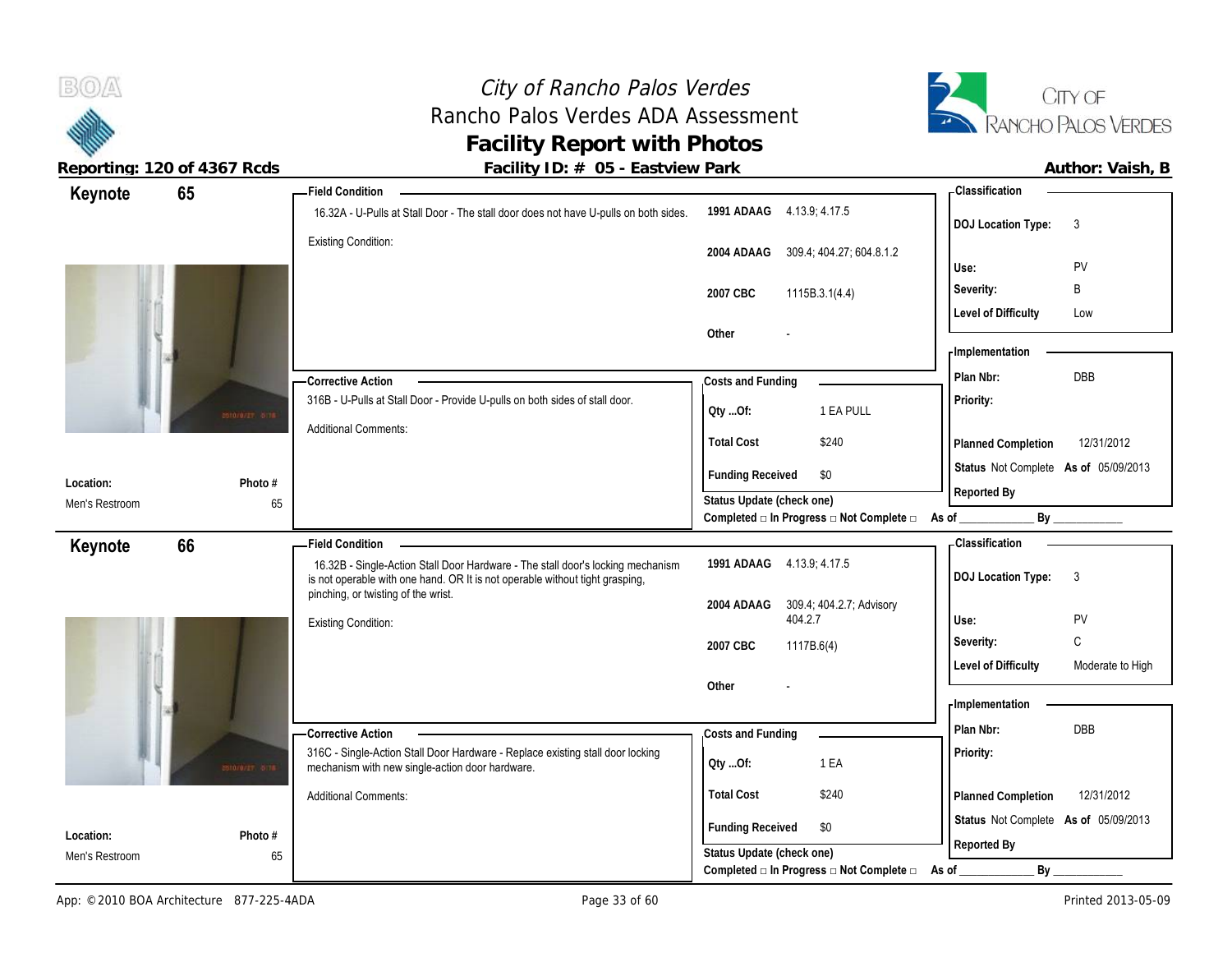

 $B(0)$ 

| Keynote        | 67      | <b>Field Condition</b>                                                                                                  |                                                                  | - Classification                          |
|----------------|---------|-------------------------------------------------------------------------------------------------------------------------|------------------------------------------------------------------|-------------------------------------------|
|                |         | 16.33 - Self-Closing Stall Door - The stall door is not self-closing.                                                   | 1991 ADAAG 4.13.10                                               | <b>DOJ Location Type:</b><br>$\mathbf{3}$ |
|                |         | <b>Existing Condition:</b>                                                                                              | 2004 ADAAG<br>604.8.1.2                                          |                                           |
|                |         |                                                                                                                         |                                                                  | Use:<br>PV                                |
|                |         |                                                                                                                         | 1115B.3.1(4.4)<br>2007 CBC                                       | B<br>Severity:                            |
|                |         |                                                                                                                         |                                                                  | <b>Level of Difficulty</b><br>Moderate    |
|                |         |                                                                                                                         | Other                                                            |                                           |
|                |         |                                                                                                                         |                                                                  | - Implementation                          |
|                |         | - Corrective Action                                                                                                     | Costs and Funding                                                | DBB<br>Plan Nbr:                          |
|                |         | 316D - Self-Closing Stall Door - Replace existing stall door spring hinges or closer<br>with new self-closing hardware. | QtyOf:<br>1 EA                                                   | Priority:                                 |
|                |         | <b>Additional Comments:</b>                                                                                             | <b>Total Cost</b><br>\$600                                       | 12/31/2012<br>Planned Completion          |
|                |         |                                                                                                                         | <b>Funding Received</b><br>\$0                                   | Status Not Complete As of 05/09/2013      |
| Location:      | Photo # |                                                                                                                         | Status Update (check one)                                        | Reported By                               |
| Men's Restroom | 57      |                                                                                                                         | Completed □ In Progress □ Not Complete □ As of                   | By                                        |
| Keynote        | 68      | <b>Field Condition</b>                                                                                                  |                                                                  | - Classification                          |
|                |         | 16.47A - WC Location from Sidewall - The centerline of the WC is not 18"<br>absolute from a wall or partition.          | 1991 ADAAG 4.22.4                                                | <b>DOJ Location Type:</b><br>$\mathbf{3}$ |
|                |         | Existing Condition: 18 1/2" from side wall.                                                                             | 2004 ADAAG -                                                     |                                           |
|                |         |                                                                                                                         |                                                                  | Use:<br><b>PV</b>                         |
|                |         |                                                                                                                         | 2007 CBC<br>1115B.4.1(1)                                         | C<br>Severity:                            |
|                |         |                                                                                                                         |                                                                  | <b>Level of Difficulty</b><br>High        |
|                |         |                                                                                                                         | Other                                                            | - Implementation                          |
|                |         |                                                                                                                         |                                                                  | Plan Nbr:<br><b>DBB</b>                   |
|                |         | -Corrective Action<br>319C - Water Closet - New Location - Replace existing water closet with compliant                 | Costs and Funding                                                | Priority:                                 |
|                |         | model in new location.                                                                                                  | 1 EA<br>Qty Of:                                                  |                                           |
|                |         | <b>Additional Comments:</b>                                                                                             | <b>Total Cost</b><br>\$5,400                                     | 12/31/2012<br>Planned Completion          |
| Location:      | Photo # |                                                                                                                         | <b>Funding Received</b><br>\$0                                   | Status Not Complete As of 05/09/2013      |
| Men's Restroom | 68      |                                                                                                                         | Status Update (check one)                                        | Reported By                               |
|                |         |                                                                                                                         | Completed $\square$ In Progress $\square$ Not Complete $\square$ | By<br>As of                               |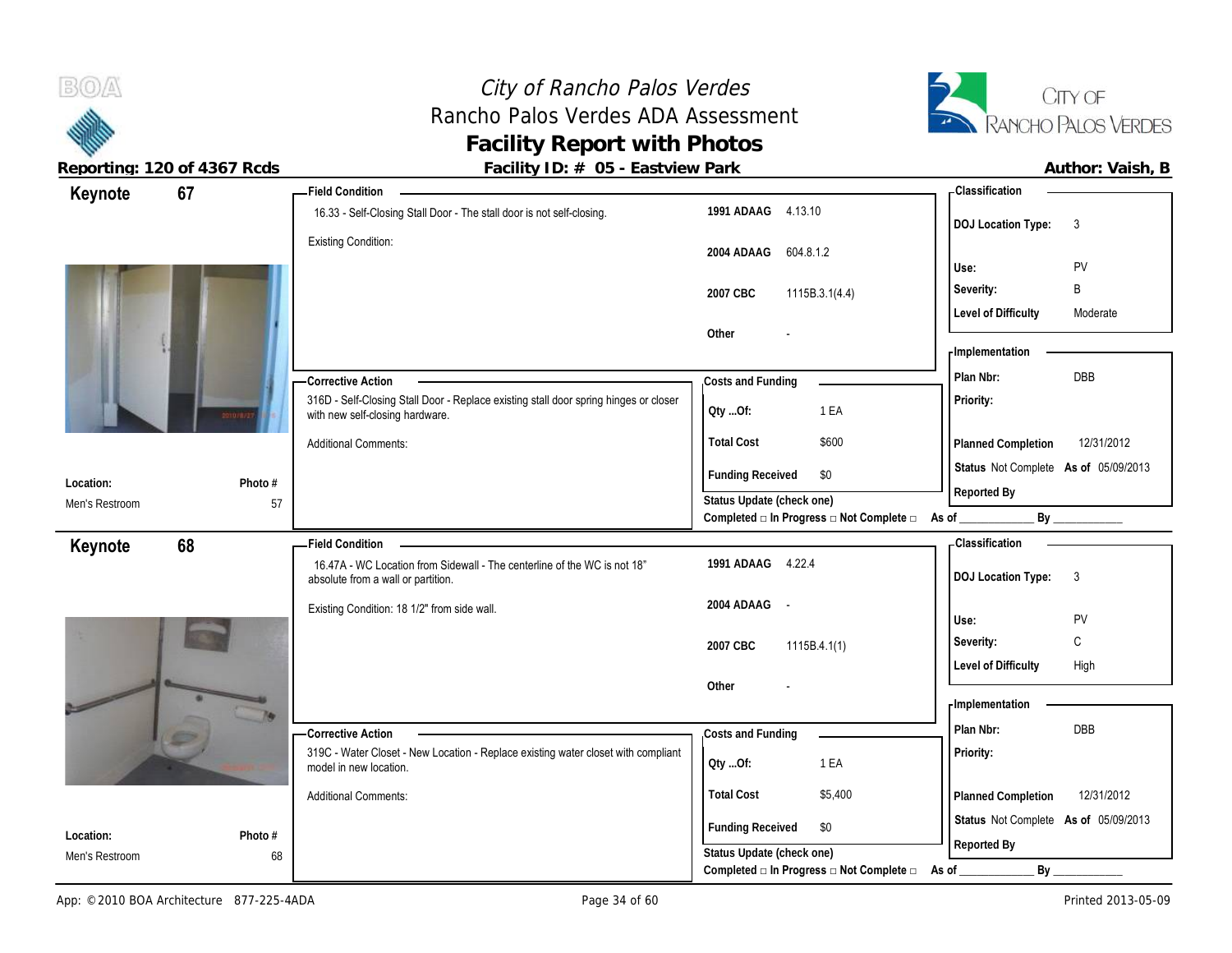# City of Rancho Palos Verdes Rancho Palos Verdes ADA Assessment **Facility Report with Photos**



| 69<br>Keynote               |         | <b>Field Condition</b>                                                                                                                                      |                                                                                      | <b>Classification</b>                     |
|-----------------------------|---------|-------------------------------------------------------------------------------------------------------------------------------------------------------------|--------------------------------------------------------------------------------------|-------------------------------------------|
|                             |         | 16.37 - Maneuvering Space - Side Entry Stall - Where the stall has a side entry<br>stall door, a 60" square clear space is not provided in front of the WC. | 1991 ADAAG 4.17.3; Fig. 30(a)                                                        | 3<br><b>DOJ Location Type:</b>            |
|                             |         | Existing Condition: 57 1/2".                                                                                                                                | 404.2.4.1; Table 404.2.4.1;<br>2004 ADAAG<br>Fig. 404.2.4.1                          | PV<br>Use:                                |
|                             |         |                                                                                                                                                             | 2007 CBC<br>1115B.3.1(4.2)                                                           | C<br>Severity:                            |
|                             |         |                                                                                                                                                             |                                                                                      | <b>Level of Difficulty</b><br>Moderate    |
|                             |         |                                                                                                                                                             | Other                                                                                |                                           |
|                             |         |                                                                                                                                                             |                                                                                      | - Implementation                          |
|                             |         | - Corrective Action                                                                                                                                         | Costs and Funding                                                                    | DBB<br>Plan Nbr:                          |
|                             |         | 337 - Toilet and Bathing Rooms - Miscellaneous - See Additional Comments                                                                                    | 1 EA<br>QtyOf:                                                                       | Priority:                                 |
|                             |         | Additional Comments: See Keynote 64 for corrective action.                                                                                                  | <b>Total Cost</b><br>\$0                                                             | 12/31/2012<br>Planned Completion          |
|                             | Photo # |                                                                                                                                                             | <b>Funding Received</b><br>\$0                                                       | Status Not Complete As of 05/09/2013      |
| Location:<br>Men's Restroom | 68      |                                                                                                                                                             | Status Update (check one)                                                            | Reported By                               |
|                             |         |                                                                                                                                                             | Completed □ In Progress □ Not Complete □                                             | As of _<br>By                             |
| Keynote<br>70               |         | <b>Field Condition</b>                                                                                                                                      |                                                                                      | <b>Classification</b>                     |
|                             |         | 16.49B - WC Flush Controls - Location - Flush controls are not located on the<br>wide side of the WC where the clear floor space is provided.               | 1991 ADAAG 4.16.5                                                                    | <b>DOJ Location Type:</b><br>$\mathbf{3}$ |
|                             |         | Existing Condition: Flush above WC.                                                                                                                         | 604.6, Advisory 604.6<br>2004 ADAAG                                                  | Use:<br>PV                                |
|                             |         |                                                                                                                                                             |                                                                                      |                                           |
|                             |         |                                                                                                                                                             |                                                                                      |                                           |
|                             |         |                                                                                                                                                             | 1115B.4.1(5); Fig. 11B-1A<br>2007 CBC                                                | $\mathbb C$<br>Severity:<br>Moderate      |
|                             |         |                                                                                                                                                             | Other                                                                                | <b>Level of Difficulty</b>                |
|                             |         |                                                                                                                                                             |                                                                                      | <b>Implementation</b>                     |
|                             |         | -Corrective Action                                                                                                                                          | Costs and Funding                                                                    | Plan Nbr:<br><b>DBB</b>                   |
|                             |         | 337 - Toilet and Bathing Rooms - Miscellaneous - See Additional Comments                                                                                    | 1 EA                                                                                 | Priority:                                 |
|                             |         | Additional Comments: See Keynote 68 for corrective action.                                                                                                  | Qty Of:                                                                              |                                           |
|                             |         |                                                                                                                                                             | <b>Total Cost</b><br>\$0                                                             | 12/31/2012<br>Planned Completion          |
| Location:                   | Photo # |                                                                                                                                                             | <b>Funding Received</b><br>\$0                                                       | Status Not Complete As of 05/09/2013      |
| Men's Restroom              | 68      |                                                                                                                                                             | Status Update (check one)<br>Completed $\Box$ In Progress $\Box$ Not Complete $\Box$ | Reported By<br>By<br>As of                |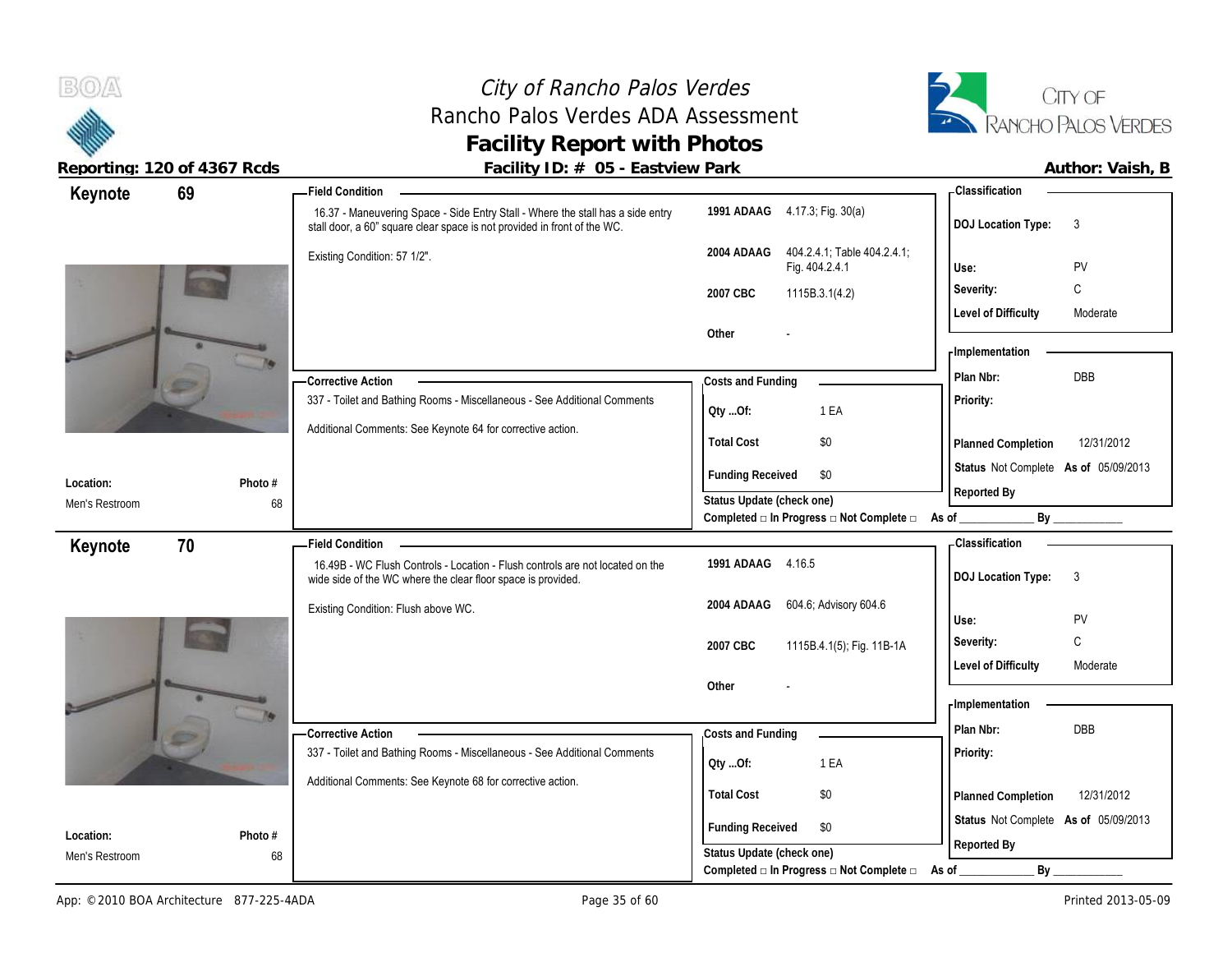**BOA** 

**Location:** Men's Restroom

# City of Rancho Palos Verdes Rancho Palos Verdes ADA Assessment **Facility Report with Photos**



Reporting: 120 of 4367 Rcds **Facility ID: # 05 - Eastview Park Facility ID: # 05 - Eastview Park Author: Vaish, B** 

| Keynote        | 71           | <b>Field Condition</b>                                                                                                                                                       |                                                                               | <b>Classification</b>                               |
|----------------|--------------|------------------------------------------------------------------------------------------------------------------------------------------------------------------------------|-------------------------------------------------------------------------------|-----------------------------------------------------|
|                |              | 16.53 - SC Dispenser Height - Mounting height of seat cover dispenser's highest<br>operable part exceeds 40" AFF.                                                            | 1991 ADAAG 4.22.7; 4.27.3; 4.2.5; 4.2.6                                       | <b>DOJ Location Type:</b><br>3                      |
|                |              | Existing Condition: 55" AFF behind water closet.                                                                                                                             | 2004 ADAAG -                                                                  | PV<br>Use:                                          |
|                |              |                                                                                                                                                                              | 2007 CBC<br>1115B.8.3                                                         | С<br>Severity:                                      |
|                |              |                                                                                                                                                                              | Other                                                                         | <b>Level of Difficulty</b><br>Low to Moderate       |
|                |              |                                                                                                                                                                              |                                                                               | - Implementation<br><b>DBB</b><br>Plan Nbr:         |
|                |              | - Corrective Action<br>294A - Lower Dispenser - Lower existing dispenser to 40" above the finished floor.                                                                    | Costs and Funding<br>1 EA<br>Oty Of:                                          | <b>Priority:</b>                                    |
|                |              | Additional Comments: Lower and relocate.                                                                                                                                     | <b>Total Cost</b><br>\$60                                                     | 12/31/2012<br>Planned Completion                    |
| Location:      | Photo #      |                                                                                                                                                                              | <b>Funding Received</b><br>\$0                                                | Status Not Complete As of 05/09/2013<br>Reported By |
| Men's Restroom | 68           |                                                                                                                                                                              | Status Update (check one)<br>Completed □ In Progress □ Not Complete □ As of _ | By                                                  |
|                | 72           | <b>Field Condition</b>                                                                                                                                                       |                                                                               | <b>Classification</b>                               |
| Keynote        |              | 16.85A - Clear Floor Space at Dispensers - There is no clear floor space at least<br>30" x 48" in front of the dispenser to allow either a forward or a parallel approach to | 1991 ADAAG 4.27.2; 4.2.4                                                      | <b>DOJ Location Type:</b><br>3                      |
|                |              | the dispenser. (Where provided, at least one dispenser of each type shall be<br>accessible.)                                                                                 | 2004 ADAAG<br>305.3                                                           | PV<br>Use:                                          |
|                |              | Existing Condition: SCD behind WC.                                                                                                                                           | 2007 CBC<br>1117B.6(2), 1118B.4                                               | C<br>Severity:                                      |
|                |              |                                                                                                                                                                              | Other                                                                         | <b>Level of Difficulty</b><br>Moderate              |
|                |              |                                                                                                                                                                              |                                                                               | - Implementation                                    |
|                |              | -Corrective Action                                                                                                                                                           | Costs and Funding                                                             | Plan Nbr:<br><b>DBB</b>                             |
|                |              | 337 - Toilet and Bathing Rooms - Miscellaneous - See Additional Comments                                                                                                     | 1 EA<br>QtyOf:                                                                | Priority:                                           |
|                |              | Additional Comments: See Keynote 71 for corrective action.                                                                                                                   | <b>Total Cost</b><br>\$0                                                      | 12/31/2012<br><b>Planned Completion</b>             |
|                | $Dh$ oto $#$ |                                                                                                                                                                              | <b>Funding Received</b><br>\$0                                                | Status Not Complete As of 05/09/2013                |

**Photo #** 68

**Status Update (check one)**

Completed **□** In Progress □ Not Complete □ As of \_\_\_\_\_\_\_\_\_\_\_\_\_\_\_\_\_\_\_\_\_\_\_\_\_\_\_\_\_\_\_\_

**Reported By**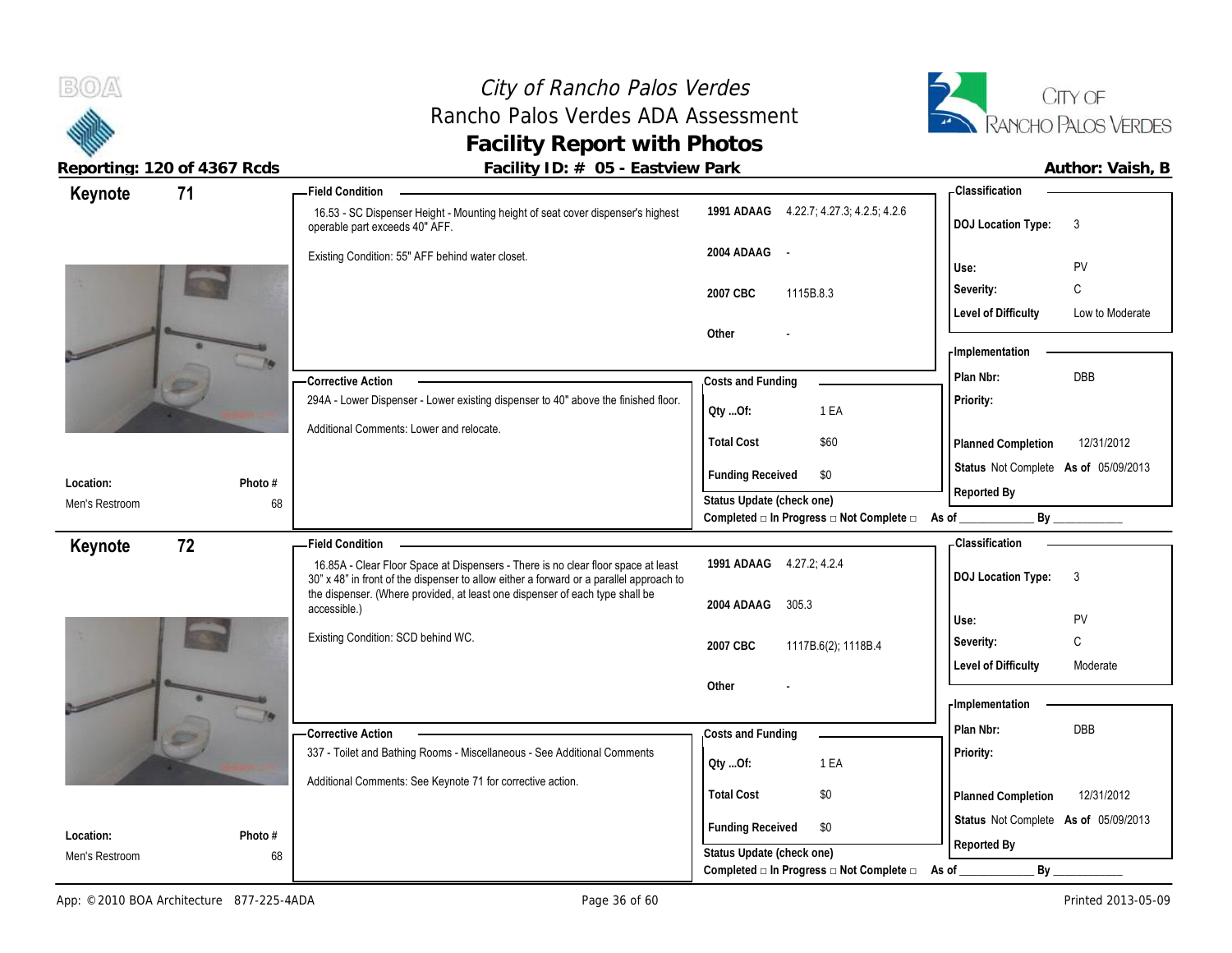# City of Rancho Palos Verdes Rancho Palos Verdes ADA Assessment **Facility Report with Photos**



| Keynote        | 73      | <b>Field Condition</b>                                                                                                                                                                                                                                       |                                                                       | <b>Classification</b>                         |
|----------------|---------|--------------------------------------------------------------------------------------------------------------------------------------------------------------------------------------------------------------------------------------------------------------|-----------------------------------------------------------------------|-----------------------------------------------|
|                |         | 16.50 - TP Dispenser - Location - Pre-2007 CBC Facility - Location of the toilet<br>paper dispenser does not comply with the Standard in effect at the time of                                                                                               | 1991 ADAAG 4.16.6; Fig. 29(b)                                         | <b>DOJ Location Type:</b><br>3                |
|                |         | construction. (The 2001 CBC required toilet tissue dispensers located on the wall<br>within 12" of the front edge of the toilet seat, measured to the centerline of the<br>dispenser; mounted below the grab bar; and centered at a min. height of 19" AFF.) | 2004 ADAAG<br>604.7; Advisory 604.7; Fig.<br>604.7                    | PV<br>Use:                                    |
|                |         | Existing Condition: PTD on transfer side.                                                                                                                                                                                                                    | 2007 CBC                                                              | B<br>Severity:                                |
|                |         |                                                                                                                                                                                                                                                              |                                                                       | <b>Level of Difficulty</b><br>Low to Moderate |
|                |         |                                                                                                                                                                                                                                                              | Other                                                                 | - Implementation                              |
|                |         |                                                                                                                                                                                                                                                              |                                                                       | Plan Nbr:<br><b>DBB</b>                       |
|                |         | - Corrective Action                                                                                                                                                                                                                                          | Costs and Funding                                                     |                                               |
|                |         | 325B - Replace Toilet Paper Dispenser - Remove existing toilet paper dispenser<br>and provide a new dispenser 19" above finish floor and 12" from toilet face. The                                                                                           | 1 EA<br>Qty Of:                                                       | Priority:                                     |
|                |         | dispenser is recessed or projects no more than 3" from the wall. Patch and repair<br>wall substrate and finishes, to match adjacent undist                                                                                                                   | <b>Total Cost</b><br>\$300                                            | 12/31/2012<br>Planned Completion              |
| Location:      | Photo # | Additional Comments: Replace and relocate.                                                                                                                                                                                                                   | <b>Funding Received</b><br>\$0                                        | Status Not Complete As of 05/09/2013          |
| Men's Restroom | 68      |                                                                                                                                                                                                                                                              | Status Update (check one)                                             | Reported By                                   |
|                |         |                                                                                                                                                                                                                                                              | Completed □ In Progress □ Not Complete □                              | As of<br>By                                   |
| Keynote        | 74      | <b>Field Condition</b>                                                                                                                                                                                                                                       |                                                                       | <b>Classification</b>                         |
|                |         | 16.56 - Grab Bar Wall Clearance - The space between the grab bar and the wall<br>is not 1-1/2" absolute.                                                                                                                                                     | 1991 ADAAG 4.17.6, 4.26.2; Fig. 39                                    | <b>DOJ Location Type:</b><br>3                |
|                |         | Existing Condition: 1 1/4".                                                                                                                                                                                                                                  | 609.3<br>2004 ADAAG                                                   | PV<br>Use:                                    |
|                |         |                                                                                                                                                                                                                                                              |                                                                       | C<br>Severity:                                |
|                |         |                                                                                                                                                                                                                                                              | 2007 CBC<br>1115B.7.1; Fig. 11B-1C                                    | <b>Level of Difficulty</b><br>Moderate        |
|                |         |                                                                                                                                                                                                                                                              | Other                                                                 |                                               |
|                |         |                                                                                                                                                                                                                                                              |                                                                       | <b>Implementation</b>                         |
|                |         | <b>Corrective Action</b>                                                                                                                                                                                                                                     | Costs and Funding                                                     | Plan Nbr:<br><b>DBB</b>                       |
|                |         | 326A - Side Grab Bar - Provide side grab bar. 1-1/2" O.D. and 42" long. Install at<br>33" above the finished floor.                                                                                                                                          | 2 EA<br>QtyOf:                                                        | Priority:                                     |
|                |         | <b>Additional Comments:</b>                                                                                                                                                                                                                                  | <b>Total Cost</b><br>\$1,200                                          | Planned Completion<br>12/31/2012              |
| Location:      | Photo # |                                                                                                                                                                                                                                                              | <b>Funding Received</b><br>\$0                                        | Status Not Complete As of 05/09/2013          |
| Men's Restroom | 68      |                                                                                                                                                                                                                                                              | Status Update (check one)                                             | Reported By                                   |
|                |         |                                                                                                                                                                                                                                                              | Completed $\Box$ In Progress $\Box$ Not Complete $\Box$ As of _______ | $By_$                                         |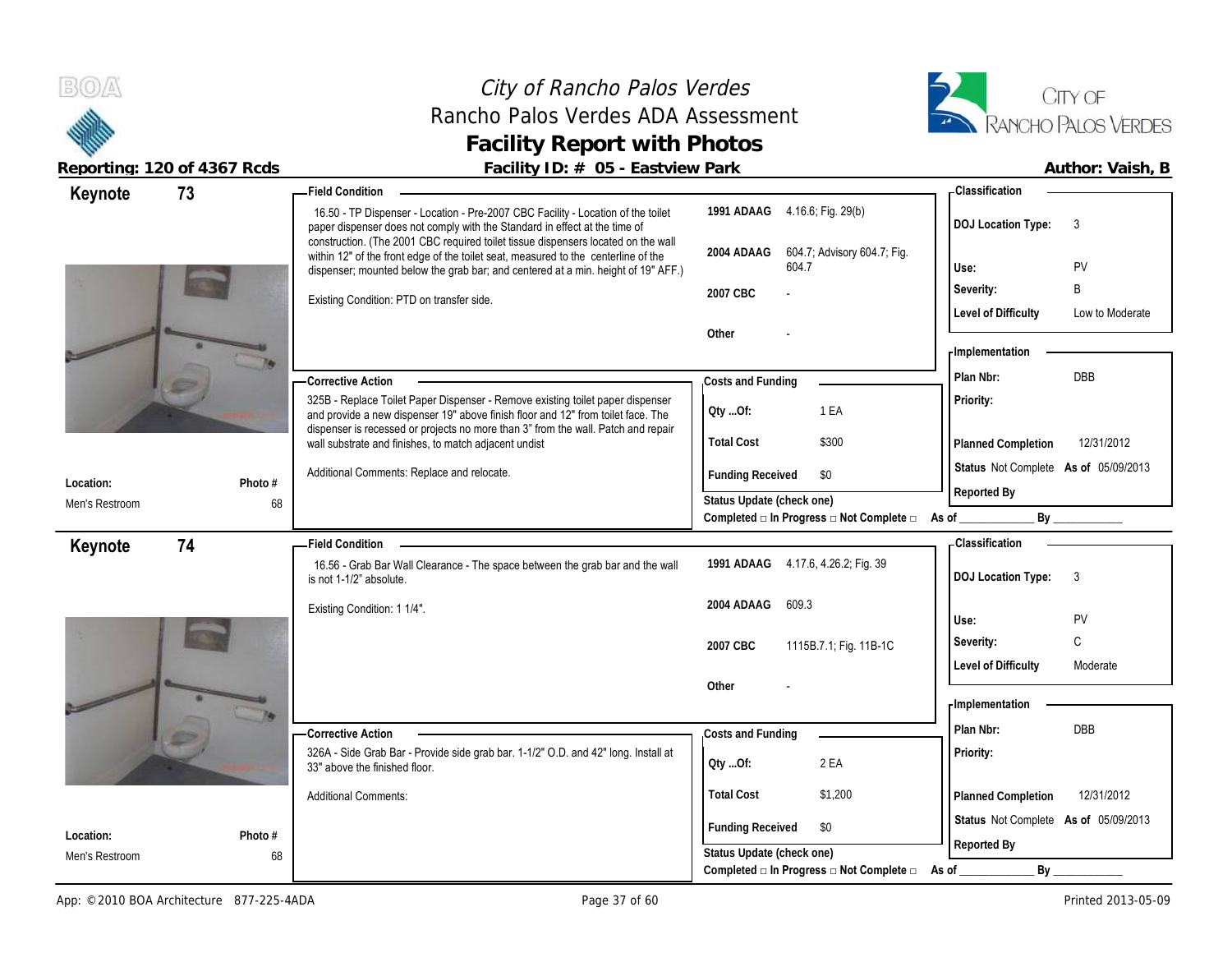### City of Rancho Palos Verdes Rancho Palos Verdes ADA Assessment **Facility Report with Photos**



| Keynote                     | 75            | <b>Field Condition</b>                                                                                                                                                                                                                       |                                                                                                                                       | <b>Classification</b>                                                                                                                                                                                                                         |
|-----------------------------|---------------|----------------------------------------------------------------------------------------------------------------------------------------------------------------------------------------------------------------------------------------------|---------------------------------------------------------------------------------------------------------------------------------------|-----------------------------------------------------------------------------------------------------------------------------------------------------------------------------------------------------------------------------------------------|
|                             |               | 16.55A - Side Grab Bar Height - Side grab bar is not centered at 33" AFF. (ADA<br>Standards require side grab bars to be centered from 33" to 36" AFF; CBC<br>Standards require side grab bars to be centered at 33" AFF.)                   | 1991 ADAAG 4.17.6; Figs. 29 & 30                                                                                                      | <b>DOJ Location Type:</b><br>3                                                                                                                                                                                                                |
|                             |               | Existing Condition: 32" AFF.                                                                                                                                                                                                                 | 604.5; Advisory 604.5;<br>2004 ADAAG<br>604.5.2; Fig. 604.5.2; 609.4<br>2007 CBC<br>1115B.4.1(3.1); Fig. 11B-1A                       | PV<br>Use:<br>C<br>Severity:                                                                                                                                                                                                                  |
|                             |               |                                                                                                                                                                                                                                              | Other                                                                                                                                 | <b>Level of Difficulty</b><br>Moderate<br>- Implementation                                                                                                                                                                                    |
|                             |               | - Corrective Action<br>337 - Toilet and Bathing Rooms - Miscellaneous - See Additional Comments<br>Additional Comments: See Keynote 74 for corrective action.                                                                                | Costs and Funding<br>1 EA<br>QtyOf:                                                                                                   | DBB<br>Plan Nbr:<br>Priority:                                                                                                                                                                                                                 |
|                             |               |                                                                                                                                                                                                                                              | \$0<br><b>Total Cost</b><br><b>Funding Received</b><br>\$0                                                                            | <b>Planned Completion</b><br>12/31/2012<br>Status Not Complete As of 05/09/2013                                                                                                                                                               |
| Location:<br>Men's Restroom | Photo #<br>68 |                                                                                                                                                                                                                                              | Status Update (check one)<br>Completed $\Box$ In Progress $\Box$ Not Complete $\Box$ As of                                            | Reported By<br>By the contract of the contract of the contract of the contract of the contract of the contract of the contract of the contract of the contract of the contract of the contract of the contract of the contract of the contrac |
| Keynote                     | 76            | <b>Field Condition</b>                                                                                                                                                                                                                       |                                                                                                                                       | - Classification                                                                                                                                                                                                                              |
|                             |               | 16.55B - Back Grab Bar Height - Non-Tank-Type WC - At non-tank-type WC,<br>back grab bar is not centered at 33" AFF. (ADA Standards require back grab bars<br>to be centered from 33" to 36" AFF; CBC Standards require back grab bars to be | 1991 ADAAG 4.17.6; Figs. 29 & 30                                                                                                      | <b>DOJ</b> Location Type:<br>3                                                                                                                                                                                                                |
|                             |               | centered at 33" AFF.)                                                                                                                                                                                                                        | 604.5; Advisory 604.5; 609.4<br>2004 ADAAG                                                                                            | PV<br>Use:                                                                                                                                                                                                                                    |
|                             |               |                                                                                                                                                                                                                                              |                                                                                                                                       |                                                                                                                                                                                                                                               |
|                             |               | Existing Condition: 32" AFF.                                                                                                                                                                                                                 | 2007 CBC<br>1115B.4.1(3.2); Fig. 11B-1A                                                                                               | C<br>Severity:<br><b>Level of Difficulty</b><br>Moderate                                                                                                                                                                                      |
|                             |               |                                                                                                                                                                                                                                              | Other                                                                                                                                 | - Implementation                                                                                                                                                                                                                              |
|                             |               | -Corrective Action<br>337 - Toilet and Bathing Rooms - Miscellaneous - See Additional Comments                                                                                                                                               | Costs and Funding<br>1 EA<br>Qty Of:                                                                                                  | DBB<br>Plan Nbr:<br>Priority:                                                                                                                                                                                                                 |
|                             |               | Additional Comments: See Keynote 74 for corrective action.                                                                                                                                                                                   | <b>Total Cost</b><br>\$0                                                                                                              | 12/31/2012<br>Planned Completion                                                                                                                                                                                                              |
| Location:<br>Men's Restroom | Photo #<br>68 |                                                                                                                                                                                                                                              | <b>Funding Received</b><br>\$0<br>Status Update (check one)<br>Completed $\square$ In Progress $\square$ Not Complete $\square$ As of | Status Not Complete As of 05/09/2013<br>Reported By                                                                                                                                                                                           |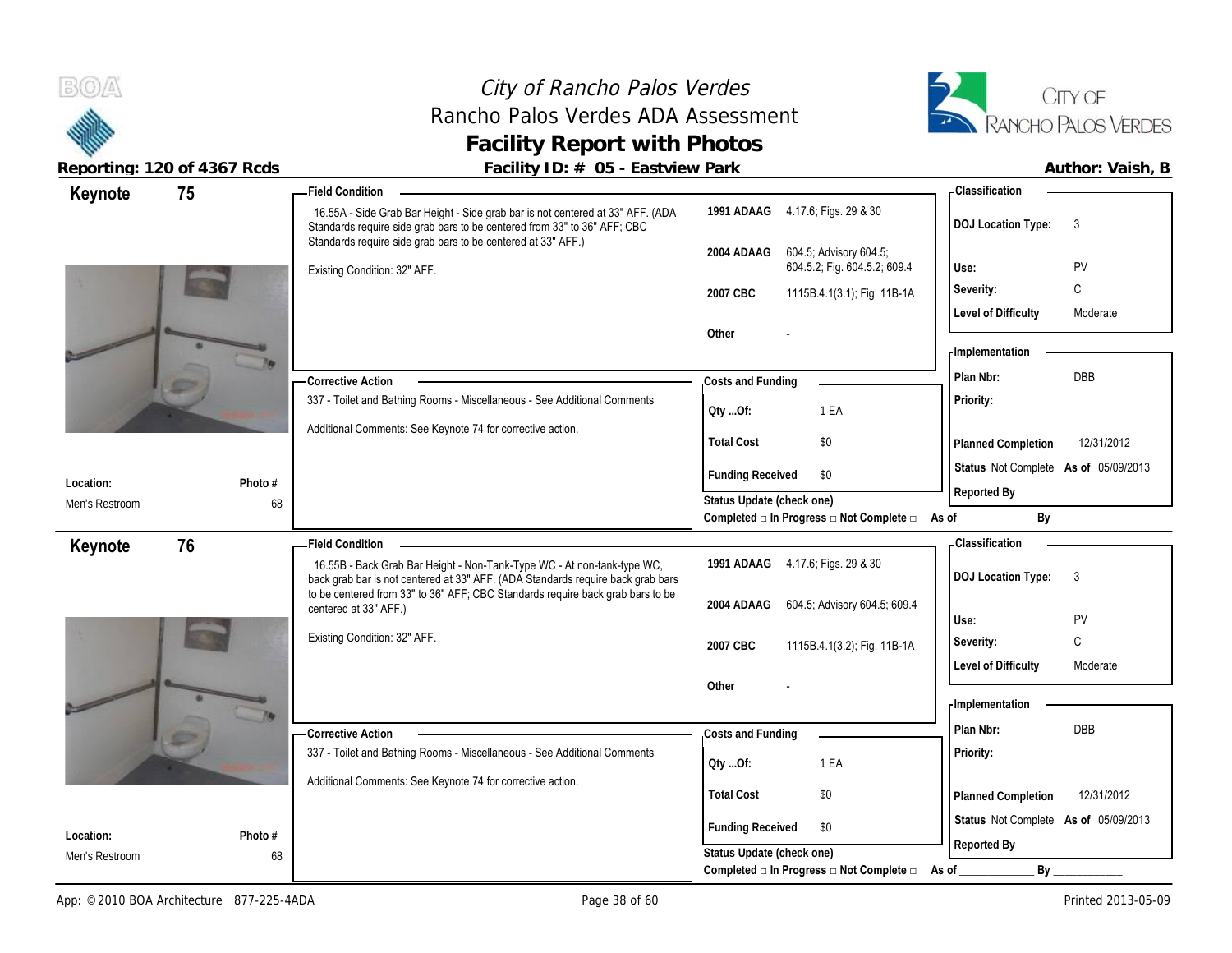# City of Rancho Palos Verdes Rancho Palos Verdes ADA Assessment **Facility Report with Photos**



| 77<br>Keynote               |               | <b>Field Condition</b>                                                                                                                                               |                                                         | - Classification                       |
|-----------------------------|---------------|----------------------------------------------------------------------------------------------------------------------------------------------------------------------|---------------------------------------------------------|----------------------------------------|
|                             |               | 16.80 - Faucet Operation at Lavatory - The faucet is not compliant. (Accessible<br>faucets shall be operable with one hand, and without tight grasping, pinching, or | 1991 ADAAG 4.19.5; 4.27.4                               | <b>DOJ Location Type:</b><br>3         |
|                             |               | twisting of the wrist, and the force to operate the controls shall be no greater than 5<br>lbs.)                                                                     | 309.4, 606.4<br>2004 ADAAG                              | PV<br>Use:                             |
|                             |               | Existing Condition: Operating force greater than 5 LBF.                                                                                                              | 2007 CBC<br>1115B.4.3(1)                                | C<br>Severity:                         |
|                             |               |                                                                                                                                                                      |                                                         | <b>Level of Difficulty</b><br>Moderate |
|                             |               |                                                                                                                                                                      | Other                                                   |                                        |
|                             |               |                                                                                                                                                                      |                                                         | - Implementation                       |
|                             |               | - Corrective Action                                                                                                                                                  | Costs and Funding                                       | DBB<br>Plan Nbr:                       |
|                             |               | 337 - Toilet and Bathing Rooms - Miscellaneous - See Additional Comments                                                                                             | Oty Of:<br>1 EA                                         | Priority:                              |
|                             |               | Additional Comments: See Keynote 63 for corrective action.                                                                                                           | <b>Total Cost</b>                                       |                                        |
|                             |               |                                                                                                                                                                      | \$0                                                     | 12/31/2012<br>Planned Completion       |
| Location:                   | Photo #       |                                                                                                                                                                      | <b>Funding Received</b><br>\$0                          | Status Not Complete As of 05/09/2013   |
| Men's Restroom              | 58            |                                                                                                                                                                      | Status Update (check one)                               | Reported By                            |
|                             |               |                                                                                                                                                                      | Completed $\Box$ In Progress $\Box$ Not Complete $\Box$ | By<br>As of                            |
| 78<br>Keynote               |               | <b>Field Condition</b>                                                                                                                                               |                                                         | <b>Classification</b>                  |
|                             |               | 16.81 - Lavatory Faucet Operation - Min. 10 Second Standard - Self-closing valve<br>remains open for less than 10 seconds.                                           | 1991 ADAAG 4.19.5                                       | <b>DOJ Location Type:</b><br>3         |
|                             |               | Existing Condition: 1 second.                                                                                                                                        | 606.4<br>2004 ADAAG                                     |                                        |
|                             |               |                                                                                                                                                                      |                                                         | PV<br>Use:<br>C<br>Severity:           |
|                             |               |                                                                                                                                                                      | 2007 CBC<br>1115B.4.3(1)                                | <b>Level of Difficulty</b><br>Moderate |
|                             |               |                                                                                                                                                                      | Other                                                   |                                        |
|                             |               |                                                                                                                                                                      |                                                         | - Implementation                       |
|                             |               |                                                                                                                                                                      |                                                         |                                        |
|                             |               |                                                                                                                                                                      |                                                         | DBB<br>Plan Nbr:                       |
|                             |               | <b>Corrective Action</b><br>337 - Toilet and Bathing Rooms - Miscellaneous - See Additional Comments                                                                 | Costs and Funding                                       | Priority:                              |
|                             |               |                                                                                                                                                                      | 1 EA<br>QtyOf:                                          |                                        |
|                             |               | Additional Comments: See Keynote 63 for corrective action.                                                                                                           | <b>Total Cost</b><br>\$0                                | 12/31/2012<br>Planned Completion       |
|                             |               |                                                                                                                                                                      | \$0                                                     | Status Not Complete As of 05/09/2013   |
| Location:<br>Men's Restroom | Photo #<br>58 |                                                                                                                                                                      | <b>Funding Received</b><br>Status Update (check one)    | Reported By                            |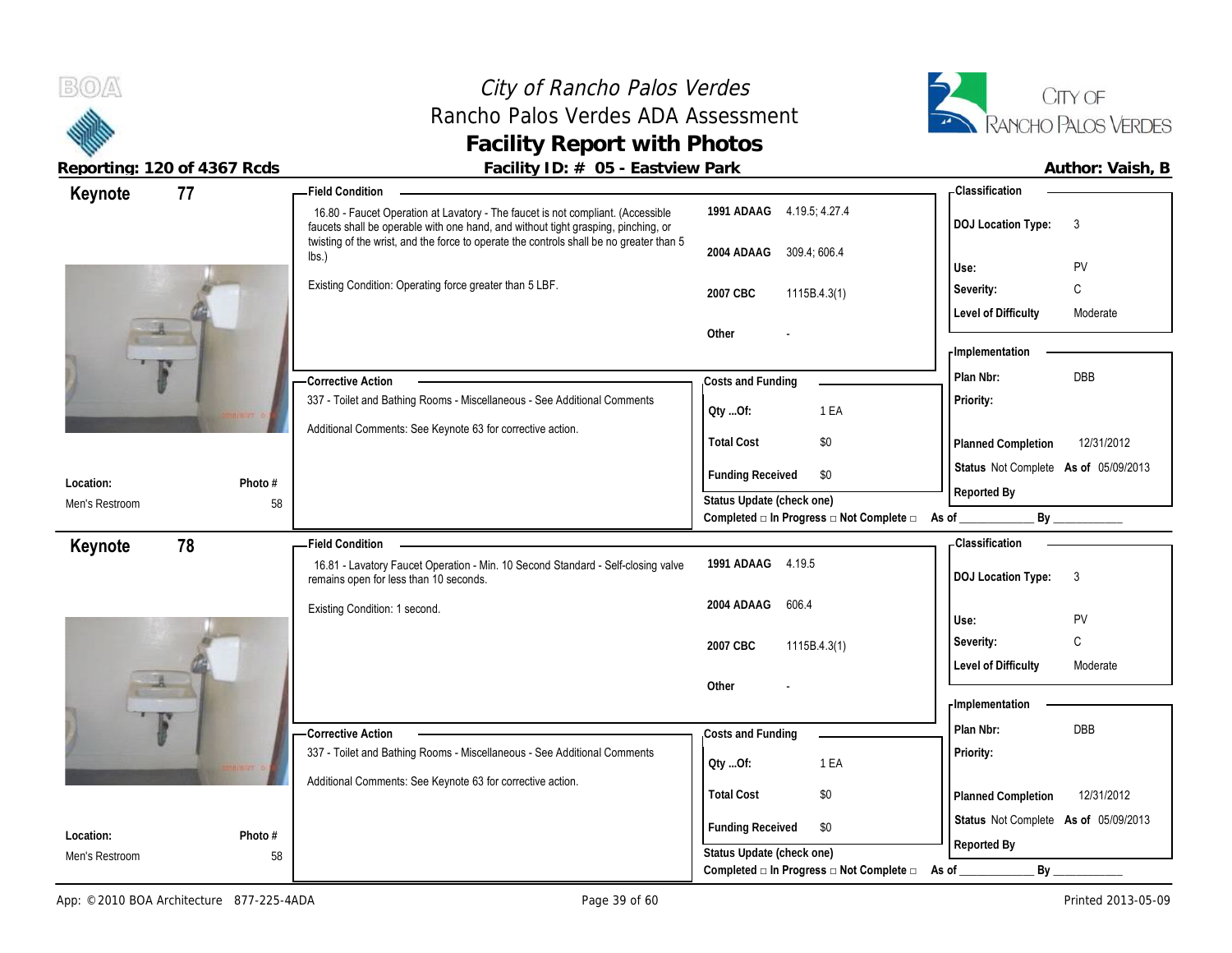# City of Rancho Palos Verdes Rancho Palos Verdes ADA Assessment **Facility Report with Photos**



| 79<br>Keynote    |         | - Field Condition                                                                                                                                                                                                                                     |                                                                                      | - Classification                                    |
|------------------|---------|-------------------------------------------------------------------------------------------------------------------------------------------------------------------------------------------------------------------------------------------------------|--------------------------------------------------------------------------------------|-----------------------------------------------------|
|                  |         | 16.65A - Wall-Hung Urinal - Rim Projection from Wall - The wall-hung urinal's<br>elongated rim does not project 14" min to 17" max from the wall.                                                                                                     | 1991 ADAAG 4.18.2                                                                    | <b>DOJ Location Type:</b><br>3                      |
|                  |         | Existing Condition: 21" AFF.                                                                                                                                                                                                                          | 605.2; Fig. 605.2(a)<br>2004 ADAAG                                                   | PV<br>Use:                                          |
|                  |         |                                                                                                                                                                                                                                                       |                                                                                      | C<br>Severity:                                      |
|                  |         |                                                                                                                                                                                                                                                       | 2007 CBC<br>1115B.4.2(1)                                                             | <b>Level of Difficulty</b><br>High                  |
|                  |         |                                                                                                                                                                                                                                                       | Other                                                                                | - Implementation                                    |
|                  |         | - Corrective Action                                                                                                                                                                                                                                   | Costs and Funding                                                                    | <b>DBB</b><br>Plan Nbr:                             |
|                  |         | 306E - Relocate Urinal - Relocate otherwise compliant urinal to proper height.                                                                                                                                                                        | 1 EA<br>Qty Of:                                                                      | Priority:                                           |
|                  |         | <b>Additional Comments:</b>                                                                                                                                                                                                                           | <b>Total Cost</b><br>\$900                                                           | 12/31/2012<br>Planned Completion                    |
| Location:        | Photo # |                                                                                                                                                                                                                                                       | <b>Funding Received</b><br>\$0                                                       | Status Not Complete As of 05/09/2013<br>Reported By |
| Men's Restroom   | 79      |                                                                                                                                                                                                                                                       | Status Update (check one)                                                            |                                                     |
|                  |         |                                                                                                                                                                                                                                                       | Completed □ In Progress □ Not Complete □ As of                                       | By                                                  |
| 80<br>Keynote    |         | <b>Field Condition</b>                                                                                                                                                                                                                                | 1991 ADAAG 4.13.9                                                                    | <b>Classification</b>                               |
|                  |         | 10.10 - Single-Action Hardware - Handles, locks, and latches or other operative<br>devices are not operable with one hand and without tight grasping, pinching, or<br>twisting of the wrist. (U-shaped handles, levers, and push/pull type mechanisms |                                                                                      | <b>DOJ Location Type:</b><br>$\overline{1}$         |
|                  |         | are acceptable designs.)                                                                                                                                                                                                                              | 2004 ADAAG<br>309.4; 404.2.7; Advisory<br>404.2.7                                    | <b>MS</b><br>Use:                                   |
|                  |         | Existing Condition: Door knob.                                                                                                                                                                                                                        |                                                                                      |                                                     |
|                  |         |                                                                                                                                                                                                                                                       |                                                                                      | B                                                   |
|                  |         |                                                                                                                                                                                                                                                       | 2007 CBC<br>1133B.2.5.2                                                              | Severity:<br>Low to Moderate                        |
|                  |         |                                                                                                                                                                                                                                                       | Other                                                                                | <b>Level of Difficulty</b>                          |
|                  |         |                                                                                                                                                                                                                                                       |                                                                                      | - Implementation                                    |
|                  |         | -Corrective Action                                                                                                                                                                                                                                    | Costs and Funding                                                                    | <b>DBB</b><br>Plan Nbr:                             |
|                  |         | 067B - Lever Hardware - Replace door hardware with lever-type handset.                                                                                                                                                                                | 1 EA SET                                                                             | Priority:                                           |
|                  |         | <b>Additional Comments:</b>                                                                                                                                                                                                                           | QtyOf:                                                                               |                                                     |
|                  |         |                                                                                                                                                                                                                                                       | <b>Total Cost</b><br>\$1,440                                                         | 12/31/2012<br>Planned Completion                    |
| Location:        | Photo # |                                                                                                                                                                                                                                                       | <b>Funding Received</b><br>\$0                                                       | Status Not Complete As of 05/09/2013                |
| Maintenance Room | 80      |                                                                                                                                                                                                                                                       | Status Update (check one)<br>Completed $\Box$ In Progress $\Box$ Not Complete $\Box$ | Reported By<br>By<br>As of                          |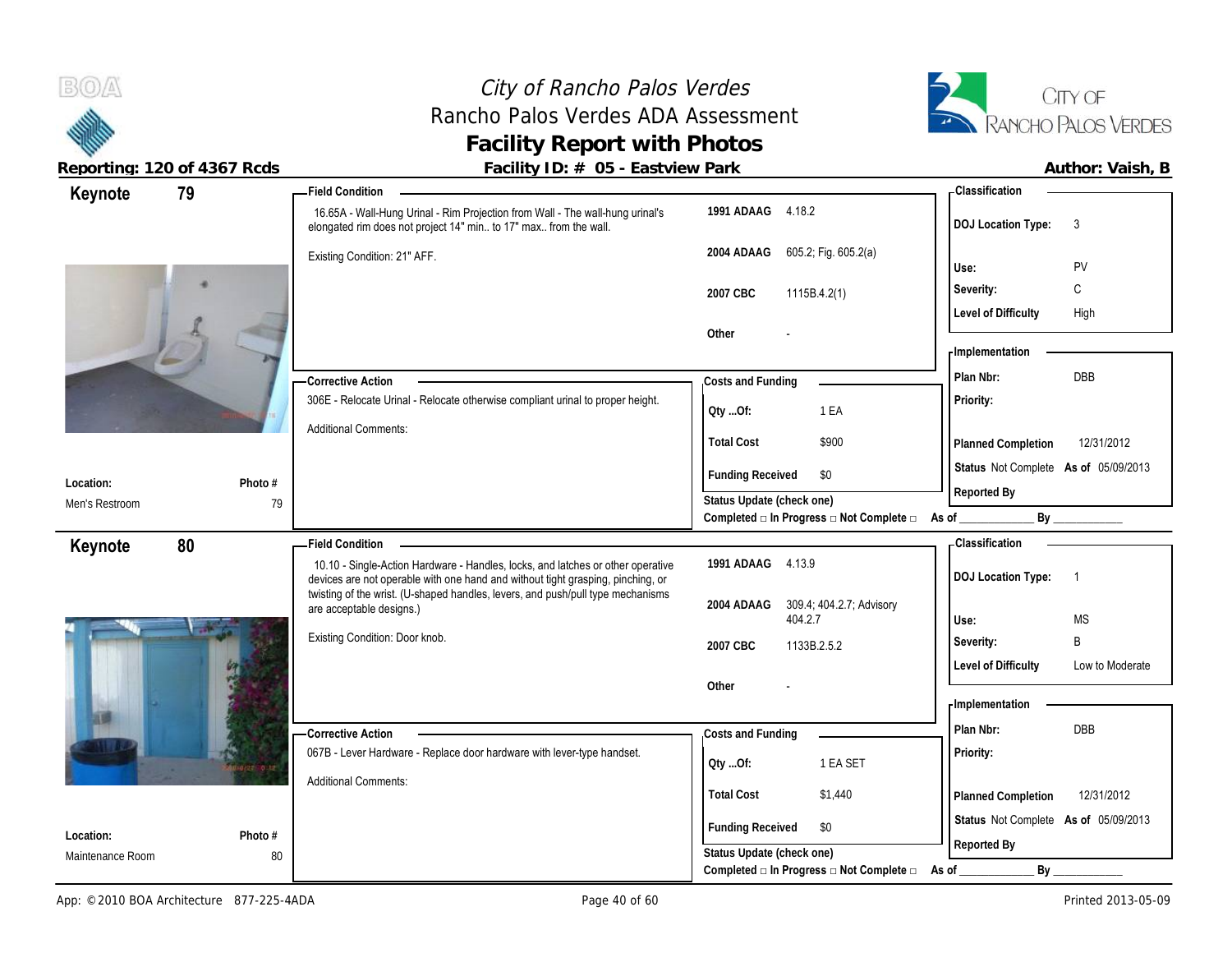# City of Rancho Palos Verdes Rancho Palos Verdes ADA Assessment **Facility Report with Photos**



| Keynote           | 81      | <b>Field Condition</b>                                                                                                                                                                                                                        |                                                                  | - Classification                              |
|-------------------|---------|-----------------------------------------------------------------------------------------------------------------------------------------------------------------------------------------------------------------------------------------------|------------------------------------------------------------------|-----------------------------------------------|
|                   |         | 11.17A - Recommendation: Providing Room/Space ID Sign - A sign designating<br>the permanent room or space has not been provided.                                                                                                              | 1991 ADAAG 4.1.2(7)                                              | <b>DOJ Location Type:</b><br>2                |
|                   |         | <b>Existing Condition:</b>                                                                                                                                                                                                                    | 216.2; 703.1; 703.2; 703.5<br>2004 ADAAG                         | <b>MS</b><br>Use:                             |
|                   |         |                                                                                                                                                                                                                                               | 2007 CBC<br>1117B.5.1 item 1                                     | E<br>Severity:                                |
|                   |         |                                                                                                                                                                                                                                               |                                                                  | <b>Level of Difficulty</b><br>Low to Moderate |
|                   |         |                                                                                                                                                                                                                                               | Other                                                            | - Implementation                              |
|                   |         | -Corrective Action                                                                                                                                                                                                                            | Costs and Funding                                                | <b>DBB</b><br>Plan Nbr:                       |
|                   |         | 411 - Room Identification Sign - Remove old room signage, if applicable, and<br>provide a new room identification sign with contrasting raised lettering and                                                                                  | 1 EA<br>QtyOf:                                                   | Priority:                                     |
|                   |         | California Grade II Braille. Install sign 60" above finish floor to center of signage on<br>wall adjacent to latch side of door (right wa                                                                                                     | <b>Total Cost</b><br>\$300                                       | 12/31/2012<br>Planned Completion              |
|                   |         | <b>Additional Comments:</b>                                                                                                                                                                                                                   | <b>Funding Received</b><br>\$0                                   | Status Not Complete As of 05/09/2013          |
| Location:         | Photo # |                                                                                                                                                                                                                                               | Status Update (check one)                                        | Reported By                                   |
| Maintenance Room  | 80      |                                                                                                                                                                                                                                               | Completed □ In Progress □ Not Complete □ As of _                 |                                               |
| Keynote           | 82      | <b>Field Condition</b>                                                                                                                                                                                                                        |                                                                  | - Classification                              |
|                   |         | 05.01A - "Hi" Drinking Fountain Requirement - Where there is only one drinking<br>fountain area on a floor (e.g, an area with a drinking fountain or separate drinking                                                                        | 1991 ADAAG 4.1.3(10)(a); 4.15.1                                  | <b>DOJ Location Type:</b><br>$\overline{4}$   |
|                   |         | fountains), it is accessible to wheelchair users and not to persons who have<br>difficulty bending or stooping (i.e., the required accessibility for persons who have<br>difficulty bending or stooping on each floor has not been provided). | 2004 ADAAG 211.1; 211.2                                          | Use:<br>PV                                    |
|                   |         | <b>Existing Condition:</b>                                                                                                                                                                                                                    | 2007 CBC<br>1115B.4.6 item 1                                     | C<br>Severity:                                |
|                   |         |                                                                                                                                                                                                                                               |                                                                  | <b>Level of Difficulty</b><br>High            |
|                   |         |                                                                                                                                                                                                                                               | Other                                                            | <b>Implementation</b>                         |
|                   |         |                                                                                                                                                                                                                                               |                                                                  | <b>DBB</b><br>Plan Nbr:                       |
|                   |         | -Corrective Action<br>278 - Double Hi-Low Drinking Fountain with Wing Barriers - Provide a surface-                                                                                                                                           | Costs and Funding                                                | Priority:                                     |
|                   |         | mounted accessible hi-low (dual-height) drinking fountain and new wing barriers.                                                                                                                                                              | 1 EA<br>QtyOf:                                                   |                                               |
|                   |         | <b>Additional Comments:</b>                                                                                                                                                                                                                   | <b>Total Cost</b><br>\$3,600                                     | 12/31/2012<br>Planned Completion              |
| Location:         | Photo # |                                                                                                                                                                                                                                               | <b>Funding Received</b><br>\$0                                   | Status Not Complete As of 05/09/2013          |
| Drinking Fountain | 82      |                                                                                                                                                                                                                                               | Status Update (check one)                                        | Reported By                                   |
|                   |         |                                                                                                                                                                                                                                               | Completed $\square$ In Progress $\square$ Not Complete $\square$ | By<br>As of                                   |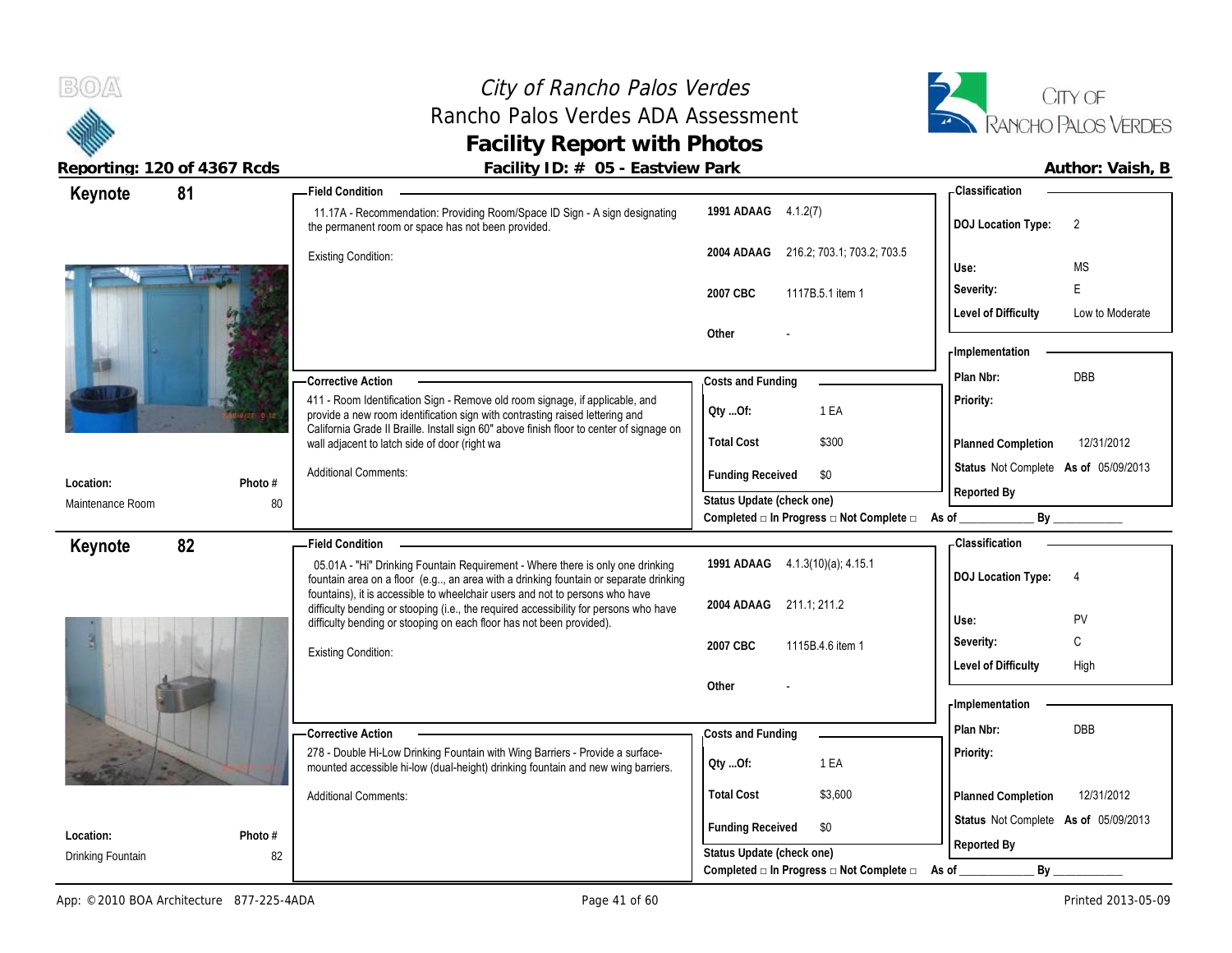# City of Rancho Palos Verdes Rancho Palos Verdes ADA Assessment **Facility Report with Photos**



| 83<br>Keynote                 |               | - Field Condition                                                                                                                                                 |                                                  | - Classification                            |
|-------------------------------|---------------|-------------------------------------------------------------------------------------------------------------------------------------------------------------------|--------------------------------------------------|---------------------------------------------|
|                               |               | 05.08A - Wall-Mounted Protruding Objects - Wall mounted drinking fountain with<br>leading edges between 27" and 80" from the floor projects more than 4" into the | 1991 ADAAG 4.4.1                                 | <b>DOJ Location Type:</b><br>$\overline{4}$ |
|                               |               | circulation path.                                                                                                                                                 | 204; 307.2; Advisory 307.2;<br>2004 ADAAG        | PV<br>Use:                                  |
|                               |               | <b>Existing Condition:</b>                                                                                                                                        | Fig.                                             |                                             |
|                               |               |                                                                                                                                                                   | 1133B.8.6.1<br>2007 CBC                          | Severity:<br>Α                              |
|                               |               |                                                                                                                                                                   |                                                  | <b>Level of Difficulty</b><br>High          |
|                               |               |                                                                                                                                                                   | Other                                            | - Implementation                            |
|                               |               |                                                                                                                                                                   |                                                  |                                             |
|                               |               | - Corrective Action                                                                                                                                               | Costs and Funding                                | DBB<br>Plan Nbr:                            |
|                               |               | 289 - Drinking Fountain - Miscellaneous - See Additional Comments                                                                                                 | 1 EA<br>QtyOf:                                   | Priority:                                   |
|                               |               | Additional Comments: See Keynote 82 for corrective action.                                                                                                        | <b>Total Cost</b><br>\$0                         | 12/31/2012                                  |
|                               |               |                                                                                                                                                                   |                                                  | Planned Completion                          |
| Location:                     | Photo #       |                                                                                                                                                                   | <b>Funding Received</b><br>\$0                   | Status Not Complete As of 05/09/2013        |
| Drinking Fountain             | 82            |                                                                                                                                                                   | Status Update (check one)                        | Reported By                                 |
|                               |               |                                                                                                                                                                   | Completed □ In Progress □ Not Complete □ As of _ | By                                          |
| 84<br>Keynote                 |               | <b>Field Condition</b>                                                                                                                                            |                                                  | -Classification                             |
|                               |               |                                                                                                                                                                   |                                                  |                                             |
|                               |               | 16.11A - Door Operating Effort - The force required to operate door exceeds 5<br>Ibs. (Fire doors may have up to 15 lbs to achieve positive latching).            | 1991 ADAAG 4.13.11                               | 3<br><b>DOJ Location Type:</b>              |
|                               |               | Existing Condition: 10 LBF., (fire rated door).                                                                                                                   | 2004 ADAAG<br>404.2.9                            |                                             |
|                               |               |                                                                                                                                                                   |                                                  | Use:<br>PV                                  |
|                               |               |                                                                                                                                                                   | 2007 CBC<br>1133B.2.5                            | B<br>Severity:                              |
|                               |               |                                                                                                                                                                   |                                                  | <b>Level of Difficulty</b><br>Moderate      |
|                               |               |                                                                                                                                                                   | Other                                            |                                             |
|                               |               |                                                                                                                                                                   |                                                  | - Implementation                            |
|                               |               | - Corrective Action                                                                                                                                               | Costs and Funding                                | Plan Nbr:<br><b>DBB</b>                     |
|                               |               | 072B - Replace Closer - Replace door closer.                                                                                                                      | 1 EA<br>QtyOf:                                   | Priority:                                   |
|                               |               | <b>Additional Comments:</b>                                                                                                                                       |                                                  |                                             |
|                               |               |                                                                                                                                                                   | <b>Total Cost</b><br>\$1,800                     | 12/31/2012<br>Planned Completion            |
|                               |               |                                                                                                                                                                   | <b>Funding Received</b><br>\$0                   | Status Not Complete As of 05/09/2013        |
| Location:<br>Women's Restroom | Photo #<br>84 |                                                                                                                                                                   | Status Update (check one)                        | Reported By                                 |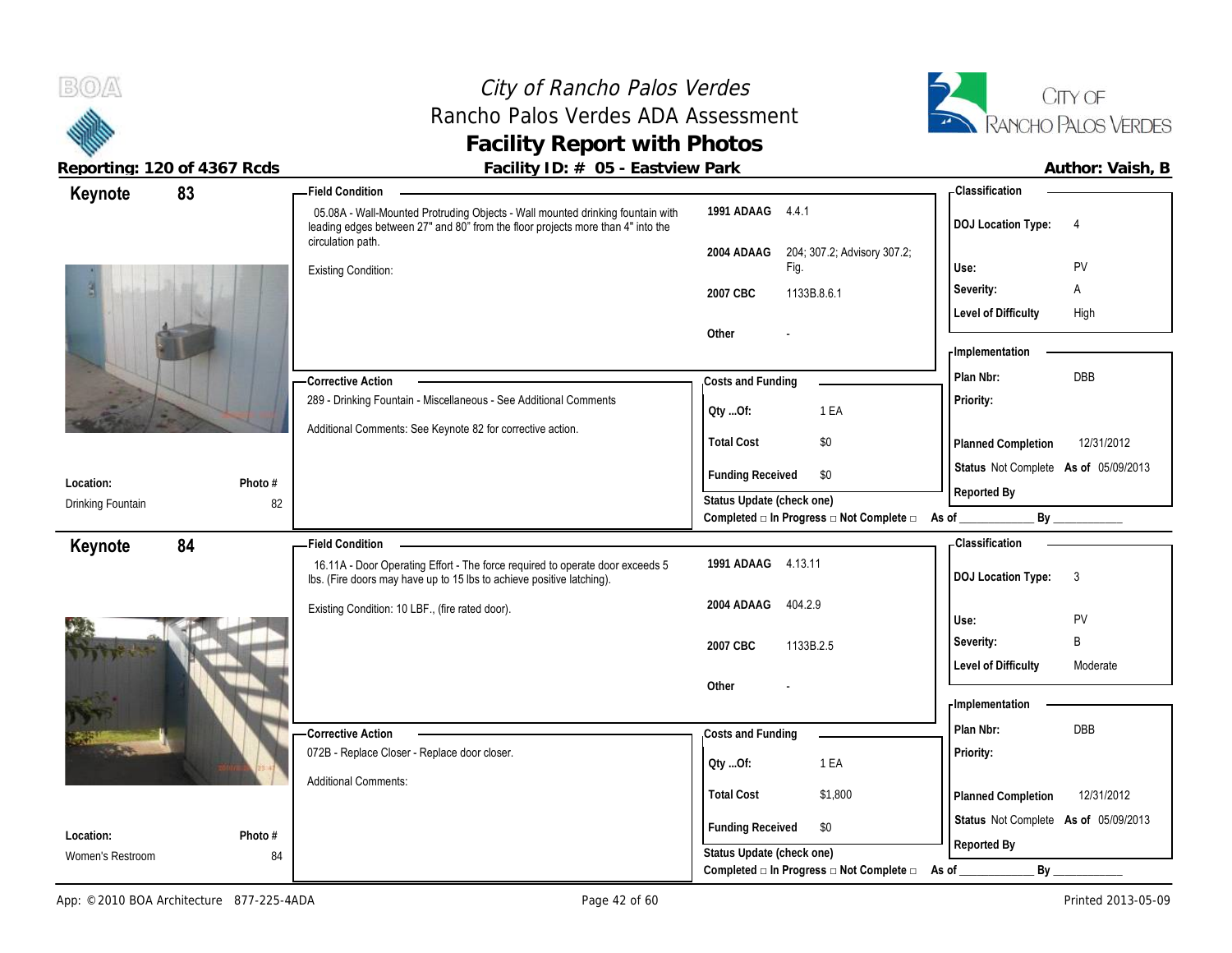# City of Rancho Palos Verdes Rancho Palos Verdes ADA Assessment **Facility Report with Photos**



| 85<br>Keynote    |                    | <b>Field Condition</b>                                                                                                                                                                                                                                                                                                                     |                                                                                            | <b>Classification</b>                                                                                                                                                                                                          |
|------------------|--------------------|--------------------------------------------------------------------------------------------------------------------------------------------------------------------------------------------------------------------------------------------------------------------------------------------------------------------------------------------|--------------------------------------------------------------------------------------------|--------------------------------------------------------------------------------------------------------------------------------------------------------------------------------------------------------------------------------|
|                  |                    | 16.13B - Women's RR Geometric Symbol Signage - Circle - Doorway leading to a<br>women's toilet room is not identified by a circle, 1/4" thick and 12" in diameter. OR<br>Circle is provided, however it is accompanied by words in raised characters and<br>Braille. (ADA and CBC Standards require a separate sign with raised characters | 1991 ADAAG -<br>2004 ADAAG -                                                               | <b>DOJ Location Type:</b><br>$\overline{4}$                                                                                                                                                                                    |
|                  |                    | and Braille mounted on the wall adjacent to the latch side of the door.)                                                                                                                                                                                                                                                                   |                                                                                            | PV<br>Use:                                                                                                                                                                                                                     |
|                  |                    | Existing Condition: Geometric sign on wrong side of the door. Geometric sign has                                                                                                                                                                                                                                                           | 1115B.6<br>2007 CBC                                                                        | C<br>Severity:                                                                                                                                                                                                                 |
|                  |                    | Braille.                                                                                                                                                                                                                                                                                                                                   |                                                                                            | <b>Level of Difficulty</b><br>Low to Moderate                                                                                                                                                                                  |
|                  |                    |                                                                                                                                                                                                                                                                                                                                            | Other                                                                                      |                                                                                                                                                                                                                                |
|                  |                    |                                                                                                                                                                                                                                                                                                                                            |                                                                                            | - Implementation                                                                                                                                                                                                               |
|                  |                    | <b>Corrective Action</b>                                                                                                                                                                                                                                                                                                                   | Costs and Funding                                                                          | DBB<br>Plan Nbr:                                                                                                                                                                                                               |
|                  |                    | 412 - Toilet Room Door and Wall Signage - Remove existing door and wall signage<br>depicting gender and provide new gender signage. Signs on door are: for<br>women's, circle, 12" diameter; for men's, equilateral triangle, edges 12" long, and                                                                                          | Oty Of:<br>1 EA                                                                            | Priority:                                                                                                                                                                                                                      |
|                  |                    | vertex upward. Include visual text only on geometric signs. W                                                                                                                                                                                                                                                                              | <b>Total Cost</b><br>\$600                                                                 | 12/31/2012<br>Planned Completion                                                                                                                                                                                               |
|                  |                    | <b>Additional Comments:</b>                                                                                                                                                                                                                                                                                                                | <b>Funding Received</b><br>\$0                                                             | Status Not Complete As of 05/09/2013                                                                                                                                                                                           |
| Location:        | Photo #            |                                                                                                                                                                                                                                                                                                                                            | Status Update (check one)                                                                  | Reported By                                                                                                                                                                                                                    |
| Women's Restroom | 85                 |                                                                                                                                                                                                                                                                                                                                            | Completed $\Box$ In Progress $\Box$ Not Complete $\Box$ As of                              | By the contract of the contract of the contract of the contract of the contract of the contract of the contract of the contract of the contract of the contract of the contract of the contract of the contract of the contrac |
|                  |                    |                                                                                                                                                                                                                                                                                                                                            |                                                                                            |                                                                                                                                                                                                                                |
|                  |                    | <b>Field Condition</b>                                                                                                                                                                                                                                                                                                                     |                                                                                            | - Classification                                                                                                                                                                                                               |
| 86<br>Keynote    |                    | 16.19A - Mounting Location (Visual/Tactile Signs) - Sign is not mounted on the<br>wall adjacent to the latch side of the door. OR At double leaf doors, the sign is not                                                                                                                                                                    | 1991 ADAAG 4.30.6                                                                          | <b>DOJ Location Type:</b><br>$\overline{4}$                                                                                                                                                                                    |
|                  |                    | placed on the nearest adjacent wall.                                                                                                                                                                                                                                                                                                       | 2004 ADAAG 703.4.2; Fig. 703.4.2                                                           |                                                                                                                                                                                                                                |
|                  |                    | Existing Condition: 62" high Wall Sign.                                                                                                                                                                                                                                                                                                    |                                                                                            | PV<br>Use:                                                                                                                                                                                                                     |
|                  |                    |                                                                                                                                                                                                                                                                                                                                            | 2007 CBC<br>1117B.5.7                                                                      | C<br>Severity:                                                                                                                                                                                                                 |
|                  |                    |                                                                                                                                                                                                                                                                                                                                            |                                                                                            | <b>Level of Difficulty</b><br>Low to Moderate                                                                                                                                                                                  |
| а                |                    |                                                                                                                                                                                                                                                                                                                                            | Other                                                                                      |                                                                                                                                                                                                                                |
| <b>WOMEN</b>     |                    |                                                                                                                                                                                                                                                                                                                                            |                                                                                            | - Implementation                                                                                                                                                                                                               |
|                  |                    | <b>Corrective Action</b>                                                                                                                                                                                                                                                                                                                   | Costs and Funding                                                                          | Plan Nbr:<br><b>DBB</b>                                                                                                                                                                                                        |
|                  | 23147<br>2010/8/20 | 429 - Signs - Miscellaneous - See Additional Comments                                                                                                                                                                                                                                                                                      | QtyOf:<br>1 EA                                                                             | Priority:                                                                                                                                                                                                                      |
|                  |                    | Additional Comments: See Keynote 85 for corrective action.                                                                                                                                                                                                                                                                                 |                                                                                            |                                                                                                                                                                                                                                |
|                  |                    |                                                                                                                                                                                                                                                                                                                                            | <b>Total Cost</b><br>\$0                                                                   | 12/31/2012<br>Planned Completion                                                                                                                                                                                               |
| Location:        | Photo #            |                                                                                                                                                                                                                                                                                                                                            | <b>Funding Received</b><br>\$0                                                             | Status Not Complete As of 05/09/2013                                                                                                                                                                                           |
| Women's Restroom | 86                 |                                                                                                                                                                                                                                                                                                                                            | Status Update (check one)<br>Completed $\Box$ In Progress $\Box$ Not Complete $\Box$ As of | Reported By<br>$By_$                                                                                                                                                                                                           |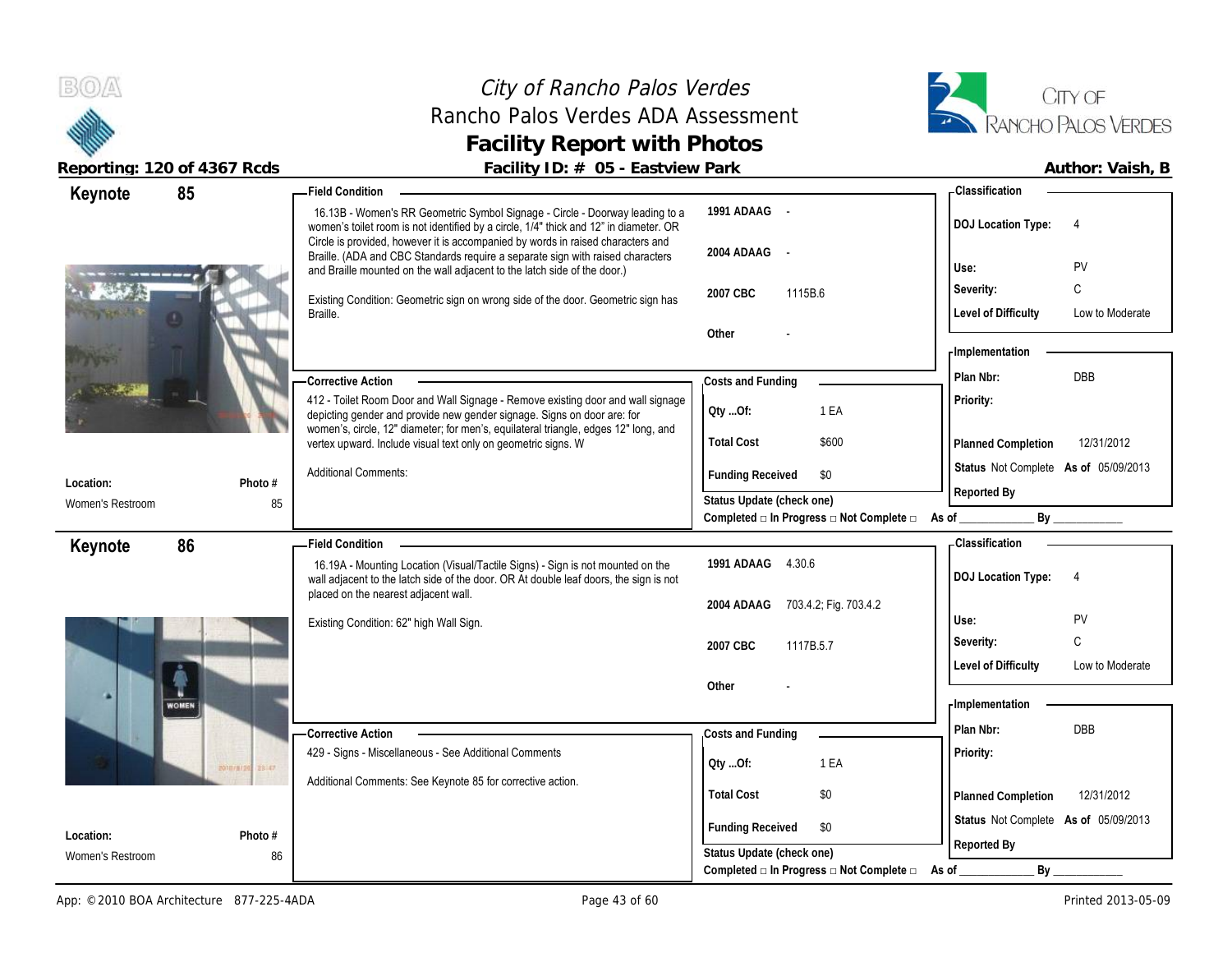

 $B(0)$ 

| 87<br>Keynote                 |                    | - Field Condition                                                                                                                                                  |                                                             | - Classification                              |
|-------------------------------|--------------------|--------------------------------------------------------------------------------------------------------------------------------------------------------------------|-------------------------------------------------------------|-----------------------------------------------|
|                               |                    | 16.18A - ISA - Accessible toilet room is not identified by an ISA.                                                                                                 | 1991 ADAAG 4.1.3(16)(b)                                     | <b>DOJ Location Type:</b><br>3                |
|                               |                    | Existing Condition: No ISA.                                                                                                                                        | 2004 ADAAG<br>216.8                                         | PV<br>Use:                                    |
|                               |                    |                                                                                                                                                                    | 2007 CBC<br>1117B.5.1(3)                                    | C<br>Severity:                                |
|                               |                    |                                                                                                                                                                    |                                                             | <b>Level of Difficulty</b><br>Low to Moderate |
|                               |                    |                                                                                                                                                                    | Other                                                       |                                               |
|                               |                    |                                                                                                                                                                    |                                                             | - Implementation                              |
|                               |                    | <b>Corrective Action</b>                                                                                                                                           | Costs and Funding                                           | <b>DBB</b><br>Plan Nbr:                       |
|                               |                    | 429 - Signs - Miscellaneous - See Additional Comments                                                                                                              | 1 EA<br>Qty Of:                                             | Priority:                                     |
|                               |                    | Additional Comments: See Keynote 85 for corrective action.                                                                                                         |                                                             |                                               |
|                               |                    |                                                                                                                                                                    | <b>Total Cost</b><br>\$0                                    | 12/31/2012<br>Planned Completion              |
| Location:                     | Photo #            |                                                                                                                                                                    | <b>Funding Received</b><br>\$0                              | Status Not Complete As of 05/09/2013          |
| Women's Restroom              | 85                 |                                                                                                                                                                    | Status Update (check one)                                   | Reported By                                   |
|                               |                    |                                                                                                                                                                    | Completed □ In Progress □ Not Complete □ As of              | By                                            |
| Keynote                       | 88                 | <b>Field Condition</b>                                                                                                                                             |                                                             | - Classification                              |
|                               |                    | 16.21A - Raised Characters and Braille (Visual/Tactile Signs) - The raised<br>characters on this sign are not accompanied by California Grade 2 Braille (i.e., the | 1991 ADAAG 4.30.4                                           | <b>DOJ Location Type:</b><br>$\overline{4}$   |
|                               |                    | dots within each cell are domed and spaced 1/10" o.c.)                                                                                                             | 703.2; 703.3<br>2004 ADAAG                                  |                                               |
|                               |                    |                                                                                                                                                                    |                                                             |                                               |
|                               |                    | Existing Condition: Braille spacing too narrow.                                                                                                                    |                                                             | Use:<br>PV                                    |
|                               |                    |                                                                                                                                                                    | 2007 CBC<br>1117B.5.5 item 1, 1117B.5.6                     | Severity:<br>D                                |
|                               |                    |                                                                                                                                                                    |                                                             | <b>Level of Difficulty</b><br>Low to Moderate |
| <b>WOMEN</b>                  |                    |                                                                                                                                                                    | Other                                                       | - Implementation                              |
|                               |                    |                                                                                                                                                                    |                                                             | Plan Nbr:                                     |
|                               |                    | -Corrective Action<br>429 - Signs - Miscellaneous - See Additional Comments                                                                                        | Costs and Funding                                           | DBB                                           |
|                               | 28107<br>2010/8/24 |                                                                                                                                                                    | 1 EA<br>Qty Of:                                             | Priority:                                     |
|                               |                    | Additional Comments: See Keynote 85 for corrective action.                                                                                                         | <b>Total Cost</b><br>\$0                                    | 12/31/2012<br>Planned Completion              |
|                               |                    |                                                                                                                                                                    |                                                             | Status Not Complete As of 05/09/2013          |
| Location:<br>Women's Restroom | Photo #<br>86      |                                                                                                                                                                    | <b>Funding Received</b><br>\$0<br>Status Update (check one) | Reported By                                   |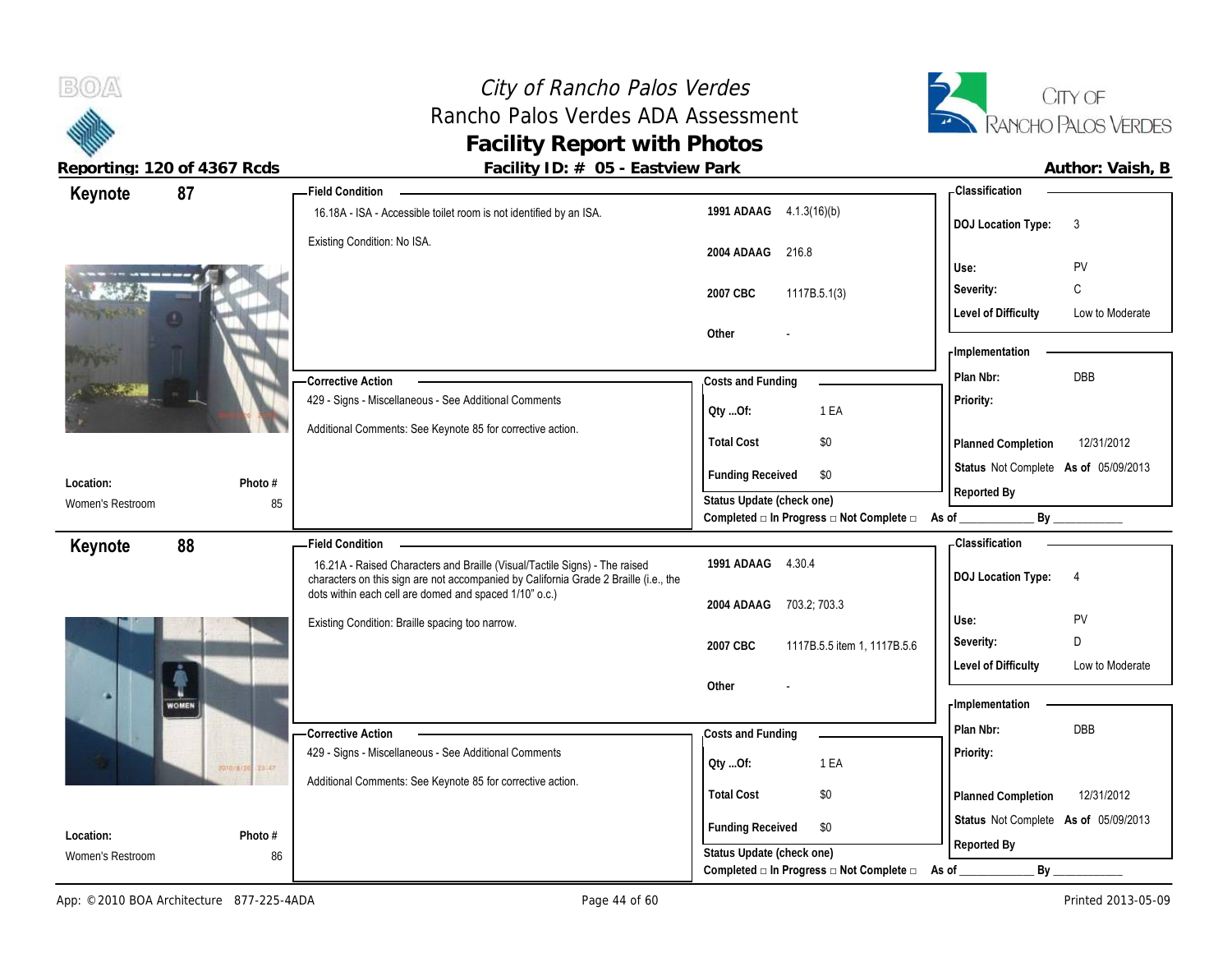# City of Rancho Palos Verdes Rancho Palos Verdes ADA Assessment **Facility Report with Photos**



| 89<br>Keynote     |                    | <b>Field Condition</b>                                                                                                                |                                                                  | - Classification                       |
|-------------------|--------------------|---------------------------------------------------------------------------------------------------------------------------------------|------------------------------------------------------------------|----------------------------------------|
|                   |                    | 03B.22 - Other - On-Site Accessible Path of Travel - See Additional Comments                                                          | 1991 ADAAG -                                                     | <b>DOJ Location Type:</b><br>- 1       |
|                   |                    | Existing Condition: 1 1/2" gap between concrete and rubber surface.                                                                   | 2004 ADAAG -                                                     | PV<br>Use:                             |
|                   |                    |                                                                                                                                       |                                                                  | C<br>Severity:                         |
|                   |                    |                                                                                                                                       | 2007 CBC                                                         | <b>Level of Difficulty</b><br>Moderate |
| n<br><b>WOMEN</b> |                    |                                                                                                                                       | Other                                                            | - Implementation                       |
|                   |                    | - Corrective Action                                                                                                                   | Costs and Funding                                                | DBB<br>Plan Nbr:                       |
|                   | 23147<br>2010/8/24 | 027 - Site Work - Miscellaneous - See Additional Comments                                                                             | 1 EA<br>QtyOf:                                                   | Priority:                              |
|                   |                    | Additional Comments: Fill gap with epoxy grout, backer rod and sealant.                                                               | <b>Total Cost</b><br>\$432                                       | 12/31/2012<br>Planned Completion       |
| Location:         | Photo #            |                                                                                                                                       | <b>Funding Received</b><br>\$0                                   | Status Not Complete As of 05/09/2013   |
| Playground Area   | 89                 |                                                                                                                                       | Status Update (check one)                                        | Reported By                            |
|                   |                    |                                                                                                                                       | Completed □ In Progress □ Not Complete □ As of _                 | By                                     |
| 90<br>Keynote     |                    | <b>Field Condition</b>                                                                                                                |                                                                  | - Classification                       |
|                   |                    | 16.26A - Cross Slope - Cross slope of the accessible route of travel exceeds 1:50.                                                    | 1991 ADAAG<br>4.3.7                                              | <b>DOJ Location Type:</b><br>3         |
|                   |                    | Existing Condition: 5% slope at drain.                                                                                                | 403.3<br>2004 ADAAG                                              |                                        |
|                   |                    |                                                                                                                                       |                                                                  | PV<br>Use:                             |
|                   |                    |                                                                                                                                       | 2007 CBC<br>1133B.7.1.3                                          | C<br>Severity:                         |
|                   |                    |                                                                                                                                       |                                                                  | <b>Level of Difficulty</b><br>High     |
|                   |                    |                                                                                                                                       | Other                                                            | - Implementation                       |
|                   |                    |                                                                                                                                       |                                                                  | Plan Nbr:<br><b>DBB</b>                |
|                   |                    | -Corrective Action<br>006 - Concrete Walk - Remove non-compliant pavement and replace with new                                        | Costs and Funding                                                |                                        |
|                   |                    | concrete (area as shown on the drawings). The walkway slope shall not exceed 5%<br>along the POT and cross slope shall not exceed 2%. | 20 SF<br>QtyOf:                                                  | Priority:                              |
|                   |                    | <b>Additional Comments:</b>                                                                                                           | <b>Total Cost</b><br>\$384                                       | 12/31/2012<br>Planned Completion       |
| Location:         | Photo #            |                                                                                                                                       | <b>Funding Received</b><br>\$0                                   | Status Not Complete As of 05/09/2013   |
| Women's Restroom  | 89                 |                                                                                                                                       | Status Update (check one)                                        | Reported By                            |
|                   |                    |                                                                                                                                       | Completed $\square$ In Progress $\square$ Not Complete $\square$ | By<br>As of                            |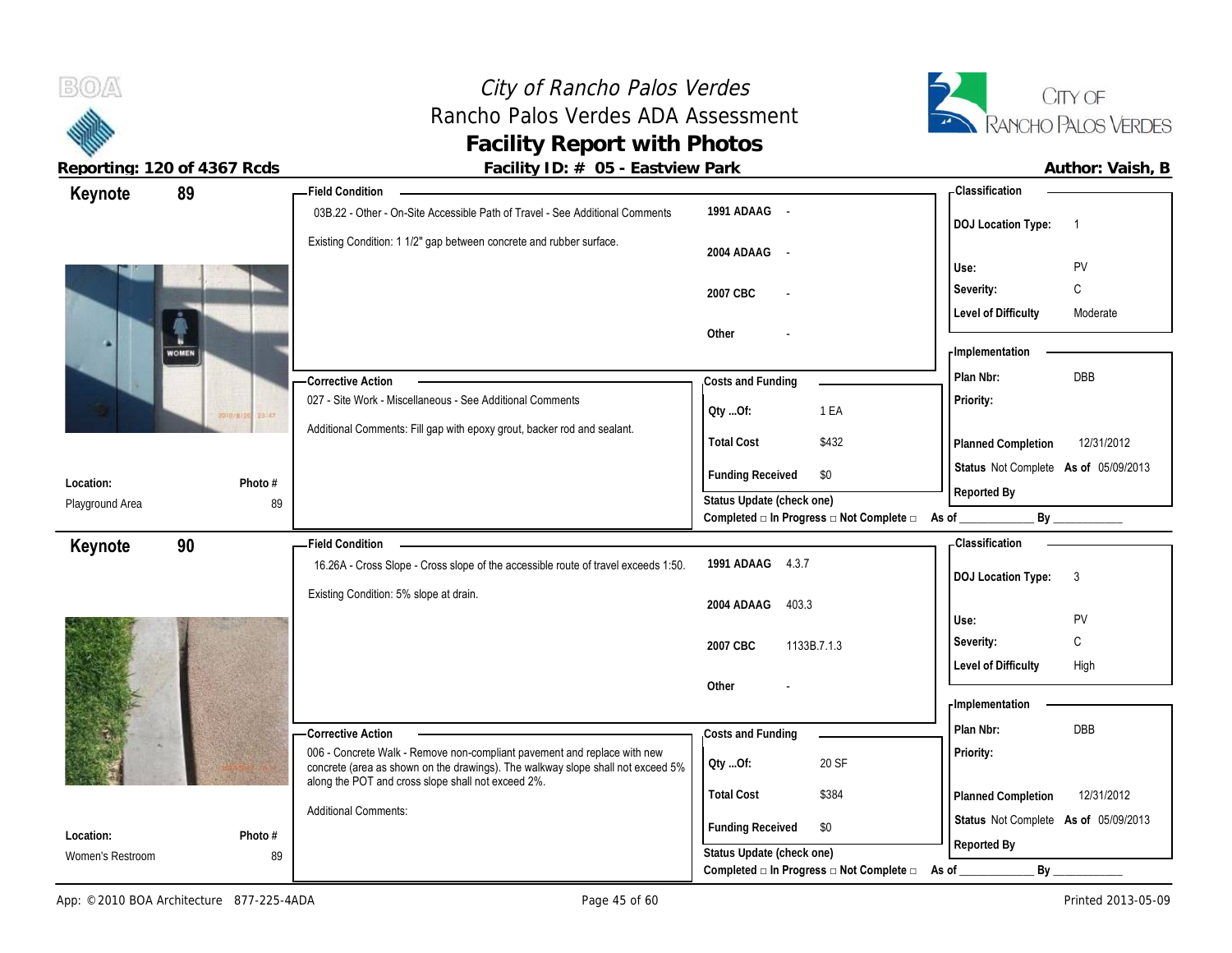### City of Rancho Palos Verdes Rancho Palos Verdes ADA Assessment **Facility Report with Photos**



| Keynote                       | 91                     | - Field Condition                                                                                                                                                                                                                                        |                                                             | - Classification                                                                                                                                                                                                               |
|-------------------------------|------------------------|----------------------------------------------------------------------------------------------------------------------------------------------------------------------------------------------------------------------------------------------------------|-------------------------------------------------------------|--------------------------------------------------------------------------------------------------------------------------------------------------------------------------------------------------------------------------------|
|                               |                        | 16.84B - Electric Hand Dryer - Operating Height - Mounting height of electric hand<br>dryer's highest operable part exceeds 40" AFF. (Where provided, ADA Standards                                                                                      | 1991 ADAAG 4.22.7, 4.27.3, 4.2.5, 4.2.6                     | <b>DOJ Location Type:</b><br>3                                                                                                                                                                                                 |
|                               |                        | require at least one electric hand dryer to be accessible with the highest operable<br>part placed within at least one of the reach ranges specified in 4.2.5 and 4.2.6;<br>where provided, CBC Standards require at least one electric hand dryer to be | 308; 309<br>2004 ADAAG                                      | PV<br>Use:                                                                                                                                                                                                                     |
|                               |                        | accessible with the highest operable part no higher than 40" AFF.)                                                                                                                                                                                       | 2007 CBC<br>1115B.8.3                                       | C<br>Severity:                                                                                                                                                                                                                 |
|                               |                        | Existing Condition: 43 1/2" AFF.                                                                                                                                                                                                                         |                                                             | <b>Level of Difficulty</b><br>Moderate                                                                                                                                                                                         |
| 90                            |                        |                                                                                                                                                                                                                                                          | Other                                                       |                                                                                                                                                                                                                                |
|                               |                        |                                                                                                                                                                                                                                                          |                                                             | - Implementation                                                                                                                                                                                                               |
|                               |                        | - Corrective Action                                                                                                                                                                                                                                      | Costs and Funding                                           | DBB<br>Plan Nbr:                                                                                                                                                                                                               |
|                               |                        | 337 - Toilet and Bathing Rooms - Miscellaneous - See Additional Comments                                                                                                                                                                                 | 1 EA<br>QtyOf:                                              | Priority:                                                                                                                                                                                                                      |
|                               |                        | Additional Comments: See Keynote 103 for corrective action.                                                                                                                                                                                              |                                                             |                                                                                                                                                                                                                                |
|                               |                        |                                                                                                                                                                                                                                                          | \$0<br><b>Total Cost</b>                                    | Planned Completion<br>12/31/2012                                                                                                                                                                                               |
| Location:                     | Photo #                |                                                                                                                                                                                                                                                          | <b>Funding Received</b><br>\$0                              | Status Not Complete As of 05/09/2013                                                                                                                                                                                           |
| Women's Restroom              | 91                     |                                                                                                                                                                                                                                                          | Status Update (check one)                                   | Reported By                                                                                                                                                                                                                    |
|                               |                        |                                                                                                                                                                                                                                                          | Completed □ In Progress □ Not Complete □ As of              | By the contract of the contract of the contract of the contract of the contract of the contract of the contract of the contract of the contract of the contract of the contract of the contract of the contract of the contrac |
| Keynote                       | 92                     | <b>Field Condition</b>                                                                                                                                                                                                                                   |                                                             | <b>Classification</b>                                                                                                                                                                                                          |
|                               |                        | 14.30A - Wall-Mounted Protruding Objects - Wall-mounted object(s) with leading                                                                                                                                                                           | 1991 ADAAG 4.4.1                                            | 3<br><b>DOJ Location Type:</b>                                                                                                                                                                                                 |
|                               |                        |                                                                                                                                                                                                                                                          |                                                             |                                                                                                                                                                                                                                |
|                               |                        | edges between 27 and 80" from the floor project more than 4" into the pathway.                                                                                                                                                                           |                                                             |                                                                                                                                                                                                                                |
|                               |                        | (Wall mounted objects with leading edges at or below 27" may project any amount<br>as long as the required clear width of an accessible route is not reduced.)                                                                                           | 307.2; Fig. 307.2<br>2004 ADAAG                             |                                                                                                                                                                                                                                |
|                               |                        | Existing Condition: Hand dryer protrudes 6 1/2" at 41" AFF.                                                                                                                                                                                              |                                                             | PV<br>Use:                                                                                                                                                                                                                     |
| <b>CALL</b>                   |                        |                                                                                                                                                                                                                                                          | 2007 CBC<br>1133B.8.6.1                                     | Α<br>Severity:                                                                                                                                                                                                                 |
| 90                            | $\boldsymbol{\lambda}$ |                                                                                                                                                                                                                                                          | Other                                                       | <b>Level of Difficulty</b><br>Moderate                                                                                                                                                                                         |
|                               |                        |                                                                                                                                                                                                                                                          |                                                             | - Implementation                                                                                                                                                                                                               |
|                               |                        | - Corrective Action                                                                                                                                                                                                                                      |                                                             | DBB<br>Plan Nbr:                                                                                                                                                                                                               |
|                               |                        | 337 - Toilet and Bathing Rooms - Miscellaneous - See Additional Comments                                                                                                                                                                                 | Costs and Funding                                           | Priority:                                                                                                                                                                                                                      |
|                               |                        |                                                                                                                                                                                                                                                          | 1 EA<br>QtyOf:                                              |                                                                                                                                                                                                                                |
|                               |                        | Additional Comments: See Keynote 103 for corrective action.                                                                                                                                                                                              | <b>Total Cost</b><br>\$0                                    | 12/31/2012<br>Planned Completion                                                                                                                                                                                               |
|                               |                        |                                                                                                                                                                                                                                                          |                                                             | Status Not Complete As of 05/09/2013                                                                                                                                                                                           |
| Location:<br>Women's Restroom | Photo #<br>91          |                                                                                                                                                                                                                                                          | <b>Funding Received</b><br>\$0<br>Status Update (check one) | Reported By                                                                                                                                                                                                                    |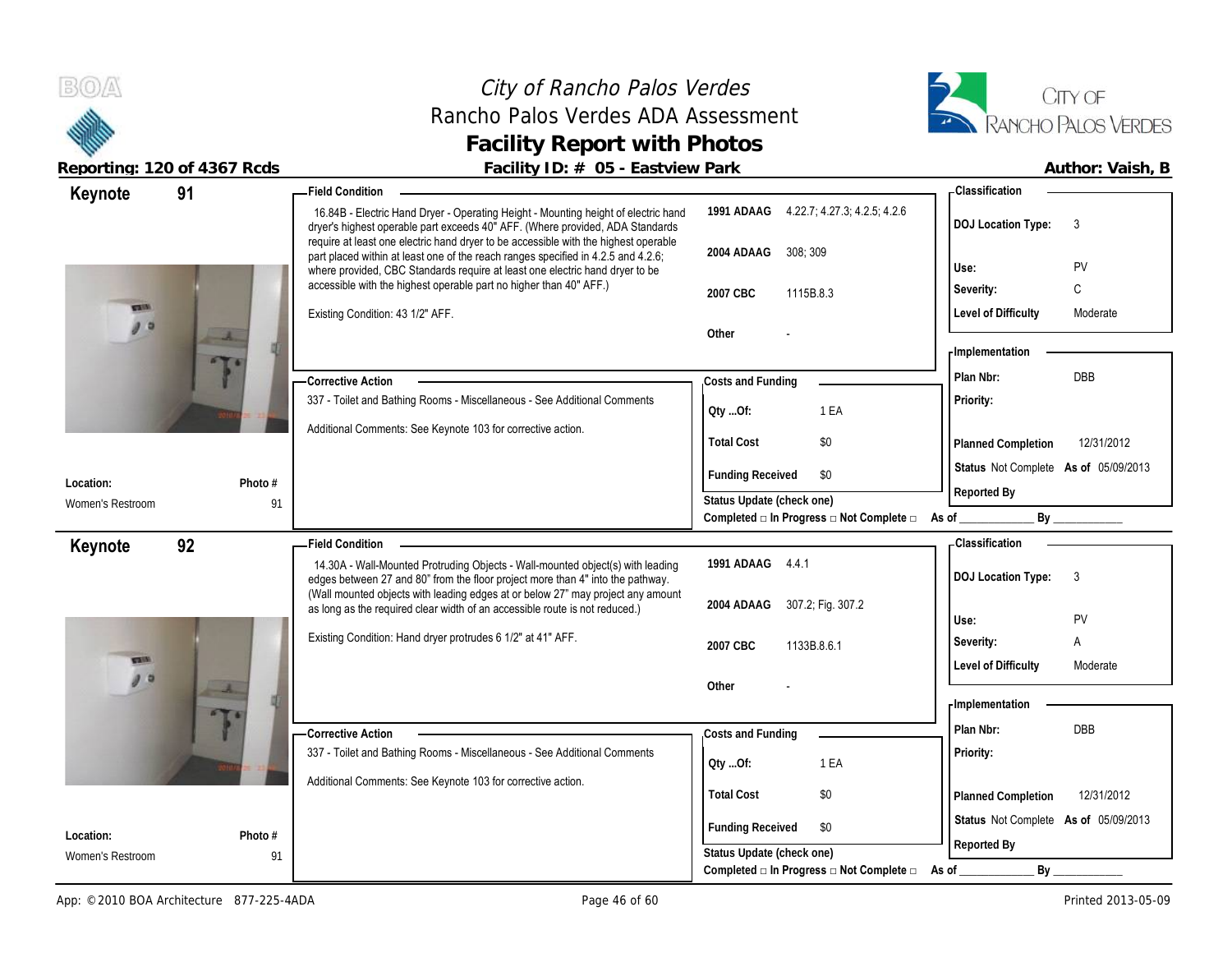# City of Rancho Palos Verdes Rancho Palos Verdes ADA Assessment **Facility Report with Photos**



| Keynote                       | 93             | - Field Condition                                                                                                     |                                                                          | - Classification                                    |
|-------------------------------|----------------|-----------------------------------------------------------------------------------------------------------------------|--------------------------------------------------------------------------|-----------------------------------------------------|
|                               |                | 16.78 - Pipe Insulation at Lavatory - Drainpipes and hot water pipes are not<br>insulated to protect against contact. | 1991 ADAAG 4.19.4                                                        | <b>DOJ Location Type:</b><br>3                      |
|                               |                | <b>Existing Condition:</b>                                                                                            | 2004 ADAAG<br>606.5                                                      | Use:<br>PV                                          |
|                               |                |                                                                                                                       | 2007 CBC<br>1115B.4.3(4)                                                 | Severity:<br>Α                                      |
| 9a                            |                |                                                                                                                       |                                                                          | <b>Level of Difficulty</b><br>Moderate              |
|                               | $\overline{A}$ |                                                                                                                       | Other                                                                    | - Implementation                                    |
|                               |                |                                                                                                                       |                                                                          | DBB<br>Plan Nbr:                                    |
|                               |                | -Corrective Action<br>337 - Toilet and Bathing Rooms - Miscellaneous - See Additional Comments                        | Costs and Funding                                                        | Priority:                                           |
|                               |                | Additional Comments: See Keynote 103 for corrective action.                                                           | 1 EA<br>QtyOf:                                                           |                                                     |
|                               |                |                                                                                                                       | <b>Total Cost</b><br>\$0                                                 | 12/31/2012<br>Planned Completion                    |
| Location:                     | Photo #        |                                                                                                                       | <b>Funding Received</b><br>\$0                                           | Status Not Complete As of 05/09/2013                |
| Women's Restroom              | 91             |                                                                                                                       | Status Update (check one)                                                | Reported By                                         |
|                               |                |                                                                                                                       | Completed $\square$ In Progress $\square$ Not Complete $\square$ As of _ | By                                                  |
|                               |                |                                                                                                                       |                                                                          |                                                     |
| Keynote                       | 94             | <b>Field Condition</b>                                                                                                |                                                                          | -Classification                                     |
|                               |                | 16.79 - Smooth Surfaces at Lavatory - The area below the lavatory is not free of<br>sharp or abrasive surfaces.       | 1991 ADAAG 4.19.4                                                        | <b>DOJ Location Type:</b><br>$\mathbf{3}$           |
|                               |                | <b>Existing Condition:</b>                                                                                            | 606.5<br>2004 ADAAG                                                      |                                                     |
|                               |                |                                                                                                                       |                                                                          | Use:<br>PV                                          |
| <b>CALLS</b>                  |                |                                                                                                                       | 2007 CBC<br>1115B.4.3(4)                                                 | Severity:<br>Α<br>Moderate                          |
| 90                            | $\overline{A}$ |                                                                                                                       | Other                                                                    | <b>Level of Difficulty</b>                          |
|                               |                |                                                                                                                       |                                                                          | - Implementation                                    |
|                               |                | -Corrective Action                                                                                                    | Costs and Funding                                                        | Plan Nbr:<br>DBB                                    |
|                               |                | 337 - Toilet and Bathing Rooms - Miscellaneous - See Additional Comments                                              | 1 EA<br>QtyOf:                                                           | Priority:                                           |
|                               |                | Additional Comments: See Keynote 103 for corrective action.                                                           |                                                                          |                                                     |
|                               |                |                                                                                                                       | <b>Total Cost</b><br>\$0                                                 | 12/31/2012<br>Planned Completion                    |
| Location:<br>Women's Restroom | Photo #<br>91  |                                                                                                                       | <b>Funding Received</b><br>\$0<br>Status Update (check one)              | Status Not Complete As of 05/09/2013<br>Reported By |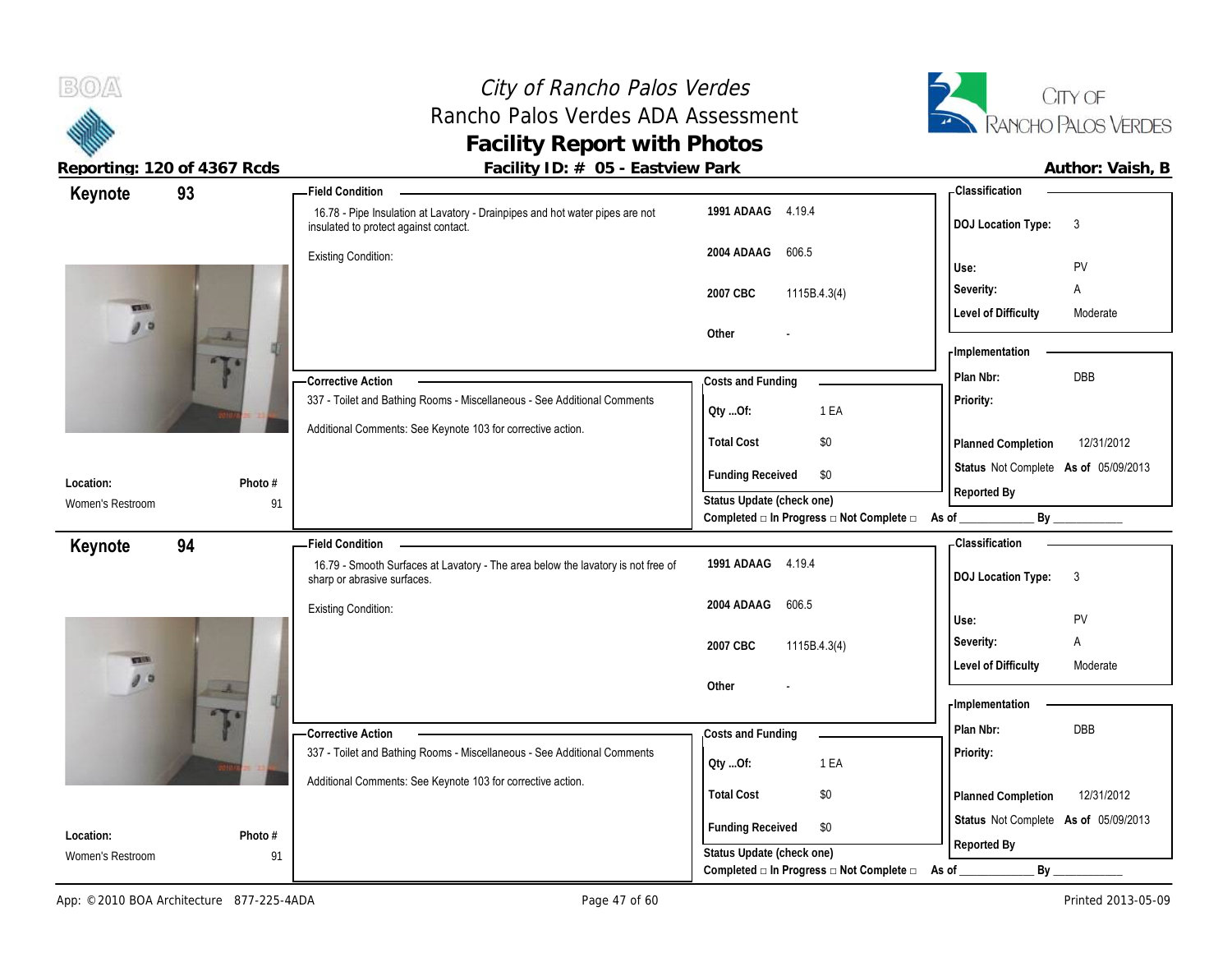# City of Rancho Palos Verdes Rancho Palos Verdes ADA Assessment **Facility Report with Photos**



|                  | Acporting. TZO OF 4507 Reas | $\frac{1}{2}$ activity $\frac{1}{2}$ . $\frac{1}{2}$ by $\frac{1}{2}$ Lastvictv $\frac{1}{2}$ and                                                                                                                                                    |                                                                                              | AULIUI, VUIJII, D                         |
|------------------|-----------------------------|------------------------------------------------------------------------------------------------------------------------------------------------------------------------------------------------------------------------------------------------------|----------------------------------------------------------------------------------------------|-------------------------------------------|
| Keynote          | 95                          | Field Condition –                                                                                                                                                                                                                                    |                                                                                              | <b>Classification</b>                     |
|                  |                             | 16.73 - Lavatory Knee Clearance - Lavatory does not provide accessible knee<br>clearance (i.e. at least 27" clearance from the floor to the underside of the lavatory,<br>extending 8" min measured from the front edge underneath the lavatory back | 1991 ADAAG 4.19.2; Fig. 31                                                                   | <b>DOJ</b> Location Type:<br>$\mathbf{3}$ |
|                  |                             | towards the wall).                                                                                                                                                                                                                                   | 2004 ADAAG 306.3; Fig. 306.3                                                                 | PV<br>Use:                                |
|                  |                             | Existing Condition: 26" high.                                                                                                                                                                                                                        |                                                                                              | C<br>Severity:                            |
| <b>STATISTIC</b> |                             |                                                                                                                                                                                                                                                      | 2007 CBC<br>1115B.4.3(2); Fig 11B-1D                                                         |                                           |
| 90               |                             |                                                                                                                                                                                                                                                      | Other                                                                                        | <b>Level of Difficulty</b><br>Moderate    |
|                  | a.                          |                                                                                                                                                                                                                                                      |                                                                                              | <b>Implementation</b>                     |
|                  |                             |                                                                                                                                                                                                                                                      |                                                                                              | <b>DBB</b><br>Plan Nbr:                   |
|                  |                             | <b>Corrective Action</b><br>337 - Toilet and Bathing Rooms - Miscellaneous - See Additional Comments                                                                                                                                                 | Costs and Funding                                                                            | Priority:                                 |
|                  |                             |                                                                                                                                                                                                                                                      | 1 EA<br>Qty Of:                                                                              |                                           |
|                  |                             | Additional Comments: See Keynote 103 for corrective action.                                                                                                                                                                                          | <b>Total Cost</b><br>\$0                                                                     | 12/31/2012<br>Planned Completion          |
|                  |                             |                                                                                                                                                                                                                                                      |                                                                                              | Status Not Complete As of 05/09/2013      |
| Location:        | Photo #                     |                                                                                                                                                                                                                                                      | <b>Funding Received</b><br>\$0                                                               | Reported By                               |
| Women's Restroom | 91                          |                                                                                                                                                                                                                                                      | Status Update (check one)<br>Completed $\Box$ In Progress $\Box$ Not Complete $\Box$ As of _ | $By$ <sub>_________</sub>                 |
|                  |                             |                                                                                                                                                                                                                                                      |                                                                                              |                                           |
| Keynote          | 96                          | <b>Field Condition</b>                                                                                                                                                                                                                               | 1991 ADAAG -                                                                                 | - Classification                          |
|                  |                             | 16.76 - Lavatory - Clearance near Sidewall - The centerline of the lavatory is not<br>18" min from the nearest sidewall or partition.                                                                                                                |                                                                                              | <b>DOJ Location Type:</b><br>3            |
|                  |                             | Existing Condition: 16" from side wall.                                                                                                                                                                                                              | 2004 ADAAG -                                                                                 |                                           |
|                  |                             |                                                                                                                                                                                                                                                      |                                                                                              | PV<br>Use:                                |
|                  |                             |                                                                                                                                                                                                                                                      | 2007 CBC<br>1115B.4.3(2); Fig 11B-1D                                                         | $\mathsf C$<br>Severity:                  |
|                  |                             |                                                                                                                                                                                                                                                      |                                                                                              | <b>Level of Difficulty</b><br>Moderate    |
| 90               | A.                          |                                                                                                                                                                                                                                                      | Other                                                                                        |                                           |
|                  |                             |                                                                                                                                                                                                                                                      |                                                                                              | - Implementation                          |
|                  |                             | <b>Corrective Action</b>                                                                                                                                                                                                                             | Costs and Funding                                                                            | Plan Nbr:<br><b>DBB</b>                   |
|                  |                             | 337 - Toilet and Bathing Rooms - Miscellaneous - See Additional Comments                                                                                                                                                                             | 1 EA<br>Qty Of:                                                                              | Priority:                                 |
|                  |                             | Additional Comments: See Keynote 103 for corrective action.                                                                                                                                                                                          |                                                                                              |                                           |
|                  |                             |                                                                                                                                                                                                                                                      | <b>Total Cost</b><br>\$0                                                                     | 12/31/2012<br>Planned Completion          |
| Location:        | Photo #                     |                                                                                                                                                                                                                                                      | <b>Funding Received</b><br>\$0                                                               | Status Not Complete As of 05/09/2013      |
| Women's Restroom | 91                          |                                                                                                                                                                                                                                                      | Status Update (check one)                                                                    | Reported By                               |
|                  |                             |                                                                                                                                                                                                                                                      | Completed $\square$ In Progress $\square$ Not Complete $\square$                             | By<br>As of                               |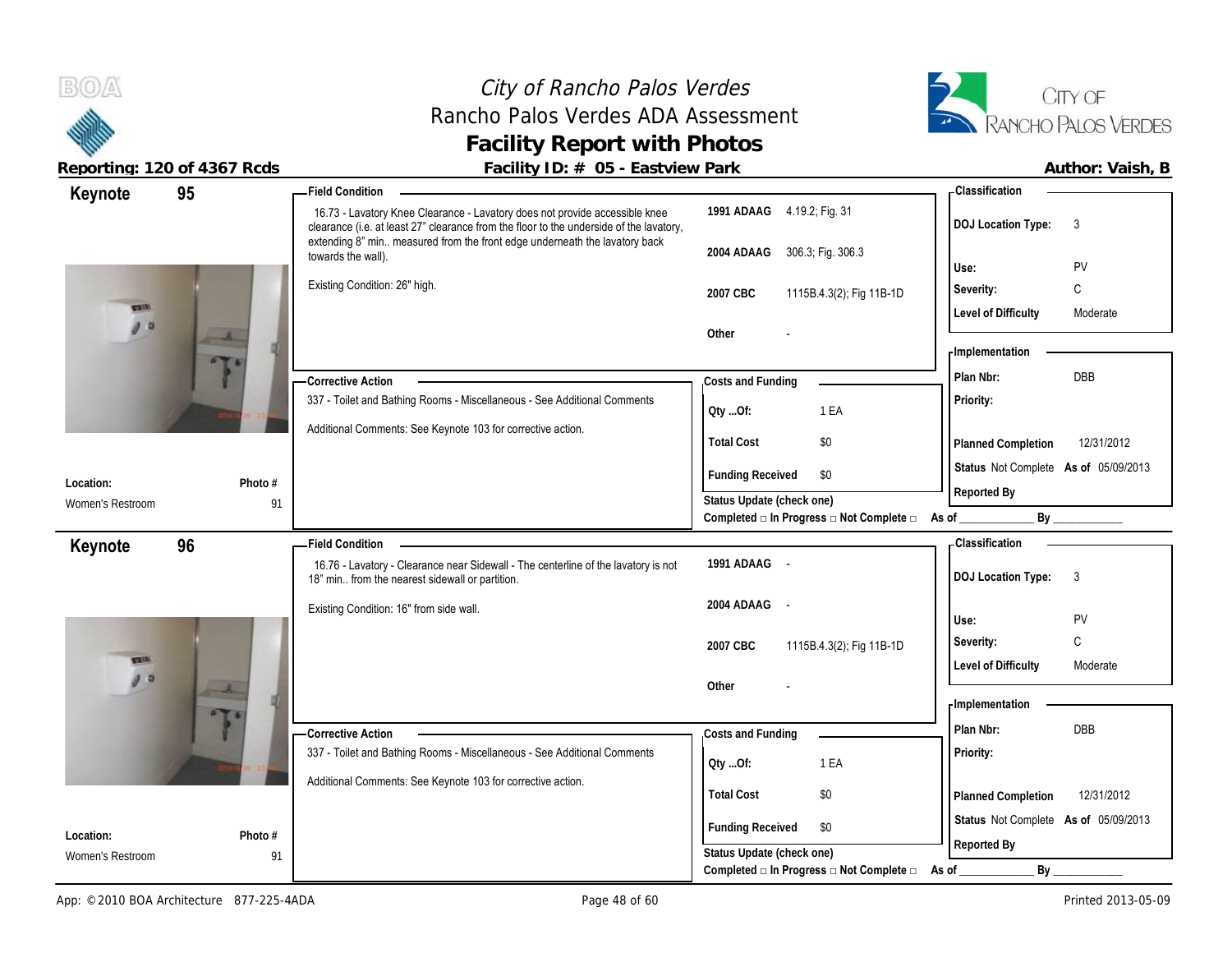

 $B(0)$ 

| 97<br>Keynote    |         | <b>Field Condition</b>                                                                                                                                            |                                                                                               | - Classification                       |
|------------------|---------|-------------------------------------------------------------------------------------------------------------------------------------------------------------------|-----------------------------------------------------------------------------------------------|----------------------------------------|
|                  |         | 16.36A - Stall Width - The stall is less than 60" wide.                                                                                                           | 1991 ADAAG 4.17.3; Fig. 30(a)                                                                 | <b>DOJ</b> Location Type:<br>3         |
|                  |         | Existing Condition: 58" wide.                                                                                                                                     | 604.8.1.1; Advisory 604.8.1.1;<br>2004 ADAAG<br>Fig. 604.8.1.1                                | Use:<br>PV                             |
|                  |         |                                                                                                                                                                   | 2007 CBC<br>1115B.3.1(4.1)                                                                    | C<br>Severity:                         |
|                  |         |                                                                                                                                                                   |                                                                                               | <b>Level of Difficulty</b><br>Moderate |
|                  |         |                                                                                                                                                                   | Other                                                                                         | - Implementation                       |
|                  |         | - Corrective Action                                                                                                                                               | Costs and Funding                                                                             | <b>DBB</b><br>Plan Nbr:                |
|                  |         | 337 - Toilet and Bathing Rooms - Miscellaneous - See Additional Comments                                                                                          | Oty Of:<br>1 EA                                                                               | Priority:                              |
|                  |         | Additional Comments: See Keynote 103 for corrective action.                                                                                                       | <b>Total Cost</b><br>\$0                                                                      | Planned Completion<br>12/31/2012       |
| Location:        | Photo # |                                                                                                                                                                   | <b>Funding Received</b><br>\$0                                                                | Status Not Complete As of 05/09/2013   |
| Women's Restroom | 97      |                                                                                                                                                                   | Status Update (check one)<br>Completed □ In Progress □ Not Complete □ As of                   | Reported By<br>By                      |
| 98               |         | <b>Field Condition</b>                                                                                                                                            |                                                                                               | - Classification                       |
| Keynote          |         | 16.27A - 60" Wide Circle or T-Shaped Maneuvering Space - The toilet room does<br>not include an unobstructed turning space (a 60" diameter, 27" high circle or T- | 1991 ADAAG 4.22.3; Fig 3                                                                      | <b>DOJ Location Type:</b><br>3         |
|                  |         | shaped space). (Note: The clear floor space of fixtures and controls, the accessible<br>path of travel, and the turning space may overlap.)                       | 304.3.2; Fig.304.3.2; 603.2.1<br>2004 ADAAG                                                   | Use:<br>PV                             |
|                  |         | Existing Condition: 55".                                                                                                                                          | 2007 CBC<br>1115B.3.1(1); 1115B.3.2(1)                                                        | $\mathbb C$<br>Severity:               |
|                  |         |                                                                                                                                                                   |                                                                                               | <b>Level of Difficulty</b><br>Moderate |
|                  |         |                                                                                                                                                                   |                                                                                               |                                        |
|                  |         |                                                                                                                                                                   | Other                                                                                         | - Implementation                       |
|                  |         | - Corrective Action                                                                                                                                               |                                                                                               | Plan Nbr:<br><b>DBB</b>                |
|                  |         | 337 - Toilet and Bathing Rooms - Miscellaneous - See Additional Comments                                                                                          | Costs and Funding                                                                             | Priority:                              |
|                  |         | Additional Comments: See Keynote 103 for corrective action.                                                                                                       | 1 EA<br>Oty Of:                                                                               |                                        |
|                  |         |                                                                                                                                                                   | <b>Total Cost</b><br>\$0                                                                      | 12/31/2012<br>Planned Completion       |
| Location:        | Photo # |                                                                                                                                                                   | <b>Funding Received</b><br>\$0                                                                | Status Not Complete As of 05/09/2013   |
| Women's Restroom | 89      |                                                                                                                                                                   | Status Update (check one)<br>Completed $\square$ In Progress $\square$ Not Complete $\square$ | Reported By<br>By<br>As of             |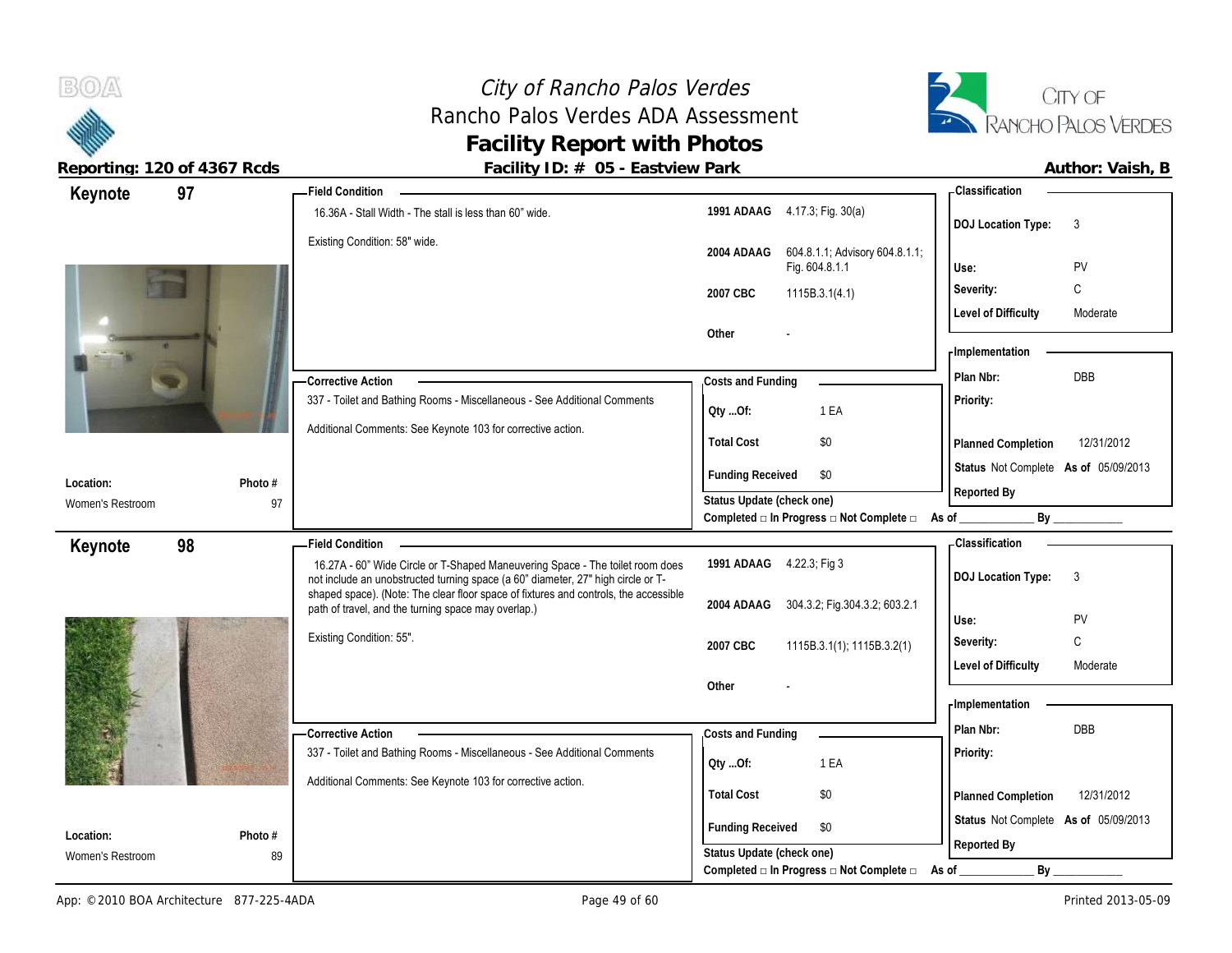

 $B(0)$ 

| Keynote          | 99      | <b>Field Condition</b>                                                                                                                                                                                 |                                                                 | -Classification                                                 |
|------------------|---------|--------------------------------------------------------------------------------------------------------------------------------------------------------------------------------------------------------|-----------------------------------------------------------------|-----------------------------------------------------------------|
|                  |         | 16.32A - U-Pulls at Stall Door - The stall door does not have U-pulls on both sides.                                                                                                                   | 1991 ADAAG 4.13.9; 4.17.5                                       | <b>DOJ</b> Location Type:<br>3                                  |
|                  |         | <b>Existing Condition:</b>                                                                                                                                                                             | 2004 ADAAG<br>309.4; 404.27; 604.8.1.2                          |                                                                 |
|                  |         |                                                                                                                                                                                                        |                                                                 | PV<br>Use:                                                      |
|                  |         |                                                                                                                                                                                                        | 2007 CBC<br>1115B.3.1(4.4)                                      | Severity:<br>B                                                  |
|                  |         |                                                                                                                                                                                                        | Other                                                           | <b>Level of Difficulty</b><br>Moderate<br><b>Implementation</b> |
|                  |         | - Corrective Action                                                                                                                                                                                    | Costs and Funding                                               | DBB<br>Plan Nbr:                                                |
|                  |         | 337 - Toilet and Bathing Rooms - Miscellaneous - See Additional Comments                                                                                                                               | 1 EA<br>QtyOf:                                                  | Priority:                                                       |
|                  |         | Additional Comments: See Keynote 103 for corrective action.                                                                                                                                            | <b>Total Cost</b><br>\$0                                        | 12/31/2012<br>Planned Completion                                |
| Location:        | Photo # |                                                                                                                                                                                                        | <b>Funding Received</b><br>\$0                                  | Status Not Complete As of 05/09/2013                            |
| Women's Restroom | 99      |                                                                                                                                                                                                        | Status Update (check one)                                       | Reported By                                                     |
|                  |         |                                                                                                                                                                                                        | Completed $\Box$ In Progress $\Box$ Not Complete $\Box$ As of _ | By                                                              |
| Keynote          | 100     | <b>Field Condition</b>                                                                                                                                                                                 |                                                                 | - Classification                                                |
|                  |         | 16.32B - Single-Action Stall Door Hardware - The stall door's locking mechanism<br>is not operable with one hand. OR It is not operable without tight grasping,<br>pinching, or twisting of the wrist. | 1991 ADAAG 4.13.9; 4.17.5                                       | <b>DOJ Location Type:</b><br>$\mathbf{3}$                       |
|                  |         |                                                                                                                                                                                                        | 309.4, 404.2.7; Advisory<br>2004 ADAAG<br>404.2.7               | PV<br>Use:                                                      |
|                  |         | <b>Existing Condition:</b>                                                                                                                                                                             |                                                                 | $\mathsf{C}$<br>Severity:                                       |
|                  |         |                                                                                                                                                                                                        | 2007 CBC<br>1117B.6(4)                                          | <b>Level of Difficulty</b><br>Moderate                          |
|                  |         |                                                                                                                                                                                                        | Other                                                           |                                                                 |
|                  |         |                                                                                                                                                                                                        |                                                                 | <b>Implementation</b>                                           |
|                  |         | -Corrective Action                                                                                                                                                                                     | Costs and Funding                                               | DBB<br>Plan Nbr:                                                |
|                  |         | 337 - Toilet and Bathing Rooms - Miscellaneous - See Additional Comments                                                                                                                               | 1 EA<br>Qty Of:                                                 | Priority:                                                       |
|                  |         | Additional Comments: See Keynote 103 for corrective action.                                                                                                                                            |                                                                 |                                                                 |
|                  |         |                                                                                                                                                                                                        | <b>Total Cost</b><br>\$0                                        | 12/31/2012<br>Planned Completion                                |
| Location:        | Photo # |                                                                                                                                                                                                        | <b>Funding Received</b><br>\$0                                  | Status Not Complete As of 05/09/2013                            |
| Women's Restroom | 99      |                                                                                                                                                                                                        | Status Update (check one)                                       | Reported By                                                     |
|                  |         |                                                                                                                                                                                                        | Completed □ In Progress □ Not Complete □ As of ________         | By                                                              |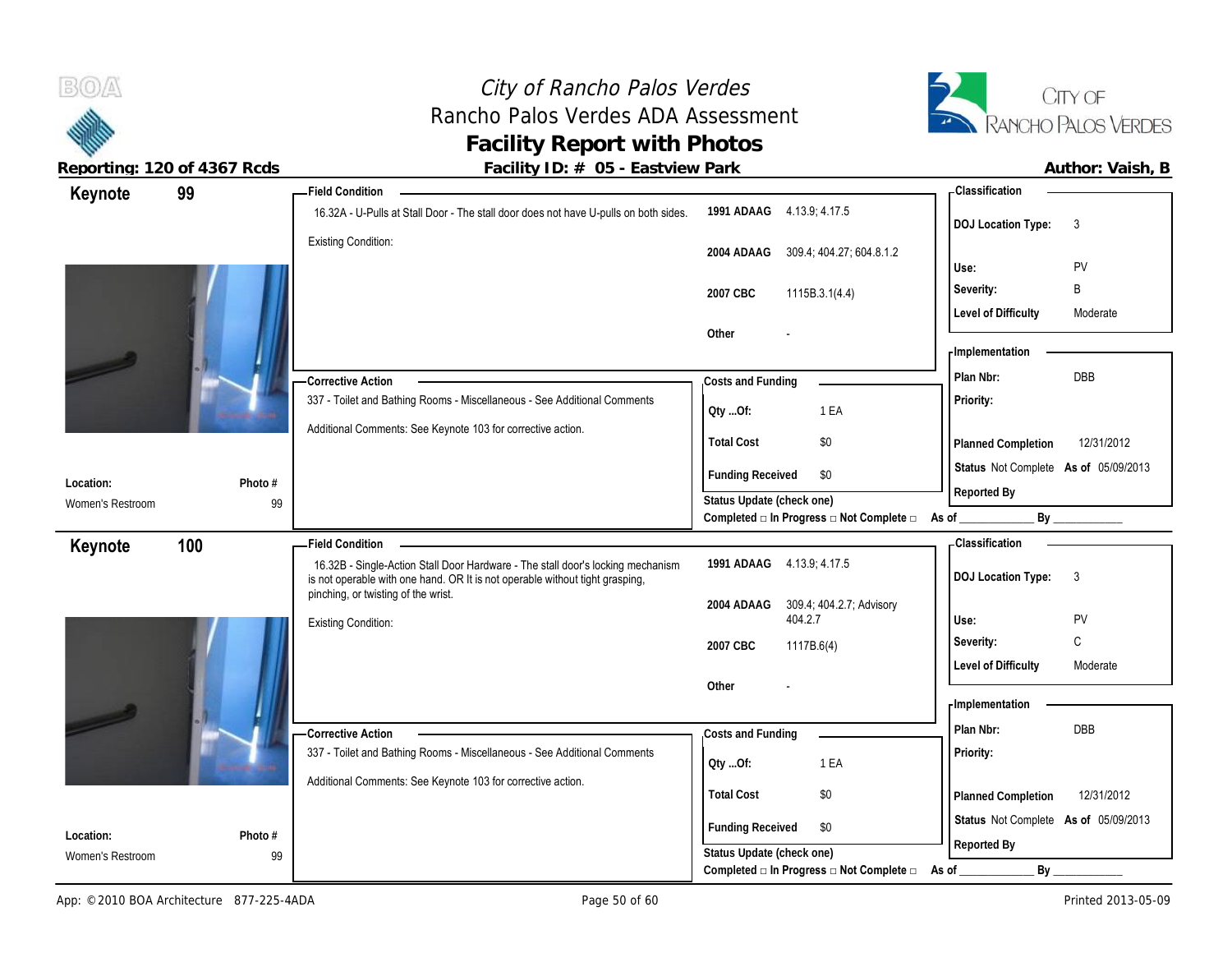

 $B(0)$ 

| Keynote          | 101     | <b>Field Condition</b>                                                                                         |                                                                                              | - Classification                                         |
|------------------|---------|----------------------------------------------------------------------------------------------------------------|----------------------------------------------------------------------------------------------|----------------------------------------------------------|
|                  |         | 16.33 - Self-Closing Stall Door - The stall door is not self-closing.                                          | 1991 ADAAG 4.13.10                                                                           | <b>DOJ Location Type:</b><br>$\mathbf{3}$                |
|                  |         | <b>Existing Condition:</b>                                                                                     | 2004 ADAAG 604.8.1.2                                                                         | Use:<br>PV                                               |
|                  |         |                                                                                                                | 2007 CBC<br>1115B.3.1(4.4)                                                                   | B<br>Severity:<br><b>Level of Difficulty</b><br>Moderate |
|                  |         |                                                                                                                | Other                                                                                        | - Implementation                                         |
|                  |         | -Corrective Action                                                                                             | Costs and Funding                                                                            | DBB<br>Plan Nbr:                                         |
|                  |         | 337 - Toilet and Bathing Rooms - Miscellaneous - See Additional Comments                                       | 1 EA<br>QtyOf:                                                                               | Priority:                                                |
|                  |         | Additional Comments: See Keynote 103 for corrective action.                                                    | <b>Total Cost</b><br>\$0                                                                     | 12/31/2012<br>Planned Completion                         |
| Location:        | Photo # |                                                                                                                | <b>Funding Received</b><br>\$0                                                               | Status Not Complete As of 05/09/2013                     |
| Women's Restroom | 99      |                                                                                                                | Status Update (check one)<br>Completed $\Box$ In Progress $\Box$ Not Complete $\Box$ As of _ | Reported By<br>By                                        |
| Keynote          | 102     | <b>Field Condition</b>                                                                                         |                                                                                              | - Classification                                         |
|                  |         | 16.47A - WC Location from Sidewall - The centerline of the WC is not 18"<br>absolute from a wall or partition. | 1991 ADAAG 4.22.4                                                                            | <b>DOJ Location Type:</b><br>$\mathbf{3}$                |
|                  |         | Existing Condition: 18 1/2" from side wall.                                                                    | 2004 ADAAG<br>$\sim$                                                                         | Use:<br>PV                                               |
|                  |         |                                                                                                                | 2007 CBC<br>1115B.4.1(1)                                                                     | $\mathbb C$<br>Severity:                                 |
|                  |         |                                                                                                                |                                                                                              |                                                          |
|                  |         |                                                                                                                | Other                                                                                        | <b>Level of Difficulty</b><br>Moderate                   |
|                  |         |                                                                                                                |                                                                                              | - Implementation                                         |
|                  |         | - Corrective Action                                                                                            | Costs and Funding                                                                            | Plan Nbr:<br>DBB                                         |
|                  |         | 337 - Toilet and Bathing Rooms - Miscellaneous - See Additional Comments                                       | 1 EA<br>QtyOf:                                                                               | Priority:                                                |
|                  |         | Additional Comments: See Keynote 103 for corrective action.                                                    | <b>Total Cost</b><br>\$0                                                                     | 12/31/2012<br>Planned Completion                         |
| Location:        | Photo # |                                                                                                                | <b>Funding Received</b><br>\$0<br>Status Update (check one)                                  | Status Not Complete As of 05/09/2013<br>Reported By      |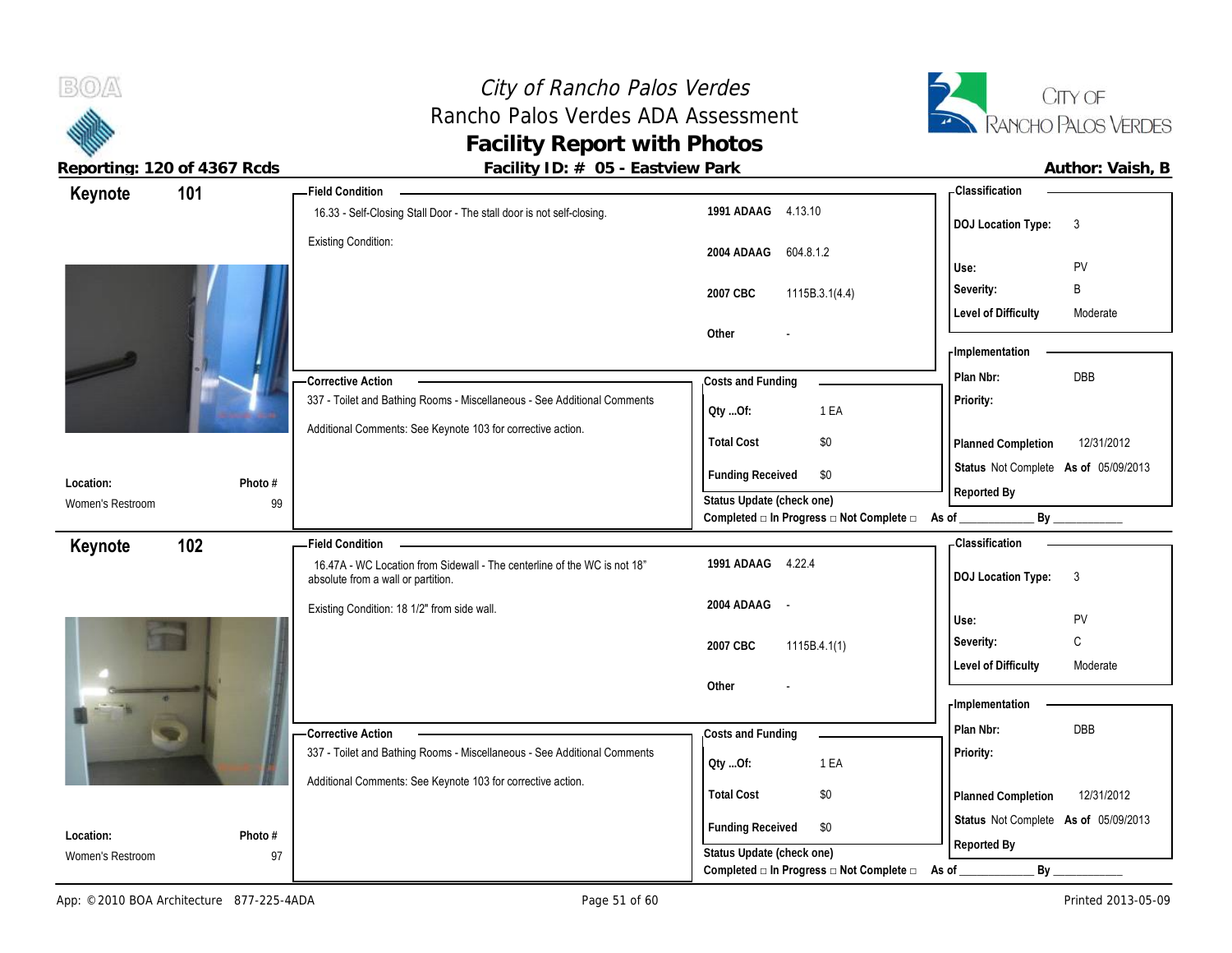# City of Rancho Palos Verdes Rancho Palos Verdes ADA Assessment **Facility Report with Photos**



| Keynote                       | 103           | <b>Field Condition</b>                                                                                                                                                                      |                                                                                               | - Classification                          |
|-------------------------------|---------------|---------------------------------------------------------------------------------------------------------------------------------------------------------------------------------------------|-----------------------------------------------------------------------------------------------|-------------------------------------------|
|                               |               | 16.40 - Stall Door Location - End-Opening Stall - In an end-opening stall, the stall<br>door is in front of the WC and not in front of the side transfer space. (ADA/CBC                    | 1991 ADAAG 4.17.3; Fig. 30(a)                                                                 | <b>DOJ Location Type:</b><br>3            |
|                               |               | Standards require the door to be located in front of the side transfer space and<br>diagonal to the WC, with a maximum stile width of 4".)                                                  | 604.8.1.2; Fig. 604.8.1.2<br>2004 ADAAG                                                       | PV<br>Use:                                |
|                               |               | <b>Existing Condition:</b>                                                                                                                                                                  | 2007 CBC<br>1115B.3.1(4.3); Fig. 11B-1A                                                       | B<br>Severity:                            |
|                               |               |                                                                                                                                                                                             |                                                                                               | <b>Level of Difficulty</b><br>High        |
|                               |               |                                                                                                                                                                                             | Other                                                                                         |                                           |
|                               |               |                                                                                                                                                                                             |                                                                                               | - Implementation                          |
|                               |               | - Corrective Action                                                                                                                                                                         | Costs and Funding                                                                             | DBB<br>Plan Nbr:                          |
|                               |               | 331 - New Multi Accommodation Restroom - Retrofit existing room(s) to provide<br>new accessible multi-accommodation restroom. See floor plan for number of<br>plumbing fixtures and layout. | 1 EA<br>Qty Of:                                                                               | Priority:                                 |
|                               |               |                                                                                                                                                                                             | <b>Total Cost</b><br>\$24,000                                                                 | 12/31/2012<br>Planned Completion          |
| Location:                     | Photo #       | <b>Additional Comments:</b>                                                                                                                                                                 | <b>Funding Received</b><br>\$0                                                                | Status Not Complete As of 05/09/2013      |
| Women's Restroom              | 99            |                                                                                                                                                                                             | Status Update (check one)                                                                     | Reported By                               |
|                               |               |                                                                                                                                                                                             | Completed $\Box$ In Progress $\Box$ Not Complete $\Box$                                       | As of $\_$<br>By                          |
| Keynote                       | 104           | <b>Field Condition</b>                                                                                                                                                                      |                                                                                               | Classification                            |
|                               |               | 16.49B - WC Flush Controls - Location - Flush controls are not located on the                                                                                                               | 1991 ADAAG 4.16.5                                                                             | <b>DOJ Location Type:</b><br>$\mathbf{3}$ |
|                               |               | wide side of the WC where the clear floor space is provided.                                                                                                                                |                                                                                               |                                           |
|                               |               | Existing Condition: Flush controls above WC.                                                                                                                                                | 604.6, Advisory 604.6<br>2004 ADAAG                                                           |                                           |
|                               |               |                                                                                                                                                                                             |                                                                                               | PV<br>Use:                                |
|                               |               |                                                                                                                                                                                             | 1115B.4.1(5); Fig. 11B-1A<br>2007 CBC                                                         | C<br>Severity:<br>Moderate                |
|                               |               |                                                                                                                                                                                             | Other                                                                                         | <b>Level of Difficulty</b>                |
|                               |               |                                                                                                                                                                                             |                                                                                               | - Implementation                          |
|                               |               | - Corrective Action                                                                                                                                                                         | Costs and Funding                                                                             | Plan Nbr:<br><b>DBB</b>                   |
|                               |               | 337 - Toilet and Bathing Rooms - Miscellaneous - See Additional Comments                                                                                                                    | 1 EA                                                                                          | Priority:                                 |
|                               |               | Additional Comments: See Keynote 103 for corrective action.                                                                                                                                 | QtyOf:                                                                                        |                                           |
|                               |               |                                                                                                                                                                                             | <b>Total Cost</b><br>\$0                                                                      | 12/31/2012<br>Planned Completion          |
|                               |               |                                                                                                                                                                                             | <b>Funding Received</b><br>\$0                                                                | Status Not Complete As of 05/09/2013      |
| Location:<br>Women's Restroom | Photo #<br>97 |                                                                                                                                                                                             | Status Update (check one)<br>Completed $\square$ In Progress $\square$ Not Complete $\square$ | Reported By                               |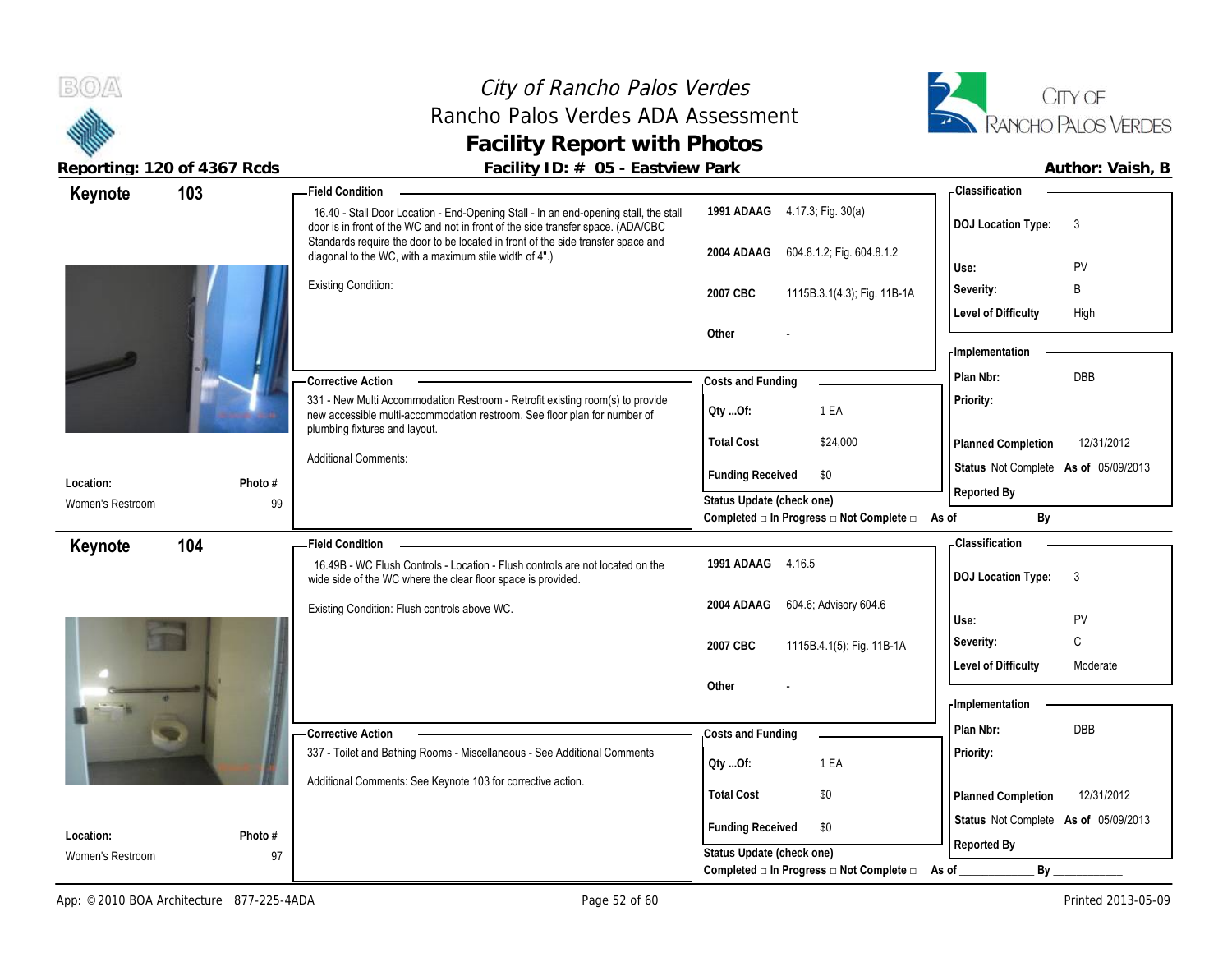# City of Rancho Palos Verdes Rancho Palos Verdes ADA Assessment **Facility Report with Photos**



| Keynote                       | 105 |               | <b>Field Condition</b>                                                                                                                                                       |                                                                          | - Classification                       |
|-------------------------------|-----|---------------|------------------------------------------------------------------------------------------------------------------------------------------------------------------------------|--------------------------------------------------------------------------|----------------------------------------|
|                               |     |               | 16.53 - SC Dispenser Height - Mounting height of seat cover dispenser's highest<br>operable part exceeds 40" AFF.                                                            | 1991 ADAAG 4.22.7; 4.27.3; 4.2.5; 4.2.6                                  | <b>DOJ Location Type:</b><br>3         |
|                               |     |               | Existing Condition: 55" AFF behind water closet.                                                                                                                             | 2004 ADAAG<br>$\sim$                                                     | PV<br>Use:                             |
|                               |     |               |                                                                                                                                                                              |                                                                          | C<br>Severity:                         |
|                               |     |               |                                                                                                                                                                              | 2007 CBC<br>1115B.8.3                                                    | <b>Level of Difficulty</b><br>Moderate |
|                               |     |               |                                                                                                                                                                              | Other                                                                    |                                        |
|                               |     |               |                                                                                                                                                                              |                                                                          | - Implementation                       |
|                               |     |               | -Corrective Action                                                                                                                                                           | Costs and Funding                                                        | DBB<br>Plan Nbr:                       |
|                               |     |               | 337 - Toilet and Bathing Rooms - Miscellaneous - See Additional Comments                                                                                                     | 1 EA                                                                     | Priority:                              |
|                               |     |               | Additional Comments: See Keynote 103 for corrective action.                                                                                                                  | Qty Of:                                                                  |                                        |
|                               |     |               |                                                                                                                                                                              | <b>Total Cost</b><br>\$0                                                 | 12/31/2012<br>Planned Completion       |
|                               |     |               |                                                                                                                                                                              | <b>Funding Received</b><br>\$0                                           | Status Not Complete As of 05/09/2013   |
| Location:<br>Women's Restroom |     | Photo #<br>97 |                                                                                                                                                                              | Status Update (check one)                                                | Reported By                            |
|                               |     |               |                                                                                                                                                                              | Completed $\square$ In Progress $\square$ Not Complete $\square$ As of _ | By                                     |
| Keynote                       | 106 |               | <b>Field Condition</b>                                                                                                                                                       |                                                                          | -Classification                        |
|                               |     |               | 16.85A - Clear Floor Space at Dispensers - There is no clear floor space at least<br>30" x 48" in front of the dispenser to allow either a forward or a parallel approach to | 1991 ADAAG 4.27.2; 4.2.4                                                 | <b>DOJ Location Type:</b><br>3         |
|                               |     |               | the dispenser. (Where provided, at least one dispenser of each type shall be                                                                                                 |                                                                          |                                        |
|                               |     |               |                                                                                                                                                                              | 2004 ADAAG<br>305.3                                                      |                                        |
|                               |     |               | accessible.)                                                                                                                                                                 |                                                                          | PV<br>Use:                             |
|                               |     |               | Existing Condition: SCD behind water closet.                                                                                                                                 | 2007 CBC<br>1117B.6(2), 1118B.4                                          | $\mathbb C$<br>Severity:               |
|                               |     |               |                                                                                                                                                                              |                                                                          | <b>Level of Difficulty</b><br>Moderate |
|                               | e.  |               |                                                                                                                                                                              | Other                                                                    |                                        |
|                               |     |               |                                                                                                                                                                              |                                                                          | - Implementation                       |
|                               |     |               | - Corrective Action                                                                                                                                                          | Costs and Funding                                                        | DBB<br>Plan Nbr:                       |
|                               |     |               | 337 - Toilet and Bathing Rooms - Miscellaneous - See Additional Comments                                                                                                     | Qty Of:<br>1 EA                                                          | Priority:                              |
|                               |     |               | Additional Comments: See Keynote 103 for corrective action.                                                                                                                  | <b>Total Cost</b><br>\$0                                                 | 12/31/2012<br>Planned Completion       |
|                               |     |               |                                                                                                                                                                              |                                                                          | Status Not Complete As of 05/09/2013   |
| Location:<br>Women's Restroom |     | Photo #<br>97 |                                                                                                                                                                              | <b>Funding Received</b><br>\$0<br>Status Update (check one)              | Reported By                            |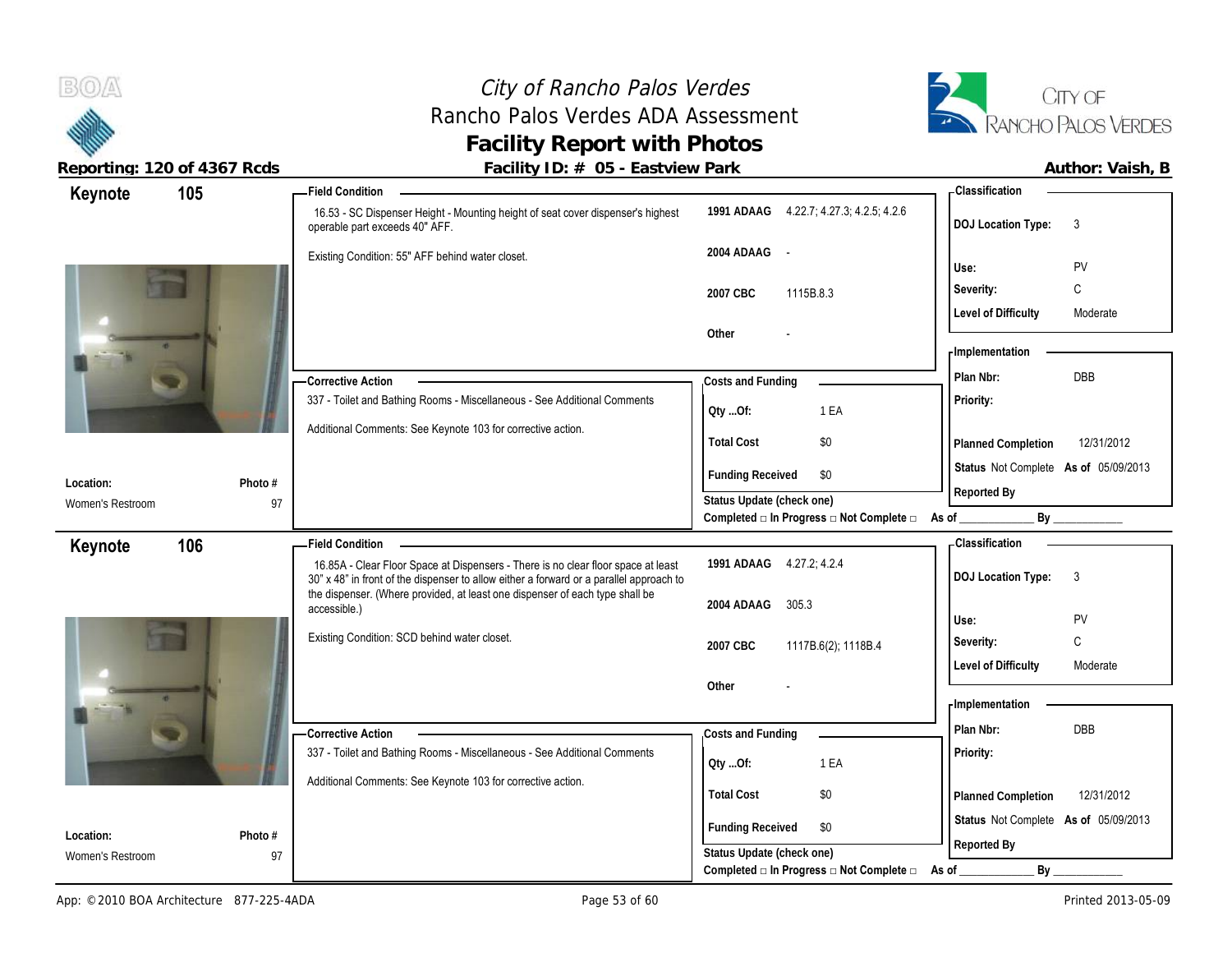**BOA** 

# City of Rancho Palos Verdes Rancho Palos Verdes ADA Assessment **Facility Report with Photos**



| 107<br>Keynote                |               | $\frac{1}{2}$ about $\frac{1}{2}$ is $\frac{1}{2}$ if $\frac{1}{2}$ is $\frac{1}{2}$ if $\frac{1}{2}$ if $\frac{1}{2}$ if $\frac{1}{2}$ if $\frac{1}{2}$ if $\frac{1}{2}$ if $\frac{1}{2}$ if $\frac{1}{2}$ if $\frac{1}{2}$ if $\frac{1}{2}$ if $\frac{1}{2}$ if $\frac{1}{2}$ if $\frac{1}{2}$<br><b>Field Condition</b> |                                                      | - Classification                       |
|-------------------------------|---------------|----------------------------------------------------------------------------------------------------------------------------------------------------------------------------------------------------------------------------------------------------------------------------------------------------------------------------|------------------------------------------------------|----------------------------------------|
|                               |               | 16.50 - TP Dispenser - Location - Pre-2007 CBC Facility - Location of the toilet<br>paper dispenser does not comply with the Standard in effect at the time of                                                                                                                                                             | 1991 ADAAG 4.16.6; Fig. 29(b)                        | <b>DOJ Location Type:</b><br>3         |
|                               |               | construction. (The 2001 CBC required toilet tissue dispensers located on the wall<br>within 12" of the front edge of the toilet seat, measured to the centerline of the<br>dispenser; mounted below the grab bar; and centered at a min. height of 19" AFF.)                                                               | 604.7; Advisory 604.7; Fig.<br>2004 ADAAG<br>604.7   | PV<br>Use:                             |
|                               |               | Existing Condition: TPD on transfer side.                                                                                                                                                                                                                                                                                  | 2007 CBC                                             | B<br>Severity:                         |
|                               |               |                                                                                                                                                                                                                                                                                                                            |                                                      | <b>Level of Difficulty</b><br>Moderate |
|                               |               |                                                                                                                                                                                                                                                                                                                            | Other                                                | <b>Implementation</b>                  |
|                               |               | - Corrective Action                                                                                                                                                                                                                                                                                                        | Costs and Funding                                    | DBB<br>Plan Nbr:                       |
|                               |               | 337 - Toilet and Bathing Rooms - Miscellaneous - See Additional Comments                                                                                                                                                                                                                                                   | Oty Of:<br>1 EA                                      | Priority:                              |
|                               |               | Additional Comments: See Keynote 103 for corrective action.                                                                                                                                                                                                                                                                | <b>Total Cost</b><br>\$0                             | 12/31/2012<br>Planned Completion       |
| Location:                     | Photo #       |                                                                                                                                                                                                                                                                                                                            | <b>Funding Received</b><br>\$0                       | Status Not Complete As of 05/09/2013   |
| Women's Restroom              | 97            |                                                                                                                                                                                                                                                                                                                            | Status Update (check one)                            | Reported By                            |
|                               |               |                                                                                                                                                                                                                                                                                                                            | Completed □ In Progress □ Not Complete □             | As of $\_$<br>By                       |
| 108<br>Keynote                |               | <b>Field Condition</b>                                                                                                                                                                                                                                                                                                     |                                                      | -Classification                        |
|                               |               | 16.56 - Grab Bar Wall Clearance - The space between the grab bar and the wall<br>is not 1-1/2" absolute.                                                                                                                                                                                                                   | 1991 ADAAG 4.17.6, 4.26.2; Fig. 39                   | <b>DOJ Location Type:</b><br>3         |
|                               |               | Existing Condition: 1 1/4" clearance.                                                                                                                                                                                                                                                                                      | 2004 ADAAG<br>609.3                                  | PV<br>Use:                             |
|                               |               |                                                                                                                                                                                                                                                                                                                            | 2007 CBC<br>1115B.7.1; Fig. 11B-1C                   | $\mathbb C$<br>Severity:               |
|                               |               |                                                                                                                                                                                                                                                                                                                            |                                                      | <b>Level of Difficulty</b><br>Moderate |
|                               |               |                                                                                                                                                                                                                                                                                                                            | Other                                                |                                        |
|                               |               |                                                                                                                                                                                                                                                                                                                            |                                                      | <b>Implementation</b>                  |
|                               |               | -Corrective Action                                                                                                                                                                                                                                                                                                         | Costs and Funding                                    | Plan Nbr:<br>DBB                       |
|                               |               |                                                                                                                                                                                                                                                                                                                            |                                                      |                                        |
|                               |               | 337 - Toilet and Bathing Rooms - Miscellaneous - See Additional Comments                                                                                                                                                                                                                                                   | 1 EA<br>QtyOf:                                       | <b>Priority:</b>                       |
|                               |               | Additional Comments: See Keynote 103 for corrective action.                                                                                                                                                                                                                                                                | <b>Total Cost</b><br>\$0                             | 12/31/2012<br>Planned Completion       |
|                               |               |                                                                                                                                                                                                                                                                                                                            | \$0                                                  | Status Not Complete As of 05/09/2013   |
| Location:<br>Women's Restroom | Photo #<br>97 |                                                                                                                                                                                                                                                                                                                            | <b>Funding Received</b><br>Status Update (check one) | Reported By                            |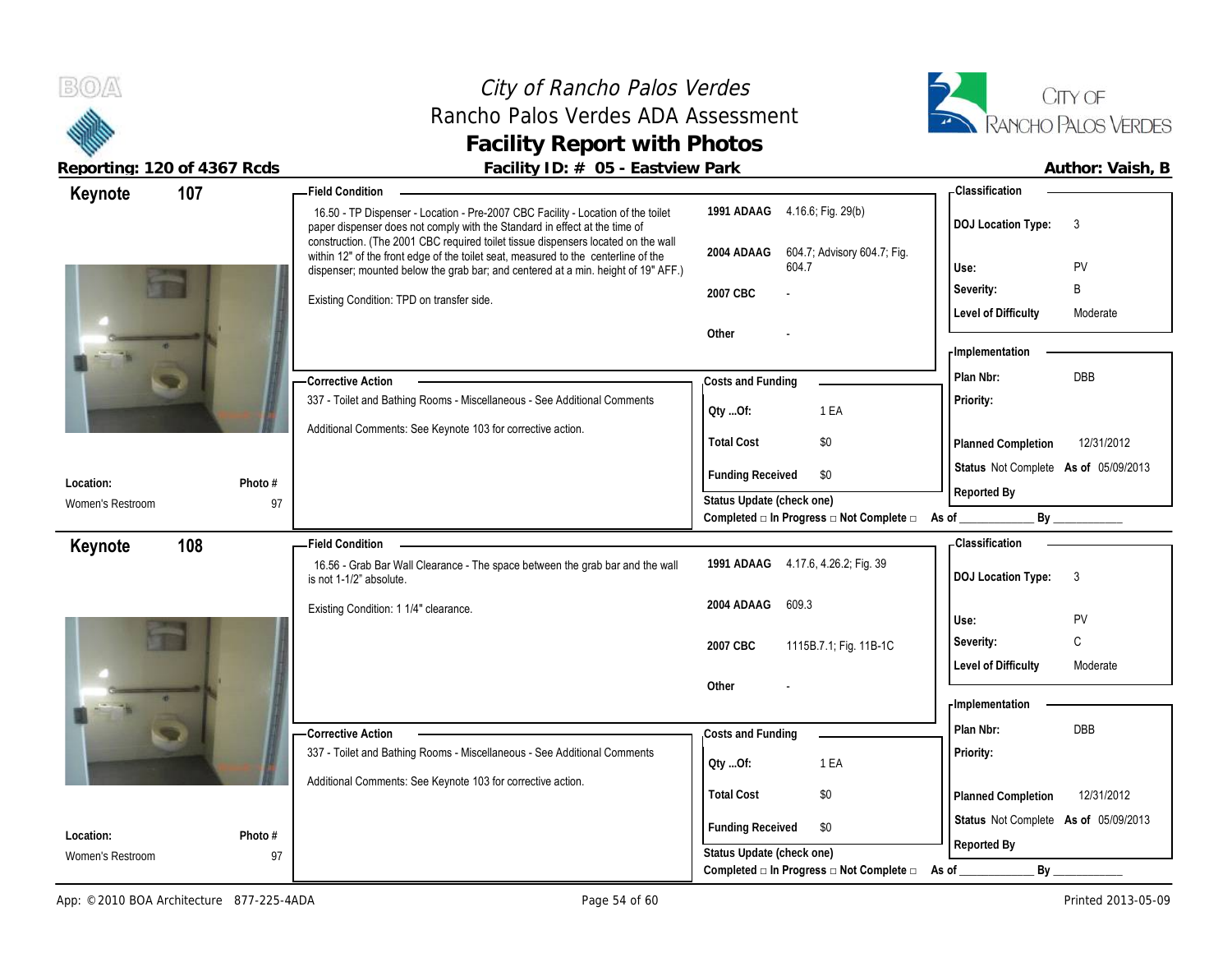# City of Rancho Palos Verdes Rancho Palos Verdes ADA Assessment **Facility Report with Photos**



| 109<br>Keynote                |               | <b>Field Condition</b>                                                                                                                                                                                                     |                                                                      | <b>Classification</b>                     |
|-------------------------------|---------------|----------------------------------------------------------------------------------------------------------------------------------------------------------------------------------------------------------------------------|----------------------------------------------------------------------|-------------------------------------------|
|                               |               | 16.55A - Side Grab Bar Height - Side grab bar is not centered at 33" AFF. (ADA<br>Standards require side grab bars to be centered from 33" to 36" AFF; CBC<br>Standards require side grab bars to be centered at 33" AFF.) | 1991 ADAAG 4.17.6; Figs. 29 & 30                                     | <b>DOJ Location Type:</b><br>3            |
|                               |               | Existing Condition: 32" AFF.                                                                                                                                                                                               | 604.5; Advisory 604.5;<br>2004 ADAAG<br>604.5.2; Fig. 604.5.2; 609.4 | PV<br>Use:                                |
|                               |               |                                                                                                                                                                                                                            | 2007 CBC<br>1115B.4.1(3.1); Fig. 11B-1A                              | C<br>Severity:                            |
|                               |               |                                                                                                                                                                                                                            |                                                                      | <b>Level of Difficulty</b><br>Moderate    |
|                               |               |                                                                                                                                                                                                                            | Other                                                                |                                           |
|                               |               |                                                                                                                                                                                                                            |                                                                      | <b>Implementation</b>                     |
|                               |               | - Corrective Action                                                                                                                                                                                                        | Costs and Funding                                                    | DBB<br>Plan Nbr:                          |
|                               |               | 337 - Toilet and Bathing Rooms - Miscellaneous - See Additional Comments                                                                                                                                                   | 1 EA<br>QtyOf:                                                       | <b>Priority:</b>                          |
|                               |               | Additional Comments: See Keynote 103 for corrective action.                                                                                                                                                                |                                                                      |                                           |
|                               |               |                                                                                                                                                                                                                            | <b>Total Cost</b><br>\$0                                             | 12/31/2012<br><b>Planned Completion</b>   |
| Location:                     | Photo #       |                                                                                                                                                                                                                            | <b>Funding Received</b><br>\$0                                       | Status Not Complete As of 05/09/2013      |
| Women's Restroom              | 97            |                                                                                                                                                                                                                            | Status Update (check one)                                            | Reported By                               |
|                               |               |                                                                                                                                                                                                                            | Completed □ In Progress □ Not Complete □                             | By<br>As of                               |
| 110<br>Keynote                |               | <b>Field Condition</b>                                                                                                                                                                                                     |                                                                      | Classification                            |
|                               |               | 16.55B - Back Grab Bar Height - Non-Tank-Type WC - At non-tank-type WC,<br>back grab bar is not centered at 33" AFF. (ADA Standards require back grab bars                                                                 | 1991 ADAAG 4.17.6; Figs. 29 & 30                                     | <b>DOJ Location Type:</b><br>$\mathbf{3}$ |
|                               |               | to be centered from 33" to 36" AFF, CBC Standards require back grab bars to be                                                                                                                                             | 604.5; Advisory 604.5; 609.4<br>2004 ADAAG                           |                                           |
|                               |               | centered at 33" AFF.)                                                                                                                                                                                                      |                                                                      | PV<br>Use:                                |
|                               |               | Existing Condition: 32" AFF.                                                                                                                                                                                               | 2007 CBC<br>1115B.4.1(3.2); Fig. 11B-1A                              | C<br>Severity:                            |
|                               |               |                                                                                                                                                                                                                            |                                                                      | <b>Level of Difficulty</b><br>Moderate    |
|                               |               |                                                                                                                                                                                                                            | Other                                                                |                                           |
|                               |               |                                                                                                                                                                                                                            |                                                                      | <b>Implementation</b>                     |
|                               |               | - Corrective Action                                                                                                                                                                                                        | Costs and Funding                                                    | <b>DBB</b><br>Plan Nbr:                   |
|                               |               |                                                                                                                                                                                                                            |                                                                      |                                           |
|                               |               | 337 - Toilet and Bathing Rooms - Miscellaneous - See Additional Comments                                                                                                                                                   | 1 EA<br>QtyOf:                                                       | Priority:                                 |
|                               |               | Additional Comments: See Keynote 103 for corrective action.                                                                                                                                                                |                                                                      |                                           |
|                               |               |                                                                                                                                                                                                                            | <b>Total Cost</b><br>\$0                                             | 12/31/2012<br>Planned Completion          |
|                               |               |                                                                                                                                                                                                                            | <b>Funding Received</b><br>\$0                                       | Status Not Complete As of 05/09/2013      |
| Location:<br>Women's Restroom | Photo #<br>97 |                                                                                                                                                                                                                            | Status Update (check one)                                            | Reported By                               |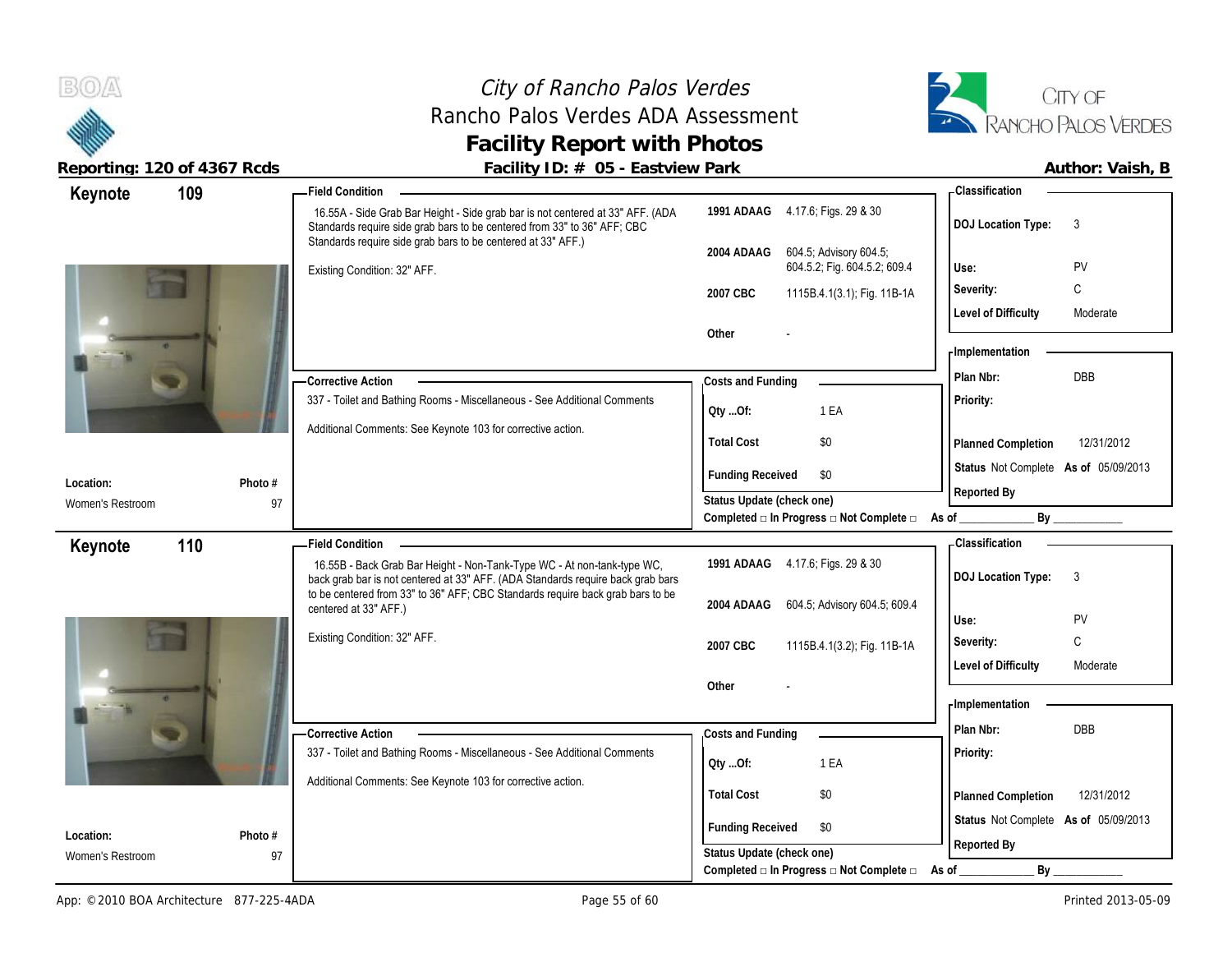**BOA** 

# City of Rancho Palos Verdes Rancho Palos Verdes ADA Assessment **Facility Report with Photos**



| Keynote           | 111                      | Field Condition __                                                                                                                                                                                                                                              |                                                                       | <b>Classification</b>                                |
|-------------------|--------------------------|-----------------------------------------------------------------------------------------------------------------------------------------------------------------------------------------------------------------------------------------------------------------|-----------------------------------------------------------------------|------------------------------------------------------|
|                   |                          | 16.80 - Faucet Operation at Lavatory - The faucet is not compliant. (Accessible<br>faucets shall be operable with one hand, and without tight grasping, pinching, or<br>twisting of the wrist, and the force to operate the controls shall be no greater than 5 | 1991 ADAAG 4.19.5; 4.27.4                                             | <b>DOJ Location Type:</b><br>$\mathbf{3}$            |
|                   |                          | $\mathsf{lbs}$ .)                                                                                                                                                                                                                                               | 2004 ADAAG 309.4; 606.4                                               |                                                      |
|                   |                          |                                                                                                                                                                                                                                                                 |                                                                       | PV<br>Use:                                           |
|                   |                          | Existing Condition: Operating force greater than 5 LBF.                                                                                                                                                                                                         | 2007 CBC<br>1115B.4.3(1)                                              | $\mathsf C$<br>Severity:                             |
| <b>CALL</b><br>90 |                          |                                                                                                                                                                                                                                                                 |                                                                       | <b>Level of Difficulty</b><br>Moderate               |
|                   | $\overline{\phantom{a}}$ |                                                                                                                                                                                                                                                                 | Other                                                                 |                                                      |
|                   |                          |                                                                                                                                                                                                                                                                 |                                                                       | - Implementation                                     |
|                   |                          | - Corrective Action                                                                                                                                                                                                                                             | Costs and Funding                                                     | <b>DBB</b><br>Plan Nbr:                              |
|                   |                          | 337 - Toilet and Bathing Rooms - Miscellaneous - See Additional Comments                                                                                                                                                                                        | 1 EA<br>Oty Of:                                                       | Priority:                                            |
|                   |                          | Additional Comments: See Keynote 103 for corrective action.                                                                                                                                                                                                     |                                                                       |                                                      |
|                   |                          |                                                                                                                                                                                                                                                                 | \$0<br><b>Total Cost</b>                                              | 12/31/2012<br>Planned Completion                     |
|                   |                          |                                                                                                                                                                                                                                                                 | \$0                                                                   | Status Not Complete As of 05/09/2013                 |
| Location:         | Photo #                  |                                                                                                                                                                                                                                                                 | <b>Funding Received</b>                                               | Reported By                                          |
| Women's Restroom  | 91                       |                                                                                                                                                                                                                                                                 | Status Update (check one)                                             |                                                      |
|                   |                          |                                                                                                                                                                                                                                                                 | Completed a In Progress a Not Complete a As of ________               | By                                                   |
| Keynote           | 112                      | <b>Field Condition</b>                                                                                                                                                                                                                                          |                                                                       | - Classification                                     |
|                   |                          | 16.81 - Lavatory Faucet Operation - Min. 10 Second Standard - Self-closing valve<br>remains open for less than 10 seconds.                                                                                                                                      | 1991 ADAAG 4.19.5                                                     | <b>DOJ Location Type:</b><br>$\overline{\mathbf{3}}$ |
|                   |                          | Existing Condition: 1 second.                                                                                                                                                                                                                                   | 2004 ADAAG<br>606.4                                                   |                                                      |
|                   |                          |                                                                                                                                                                                                                                                                 |                                                                       |                                                      |
|                   |                          |                                                                                                                                                                                                                                                                 |                                                                       | PV<br>Use:                                           |
|                   |                          |                                                                                                                                                                                                                                                                 | 2007 CBC<br>1115B.4.3(1)                                              | C<br>Severity:                                       |
|                   |                          |                                                                                                                                                                                                                                                                 |                                                                       | <b>Level of Difficulty</b><br>Moderate               |
| 99                | $\overline{A}$           |                                                                                                                                                                                                                                                                 | Other                                                                 |                                                      |
|                   |                          |                                                                                                                                                                                                                                                                 |                                                                       | - Implementation                                     |
|                   |                          | <b>Corrective Action</b>                                                                                                                                                                                                                                        | Costs and Funding                                                     | DBB<br>Plan Nbr:                                     |
|                   |                          | 337 - Toilet and Bathing Rooms - Miscellaneous - See Additional Comments                                                                                                                                                                                        |                                                                       | Priority:                                            |
|                   |                          |                                                                                                                                                                                                                                                                 | 1 EA<br>Qty Of:                                                       |                                                      |
|                   |                          | Additional Comments: See Keynote 103 for corrective action.                                                                                                                                                                                                     | <b>Total Cost</b><br>\$0                                              | 12/31/2012<br>Planned Completion                     |
|                   |                          |                                                                                                                                                                                                                                                                 |                                                                       |                                                      |
| Location:         | Photo #                  |                                                                                                                                                                                                                                                                 | <b>Funding Received</b><br>\$0                                        | Status Not Complete As of 05/09/2013                 |
| Women's Restroom  | 91                       |                                                                                                                                                                                                                                                                 | Status Update (check one)<br>Completed □ In Progress □ Not Complete □ | Reported By<br>$By$ <sub>—</sub><br>As of            |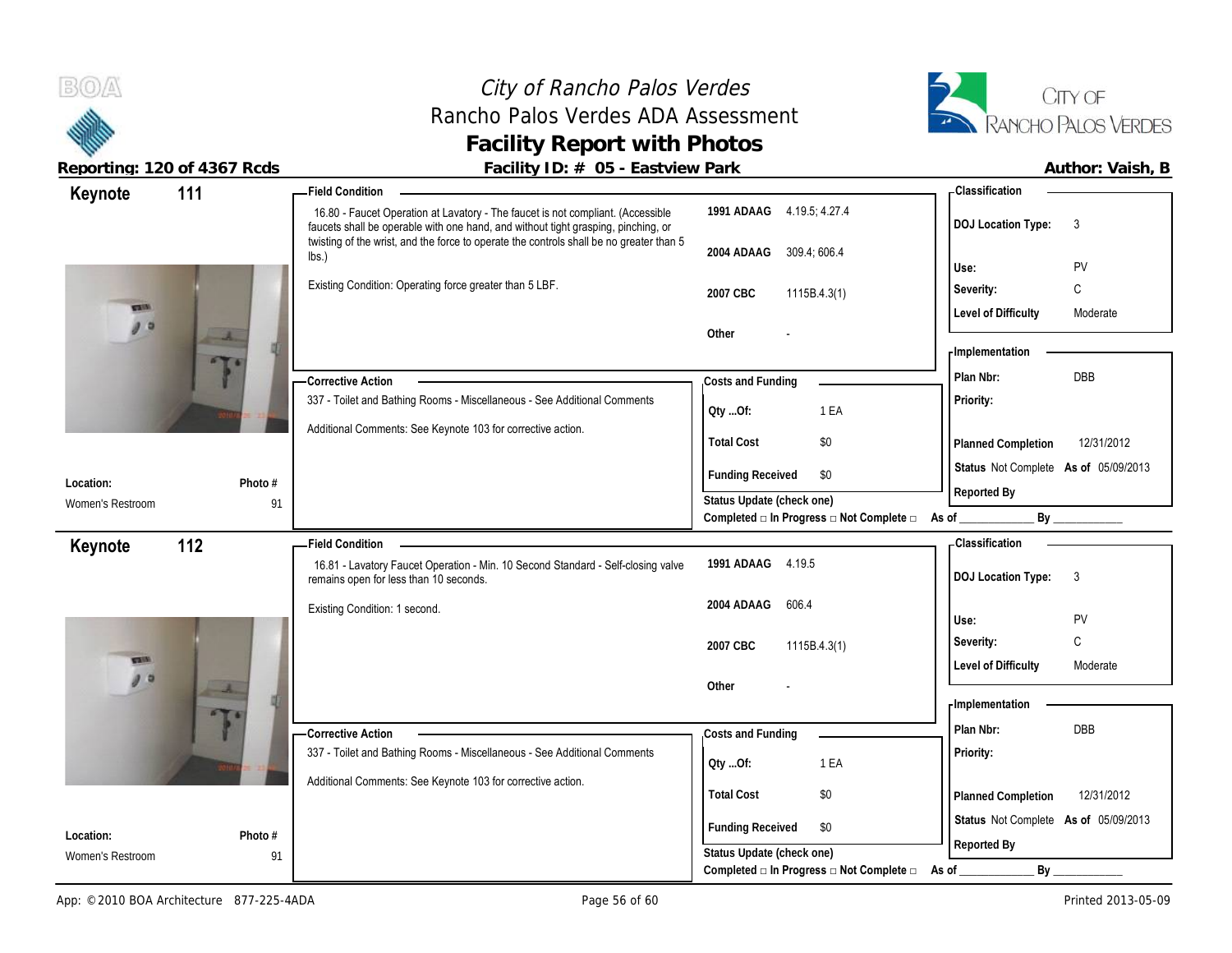**BOA** 

# City of Rancho Palos Verdes Rancho Palos Verdes ADA Assessment **Facility Report with Photos**



|              | Reporting. IZO OF TOOT Read | r donney ribe n oo Lastvictivit and                                                                                                   |                             |                                                                  |                                             |
|--------------|-----------------------------|---------------------------------------------------------------------------------------------------------------------------------------|-----------------------------|------------------------------------------------------------------|---------------------------------------------|
| Keynote      | 113                         | - Field Condition                                                                                                                     |                             |                                                                  | - Classification                            |
|              |                             | 30.32 - 36" Aisle Width Standard - Around the picnic table, there is less than 36"<br>clear space measured from the seat.             | 1991 ADAAG -                |                                                                  | <b>DOJ Location Type:</b><br>$\overline{1}$ |
|              |                             | Existing Condition: 13" aisle around picnic table.                                                                                    | 2004 ADAAG<br>$\sim$ $\sim$ |                                                                  | PV<br>Use:                                  |
|              |                             |                                                                                                                                       |                             |                                                                  | C<br>Severity:                              |
|              |                             |                                                                                                                                       | 2007 CBC                    |                                                                  |                                             |
|              |                             |                                                                                                                                       | Other                       | 1999 ADAAG-16.5.5                                                | <b>Level of Difficulty</b><br>High          |
|              |                             |                                                                                                                                       |                             |                                                                  | <b>Implementation</b>                       |
|              |                             |                                                                                                                                       |                             |                                                                  | DBB<br>Plan Nbr:                            |
|              |                             | <b>Corrective Action</b><br>006 - Concrete Walk - Remove non-compliant pavement and replace with new                                  | Costs and Funding           |                                                                  | Priority:                                   |
|              |                             | concrete (area as shown on the drawings). The walkway slope shall not exceed 5%<br>along the POT and cross slope shall not exceed 2%. | Qty Of:                     | 168 SF                                                           |                                             |
|              |                             |                                                                                                                                       | <b>Total Cost</b>           | \$3,226                                                          | 12/31/2012<br>Planned Completion            |
| Location:    | Photo #                     | Additional Comments: Provide compliant aisle width around picnic table, with<br>compliant slopes.                                     | <b>Funding Received</b>     | \$0                                                              | Status Not Complete As of 05/09/2013        |
| Picnic Table | 113                         |                                                                                                                                       | Status Update (check one)   |                                                                  | Reported By                                 |
|              |                             |                                                                                                                                       |                             | Completed a In Progress a Not Complete a As of ________          | By                                          |
| Keynote      | 114                         | Field Condition -                                                                                                                     |                             |                                                                  | - Classification                            |
|              |                             | 03B.22 - Other - On-Site Accessible Path of Travel - See Additional Comments                                                          | 1991 ADAAG -                |                                                                  | <b>DOJ Location Type:</b><br>$\overline{1}$ |
|              |                             | Existing Condition: 1" gap at 5 locations.                                                                                            | 2004 ADAAG -                |                                                                  |                                             |
|              |                             |                                                                                                                                       |                             |                                                                  | PV<br>Use:                                  |
|              |                             |                                                                                                                                       | 2007 CBC                    |                                                                  | C<br>Severity:                              |
|              |                             |                                                                                                                                       |                             |                                                                  | <b>Level of Difficulty</b><br>Moderate      |
|              |                             |                                                                                                                                       | Other                       |                                                                  |                                             |
|              |                             |                                                                                                                                       |                             |                                                                  | - Implementation                            |
|              |                             | <b>Corrective Action</b>                                                                                                              | Costs and Funding           |                                                                  | Plan Nbr:<br><b>DBB</b>                     |
|              |                             | 027 - Site Work - Miscellaneous - See Additional Comments                                                                             | Qty Of:                     | 1 EA                                                             | Priority:                                   |
|              |                             | Additional Comments: Fill gap with epoxy grout, backer rod and sealant.                                                               | <b>Total Cost</b>           | \$180                                                            | 12/31/2012<br>Planned Completion            |
|              |                             |                                                                                                                                       |                             |                                                                  |                                             |
| Location:    | Photo #                     |                                                                                                                                       | <b>Funding Received</b>     | \$0                                                              | Status Not Complete As of 05/09/2013        |
| Picnic Table | 114                         |                                                                                                                                       | Status Update (check one)   |                                                                  | Reported By                                 |
|              |                             |                                                                                                                                       |                             | Completed $\square$ In Progress $\square$ Not Complete $\square$ | By<br>As of                                 |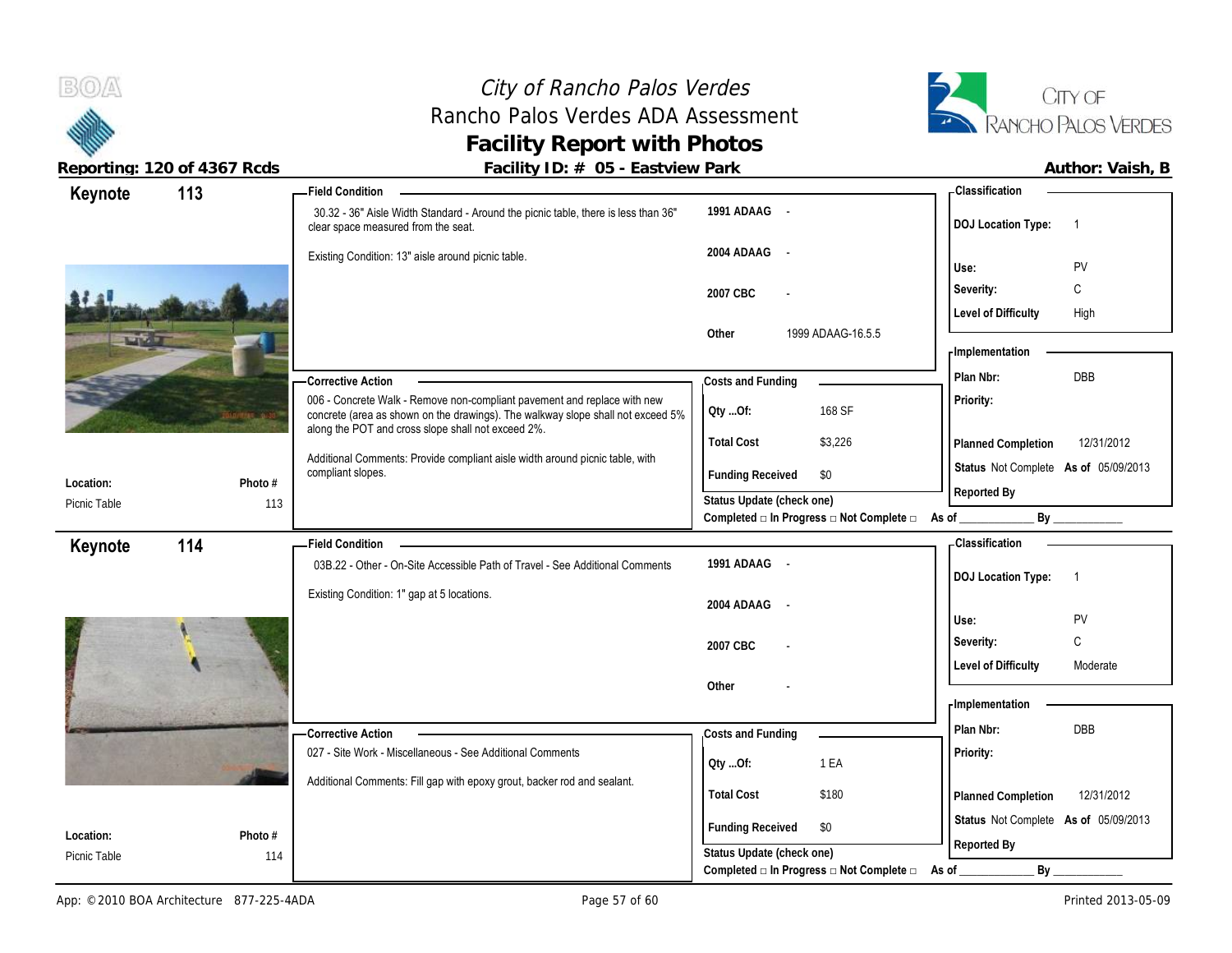# City of Rancho Palos Verdes Rancho Palos Verdes ADA Assessment **Facility Report with Photos**



| Keynote                   | 115            | -Field Condition                                                                                                                                                                                                  |                                                                                               | - Classification                            |
|---------------------------|----------------|-------------------------------------------------------------------------------------------------------------------------------------------------------------------------------------------------------------------|-----------------------------------------------------------------------------------------------|---------------------------------------------|
|                           |                | 03B.09 - Cross Slope - Cross slope of the accessible route of travel exceeds 1:50.                                                                                                                                | 1991 ADAAG 4.3.7                                                                              | <b>DOJ Location Type:</b><br>$\overline{1}$ |
|                           |                | Existing Condition: 2.6% CS.                                                                                                                                                                                      | 403.3<br>2004 ADAAG                                                                           |                                             |
|                           |                |                                                                                                                                                                                                                   |                                                                                               | Use:<br>PV<br>С                             |
|                           |                |                                                                                                                                                                                                                   | 2007 CBC<br>1133B.7.1.3                                                                       | Severity:                                   |
|                           |                |                                                                                                                                                                                                                   | Other                                                                                         | <b>Level of Difficulty</b><br>High          |
|                           |                |                                                                                                                                                                                                                   |                                                                                               | - Implementation                            |
|                           |                | - Corrective Action                                                                                                                                                                                               | Costs and Funding                                                                             | DBB<br>Plan Nbr:                            |
|                           |                | 006 - Concrete Walk - Remove non-compliant pavement and replace with new                                                                                                                                          |                                                                                               | Priority:                                   |
|                           |                | concrete (area as shown on the drawings). The walkway slope shall not exceed 5%<br>along the POT and cross slope shall not exceed 2%.                                                                             | 25 SF<br>QtyOf:                                                                               |                                             |
|                           |                |                                                                                                                                                                                                                   | <b>Total Cost</b><br>\$480                                                                    | 12/31/2012<br>Planned Completion            |
|                           |                | <b>Additional Comments:</b>                                                                                                                                                                                       | <b>Funding Received</b><br>\$0                                                                | Status Not Complete As of 05/09/2013        |
| Location:<br>Picnic Table | Photo #<br>115 |                                                                                                                                                                                                                   | Status Update (check one)                                                                     | Reported By                                 |
|                           |                |                                                                                                                                                                                                                   | Completed $\Box$ In Progress $\Box$ Not Complete $\Box$ As of                                 | By                                          |
| Keynote                   | 116            | <b>Field Condition</b>                                                                                                                                                                                            |                                                                                               | - Classification                            |
|                           |                | 03B.10 - Running Slope - Slope of the accessible route of travel exceeds 1:20.                                                                                                                                    | 1991 ADAAG<br>4.3.7                                                                           | <b>DOJ Location Type:</b><br>$\overline{1}$ |
|                           |                | Existing Condition: 5.2% to 6.5% RS.                                                                                                                                                                              |                                                                                               |                                             |
|                           |                |                                                                                                                                                                                                                   | 403.3<br>2004 ADAAG                                                                           | PV<br>Use:                                  |
|                           |                |                                                                                                                                                                                                                   | 2007 CBC<br>1133B.7.3                                                                         | С<br>Severity:                              |
|                           |                |                                                                                                                                                                                                                   |                                                                                               | <b>Level of Difficulty</b><br>High          |
|                           |                |                                                                                                                                                                                                                   | Other                                                                                         |                                             |
|                           |                |                                                                                                                                                                                                                   |                                                                                               | <b>Implementation</b>                       |
|                           |                | - Corrective Action                                                                                                                                                                                               | Costs and Funding                                                                             | Plan Nbr:<br>DBB                            |
|                           |                | 006 - Concrete Walk - Remove non-compliant pavement and replace with new<br>concrete (area as shown on the drawings). The walkway slope shall not exceed 5%<br>along the POT and cross slope shall not exceed 2%. | 25 SF<br>QtyOf:                                                                               | Priority:                                   |
|                           |                |                                                                                                                                                                                                                   | <b>Total Cost</b><br>\$480                                                                    | 12/31/2012<br>Planned Completion            |
|                           |                | Additional Comments: Modify concrete path to provide RS no greater than 5%. At<br>turning point, CS shall not exceed 2% in any direction.                                                                         | <b>Funding Received</b><br>\$0                                                                | Status Not Complete As of 05/09/2013        |
|                           | Photo #        |                                                                                                                                                                                                                   |                                                                                               |                                             |
| Location:<br>Picnic Table | 116            |                                                                                                                                                                                                                   | Status Update (check one)<br>Completed $\square$ In Progress $\square$ Not Complete $\square$ | Reported By                                 |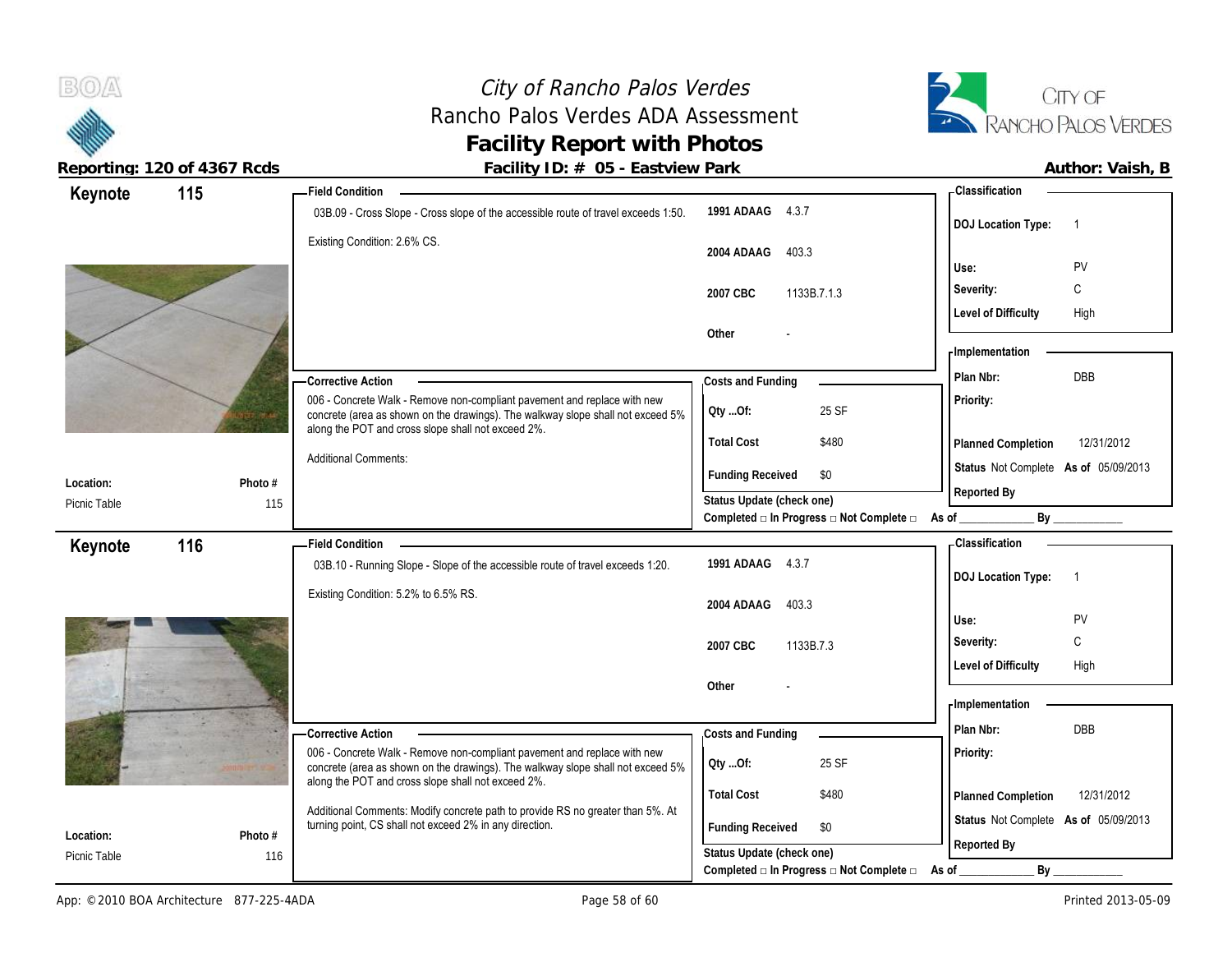# City of Rancho Palos Verdes Rancho Palos Verdes ADA Assessment **Facility Report with Photos**



| Keynote         | 117     | <b>Field Condition</b>                                                                                                                                   |                                                                       | <b>Classification</b>                          |
|-----------------|---------|----------------------------------------------------------------------------------------------------------------------------------------------------------|-----------------------------------------------------------------------|------------------------------------------------|
|                 |         | 31.21 - Transfer Platforms - Height - Platforms surfaces are not 11" min. and 24"<br>maximum from the clear ground or floor space.                       | 1991 ADAAG -                                                          | <b>DOJ Location Type:</b>                      |
|                 |         | Existing Condition: 4" high.                                                                                                                             | 2004 ADAAG<br>1008.3.1.2                                              | PV                                             |
|                 |         |                                                                                                                                                          |                                                                       | Use:<br>C                                      |
|                 |         |                                                                                                                                                          | 2007 CBC                                                              | Severity:                                      |
|                 |         |                                                                                                                                                          | 2000 ADAAG-15.6.5.1.2<br>Other                                        | <b>Level of Difficulty</b><br>High             |
|                 |         |                                                                                                                                                          |                                                                       | - Implementation                               |
|                 |         | <b>Corrective Action</b>                                                                                                                                 | Costs and Funding                                                     | <b>DBB</b><br>Plan Nbr:                        |
|                 |         | 516 - Replace Playground Equipment - Remove non-compliant playground                                                                                     |                                                                       | Priority:                                      |
|                 |         | equipment and replace with new accessible equipment.                                                                                                     | 1 EA<br>QtyOf:                                                        |                                                |
|                 |         | <b>Additional Comments:</b>                                                                                                                              | <b>Total Cost</b><br>\$30,000                                         | 12/31/2012<br>Planned Completion               |
|                 |         |                                                                                                                                                          | <b>Funding Received</b><br>\$0                                        | Status Not Complete As of 05/09/2013           |
| Location:       | Photo # |                                                                                                                                                          | Status Update (check one)                                             | Reported By                                    |
| Playground Area | 117     |                                                                                                                                                          | Completed a In Progress a Not Complete a As of                        | By                                             |
| Keynote         | 118     | <b>Field Condition</b>                                                                                                                                   |                                                                       | <b>Classification</b>                          |
|                 |         | 31.30B - Play Components - Clear Floor or Ground Space Slope - The clear floor<br>or ground space has a slope greater than 2% in some or all directions. | 1991 ADAAG -                                                          | <b>DOJ Location Type:</b><br>-1                |
|                 |         | Existing Condition: 2.3% to 4.3% slope.                                                                                                                  | 2004 ADAAG<br>1008.4.2; 305.2; 305.3                                  | PV<br>Use:                                     |
|                 |         |                                                                                                                                                          | 2007 CBC                                                              | C<br>Severity:                                 |
|                 |         |                                                                                                                                                          |                                                                       | <b>Level of Difficulty</b><br>Moderate to High |
|                 |         |                                                                                                                                                          | 2000 ADAAG-15.6.6.2; PRC<br>Other<br>5410-5411                        |                                                |
|                 |         |                                                                                                                                                          |                                                                       | Implementation                                 |
|                 |         | -Corrective Action                                                                                                                                       | Costs and Funding                                                     | <b>DBB</b><br>Plan Nbr:                        |
|                 |         |                                                                                                                                                          |                                                                       |                                                |
|                 |         | 512 - Rubber Playground Walkway - Provide rubber playground surfacing. The<br>walkway slope shall not exceed 5% along the POT and cross slope shall not  | 336 SF<br>QtyOf:                                                      | Priority:                                      |
|                 |         | exceed 2%.                                                                                                                                               |                                                                       |                                                |
|                 |         | <b>Additional Comments:</b>                                                                                                                              | <b>Total Cost</b><br>\$8,064                                          | 12/31/2012<br><b>Planned Completion</b>        |
| Location:       | Photo # |                                                                                                                                                          | <b>Funding Received</b><br>\$0                                        | Status Not Complete As of 05/09/2013           |
| Playground Area | 118     |                                                                                                                                                          | Status Update (check one)<br>Completed □ In Progress □ Not Complete □ | Reported By<br>$By_$                           |